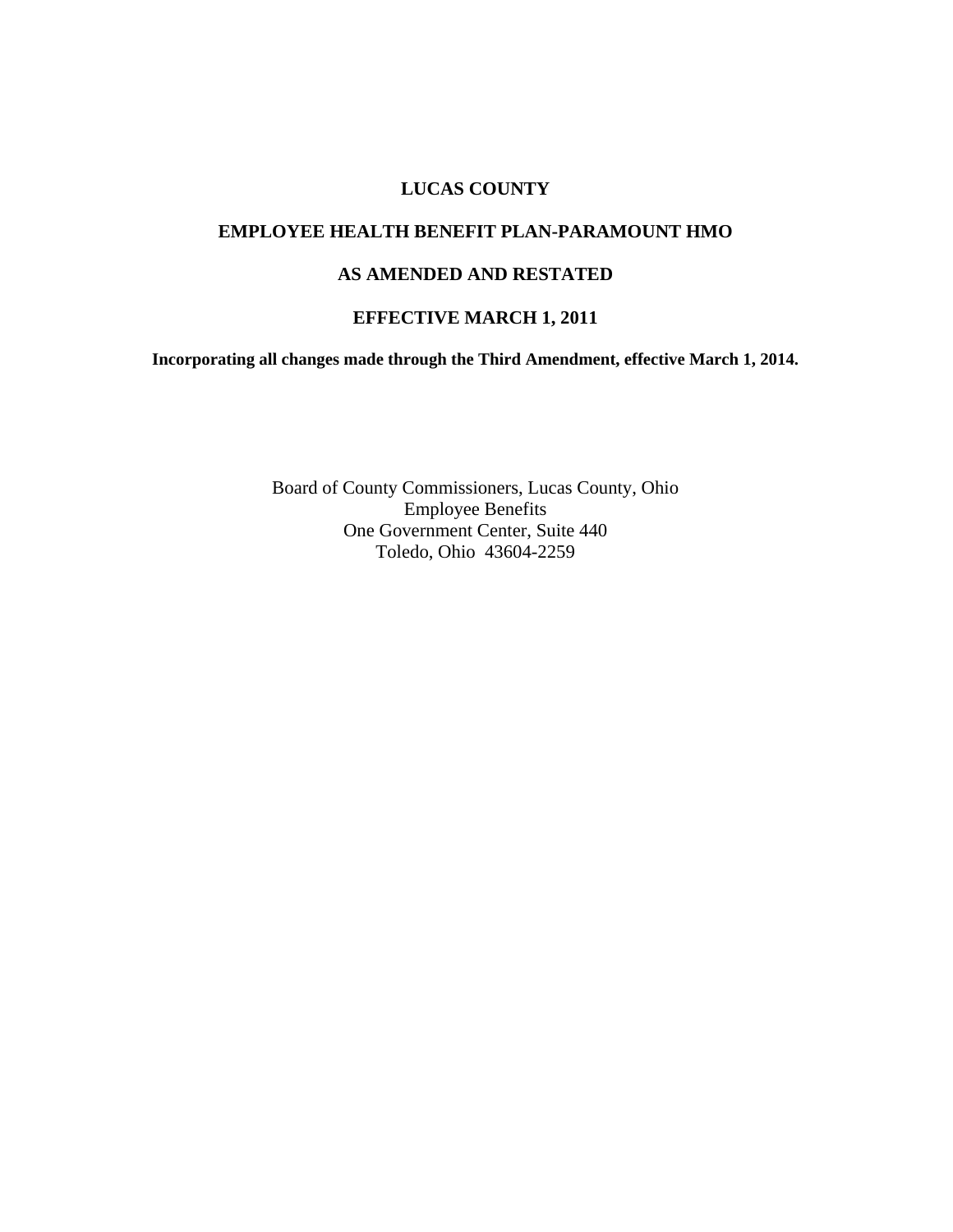#### **Paramount Care, Inc. Schedule of Benefits For: LUCAS COUNTY EMPLOYEES**

|                                                         |        | LUCAS COUNTT EMPLOTEES                                                                                                                                                                                                                                                                                                                        |                                   |                                                                                         |
|---------------------------------------------------------|--------|-----------------------------------------------------------------------------------------------------------------------------------------------------------------------------------------------------------------------------------------------------------------------------------------------------------------------------------------------|-----------------------------------|-----------------------------------------------------------------------------------------|
| <b>Group Number:</b>                                    | 030989 |                                                                                                                                                                                                                                                                                                                                               | <b>Effective Date:</b> $3/1/2014$ |                                                                                         |
| <b>Benefit Period:</b>                                  |        | Contract Year $(3/1/2014 - 2/28/2015)$                                                                                                                                                                                                                                                                                                        |                                   |                                                                                         |
| <b>Dependent Child Limiting Age:</b>                    |        | See Lucas County Eligibility Rules                                                                                                                                                                                                                                                                                                            |                                   |                                                                                         |
|                                                         |        | <b>Paramount HMO Network</b>                                                                                                                                                                                                                                                                                                                  |                                   |                                                                                         |
| Out-of-Pocket Copayment Limit:                          |        | \$1500 Single, \$3000 Family. Co-Payments/Coinsurance for Infertility Services & Visi<br>rebate, do not apply toward Out-of-Pocket Coinsurance Limit.                                                                                                                                                                                         |                                   |                                                                                         |
| Covered Services:                                       |        | All Covered Services not listed below are subject to 25% Coinsurance                                                                                                                                                                                                                                                                          |                                   |                                                                                         |
| Primary Care Physician Office Visits:                   |        | \$10 Copay per Office Visit. Allergy testing is subject to a \$25 Copay per testing session                                                                                                                                                                                                                                                   |                                   |                                                                                         |
| Specialist Physician Office Visits:                     |        | \$15 Copayment per Office Visit. Allergy testing is subject to a \$25 Copayment per test<br>session.                                                                                                                                                                                                                                          |                                   |                                                                                         |
| Inpatient Hospital:                                     |        | Inpatient hospital services are subject to a 25% Coinsurance per admission. Inpatient<br>rehabilitation is covered up to 60 days.                                                                                                                                                                                                             |                                   |                                                                                         |
| <b>Dutpatient Surgical Facility:</b>                    |        | Outpatient hospital or free-standing surgical facility services are subject to a 25%<br>Coinsurance.                                                                                                                                                                                                                                          |                                   |                                                                                         |
| <b>Dutpatient Physical/Occupational/Speech Therapy:</b> |        | Copay per visit up to 30 visits.                                                                                                                                                                                                                                                                                                              |                                   | Physical/Occupational Therapy: \$25 Copay per Visit up to 30 visits. Speech Therapy: \$ |
| <b>Emergency Room Facility:</b>                         |        | \$100 Copay. Waived if admitted.                                                                                                                                                                                                                                                                                                              |                                   |                                                                                         |
| Urgent Care Facility:                                   |        | \$15 Copay                                                                                                                                                                                                                                                                                                                                    |                                   |                                                                                         |
| Ambulance:                                              |        | Emergency - 25% Coinsurance                                                                                                                                                                                                                                                                                                                   |                                   |                                                                                         |
| Skilled Nursing Facility Days:                          |        | Up to a maximum of 100 days per Participant-25% Coinsurance.                                                                                                                                                                                                                                                                                  |                                   |                                                                                         |
| Mental Illness/Substance Abuse:                         |        | Inpatient & Outpatient Mental Illness is covered the same as any physical condition. In<br>and Outpatient chemical dependency and substance abuse treatment is covered the sam<br>any physical condition subject to such treatment being provided at a facility approved<br>of the following: Medicare, Medicaid, NCQA or CARF International. |                                   |                                                                                         |
| <b>Durable Medical Equipment:</b>                       |        | 25% Coinsurance, subject to Medicare Part B guidelines and Out-of-Pocket Coinsuran<br>Limit.                                                                                                                                                                                                                                                  |                                   |                                                                                         |
| Prosthetic Devices:                                     |        | 25% Coinsurance, subject to Medicare Part B guidelines.                                                                                                                                                                                                                                                                                       |                                   |                                                                                         |
| Infertility:                                            |        |                                                                                                                                                                                                                                                                                                                                               |                                   | 25% Coinsurance. Excludes infertility drugs. Not subject to Out-of-Pocket Coinsurance   |
| Contraception Services:                                 |        | Covered, subject to applicable Copayment.                                                                                                                                                                                                                                                                                                     |                                   |                                                                                         |
| Foot Orthotics Rider:                                   |        | Not Covered unless meets Medicare Part B criteria.                                                                                                                                                                                                                                                                                            |                                   |                                                                                         |
| Chiropractic Services Rider:                            |        | \$20 Copay per Visit.                                                                                                                                                                                                                                                                                                                         |                                   |                                                                                         |
| Hearing Aid Rider:                                      |        | Coverage not available.                                                                                                                                                                                                                                                                                                                       |                                   |                                                                                         |
| Vision Hardware Rider:                                  |        | \$100 Rebate every 24 months toward the purchase of vision hardware with itemized re<br>from any vision or optical provider.                                                                                                                                                                                                                  |                                   |                                                                                         |
| PPACA Defined Preventative Services                     |        | 100% (no Copay required)                                                                                                                                                                                                                                                                                                                      |                                   |                                                                                         |

#### **Notice Concerning Coordination of Benefits (COB)**

f the Participant or his Family members are covered by more than one health care plan, the Participant may not be able to collect benefits from both plans. Each plan may require the Participan follow its rules or use specific doctors and hospitals, and it may be impossible to comply with both plans at the same time. Participants are urged to read all the rules very carefully, including the Coordination of Benefits section, and compare them with the rules of any other plan that covers the Participant or his Family.

#### **Restrictions on Choice of Providers**

All services described in the Summary of Benefits must be provided, arranged or authorized by the Primary Care Physician. Exceptions are Emergency Medical Conditions and services from t ollowing participating providers; OB/GYN, vision, dermatologists, allergists, hematologists, oncologists and pediatric pulmonologists. In the event the Participant is referred to a non-Participa Provider, Prior Authorization must be obtained from Paramount by the Primary Care Physician except for Emergency Medical Conditions.

#### **Plan Administrator and Claims Administrator**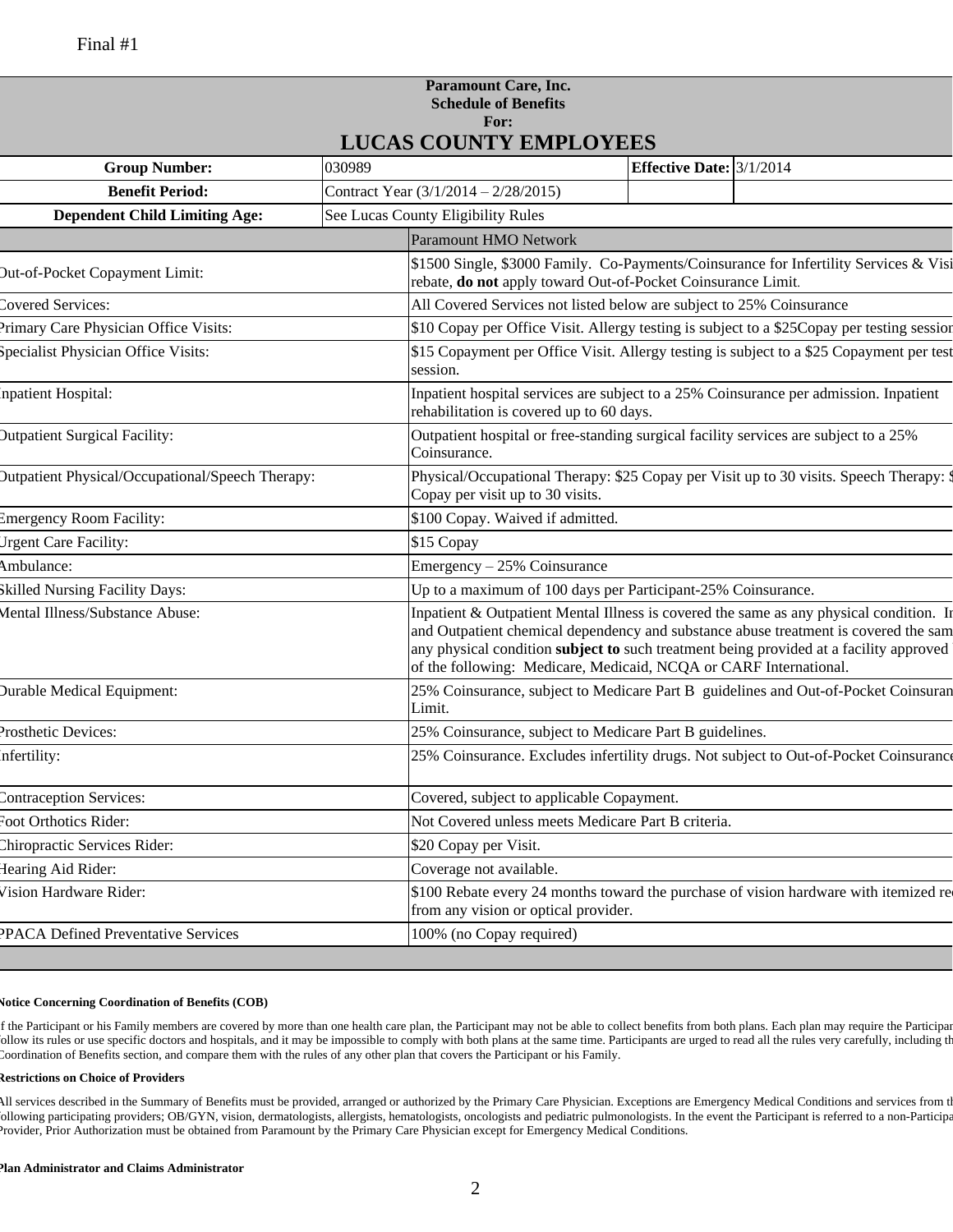This Summary of Benefits is a general overview of the Plan. Although every effort has been made to present important Plan provisions in a fully accurate manner, any inadvertent error, misstat omission will be disregarded and the actual Plan provisions will be controlling. The Plan Administrator is indicated on page 14 of this document. The Claims Administrator is Paramount Care, Claims Administrator is solely responsible for the processing and paying of claims and is not a fiduciary under the Plan.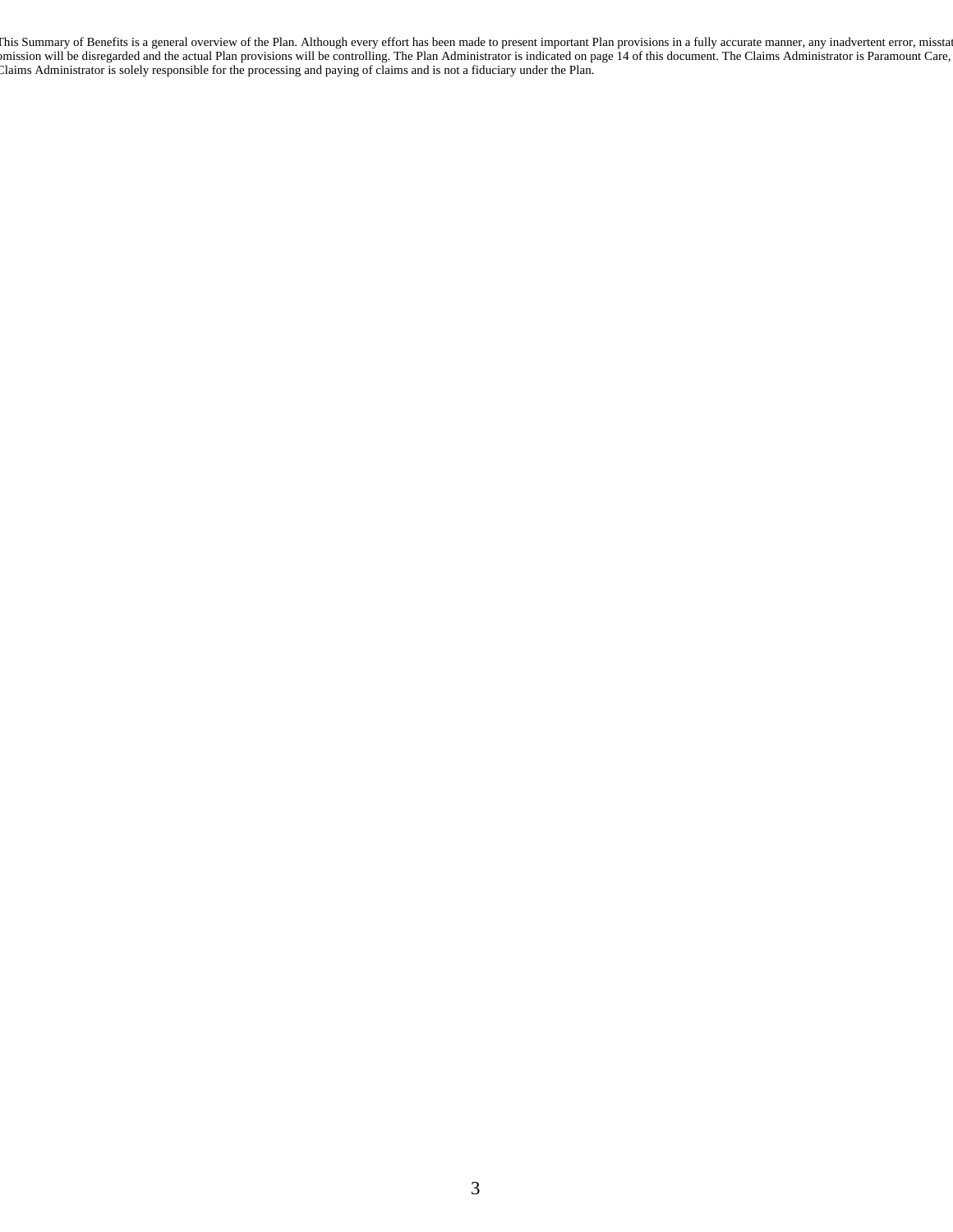#### **LUCAS COUNTY HEALTH PLAN-PARAMOUNT HMO AS AMENDED AND RESTATED EFFECTIVE MARCH 1, 2011**

### **TABLE OF CONTENTS**

| Article and Topic <b>Executive Service Service Service Service Service Service Service Service Service Service Service Service Service Service Service Service Service Service Service Service Service Service Service Service S</b> | Page |
|--------------------------------------------------------------------------------------------------------------------------------------------------------------------------------------------------------------------------------------|------|
|                                                                                                                                                                                                                                      |      |
|                                                                                                                                                                                                                                      |      |
|                                                                                                                                                                                                                                      |      |
|                                                                                                                                                                                                                                      |      |
|                                                                                                                                                                                                                                      |      |
|                                                                                                                                                                                                                                      |      |
|                                                                                                                                                                                                                                      |      |
| <b>GENERAL COMMENTS PERTAINING TO ELIGIBLITY 14</b>                                                                                                                                                                                  |      |
|                                                                                                                                                                                                                                      |      |
|                                                                                                                                                                                                                                      |      |
|                                                                                                                                                                                                                                      |      |

## **I. DEFINITIONS**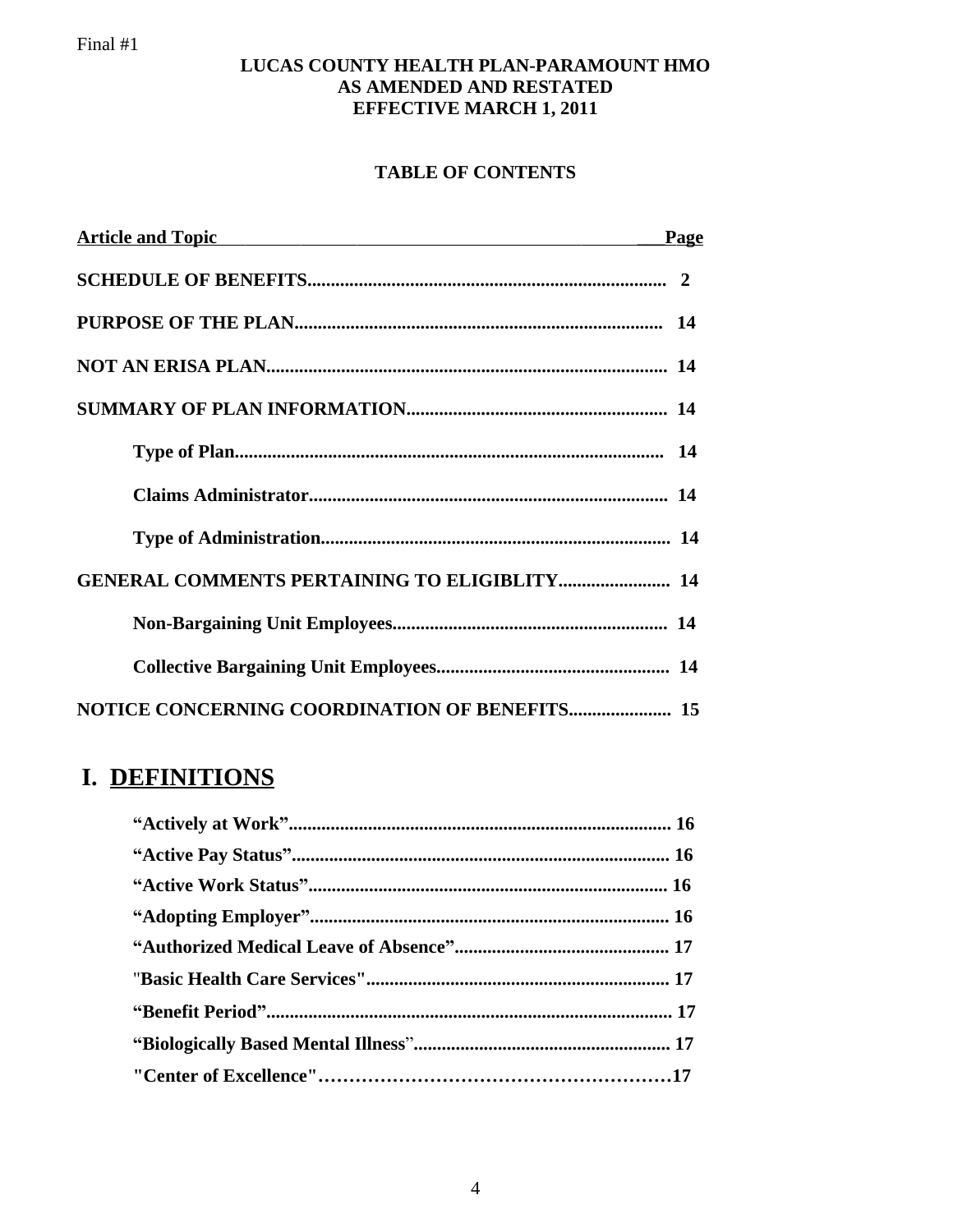| "Cohabitate", "Cohabitating", "Cohabitation" 18      |
|------------------------------------------------------|
|                                                      |
|                                                      |
|                                                      |
|                                                      |
|                                                      |
| "Disability Separated" or "Disability Separation" 19 |
|                                                      |
|                                                      |
|                                                      |
|                                                      |
|                                                      |
|                                                      |
|                                                      |
|                                                      |
|                                                      |
|                                                      |
|                                                      |
|                                                      |
|                                                      |
|                                                      |
|                                                      |
|                                                      |
|                                                      |
|                                                      |
|                                                      |
|                                                      |
|                                                      |
|                                                      |
|                                                      |
|                                                      |
|                                                      |
|                                                      |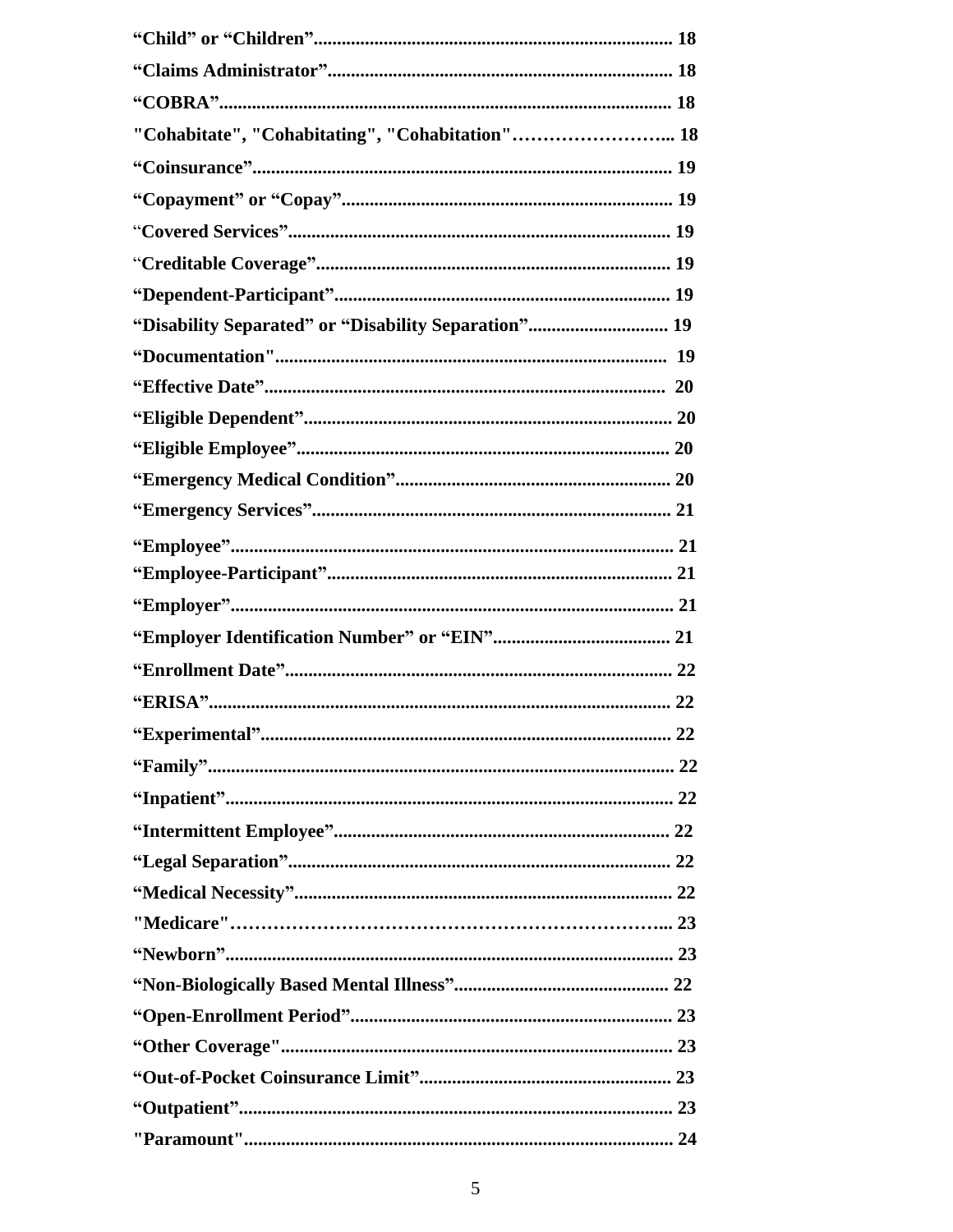| "Paramount Member Services" or "Paramount Member Services |
|-----------------------------------------------------------|
|                                                           |
|                                                           |
|                                                           |
|                                                           |
|                                                           |
|                                                           |
|                                                           |
|                                                           |
|                                                           |
|                                                           |
|                                                           |
|                                                           |
|                                                           |
|                                                           |
|                                                           |
|                                                           |
|                                                           |
|                                                           |
|                                                           |
|                                                           |
|                                                           |
| <b>Special Rules Regarding Spouse in Common Law</b>       |
|                                                           |
|                                                           |
|                                                           |
|                                                           |
|                                                           |

### II. ELIGIBILITY AND PARTICIPATION

| <b>PARTICIPATION REOUIREMENTS FOR ELIGIBLE EMPLOYEES 29</b> |  |
|-------------------------------------------------------------|--|
| <b>Timely Application Not Made: Eligible Employee or</b>    |  |
|                                                             |  |
|                                                             |  |

### PARTICIPATION REQUIREMENTS FOR ELIGIBLE DEPENDENTS... 29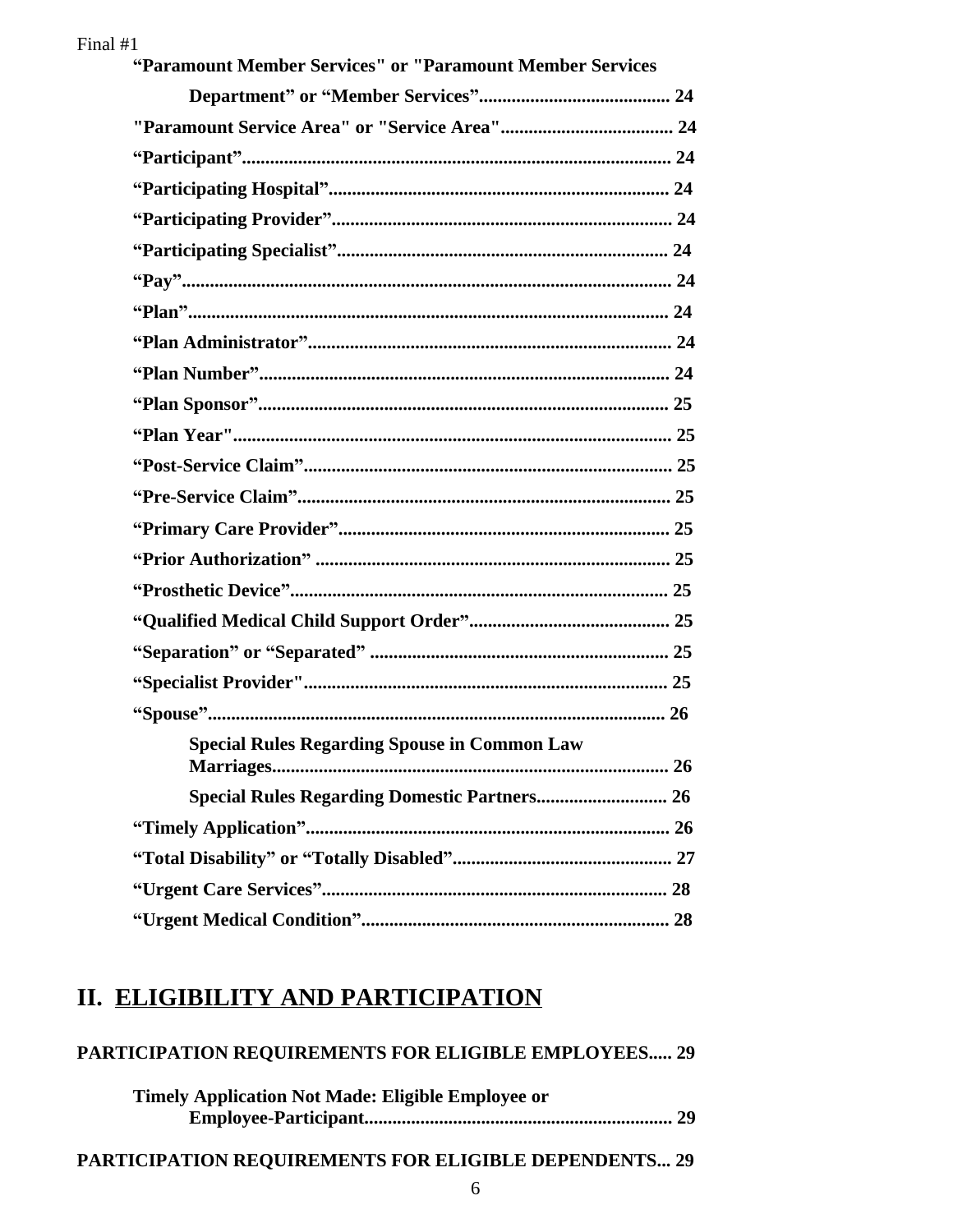| <b>Waiver of Participation or Failure of Timely Application For</b>                                                                                                                                    |
|--------------------------------------------------------------------------------------------------------------------------------------------------------------------------------------------------------|
| <b>Participation Requirements for Eligible Dependents Losing</b><br><b>Coverage under Other Coverage; Eligible Dependents</b>                                                                          |
| <b>Failure to Properly Enroll Spouse; Dependent-Participant Spouse</b><br><b>Separated: Recovery of Amounts Expended for Separated</b>                                                                 |
| WAIVER OF COVERAGE AND SUBSEQUENT LOSS OF 'OTHER                                                                                                                                                       |
| III. MAINTENANCE OF PARTICIPANT STATUS; LOSS<br>OF PLAN COVERAGE                                                                                                                                       |
|                                                                                                                                                                                                        |
| SPOUSE'S LOSS OF COVERAGE DUE TO DIVORCE, ANNULMENT,<br>DISSOLUTION, SEPARATION, TERMINATION OF DOMESTIC<br>PARTNERSHIP; LAST DAY OF PLAN COVERAGE;<br><b>EMPLOYEE-PARTICIPANT DUTY TO NOTIFY PLAN</b> |
| <b>LOSS OF COVERAGE DUE TO EMPLOYEE-PARTICIPANT'S</b><br>TERMINATION OF EMPLOYMENT; RETIREMENT, DEATH,<br>MILITARY SERVICE, PLAN TERMINATION; LAST DAY OF                                              |
|                                                                                                                                                                                                        |
| SPECIAL RULES REGARDING EMPLOYEES AND WORKERS'                                                                                                                                                         |
| <b>Special Rule: Employee-Participants Placed on Workers'</b>                                                                                                                                          |
| <b>Special Rule: Employee-Participants Placed on Workers'</b>                                                                                                                                          |
| Special Rule: Duration of Coverage for Employee-Participant on                                                                                                                                         |
| <b>Special Rule: Workers' Compensation Leave of Absence and</b><br><b>Employer-Paid Coverage Commencing Before March 1, 2011</b><br>and ending after March 1, 2011; Employer -paid Coverage            |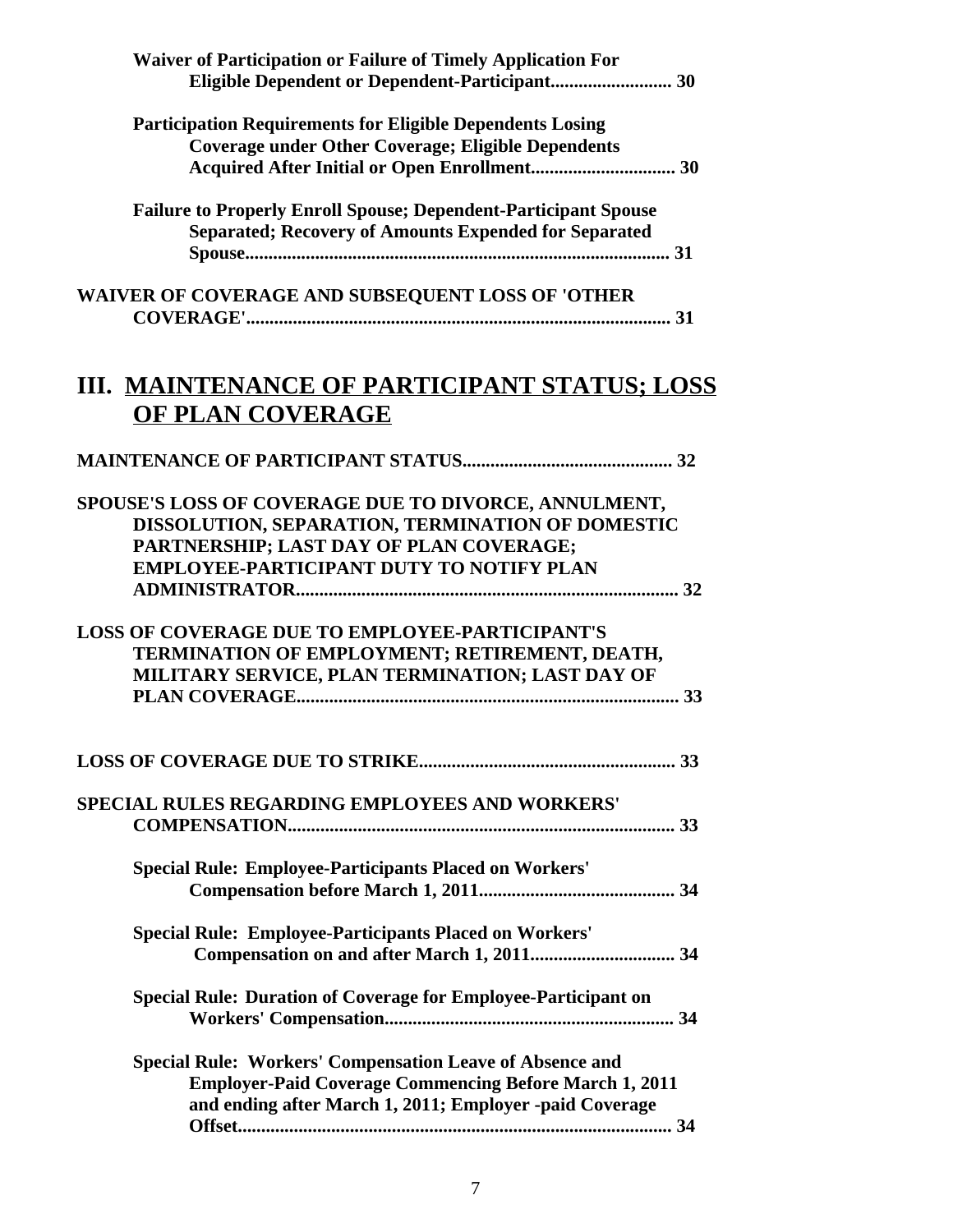| Final #1                                                                                                                                                                                       |
|------------------------------------------------------------------------------------------------------------------------------------------------------------------------------------------------|
|                                                                                                                                                                                                |
| <b>LOSS OF PARTICIPANT STATUS AND SUBSEQUENT ELIGIBILITY. 35</b>                                                                                                                               |
| <b>Special Rule for Employees Receiving OPERS Disability Retirement</b>                                                                                                                        |
|                                                                                                                                                                                                |
| <b>COVERAGE OPTIONS FOREMPLOYEE AND SPOUSE BOTH</b>                                                                                                                                            |
| <b>EMPLOYER-PAID COVERAGE IN THE EVENT OF UNPAID</b>                                                                                                                                           |
| Twelve (12) Month Period of Coverage is Lifetime Limit 38                                                                                                                                      |
|                                                                                                                                                                                                |
| <b>COBRA Coverage after Exhaustion of Employer-Paid Coverage 39</b>                                                                                                                            |
| Plan Administrator's Disagreement with Award of Authorized<br>Medical Leave of Absence and/or Disability Separation and Right<br>To Require Independent Examination of Employee-Participant 39 |
| 'OUT OF AREA' COVERAGE FOR ELIGIBLE DEPENDENT                                                                                                                                                  |
|                                                                                                                                                                                                |
|                                                                                                                                                                                                |
| <b>IV. PCP AND PRIOR AUTHORIZATION:</b><br><b>IDENTIFICATION CARD; COPAYMENTS/</b><br><b>COINSURANCE; OUESTIONS</b>                                                                            |
| PRIMARY CARE PROVIDER AND PRIOR AUTHORIZATION 41                                                                                                                                               |
|                                                                                                                                                                                                |
|                                                                                                                                                                                                |
| <b>QUESTIONS REGARDING THE PLAN; INFORMATION 42</b>                                                                                                                                            |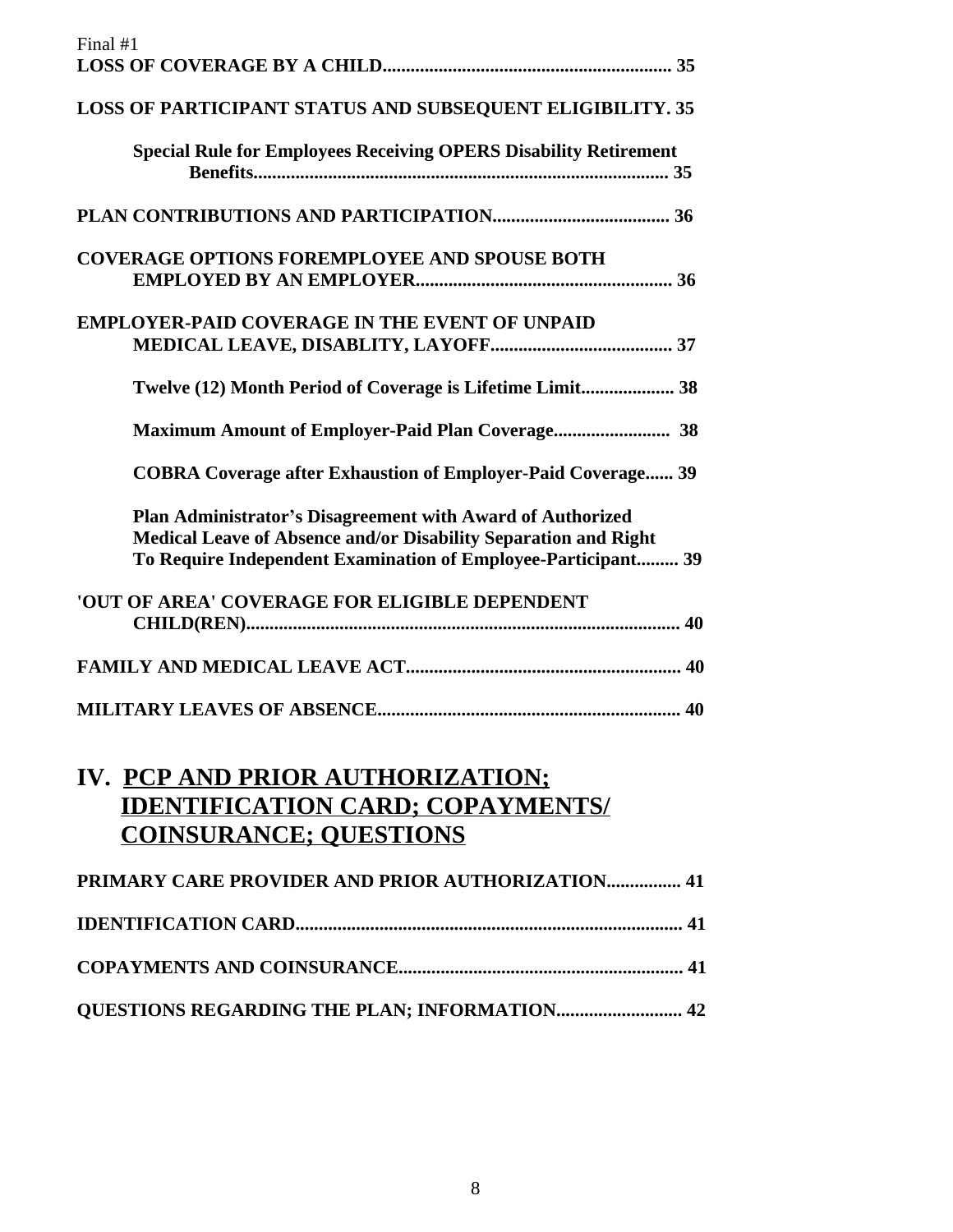## **V. GETTING MEDICAL CARE**

| PRE-SERVICE, POST-SERVICE AND URGENT CARE CLAIMS 46         |  |
|-------------------------------------------------------------|--|
|                                                             |  |
|                                                             |  |
|                                                             |  |
| Leaving the Hospital "Against Medical Advice"; Disciplinary |  |
| PARTICIPATING HOSPITAL LEAVING THE PLAN 47                  |  |
| PARTICIPATING SPECIALIST LEAVING THE PLAN 48                |  |
|                                                             |  |
|                                                             |  |
|                                                             |  |
|                                                             |  |
|                                                             |  |
|                                                             |  |

### **VI. URGENT CARE OR EMERGENCY MEDICAL CONDITIONS**

| <b>Urgent Care Services needed during normal office/business hours 50</b> |
|---------------------------------------------------------------------------|
| Urgent Care Services needed after normal office/business hours 50         |
|                                                                           |
|                                                                           |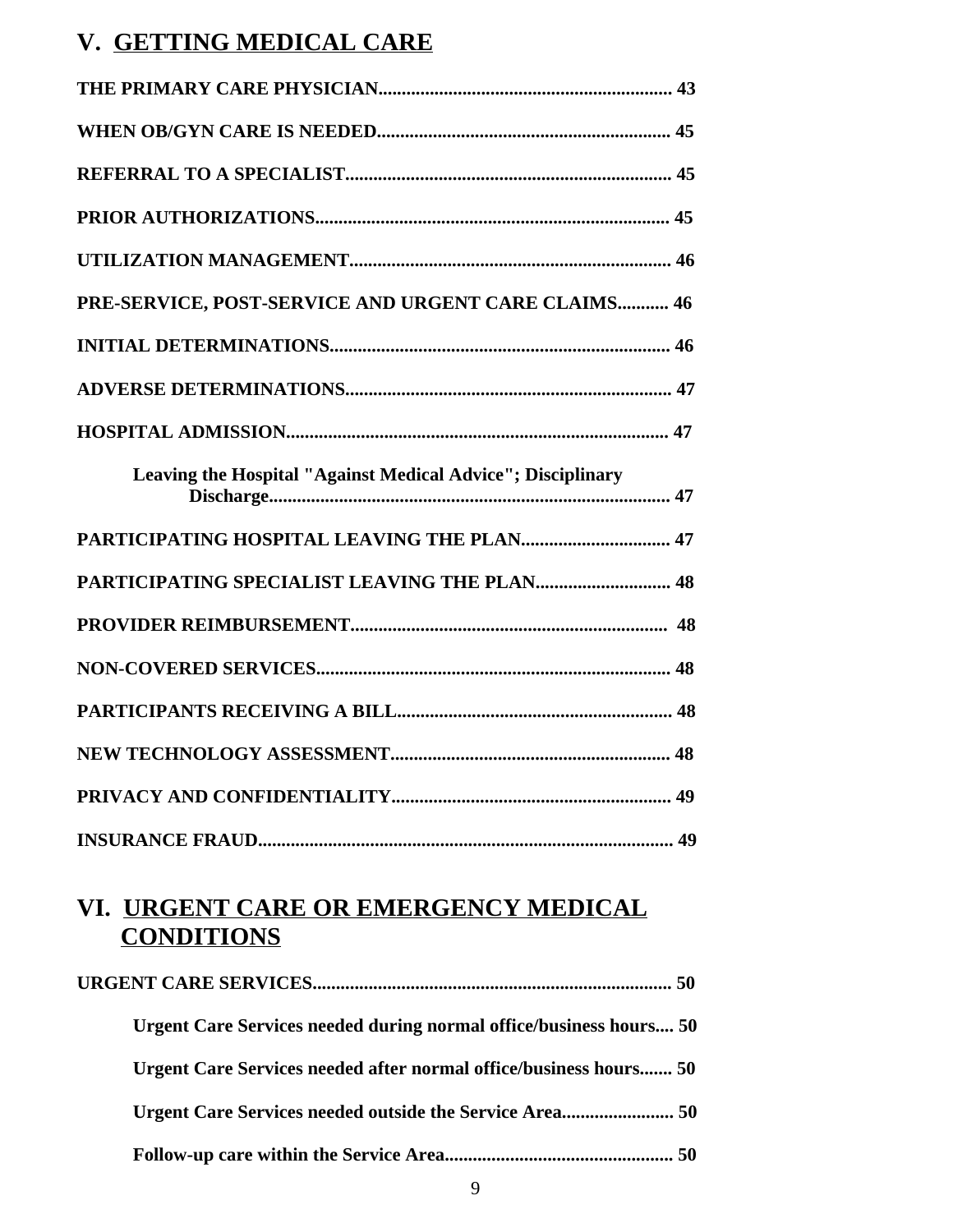### **VII. COVERAGE UNDER THE PLAN**

### **VIII. COORDINATION OF BENEFITS**

| <b>WORKERS' COMPENSATION CLAIMS AND SETTLEMENTS 74</b> |
|--------------------------------------------------------|
|                                                        |

## **IX. CREDITABLE COVERAGE; CONTINUATION COVERAGE**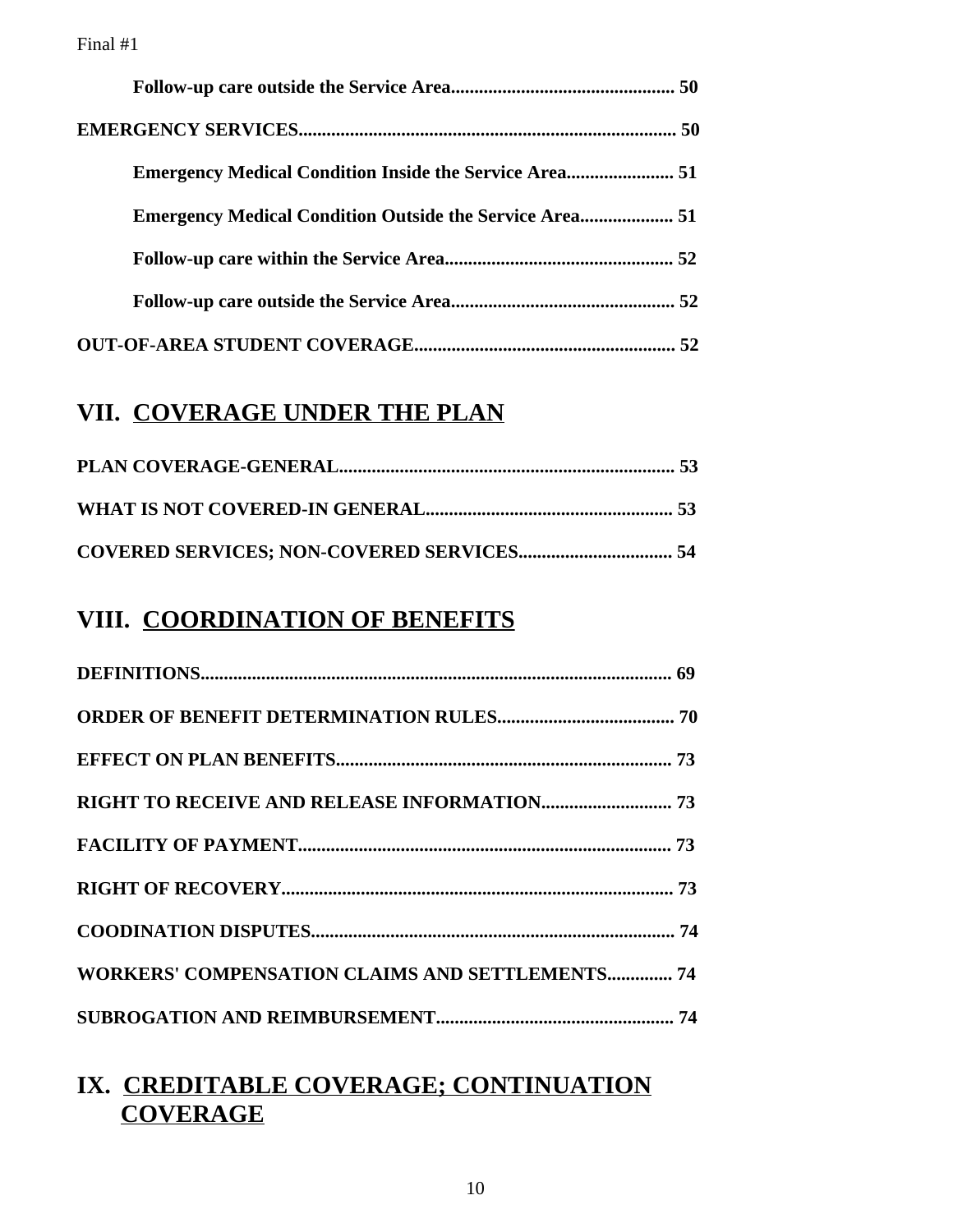| <b>TOTAL DISABILITY FOR SOCIAL SECURITY PURPOSES 77</b> |  |
|---------------------------------------------------------|--|
| <b>CONTINUATION COVERAGE SUBJECT TO PLAN TERMS 78</b>   |  |
|                                                         |  |
|                                                         |  |
|                                                         |  |

# **X. QUESTIONS, COMPLAINTS OR APPEALS**

| <b>RECONSIDERATION OF A UTILIZATION REVIEW DECISION 80</b>            |
|-----------------------------------------------------------------------|
|                                                                       |
| APPEALS OF ADVERSE BENEFIT DETERMINATIONS 81                          |
| <b>Adverse Benefit Determination Appeal Procedure 82</b>              |
|                                                                       |
|                                                                       |
|                                                                       |
|                                                                       |
|                                                                       |
| <b>Adverse Benefit Determination not eligible for External Appeal</b> |
| <b>Concurrent "Expedited" Internal Appeal Review and</b>              |
| Submitting additional information about a Participant's claim 87      |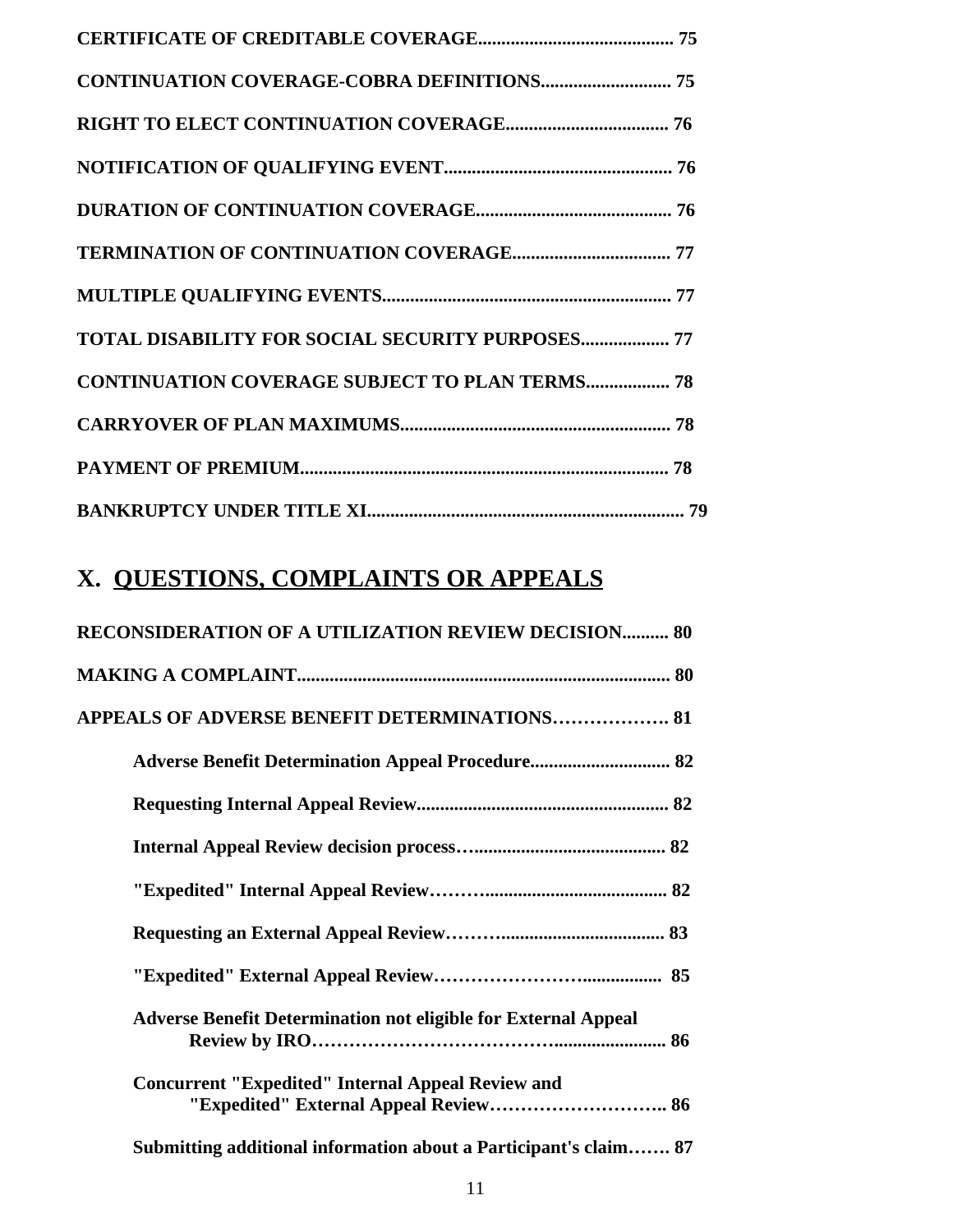| Requesting copies of information relevant to the Participant's claim. 87 |  |
|--------------------------------------------------------------------------|--|
|                                                                          |  |
|                                                                          |  |
| <b>APPEAL OF ELIGIBILITY OR PARTICIPATION ISSUES 88</b>                  |  |
|                                                                          |  |

# XI. MISCELLANEOUS PROVISIONS

| CLAIMS ADMINISTRATOR, PLAN ADMINISTRATOR |  |
|------------------------------------------|--|
|                                          |  |
| RIGHT TO RECEIVE AND RELEASE NECESSARY   |  |
|                                          |  |
|                                          |  |
|                                          |  |
|                                          |  |
|                                          |  |
|                                          |  |
|                                          |  |
|                                          |  |
|                                          |  |
|                                          |  |
|                                          |  |
|                                          |  |
|                                          |  |
|                                          |  |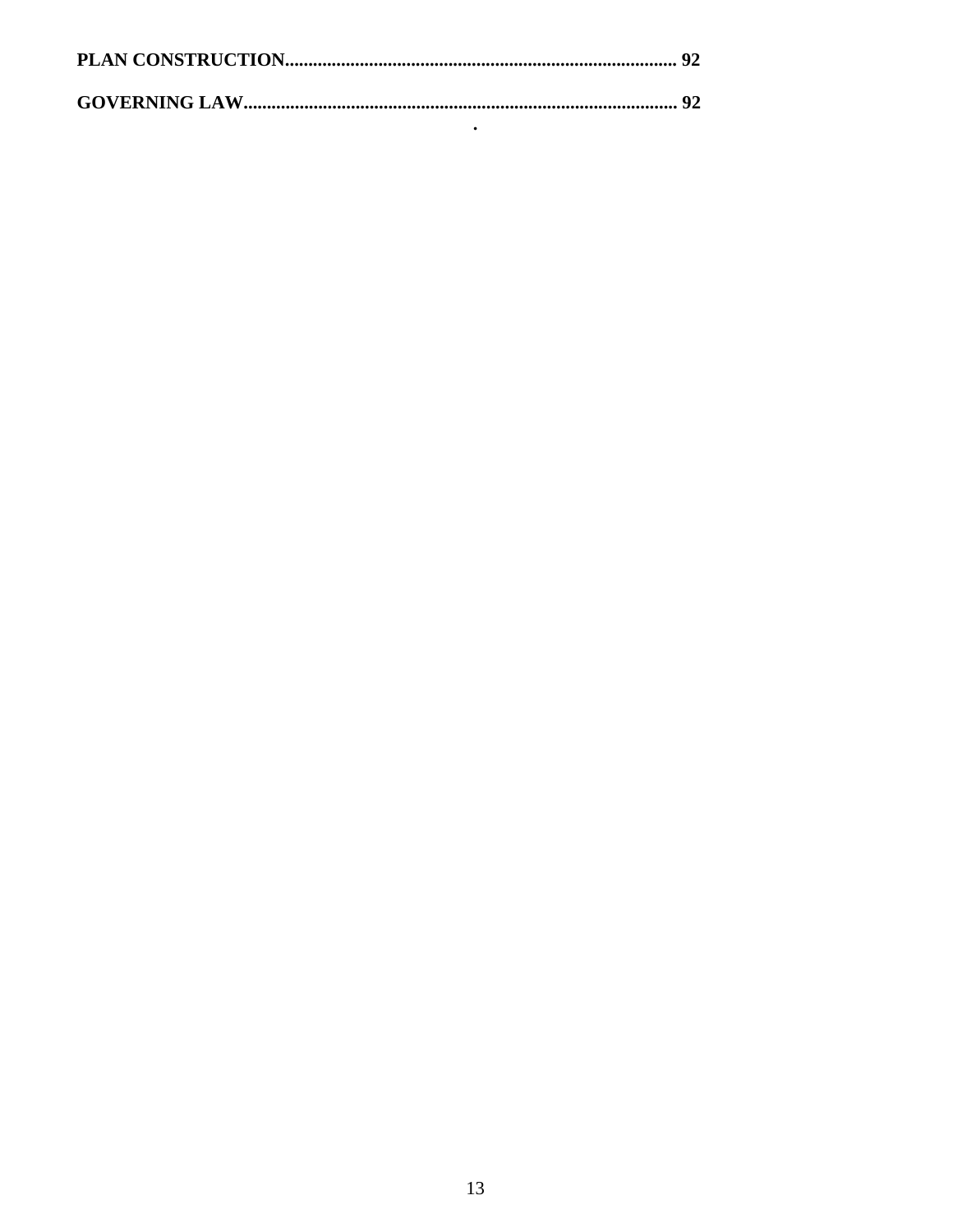#### **PURPOSE OF THE PLAN**

The Board of County Commissioners, Lucas County, Ohio adopts this document, including any addenda, to maintain a health benefit plan for the exclusive benefit of its Eligible Employees and their Eligible Dependents and the Eligible Employees and their Eligible Dependents of eligible designated entities.

#### **NOT AN ERISA PLAN**

This plan is a 'governmental plan' as defined by ERISA Section 29 USC §1002 (32) and is exempt from the provisions of United States Code Title 29, Chapter 18, Subchapter I (29 USC §1001 through 29 USC §1191(c) ("ERISA"). Adoption or use of a term or procedure in the Plan that is identical or substantially similar to a term or procedure contained in 29 USC §1001 through 29 USC 1191(c) shall not cause the plan to lose its 'governmental plan' exemption.

#### **SUMMARY OF PLAN INFORMATION**

#### **TYPE OF PLAN:**

This is a self-insured managed care plan providing medical benefits. The Plan is administered by the Board of County Commissioners, Lucas County, Ohio.

#### **TYPE OF ADMINISTRATION:**

The Plan Administrator is responsible for the operation and management of the Plan; however, the Plan Administrator has retained the services of the Claims Administrator, who is experienced in processing claims, to handle the day-to-day operation of the Plan. The Claims Administrator provides administrative services only and does not insure that any Plan benefits or expenses will be paid. Complete and proper claims will be processed promptly but in the event that there are delays in processing, Participants will have no greater rights to interest or other remedies than otherwise afforded by law.

The Plan's administrative costs are borne by the Plan Sponsor.

### **GENERAL COMMENTS PERTAINING TO ELIGIBLITY**

**Non-Bargaining Unit Employees.** The Plan Sponsor reserves the right at its sole discretion to modify, suspend, or terminate the eligibility rules contained herein and/or any or all provisions contained herein with or without notice. The Plan Administrator is the sole arbiter of the eligibility rules. The eligibility rules are not a contract, express or implied. No representative of the Plan Sponsor, or any other Lucas County agency, board, department or official, has the authority to enter into an agreement with an employee or employee representative that provides any benefit greater than the benefits set forth in these rules. There is no guarantee of eligibility or coverage for any agreement made contrary to these rules.

**Collective Bargaining Unit Employees.** The eligibility rules herein shall be subject to labor contract negotiations between the Plan Sponsor and the various unions representing Lucas County, Ohio employees. It is in the best interest of all parties that there be only one health insurance benefit package for all Lucas County, Ohio employees. Therefore, these eligibility rules shall be discussed and reviewed at meetings of the Lucas County Health Care Cost Containment Board.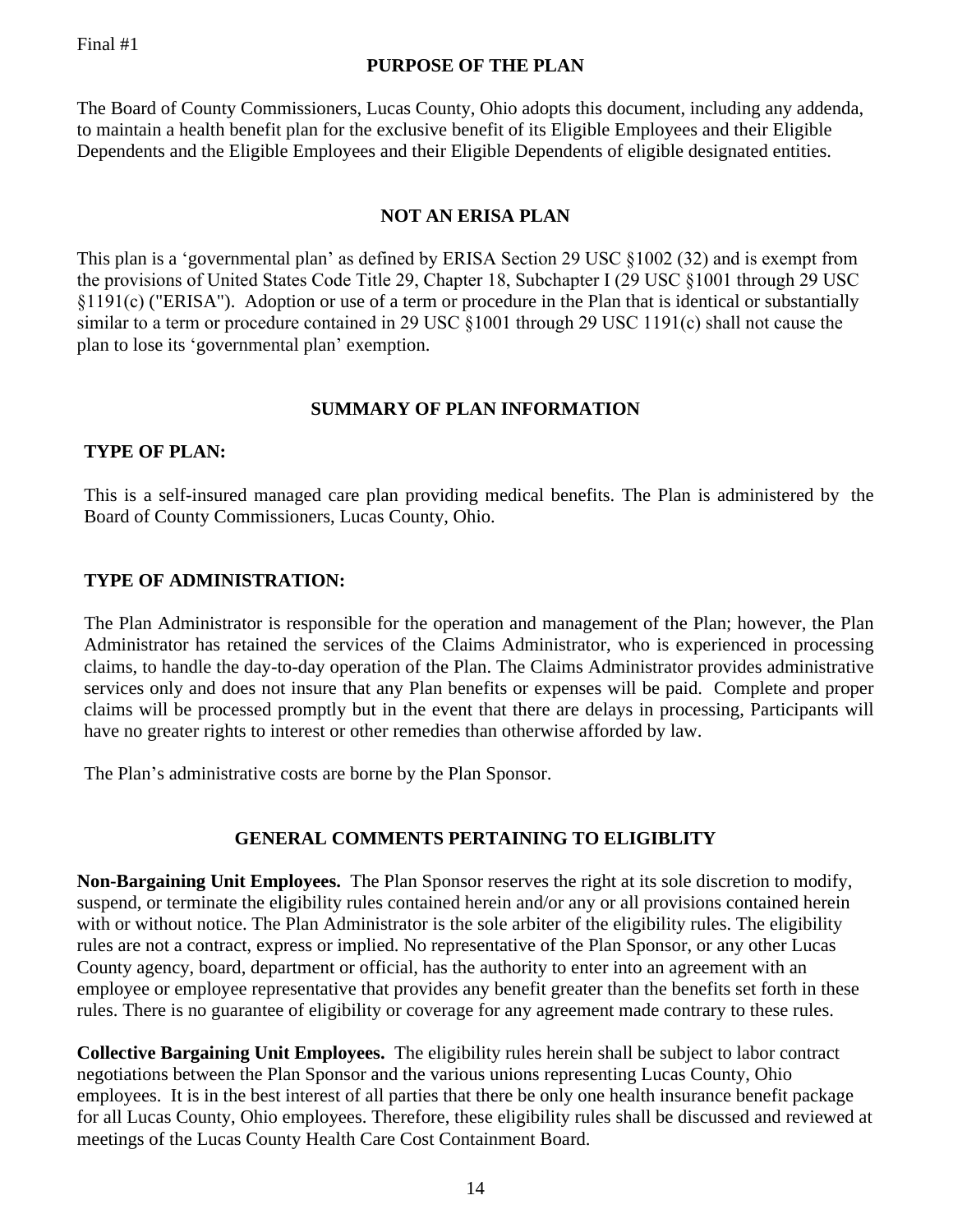#### **NOTICE CONCERNING COORDINATION OF BENEFITS (COB)**

AN EMPLOYEE-PARTICIPANT AND/OR ANY DEPENDENT-PARTICIPANTS COVERED BY MORE THAN ONE HEALTH CARE PLAN OR PROGRAM MAY NOT BE ABLE TO COLLECT BENEFITS FROM BOTH PLANS. EACH PLAN MAY REQUIRE THE PARTICIPANT TO FOLLOW ITS RULES OR USE SPECIFIC DOCTORS AND HOSPITALS AND IT MAY BE IMPOSSIBLE TO COMPLY WITH BOTH (OR ALL) PLANS AT THE SAME TIME. PARTICIPANTS ARE URGED TO READ THE RULES OF THIS PLAN VERY CAREFULLY, INCLUDING THE COORDINATION OF BENEFITS SECTION, AND COMPARE THEM WITH THE RULES OF ANY OTHER PLAN(S) THAT COVERS THE PARTICIPANTS.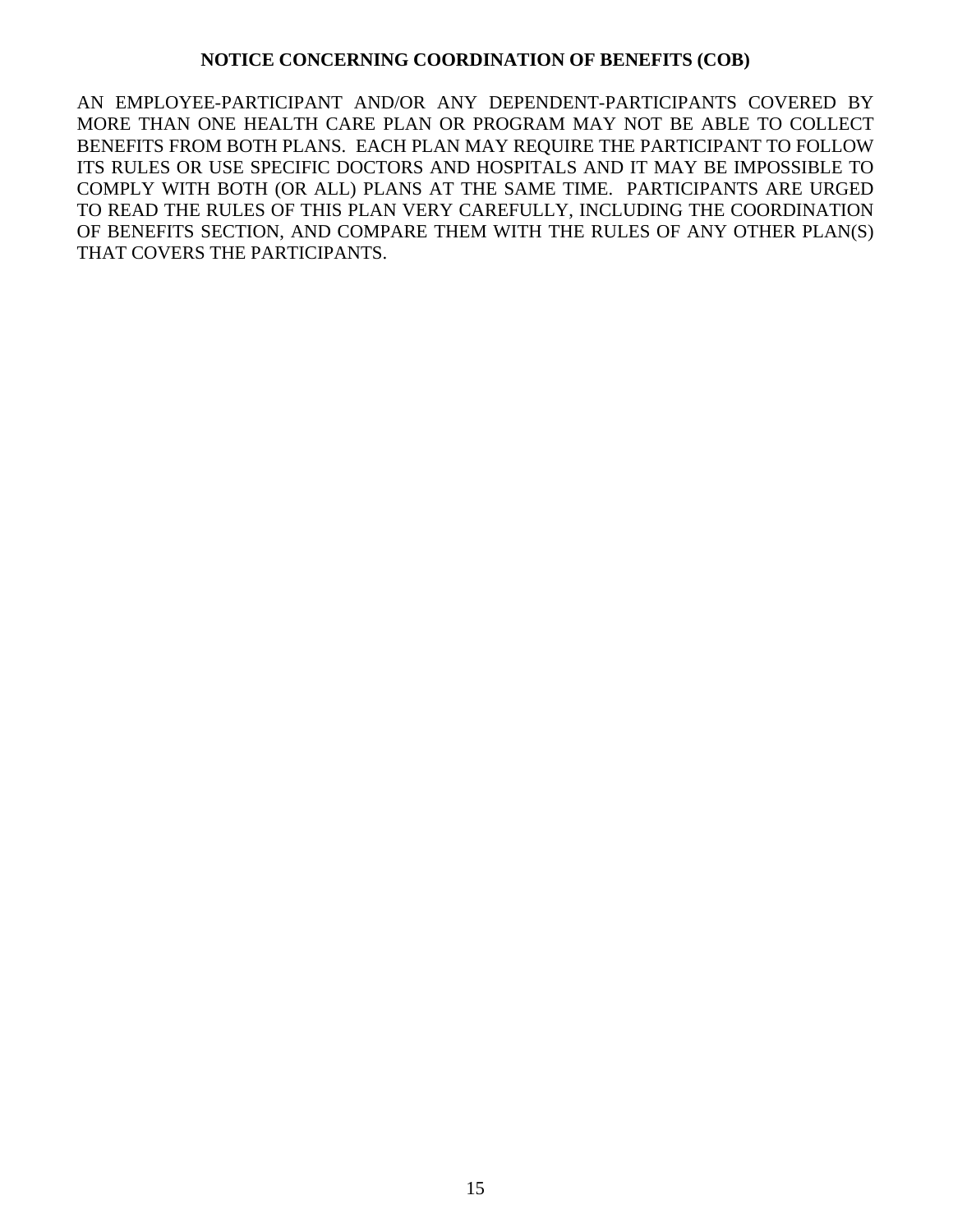### **I. DEFINITIONS**

The following terms used in this Plan document shall have the following meanings. Use of a term in this document that is identical to, or having substantially the same meaning as, the same term in 29 USC §1002 shall not constitute, or be interpreted as, either a waiver or other revocation of the Plan's status as a 'governmental plan' as defined under 29 USC §1002(32), or a waiver or other revocation of the Plan's 29 USC §1003(b)(1) exemption from the provisions of ERISA contained in United States Code Title 29, Chapter 18, Subchapter I (29 USC §1001 through 29 USC §1191c).

**"Actively at Work".** An Employee's actual engagement in employment at an Employer's business establishment, or at other locations that the Employer may require the Employee to travel to and work at, for which the Employee is eligible to receive, or actually receiving, Pay.

**"Active Pay Status".** The conditions under which an Employee is receiving Pay from his Employer.

**"Active Work Status".** Conditions under which an Employee is employed by an Employer but not actually receiving Pay.

**"Adopting Employer".** Any of the following entities (other than the Plan Sponsor) which have adopted this Plan for the benefit of their Employees:

Board of Lucas County Commissioners (Human Resources, Support Services, OMB, Administration, Commissioners, Facilities, Building Regulations, Child Support Enforcement Agency, Dog Warden, Emergency Services, Job and Family Services, Maumee River Wastewater Treatment Plant, Sanitary Engineer, Solid Waste Management and Workforce Development.) Criminal Justice Coordinating Council Lucas County Auditor Lucas County Board of Developmental Disabilities Lucas County Board of Elections Lucas County Children Services Lucas County Clerk of Courts Lucas County Common Pleas Court Lucas County Coroner Lucas County Domestic Relations Court Lucas County Engineer Lucas County Family Council Lucas County Juvenile Court Lucas County Land Bank Lucas County Law Library Lucas County Mental Health & Recovery Services Board Lucas County Probate Court Lucas County Prosecutor Lucas County Recorder Lucas County Sheriff Lucas County Soil & Water Conservation District Lucas County Treasurer Lucas County Veteran Service Commission Metropolitan Park District of Toledo Area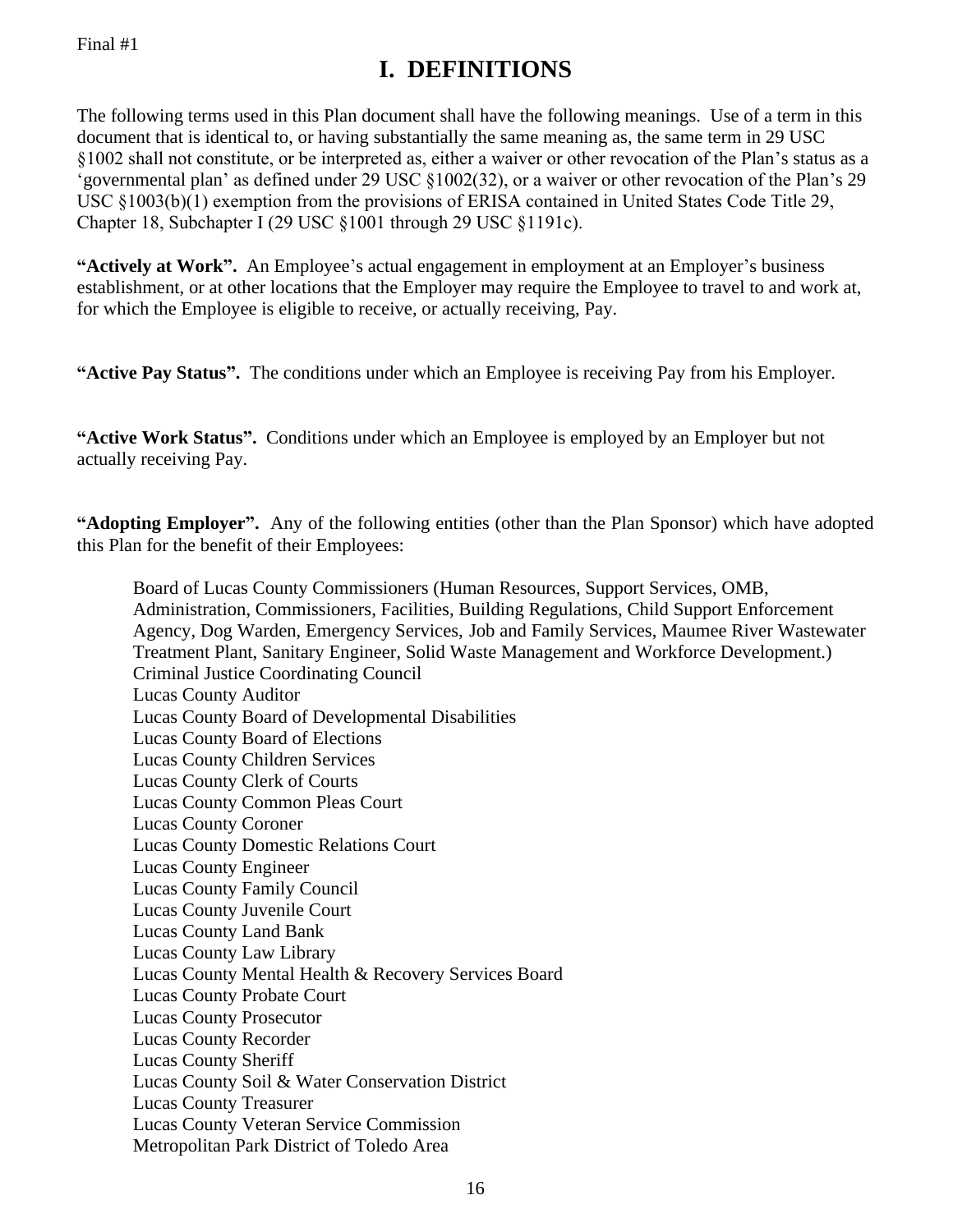Olander Park District Toledo-Lucas County Health Department

"**Authorized Medical Leave of Absence".** An Employee's leave of absence for medical reasons as approved by the Employee's Employer. An Authorized Medical Leave of Absence does not include a leave of absence granted for workers' compensation purposes.

**"Basic Health Care Services"**. Providers' services, inpatient hospital services, outpatient medical services, emergency health services, diagnostic laboratory services and diagnostic and therapeutic radiology services, diagnostic and treatment services (other than prescription drug services) for biologically-based mental illnesses, preventative health services including: family planning, infertility services, periodic physical examinations, prenatal obstetrical care and well-child care, all as defined under Ohio Revised Code Section 1715.01.

**"Benefit Period".** An annual time period commencing on March 1 of each Plan Year. The Benefit Period will terminate on the earliest of the following dates:

- (A) the last day of February of the same Plan Year in which the Benefit Period commenced; or
- (B) the day the Participant ceases to be a Participant under this Plan.

**"Biologically Based Mental Illness".** The following conditions defined under Ohio Revised Code Section 1751.01(D): schizophrenia, schizoaffective disorder, major depressive disorder, bi-polar disorder, paranoia and other psychotic disorders, obsessive-compulsive disorder and panic disorders as those terms are defined in the most recent edition of the Diagnostic and Statistical Manual of Mental Disorders ("DSM") published by the American Psychiatric Association.

**"Center of Excellence"**. A facility described in the following list, requiring Prior Authorization, that may or may not be a Participating Provider :

> Akron Children's Hospital Arthur James Cancer Center Cincinnati Children's Hospital Cleveland Clinic Doctor's Hospital (Columbus, OH) Glenbeigh Hospital (Rock Creek, OH) Grant Medical Center (Columbus, OH) Karmanos Cancer Center (Detroit, MI) Mayo Clinic, The Medical City Dallas Hospital Nationwide Children's Hospital Northshore University Hospital Ohio State University Hospital Providence Hospital (MI) Riverside Methodist Hospital (Columbus, OH) University Hospitals of Cleveland (Includes UHC Rainbow Children's Hospital) University of Michigan Medical Center (Regents U of M)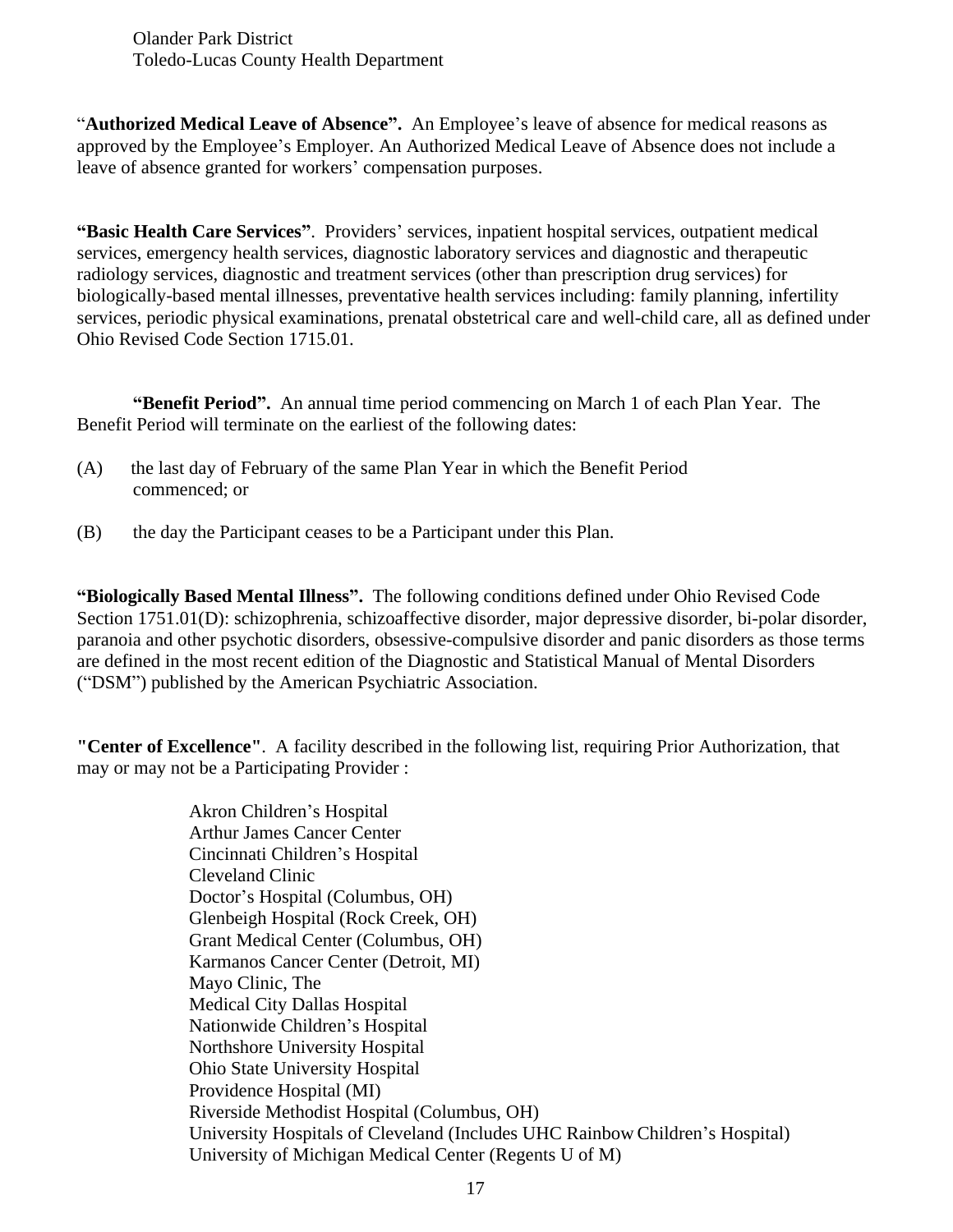University of Pittsburgh Medical Center Weisburg Cancer Center (Farmington Hills, MI) Williams County Hospitals and Wellness Centers (Archbold, Montpelier, and Bryan, OH)

"**Child" or "Children".** An individual who is a:

- (A) biological child of the Employee;
- (B) stepchild of the Employee (except in the case of the child of a domestic partner who is a Spouse);
- (C) legally-adopted child of the Employee; or
- (D) a child not described in the preceding paragraphs (A), (B) or (C) but for whom the Employee and/or his Spouse is/are the court-ordered guardian(s) or court-ordered custodian(s) provided the court-ordered custody or guardianship has not been granted solely for the purpose of qualifying the child for coverage under the Plan.

The Plan Administrator may require the Employee to submit Documentation demonstrating, to the sole satisfaction of the Plan Administrator, that the individual claimed to be the Employee's and/or Spouse's Child meets the requirements of paragraph  $(A)$ ,  $(B)$ ,  $(C)$  or  $(D)$ , above.

**"Claims Administrator".** The individual or business entity, if any, selected and retained by the Plan Administrator to supervise the administration, consideration, investigation and settlement of claims, maintain records, submit reports and other such duties as may be set forth in a written administration agreement. If no Claims Administrator is appointed or retained (as a result of the termination or expiration of the administrative agreement or other reason) or if the term is used in connection with a duty not expressly assigned to and assumed by the Claims Administrator in writing, the term will mean the Plan Administrator.

The entity retained by the Plan Administrator to serve as the Claims Administrator of the Plan is:

Paramount Care, Inc. P.O. Box 928 Toledo, OH 43697-0928 419.887.2525 1.800.462.3589 PHCMbrSvcAppeals@ProMedica.org

**"COBRA".** The health insurance continuation coverage provisions of the Consolidated Omnibus Budget Reconciliation Act of 1985 added to Title XXII of the Public Health Service Act at 42 USC §300bb-1 et. seq., as amended from time to time.

**"Cohabitate", "Cohabitating", "Cohabitation".** An Eligible Employee or an Employee-Participant and Spouse dwelling together or sharing the same living quarters. Periods of time during which the Eligible Employee or Employee-Participant are not dwelling together or sharing the same living quarters for reasons OTHER THAN Separation, Legal Separation, divorce, annulment of marriage, dissolution of marriage or termination of domestic partnership (e.g. being away on business, vacation or military duty)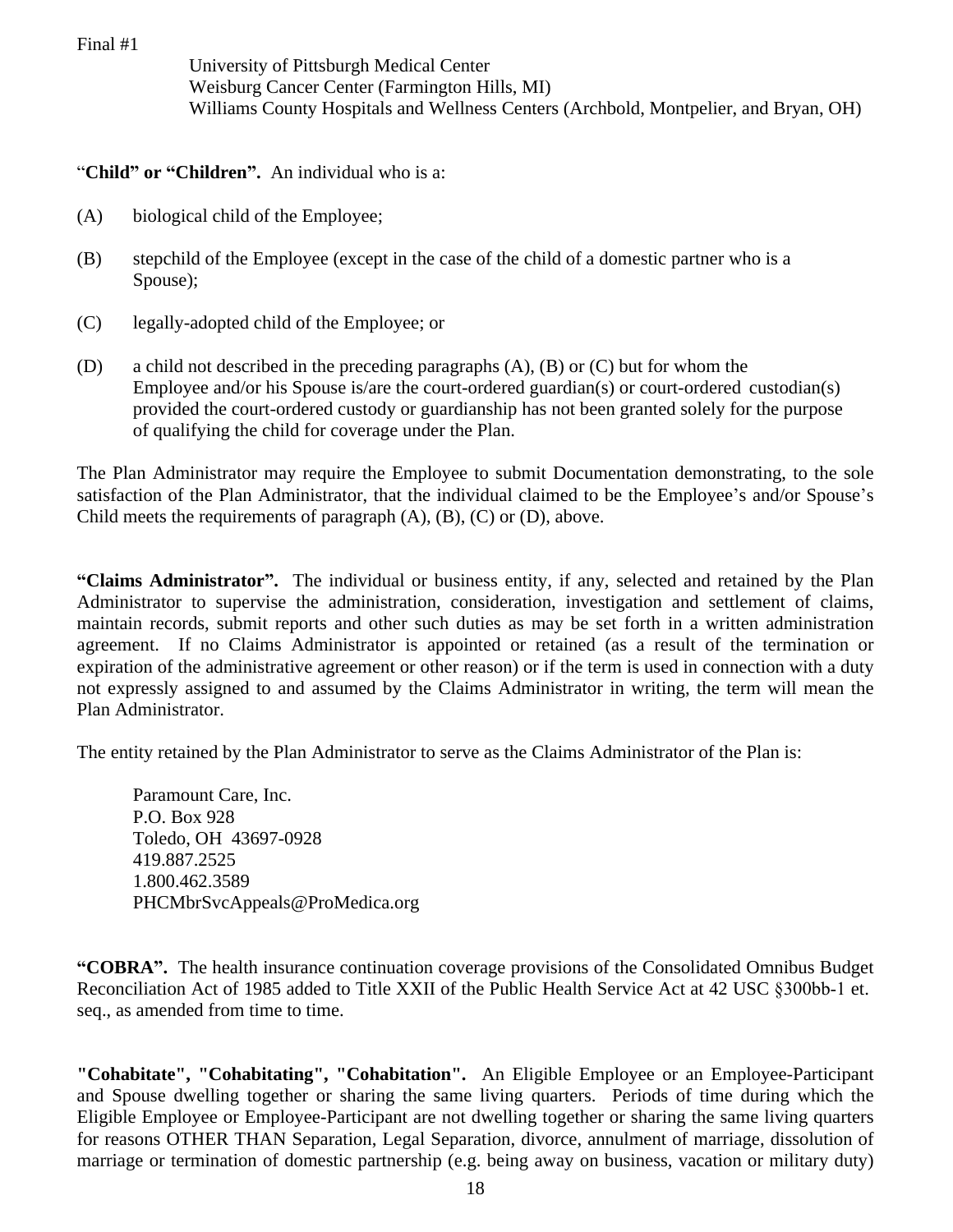shall not be considered in determining whether an Eligible Employee or Employee-Participant and Spouse are no longer Cohabitating.

**"Coinsurance".** The portion of the cost of Covered Services (a percentage of the allowed provider charges) in excess of any Copayment that is required to be paid by the Participant. For example, the Participant may be responsible for paying 20% of billed charges for authorized Covered Services.

**"Copayment" or "Copay".** The dollar amount described under the Summary of Benefits that must be paid by a Participant at the time Covered Services are rendered by a provider.

**"Covered Service" or "Covered Services".** Authorized service(s) rendered by a provider for which the Plan will provide payment. A Covered Service may be subject to a Copayment and/or other limitations.

**"Creditable Coverage".** The period of prior health plan coverage of a former Participant which may entitle that former Participant reduce the effective time period of a pre-existing conditions exclusion which may be present in future coverage sought by the former Participant with an entity other than an Employer. Upon a Participant's termination of Plan coverage, he is entitled to receive a 'certificate of Creditable Coverage' that provides information regarding prior coverage with the Plan.

**"Dependent-Participant".** An Eligible Dependent who has met the requirements described under 'Participation Requirements for Eligible Dependents', herein and (if applicable) for whom all required Plan contributions are paid.

**"Disability Separated" or "Disability Separation".** The voluntary or involuntary termination of an Employee from his Employer due to that Employee's inability to perform the essential functions of his position because of a disabling illness, or injury. Disability Separated or Disability Separation shall be determined by the Employee's Employer; however, for the purposes of a Participant obtaining Employerpaid coverage in the event of unpaid medical leave, layoff or disability described under the section entitled 'Employer-Paid Coverage in the Event of Unpaid Medical Leave, Disability, Layoff' at page 40 herein, the Plan Administrator may, in accordance with the provisions thereunder, overrule an Employer's determination that an Employee has been Disability Separated or undergone 'Disability Separation'.

**"Documentation".** Written information to be provided by an Employee upon the request of the Plan Administrator, or the Claims Administrator, or their authorized representatives, as may be deemed necessary by the Plan Administrator and/or the Claims Administrator, to ensure compliance with the provisions of the Plan. The type of written information that may be required by the Plan Administrator and/or the Claims Administrator will depend on the situation and/or provision of the Plan in question; however, with respect to the following specific situations, the required written information may include, **but is not limited to**, the following:

**Evidence an individual is a Spouse:** Photocopy of marriage certificate identifying both the Employee and his Spouse; and/or, photocopy of the page(s) of the Employee's most recently filed Federal Tax Return (Form 1040, 1040-A or 1040-EZ) that identifies the Spouse to the sole satisfaction of the Plan Administrator and/or Claims Administrator. (The submitter may redact the income totals if they choose.)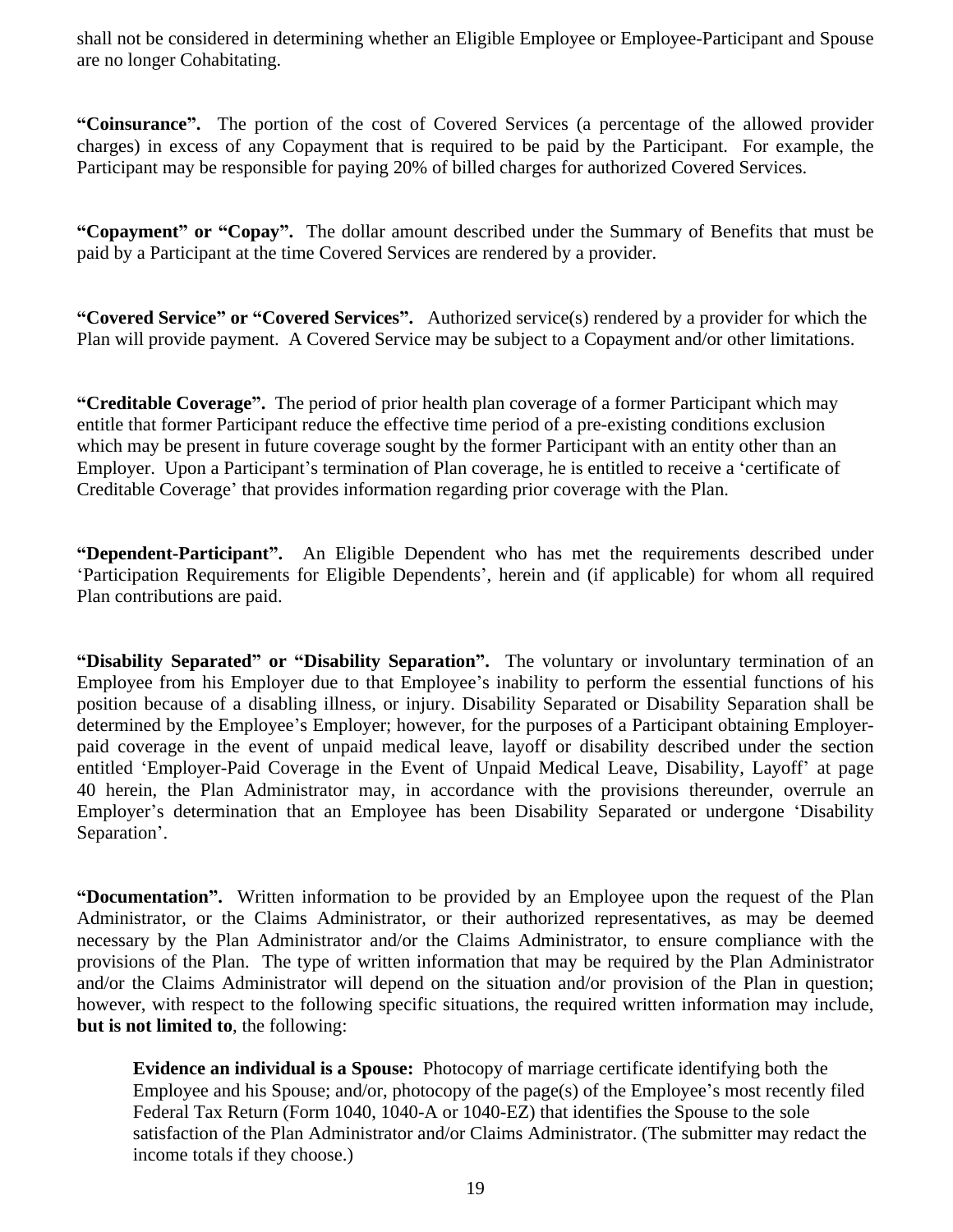#### **Evidence an individual is an Employee's dependent Child:**

- (A) **Employee's Biological or Adopted Child:** Photocopy of a birth certificate identifying the Employee as a birth parent; or, photocopy of the court order or decree finalizing the adoption of the Child by the Employee; or photocopy of the page(s) of the Employee's most recently filed Federal Tax Return (Form 1040, 1040-A or 1040-EZ that identifies that individual as the Employee's dependent Child (according to IRS rules and regulations) to the sole satisfaction of the Plan Administrator and/or the Claims Administrator (the submitter may redact the income totals if they so choose); or, any combination of the above listed information; or any additional documentation requested by the Plan Administrator and/or the Claims Administrator or voluntarily provided by the Employee that adequately evidences dependent Child eligibility.
- (B) **Employee's step-child:** A photocopy of a birth certificate, court order or decree identifying the relationship of the Employee or his Spouse, to the child; or photocopy of the page(s) of the Employee's or Spouse's most recently filed Federal Tax Return (Form 1040, 1040-A or 1040-EZ that identifies that individual as the Employee's or the Spouse's Child (according to IRS rules and regulations) to the sole satisfaction of the Plan Administrator and/or Claims Administrator (the submitter may redact the income totals if they so choose); or, any combination of the above listed information; or any additional documentation requested by the Plan Administrator and/or Claims Administrator or voluntarily provided by the Employee that adequately evidences a child's eligibility for Plan participation.
- (C) **Child for Whom an Employee is the guardian:** Copy of court order or decree that establishes the Employee's guardianship over the child.

"**Effective Date".** The Plan was originally adopted and effective March 1, 2009. This amendment and restatement is effective March 1, 2011.

**"Eligible Dependent".** Except as otherwise indicated or described herein, an Eligible Employee's or Employee-Participant's: Spouse; and/or Child; and/or child who is determined by the Plan Administrator (in its sole discretion) to be an 'alternate recipient' entitled to Plan coverage pursuant to a Qualified Medical Child Support Order.

The Plan Administrator reserves the right to require the Eligible Employee or Employee-Participant to submit Documentation satisfactory to the Plan Administrator (in its sole discretion and as it deems necessary) as to an Eligible Dependent's dependency status. This evidence of dependency status includes, but is not expressly limited to, whether a child can be considered an Eligible Dependent.

A person who is covered under this Plan as an individual Participant shall not qualify as an Eligible Dependent. See also the section entitled 'Employee and Spouse Both Employed by an Employer', below.

**"Eligible Employee".** An Employee or former Employee, who is not an Intermittent Employee.

**"Emergency Medical Condition".** A medical condition that manifests itself by such acute symptoms of sufficient severity, including severe pain that a prudent layperson with an average knowledge of health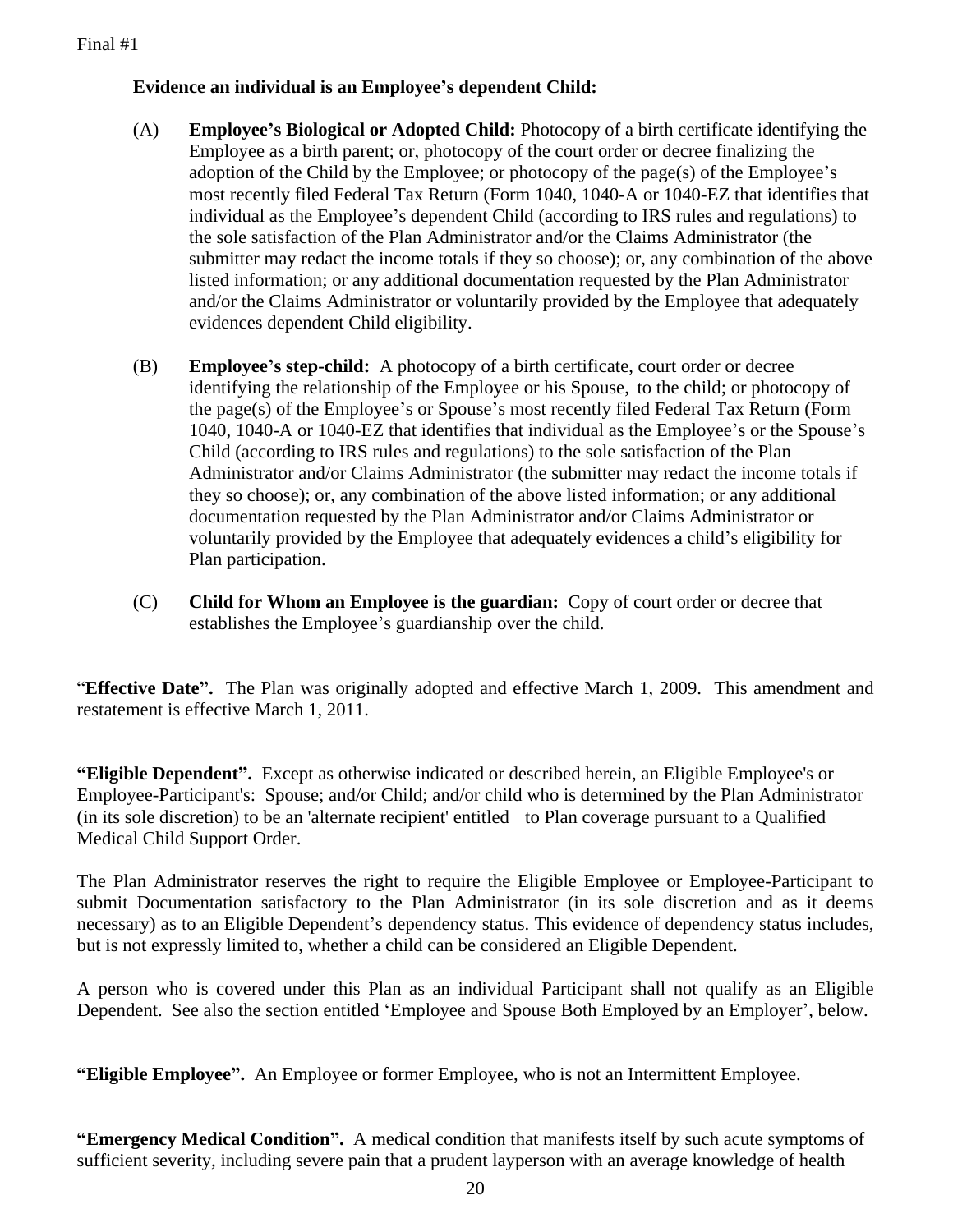and medicine could reasonably expect the absence of immediate medical attention to result in any of the following:

- (A) placing the health of the individual or, with respect to a pregnant woman, the health of the woman or her unborn child, in serious jeopardy;
- (B) serious impairment to bodily functions; or
- (C) serious dysfunction of any body organ or part.

An Emergency Medical Condition also includes a behavioral health emergency where the Participant is acutely suicidal or homicidal.

#### **"Emergency Services".**

- (A) A medical screening examination, as required by federal law, that is within the capability of the emergency department of a hospital, including ancillary services routinely available to the emergency department, to evaluate an Emergency Medical Condition.
- (B) Such further medical examination ad treatment that are required by federal law to 'stabilize' an Emergency Medical Condition and are within the capabilities of the staff and facilities available at the hospital, including any trauma center and burn center of the hospital.

**"Stabilize".** For purposes of the definition of Emergency Services, "Stabilize" means the provision of such medical treatment as may be necessary to assure, within reasonable medical probability, that no material deterioration of an individual's medical condition is likely to result from, or occur during, a transfer, if the medical condition could result in any of the following:

- (A) placing the health of the individual or, with respect to a pregnant woman the health of the woman or her unborn child, in serious jeopardy;
- (B) serious impairment to body functions;
- (C) serious dysfunction of any body organ or part.

In the case of a pregnant woman having contractions, "stabilize" means such medical treatment as may be necessary to deliver, including the placenta.

**"Employee".** An individual employed by the Plan Sponsor or an Adopting Employer.

**"Employee-Participant**".An Eligible Employee who has met the requirements for Plan participation.

**"Employer".** The Plan Sponsor and/or an Adopting Employer as the context may require.

**"Employer Identification Number" or "EIN".** The taxpayer identification number issued to the Plan Sponsor by the Internal Revenue Service. The Plan Sponsor's EIN is 34-6400806.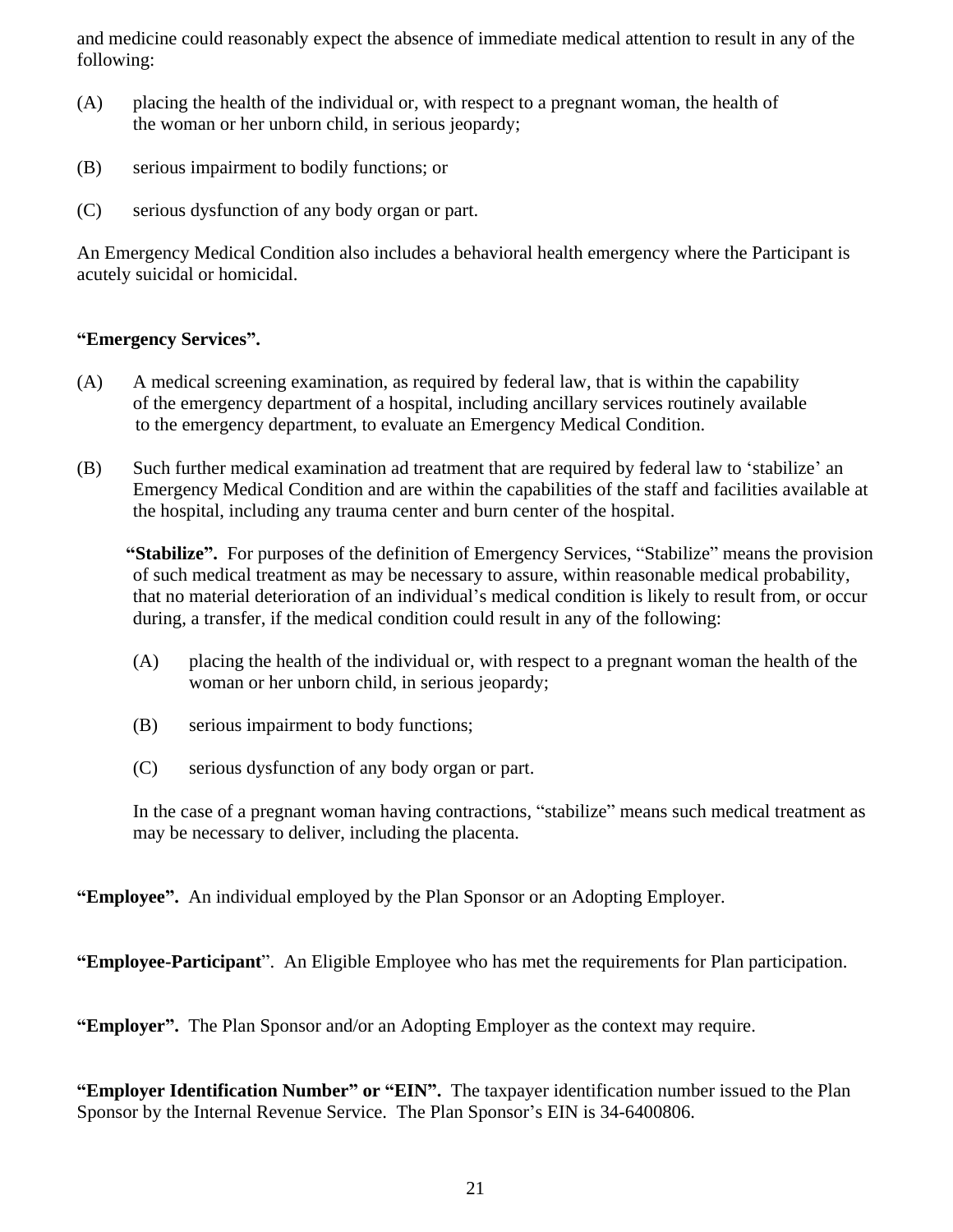"**Enrollment Date".** The first day of a Participant's coverage under this Plan or, if earlier, the beginning of any applicable waiting period.

**"ERISA".** The Employee Retirement Income Security Act of 1974 codified at 29 USC §1001 *et. seq*.

**"Experimental".** Any treatment, procedure, facility, equipment, drug, device or supply which the Claims Administrator does not recognize as accepted medical practice or which did not have required governmental approval when received by the Participant. This includes treatments and procedures which have

- (A) not been approved or accepted by the appropriate review body, or
- (B) not been generally accepted by the local medical community as safe, appropriate and effective.

**"Family".** An Employee-Participant and his Dependent-Participant(s).

"**Inpatient".** A patient who stays overnight in a hospital or other medical facility.

#### **"Intermittent Employee".**

- (A) An Employee who is required to work less than one thousand (1000) hours in a calendar year and whose work schedule is generally irregular and fluctuating based on work needs; or
- (B)a "seasonal employee" who works for an Employer during a certain regular season or period of each calendar year performing some work or activity limited to that season or period of the calendar year; or
- (C) a "temporary Employee" who works for a limited period of time established by the Employer and whose employment is limited to no more than one hundred twenty (120) calendar days unless the reason for hiring the "temporary employee" is due to an Authorized Medical Leave of Absence of another Employee in which case the "temporary Employee" can work for the duration of such Authorized Medical Leave of Absence.

**"Legal Separation"**. 'Separation' (as defined below) pursuant to a decree or order issued by a court of competent jurisdiction.

**"Medical Necessity".** A service, medicine, or treatment received by the Participant that is:

- (A) needed to prevent, diagnose and/or treat a specific condition;
- (B) specifically related to the condition being treated or evaluated; and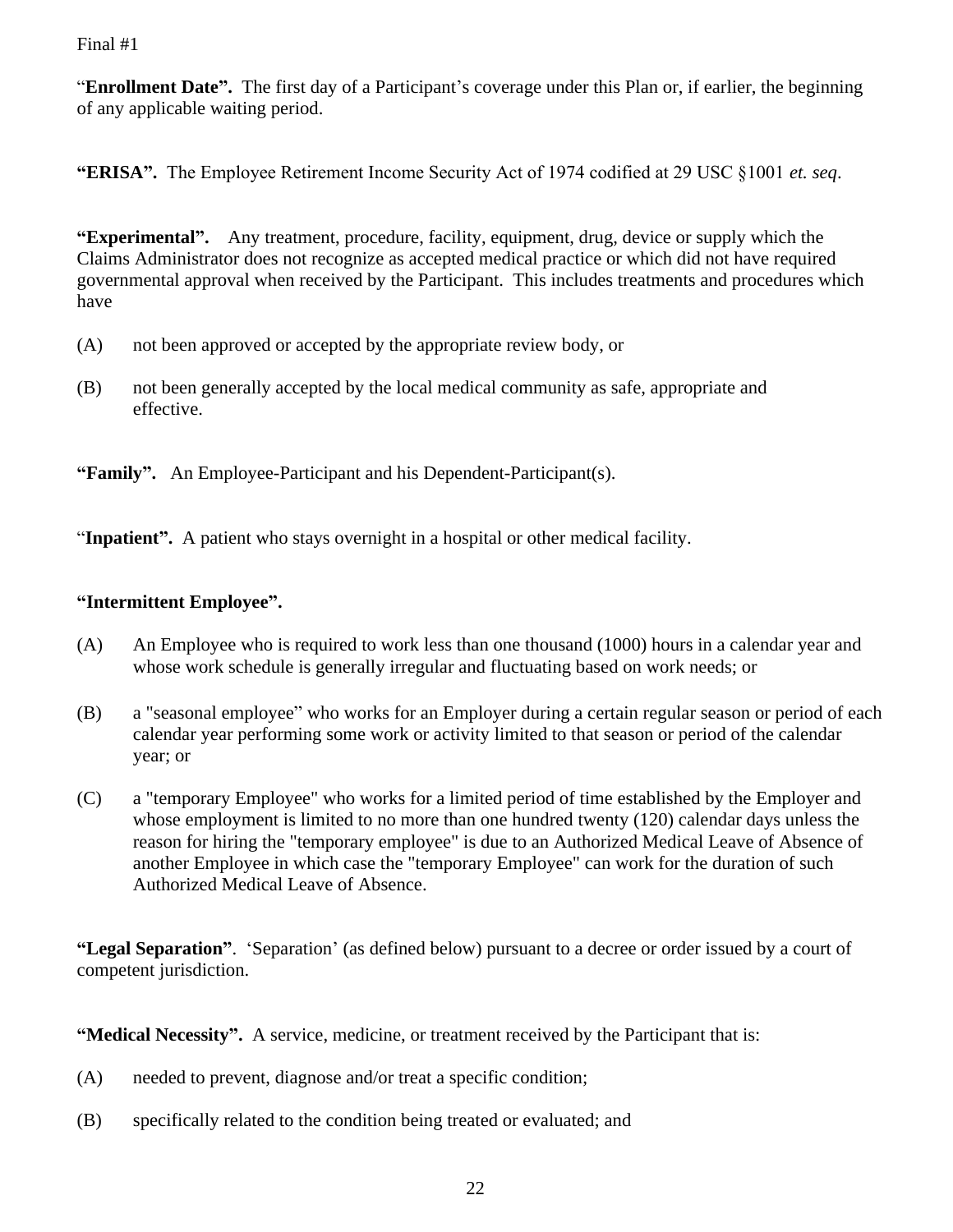(C) provided in the most medically appropriate setting (i.e. an outpatient setting must be used rather than a hospital or inpatient facility, unless the services cannot be provided safely in the outpatient setting).

"**Medicare".** The health insurance for the aged program established under Public Law 89-97 as subsequently amended from time to time.

**"Newborn".** The status of an infant from the time of the infant's birth until the earlier of :

- (A) the infant's initial hospital discharge; or
- (B) the time at which the infant becomes seven (7) days old.

**Non-Biologically Based Mental Illness.** A mental illness that is not a Biologically Based Mental Illness.

**"Open-Enrollment Period".** An annual period of time established by the Plan Administrator during which an:

- (A) Eligible Employee who has initially met the Plan's eligibility requirements may enroll in the Plan along with any Eligible Dependents; and/or
- (B) Employee-Participant may change Plan coverage for himself and/or his Eligible Dependents; and/or
- (C) Employee-Participant may add or drop Eligible Dependents from Plan coverage.

**"Other Coverage".** Any and all plans, insurance or other scheme that may pay, in whole or in part, for health care provided to a Participant OTHER THAN plans sponsored by the Plan Sponsor. Solely for purposes of the section entitled 'Special Eligibility/Participation Rules Applicable to Spouses' at page 30 (below), 'Other Coverage' shall also include 'single', 'primary' prescription drug coverage, if such coverage offered or provided.

**"Out-of-Pocket Coinsurance Limit".** The maximum amount of Copayments and Coinsurance paid by or on behalf of a Participant every Plan Year for Basic Health Services. Once an individual Participant has met the 'single' Out-of-Pocket Coinsurance Limit in a given Plan Year, there will be no additional Copayments or Coinsurance required from that Participant for the remainder of that Plan Year. Once a 'family' Out-of-Pocket Coinsurance Limit has been met by a Family in a given Plan Year, there will be no additional Copayments or Coinsurance required from any Participant who is a member of that Family.

Co-Payments/Coinsurance for Infertility Services and the Vision rebate, do not apply toward Out of Pocket Coinsurance Limit.

**"Outpatient"**. Services or supplies provided to an individual who has not been admitted to a hospital as an Inpatient. Observation care is considered an Outpatient service.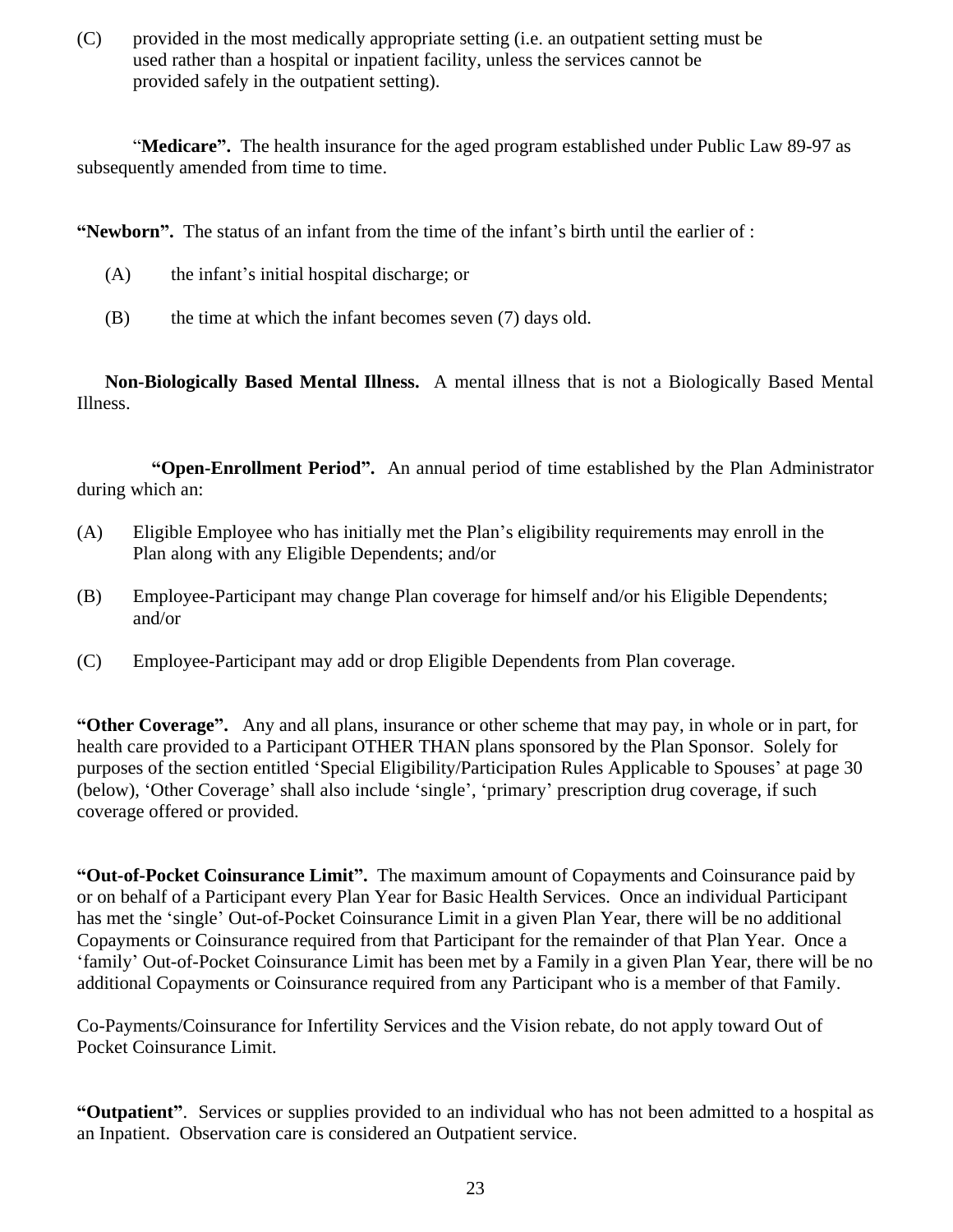**"Paramount".** Paramount Care, Inc. P.O. Box 928 Toledo, OH 43697-0928

**"Paramount Member Services" or "Paramount Member Services Department" or "Member Services".** The entity that can be contacted by Participants who have questions or problems regarding the Plan at (419)887-2525 or toll-free, 1-800-462-3589. TTY services for the hearing impaired are available at (419) 887-2526 or toll-free 1-800-740-5670.

**"Paramount Service Area" or "Service Area".** All of Ashland, Crawford, Defiance, Erie, Fulton, Hancock, Henry, Huron, Lucas, Marion, Morrow, Ottawa, Putnam, Richland, Sandusky, Seneca, Williams, Wood and Wyandot counties and portions of Allen, Delaware, Hardin, Knox, Lorain, and Paulding counties in Ohio and Monroe and Lenawee counties in Michigan. Paramount may periodically add or remove certain counties from the Service Area. Participants should contact Paramount Member Services for an updated listing of the Paramount Service Area.

**"Participant".** An Employee-Participant and/or a Dependent-Participant, as the context may require.

**"Participating Hospital".** Any hospital with which Paramount has contracted or established arrangements for Inpatient/Outpatient hospital services and/or Emergency Services.

**"Participating Provider".** A provider, hospital or other health professional or facility that has a contract with Paramount to provide Covered Services to Participants.

**"Participating Specialist".** A provider who provides Covered Services to Participants within the range of his medical specialty and who has chosen to be designated as a Specialist Provider by Paramount.

**"Pay".** The remuneration an Employee receives from an Employer.

"**Plan".** The Lucas County Employee Health Benefit Plan-Paramount HMO, as amended and restated effective March 1, 2011. The Plan was originally effective March 1, 2009.

**"Plan Administrator".** The Plan Sponsor, which is responsible for the day-to-day functions and management of the Plan. The Plan Administrator has engaged the services of the Claims Administrator to process claims and perform other Plan-related services and may engage or utilize the services of other persons or firms to assist in the administration of the Plan, as it may deem necessary.

**"Plan Number".** The Plan Number is 030989.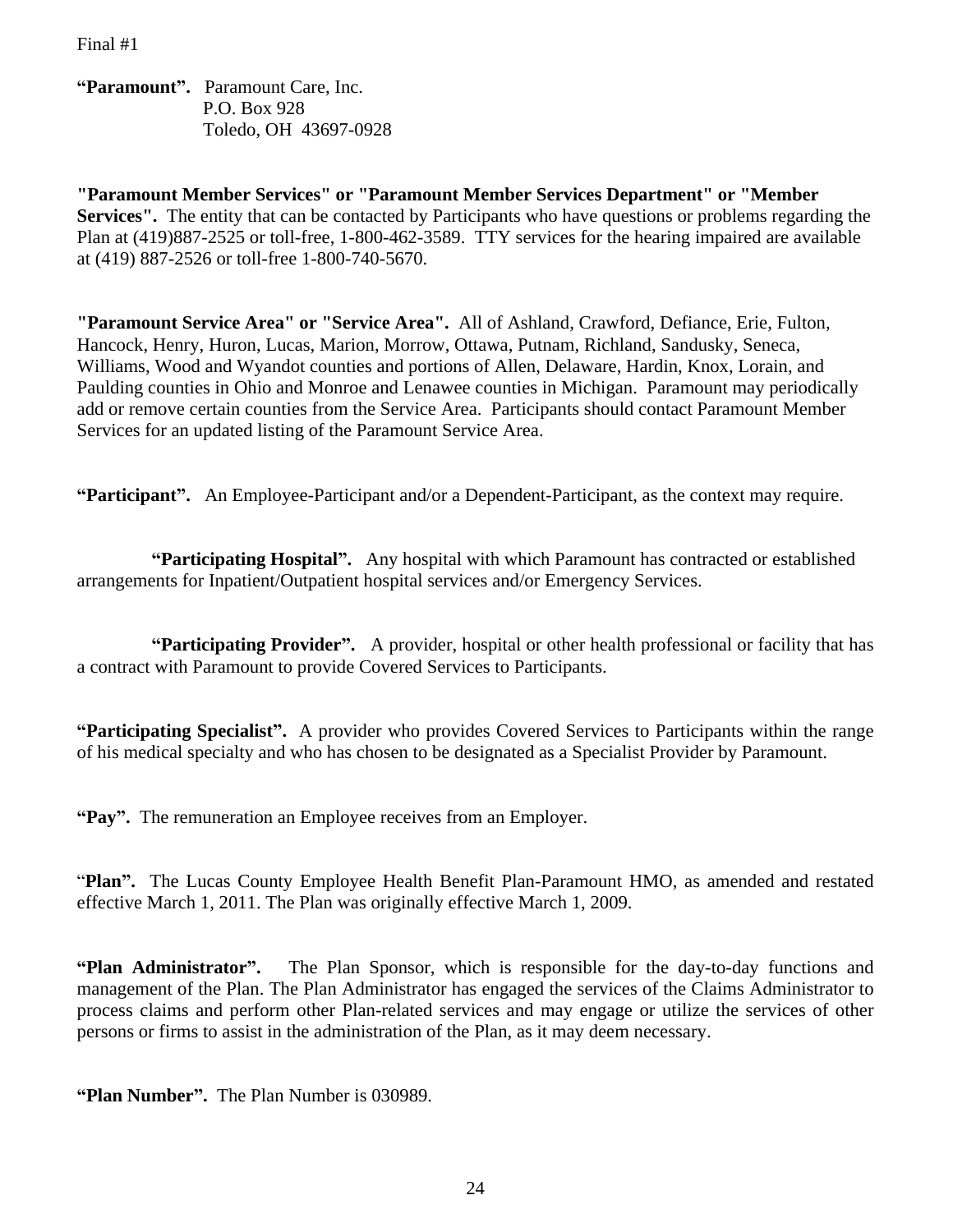**"Plan Sponsor".** The Board of County Commissioners, Lucas County Ohio, One Government Center, Suite 800, Toledo, Ohio 43604-2259, (419)213-4500**.**

**"Plan Year".** The twelve (12) consecutive month period commencing March 1 and ending the immediately following February 28/29.

**"Post-Service Claim".** Any claim for benefits from this Plan that is not a Pre-Service Claim.

**"Pre-Service Claim".** Any claim for benefits from this Plan where the terms of the Plan condition receipt of the benefit, in whole or in part, on approval of the benefit in advance of obtaining medical care.

**"Primary Care Provider" or "PCP".** A provider or a provider who specializes in family general practice, internal medicine or pediatrics and is who is designated by Paramount as a Primary Care Provider and who meets all other requirements as may be established or adopted by Paramount from timeto-time. The Primary Care Provider is responsible for managing and coordinating the full scope of a Participant's medical care including (but not limited to): performing routine evaluations and treatment, ordering laboratory tests and x-ray examinations, prescribing required medication and arranging for a Participant's hospitalization or other services when appropriate.

#### **"Prior Authorization" or "Prior Authorized".** Approval from Paramount required for certain procedures or services. **UNLESS OTHERWISE PROVIDED, IT IS THE RESPONSIBILITY OF THE PARTICIPATING PROVIDER TO OBTAIN 'PRIOR AUTHORIZATION' FROM PARAMOUNT IN ADVANCE OF SUCH PROCEDURES OR SERVICES.**

**"Prosthetic Device".** An artificial substitute that replaces all or part of a missing body part and its adjoining tissues.

**"Qualified Medical Child Support Order".** A court order, as defined and provided under ERISA Section 609, that directs the Plan to provide, or continue providing benefits, for the Child of a Participant who is the noncustodial parent of the Child, and which order has been deemed 'qualified' by the Plan Administrator. In making its determination as to whether a medical child support order is 'qualified' the Plan Administrator may (if deemed necessary in its sole discretion) seek clarification and/or modification of the order up to and including the right to seek a hearing before the court that issued the order.

**"Separation" or "Separated"**. A determination made by the Plan Administrator in its sole discretion that an Employee-Participant and his Spouse have ceased Cohabitation.

**"Specialist Provider".** A provider who provides Covered Services to Participants within the range of his medical specialty, who is designated by Paramount as a Specialist Provider, and who meets all other requirements as may be established or adopted by Paramount from time to time.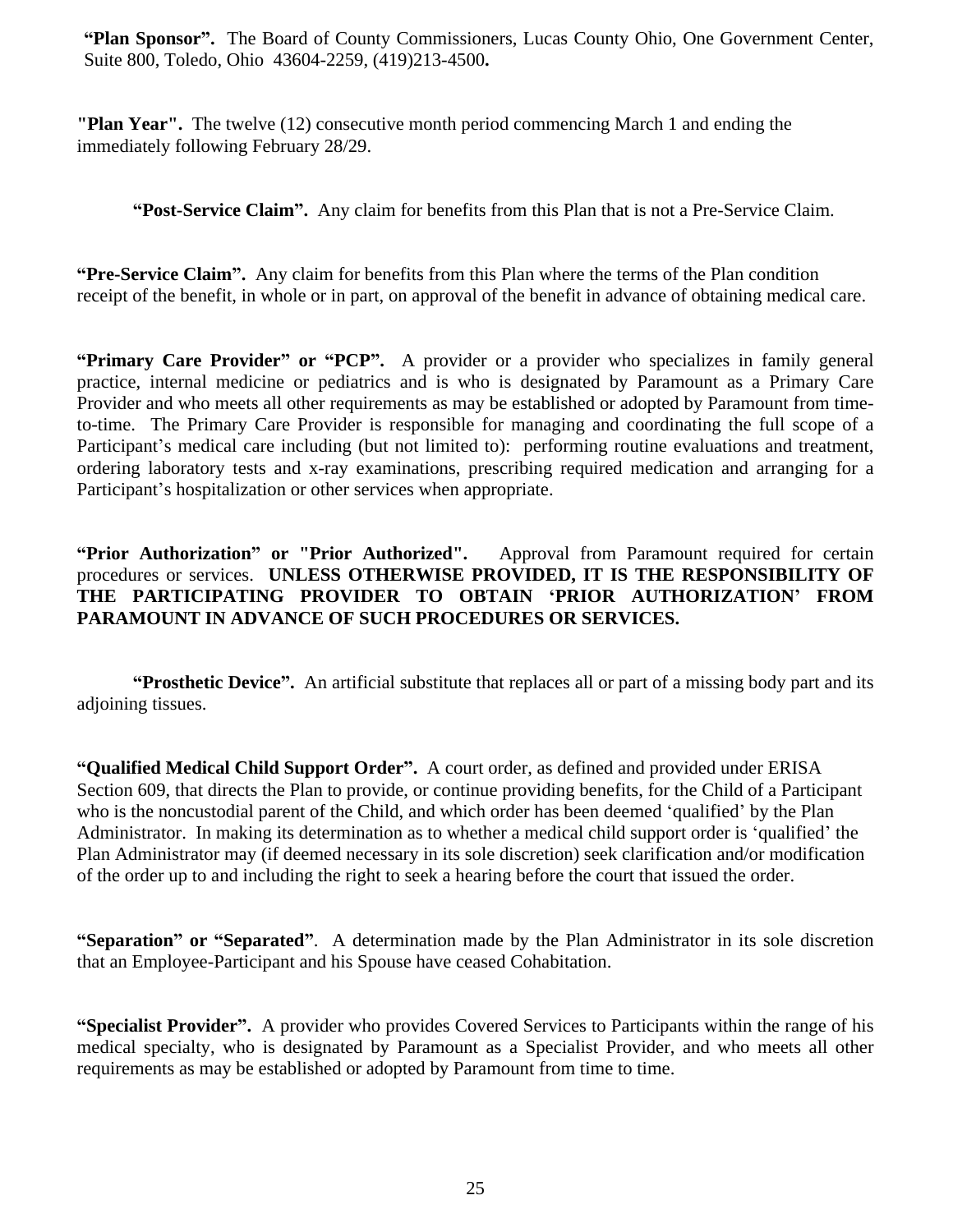#### Final #1 **"Spouse".**

- (A) Except as otherwise provided in the two Special Rules described later in this definition, an individual who:
	- (1) is legally married to an Employee-Participant or Eligible Employee; and
	- (2) is a resident of the United States; and
	- (3) legally resides in the United States.
- (B) A Participant may have only one (1) Spouse at a time.

#### **Special Rules Regarding Spouses in Common Law Marriages.**

- (1) An individual seeking the status of Spouse through a claim of a common law marriage with an Employee in the state of Ohio on and after October 10, 1991, shall not qualify as a Spouse for purposes of this Plan.
- (2) An individual who has entered into a common law marriage in the state of Ohio with an Employee prior to October 10,1991, or who has at any time entered into a common law marriage in any other jurisdiction that allows common law marriages, shall qualify as a Spouse; provided
	- (a) Documentation of the common law marriage is submitted to the Plan Administrator; and
	- (b) such Documentation is deemed by the Plan Administrator (in its sole discretion) as satisfactorily substantiating the existence of the common-law marriage; and
	- (c) the common law marriage is recognized as valid by the state of Ohio.

**Special Rule Regarding Domestic Partners.** A same-sex, domestic partner of an Employee, who is not otherwise an Eligible Employee, shall be deemed to be the Employee's Spouse provided the Employee and his domestic partner meet the requirements for domestic partnership as described under Lucas County Board of Commissioners Resolution 09-1266.

**"Timely Application".** An application for initial participation or continued participation in the Plan:

- (A) made by an Eligible Employee or (in the case of mandatory re-enrollment) an Employee-Participant on his own behalf and/or on behalf of his Eligible Dependent(s) or (in the case of mandatory re-enrollment) Dependent-Participants; and
- (B) that is received and approved by the Plan Administrator:
	- (1) within thirty-one (31) days (plus any extensions granted by the Plan Administrator) of the date on which the Eligible Employee and/or his Eligible Dependent(s) met the Plan's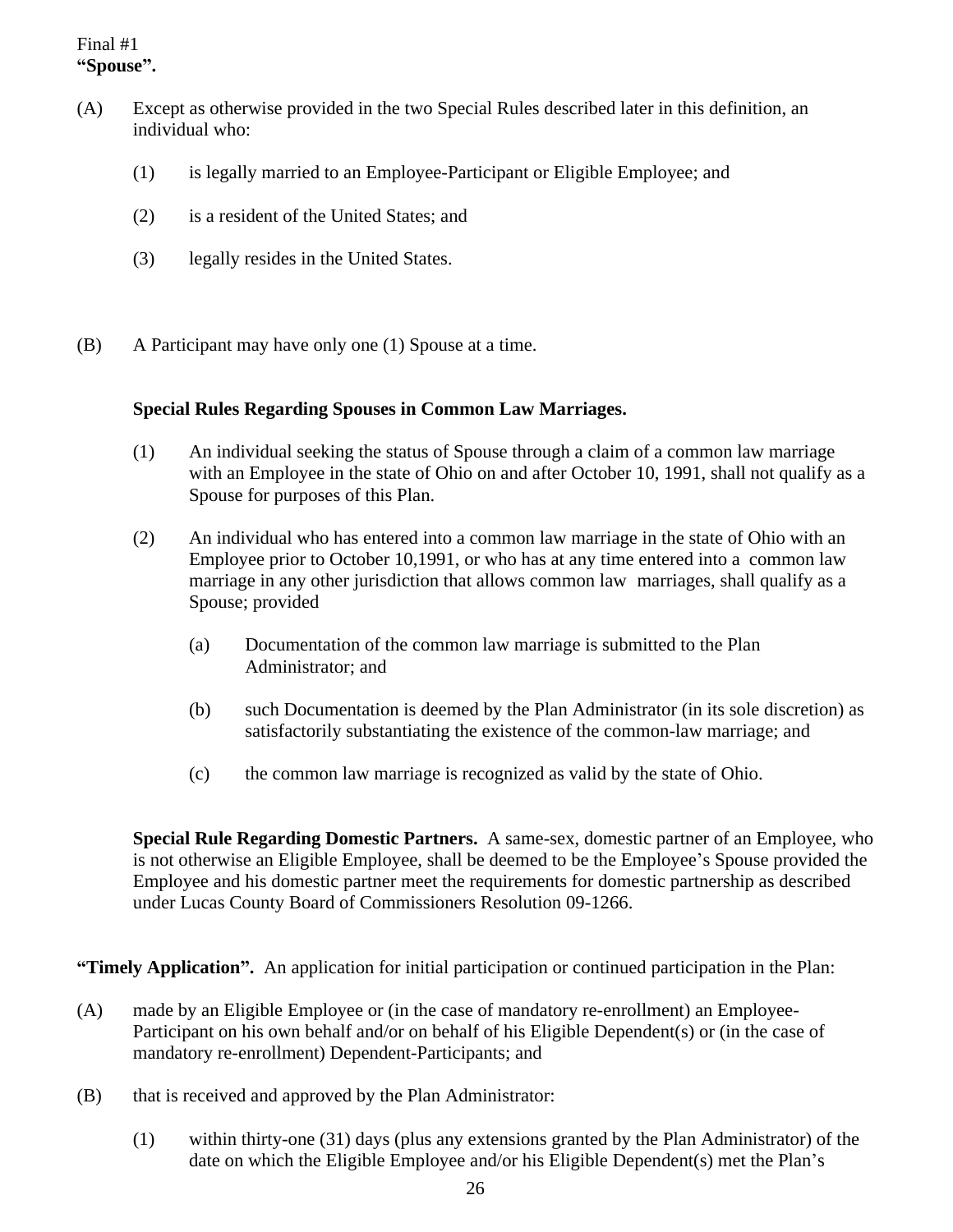participation requirements described under "Participation Requirements for Eligible Employees" and/or "Participation Requirements for Eligible Dependents" at page II-1 herein.

- (2) within thirty-one (31) days (plus any extensions granted by the Plan Administrator) of the date on which the Eligible Employee and/or his Eligible Dependent(s) lost 'primary' Other Coverage previously selected in lieu of Plan coverage, as described under "Waiver of Coverage and Subsequent Loss of Other Coverage" at page II-5, herein; or
- (3) within thirty-one (31) days (plus any extensions granted by the Plan Administrator) of the date on which the Eligible Employee acquired a new Eligible Dependent, or
- (4) on or before such other date established by the Plan or Plan Administrator (plus any extensions of that date granted by the Plan Administrator) as being the deadline for submitting all materials relating to:
	- (a) an enrollment in the Plan for any reason not listed hereinabove under this definition; or,
	- (b) a mandatory re-enrollment required by the Plan Administrator.
- (C) In the event the Plan Administrator receives an incomplete application (as determined in its sole discretion) during the thirty-one (31) day period described in the immediately preceding paragraphs  $(B)(1)$ ,  $(2)$  and  $(3)$  above (plus any extensions granted by the Plan Administrator) or before the deadline date (plus any extensions granted by the Plan Administrator) described in immediately preceding paragraph (B)(4), the Eligible Employee or Employee-Participant (as applicable) submitting the application shall be contacted by the Plan Administrator (or its designee) and shall be informed of the corrections that must be made or the missing information that must be supplied in order for the application to be deemed complete along with a deadline date by which the properly completed application must be returned to the Plan Administrator who, upon receipt, will again review the application for completeness and approval.

(D) Failure of the Eligible Employee or Employee-Participant (as applicable) to return an application, completed to the sole satisfaction of the Plan Administrator, by the applicable date (plus any extensions) established by the Plan or the Plan Administrator, shall result in the Eligible Employee or Employee-Participant (as applicable) not being deemed to have made Timely Application.

**"Total Disability" or "Totally Disabled".** The physical state of a Participant or Eligible Dependent resulting from an illness or injury which wholly prevents

- (A) the Participant, from engaging in any and every business or occupation and from performing any and all work for compensation or profit; and/or
- (B) an Eligible Dependent, from performing the normal day-to-day living activities of a person of like age and sex in good health; provided, however, the Eligible Dependent is not institutionalized and resides with the Participant at the Participant's residence, as determined by the Plan Administrator in its sole discretion based on Documentation satisfactory to the Plan Administrator. Subsequent to an initial determination of the Plan Administrator that a Participant or Eligible Dependent is Totally Disabled, the Plan Administrator shall have the right to reasonably request, at any time, updated Documentation relating to the Eligible Dependent's or Participant's condition for the purpose of determining whether the Participant or Eligible Dependent continues to be Totally Disabled. If, after reviewing the updated Documentation the Plan Administrator, in its sole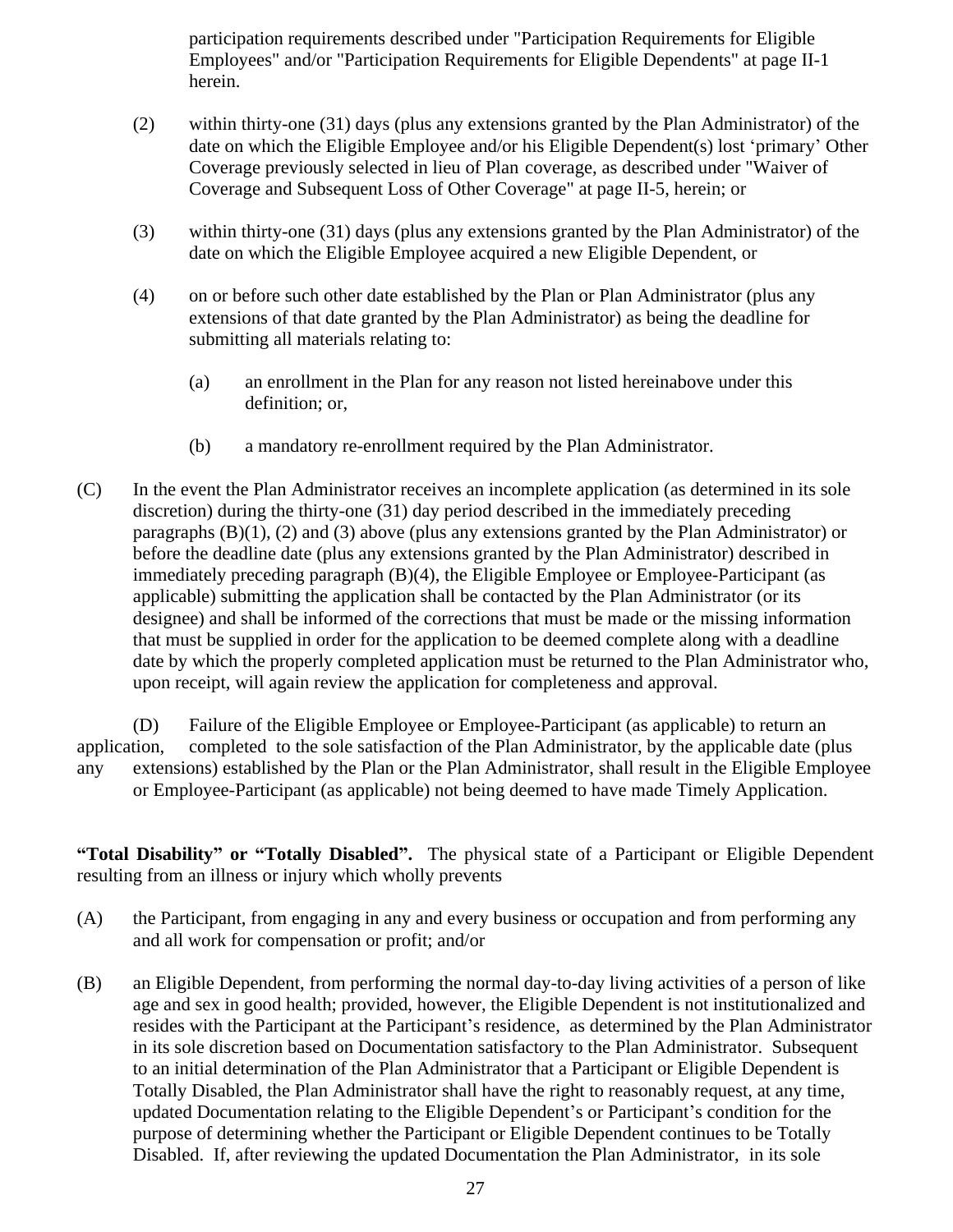opinion, determines that the Eligible Dependent or Participant is no longer Totally Disabled, the Eligible Dependent or Participant shall lose Total Disability status on the last day of the month following the date such determination made by the Plan Administrator.

The definition of 'Total Disability' or 'Totally Disabled' is separate and distinct from the definition of "Total Disability for Social Security Purposes" described herein at page IX-2.

**"Urgent Care Services".** Covered Services provided for an Urgent Medical Condition at a participating urgent care facility or provider office.

**"Urgent Medical Condition".** An unexpected illness or injury requiring medical attention soon after the illness or injury appears (e.g. a persistent high fever, lingering colds, sprains, minor cuts where bleeding is controlled etc.) that is not permanently disabling or life-threatening.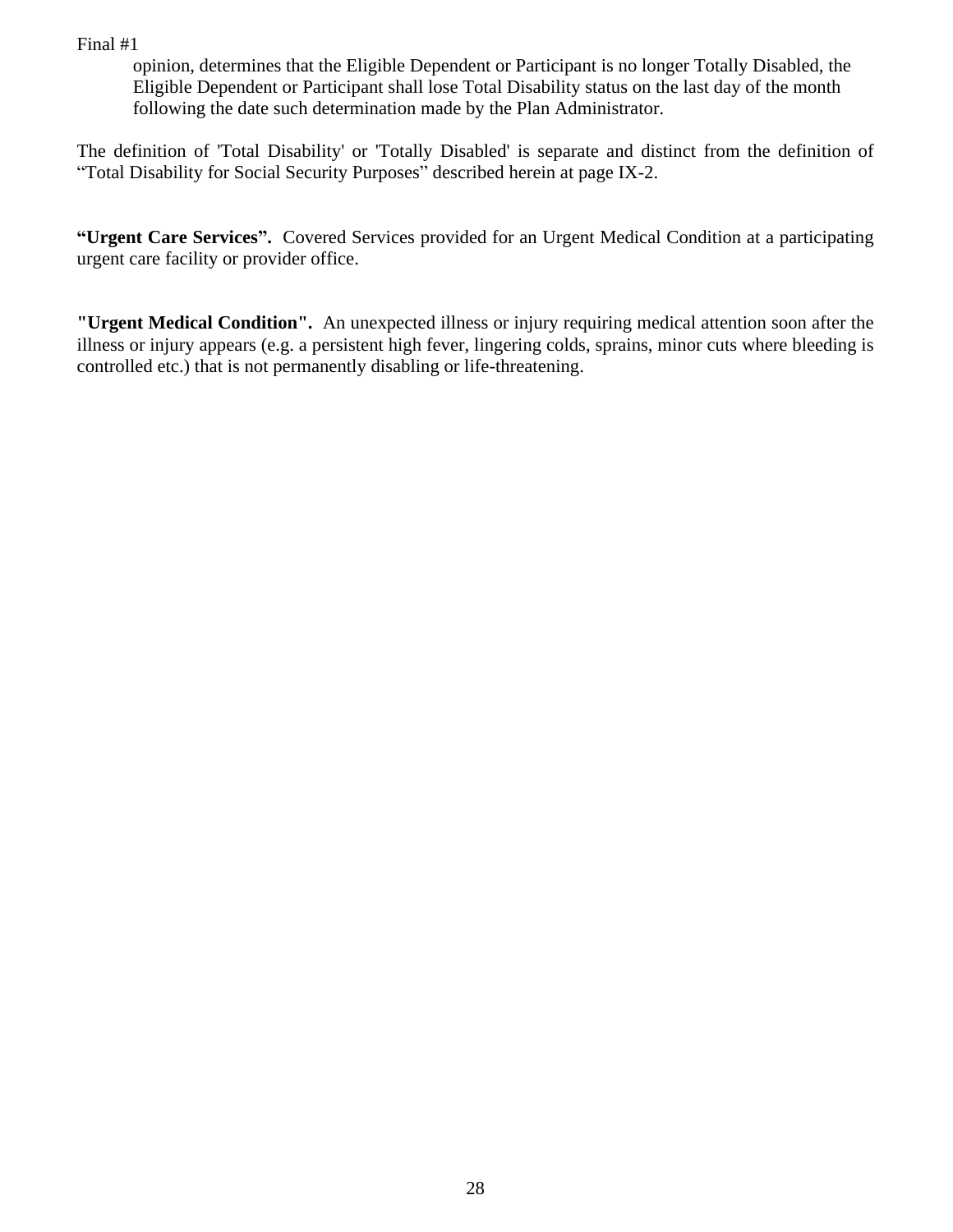## **II. ELIGIBILITY AND PARTICIPATION**

#### **PARTICIPATION REQUIREMENTS FOR ELIGIBLE EMPLOYEES**

An Eligible Employee who has been Actively at Work more than twenty (20) hours per week over a period of four (4) consecutive weeks and who has made Timely Application, shall become an Employee-Participant at 12:01 a.m., local time on the thirty-first (31<sup>st</sup>) calendar day following that Eligible Employee's meeting the foregoing 'Actively at Work' requirement.

#### **Timely Application Not Made: Eligible Employee or Employee-Participant.**

In the event an Eligible Employee, or in the case of a mandatory re-enrollment required by the Plan Administrator, an Employee-Participant:

- (A) meets the 'Actively at Work' requirement described above in the immediately preceding section entitled 'Participation Requirements for Eligible Employees'; and
- (B) does not make Timely Application; or
- (C) does not waive participation in the Plan,

the Plan Administrator shall, as soon as administratively possible, and in its sole discretion, enroll that Eligible Employee or Employee-Participant in, and the Eligible Employee or Employee-Participant shall become an Employee-Participant in, the lowest-cost health insurance coverage sponsored by the Plan Sponsor.

Following such enrollment by the Plan Administrator, the Employee-Participant shall be permitted to elect a different coverage option during the Open-Enrollment Period coincident with or immediately following his enrollment by the Plan Administrator.

#### **PARTICIPATION REQUIREMENTS FOR ELIGIBLE DEPENDENTS**

- (A) An Eligible Dependent who is a Newborn shall become a Dependent-Participant at the moment of birth, following Timely Application by the Employee-Participant.
- (B) An Eligible Dependent who is a newly-adopted Child shall become a Dependent-Participant from the moment the Child's adoption is finalized by the court, following Timely Application by the Employee-Participant.
- (C) An Eligible Dependent who is a Child for whom the Employee-Participant is the court-ordered guardian or court-ordered custodian shall become a Dependent-Participant at the time the guardianship or custody arrangement becomes effective, following Timely Application by the Employee-Participant.
- (D) An Eligible Dependent who is an 'alternate recipient' under a Qualified Medical Child Support Order shall become a Dependent-Participant at the time specified in the order.
- (E) An Eligible Dependent who is a Spouse shall become a Dependent-Participant entitled only to "secondary" coverage under the Plan, at no charge, following Timely Application by the Eligible Employee or Employee-Participant provided the Spouse: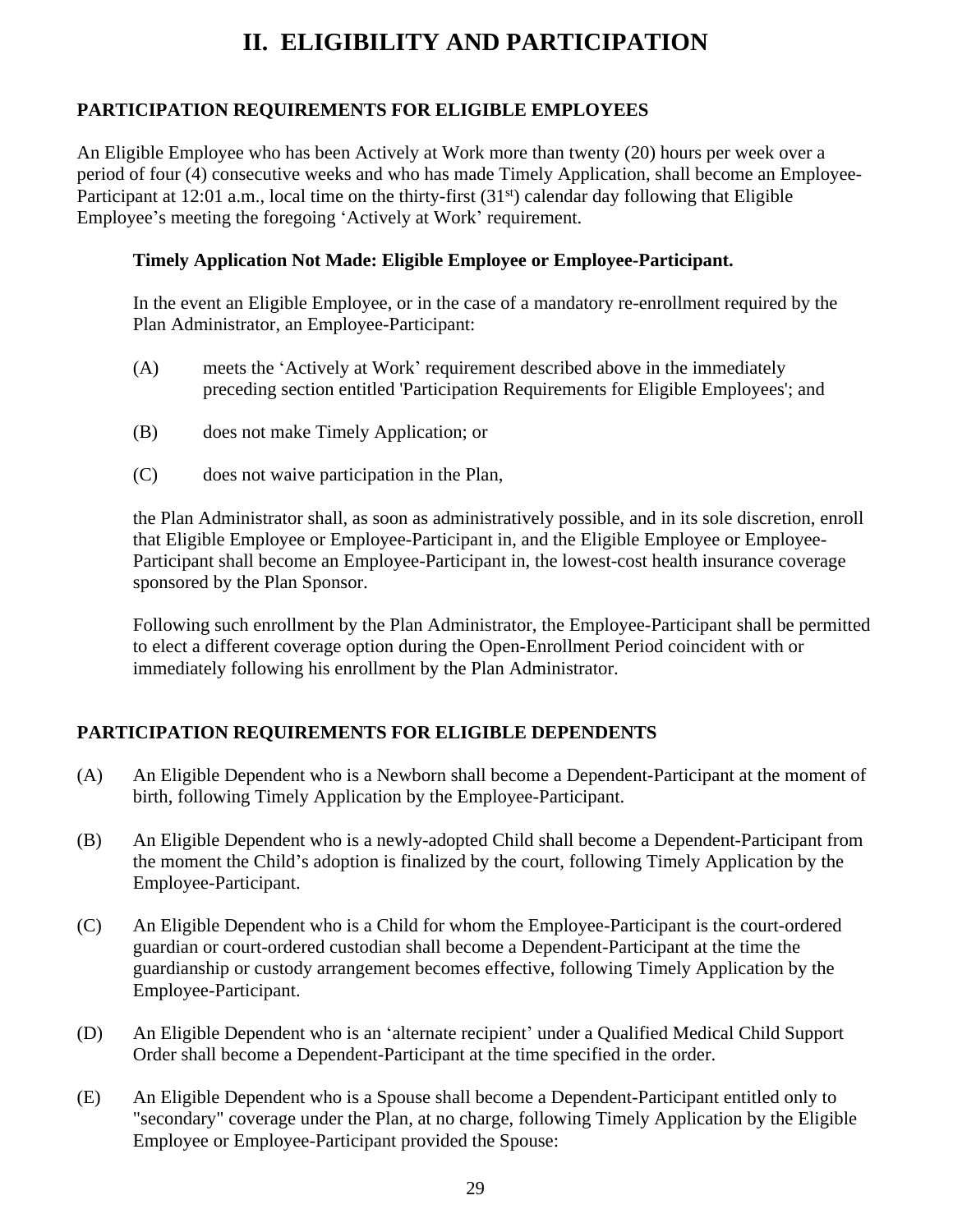- (1) is enrolled in Other Coverage (other than Medicare, Medicaid, Tri-Care or any other federally sponsored plan, program or scheme providing health insurance coverage) that provides 'primary' health insurance coverage; and
- (2) is not Separated from the Eligible Employee or Employee-Participant.

An Eligible Employee or Employee-Participant who fails or failed to properly enroll his Spouse in the Plan shall be responsible for any and all claims and costs incurred by and for that Spouse under the Plan. The Plan Administrator shall exercise all rights of recovery for any and all amounts expended by the Plan during the time the Spouse was not properly enrolled in the Plan.

A Spouse who incurred claims or costs under the Plan as a Dependent-Participant, but who was Separated from the Employee-Participant at the time such claims or costs were incurred, shall be responsible for any and all such claims and costs. The Plan Administrator shall exercise all rights of recovery for any and all amounts expended by the Plan during a period of time when such Spouse was Separated from the Employee-Participant.

#### **Waiver of Participation or Failure of Timely Application for Eligible Dependent or Dependent-Participant.**

- (A) In the event the Employee-Participant does not make Timely Application for his Eligible Dependent upon initially meeting the Plan's participation requirements, the Employee-Participant shall not be permitted to enroll such Eligible Dependent in the Plan until the immediately following Open-Enrollment Period.
- (B) In the event of a mandatory re-enrollment required by the Plan Administrator the Employee-Participant fails to make Timely Application for the re-enrollment of his Dependent-Participant, the Dependent-Participant's participation in the Plan shall be terminated as of the March 1 immediately following the mandatory re-enrollment period and the Employee-Participant shall be prohibited from re-enrolling the Dependent– Participant until the immediately following Open-Enrollment Period.

#### **Participation Requirements for Eligible Dependents Losing Coverage under Other Coverage; Eligible Dependents Acquired After Initial or Open Enrollment.**

An Employee-Participant:

- (A) whose Eligible Dependent (other than a Spouse) lost 'primary' Other Coverage or,
- (B) who added a new Eligible Dependent through marriage, birth, adoption or placement for adoption,

shall cause the Eligible Dependent to become a Dependent-Participant as of the date of the Eligible Dependent's loss of such Other Coverage or the date the Eligible Dependent is added to the Employee-Participant's Family, after making Timely Application for that Eligible Dependent. Failure of the Employee-Participant to make Timely Application on behalf of the Eligible Dependent described in the immediately preceding paragraphs (A) and (B), will render that Eligible Dependent ineligible for Plan participation until the next Open-Enrollment Period.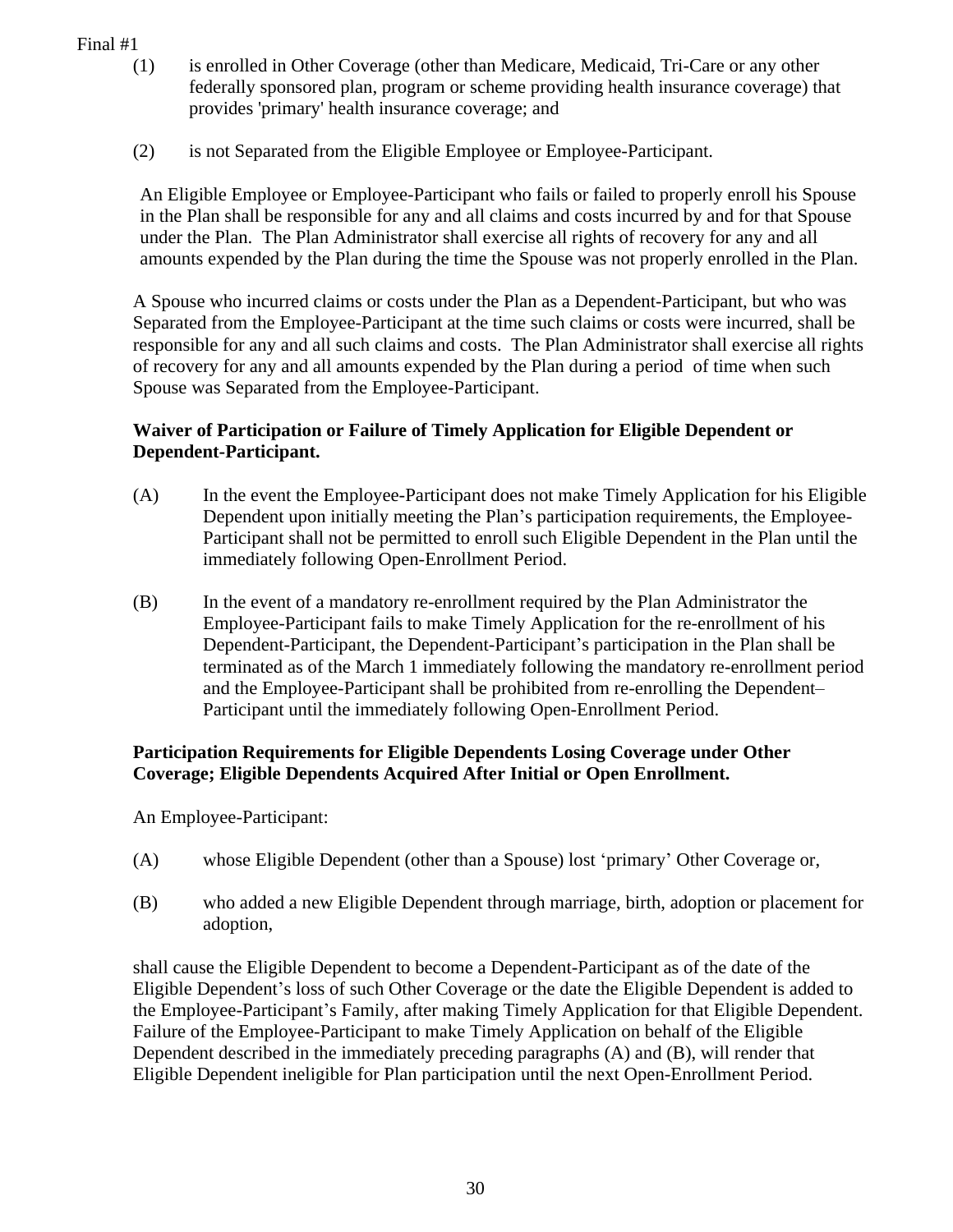#### **Failure to Properly Enroll Spouse; Dependent-Participant Spouse Separated; Recovery of Amounts Expended for Separated Spouse.**

- (A) An Employee-Participant who fails or failed to properly enroll his Spouse in the Plan shall be responsible for any and all claims and costs incurred by and for that Spouse under the Plan. The Plan Administrator shall exercise all rights of recovery for any and all amounts expended by the Plan during the time the Spouse was not properly enrolled in the Plan.
- (B) A Spouse who incurred claims or costs under the Plan as a Dependent-Participant, but who was Separated from the Employee-Participant at the time such claims or costs were incurred, shall be responsible for any and all such claims and costs. The Plan Administrator shall exercise all rights of recovery for any and all amounts expended by the Plan during a period of time when such Spouse was Separated from the Employee-Participant.

### **WAIVER OF COVERAGE AND SUBSEQUENT LOSS OF 'OTHER COVERAGE'**

As used in this Section, and notwithstanding the definition of "**Eligible Dependent**" on page 20 hereof, the term "Eligible Dependent" shall exclude a "Spouse" as defined herein on page 26.

An Eligible Employee:

- (A) who waived, in writing, Plan participation for himself and/or his Eligible Dependent(s) upon attaining initial eligibility for participation in the Plan; and
- (B) whose written waiver stated Plan participation was declined because the Eligible Employee and/or Eligible Dependent had obtained Other Coverage on a 'primary' basis; and
- (C) who subsequently loses the Other Coverage for himself and/or his Eligible Dependent(s);

shall, following Timely Application, become a Participant, along with his Eligible Dependent(s) at 12:01 a.m.(local time) on the day after the Other Coverage was lost, PROVIDED, however, that the Eligible Employee and/or any Eligible Dependent:

- (D) was (were) under the Other Coverage's Consolidated Omnibus Budget Reconciliation Act continuation coverage and such continuation coverage was exhausted; or
- (E) was (were) not under such Consolidated Omnibus Budget Reconciliation Act continuation coverage and the Other Coverage was terminated as a result of:
	- (1) loss of eligibility; or
	- (2) employer contributions toward such Other Coverage were terminated.

Notwithstanding anything in this Section to the contrary, an Eligible Employee and/or Eligible Dependent who lost the Other Coverage due to nonpayment of premium(s) or for 'cause' (e.g., filing fraudulent claims) shall not be permitted to enroll in the Plan pursuant to this Section and shall, instead, be required to satisfy the requirements described in 'Participation Requirements for Eligible Employees' on page II-1 and (if applicable) 'Participation Requirements for Eligible Dependents', on page II-1 hereof.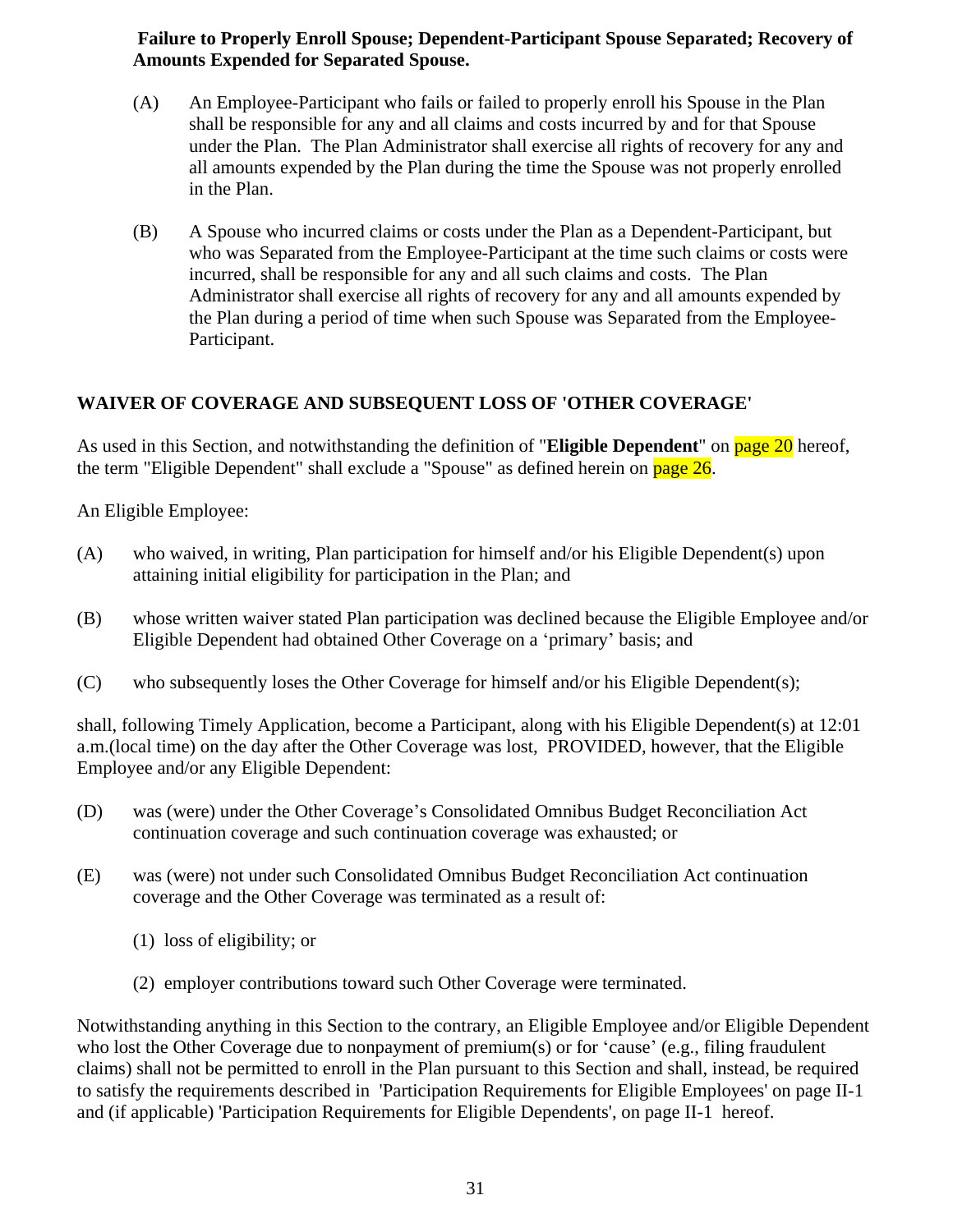### **III. MAINTENANCE OF PARTICIPANT STATUS; LOSS OF PLAN COVERAGE**

#### **MAINTENANCE OF PARTICIPANT STATUS.**

An Employee-Participant initially hired prior to March 1, 2001 shall maintain coverage under this Plan for himself and his Dependent-Participant(s) for any month or any portion of the month in which the Employee-Participant is in Active Pay Status or Active Work Status. Failure of the Employee-Participant to meet the immediately foregoing 'Active Pay Status' or 'Active Work Status' requirement shall result in the loss of Plan coverage, for the Employee-Participant and any Dependent-Participant, at the end of the last day of the month in which the requirement is not satisfied unless otherwise provided herein.

An Employee-Participant initially hired on or after March 1, 2001 shall maintain coverage under this Plan for himself and his Dependent-Participant(s) provided the Employee-Participant is in Active Pay Status or Active Work Status for a minimum of 80 hours during a calendar month. Failure of the Employee-Participant to meet the immediately foregoing 'Active Pay Status' or 'Active Work Status' requirement shall result in the loss of Plan coverage for the Employee-Participant and any Dependent-Participant and/or Spouse at the end of the last day of the month in which the requirement is not satisfied, unless otherwise provided herein.

#### **SPOUSE'S LOSS OF COVERAGE DUE TO DIVORCE, ANNULMENT, DISSOLUTION, SEPARATION, LEGAL SEPARATION, TERMINATION OF DOMESTIC PARTNERSHIP; LAST DAY OF PLAN COVERAGE; EMPLOYEE-PARTICIPANT DUTY TO NOTIFY PLAN ADMINISTRATOR.**

Notwithstanding anything in this Section to the contrary, Plan coverage (except for COBRA coverage, as applicable) for a Spouse who is a Dependent-Participant shall cease on the day the Spouse's divorce, annulment of marriage, dissolution of marriage, Separation, Legal Separation from, or termination of domestic partnership with, the Eligible Employee or Employee-Participant becomes 'final'. For purposes of this Section, a:

- (A) Separation is 'final' on the date the Plan Administrator, in its sole discretion, has determined that the Employee-Participant no longer Cohabitate.
- (B) Divorce, annulment of marriage, dissolution of marriage or Legal Separation is 'final' on the date the court's order or decree relating to the divorce, annulment of marriage, dissolution of marriage or Legal Separation is journalized by the court.
	- (C) Termination of a domestic partnership is 'final' on the date a 'Notice of Termination of Domestic Partnership' is filed with the City of Toledo, Ohio in accordance with Toledo Municipal Code Section 114.05 or the Plan Administrator receives written notice of the termination of the domestic partnership.

The Employee-Participant who is a party to the Spouse's divorce, annulment of marriage, dissolution of marriage, Separation, Legal Separation or termination of domestic partnership is required to immediately notify the Plan Administrator of the occurrence of any of the events described in this Section.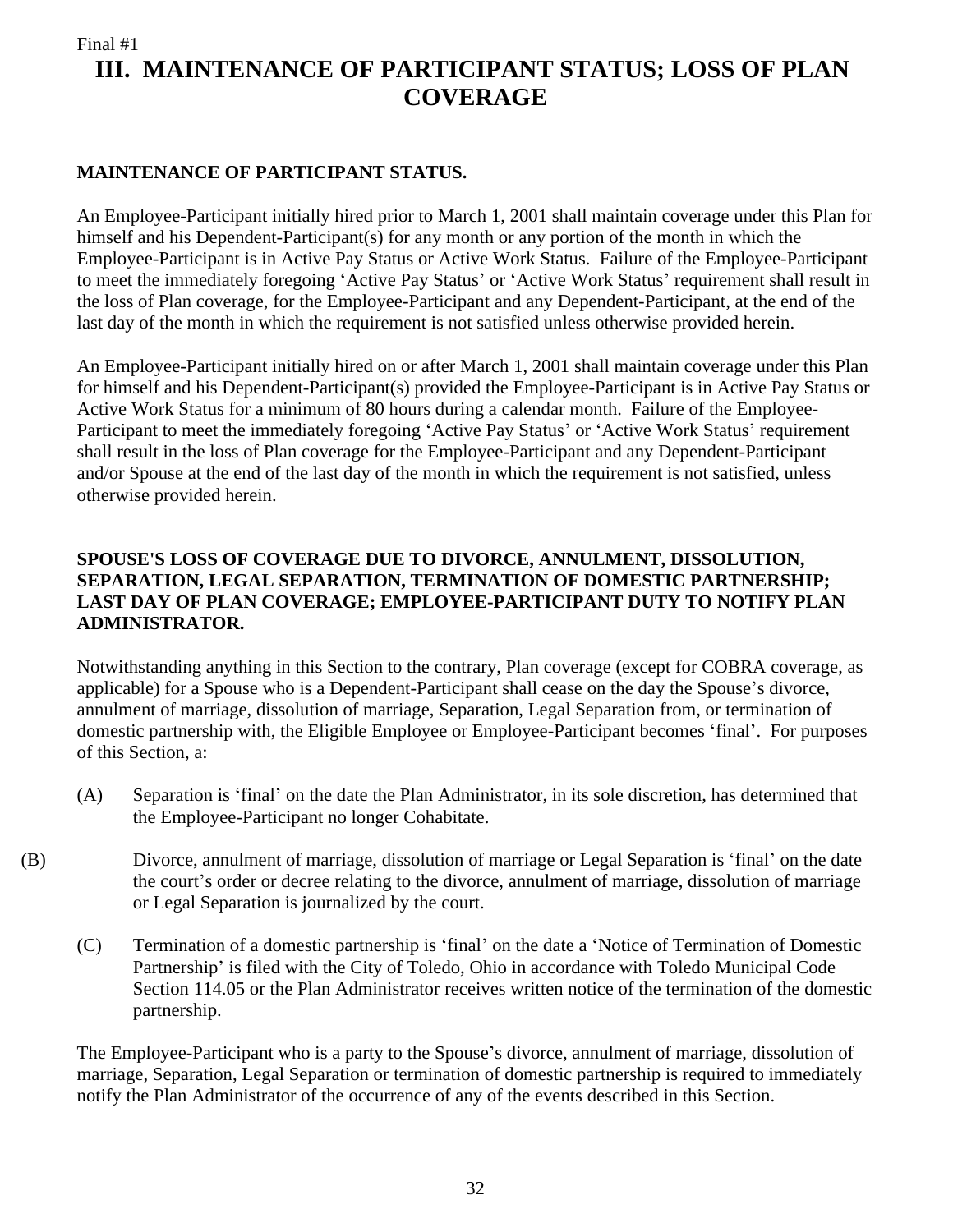#### **LOSS OF COVERAGE DUE TO EMPLOYEE-PARTICIPANT'S TERMINATION OF EMPLOYMENT, RETIREMENT, DEATH, MILITARY SERVICE, PLAN TERMINATION; LAST DAY OF PLAN COVERAGE.**

- (A) Except as otherwise provided, an Employee-Participant shall lose Plan coverage for himself and any Dependent-Participant at midnight of the last day of the month in which the Employee-Participant's employment with an Employer is terminated.
- (B) Except as otherwise provided, an Employee-Participant who retires from an Employer shall lose Plan coverage for himself and any Dependent-Participant on the date that Employee-Participant becomes eligible for benefits under the Ohio Public Employees Retirement System.
- (C) Except as otherwise provided, an Employee-Participant shall lose Plan coverage for himself at the time of his death. Coverage for any Dependent-Participant(s) shall continue through the end of the last day of the month in which the Employee-Participant died.
- (D) Except as otherwise provided, an Employee-Participant shall lose Plan coverage for himself and any Dependent-Participant on the date the Employee-Participant enters active United States military service.
- (E) Coverage for all Employee-Participants and their Dependent-Participants shall cease on the date the Plan is terminated.

#### **LOSS OF COVERAGE DUE TO STRIKE.**

Pursuant to Ohio Revised Code Section 4117.15(C), no Employee- Participant (along with any Dependent -Participant) shall be entitled to Lucas County-paid employee benefits (including Employer-paid coverage under this Plan) for the period during which the Employee-Participant is engaged in any strike against his Employer.

If eligible for COBRA coverage, a striking Employee-Participant will be offered COBRA coverage in accordance with this Plan. In the event the striking Employee-Participant returns to Active Work Status after having paid a COBRA premium while on strike, that Employee-Participant will be reimbursed a prorata portion of the paid COBRA premium for the portion of the month the Employee-Participant was not on strike PROVIDED the Employee-Participant meets the applicable requirements described under 'Maintenance of Participant Status' at page III-1, above.

#### **SPECIAL RULES REGARDING EMPLOYEES AND WORKERS' COMPENSATION**

#### **Special Rule: Employee-Participants Placed on Worker's Compensation before March 1, 2011.**

An Employee-Participant who is no longer Actively at Work because he has been placed on a worker's compensation leave of absence from an Employer commencing before March 1, 2011 shall retain Plan coverage for himself and any Dependent-Participant(s) for a period of up to two (2) years following the commencement of such leave of absence.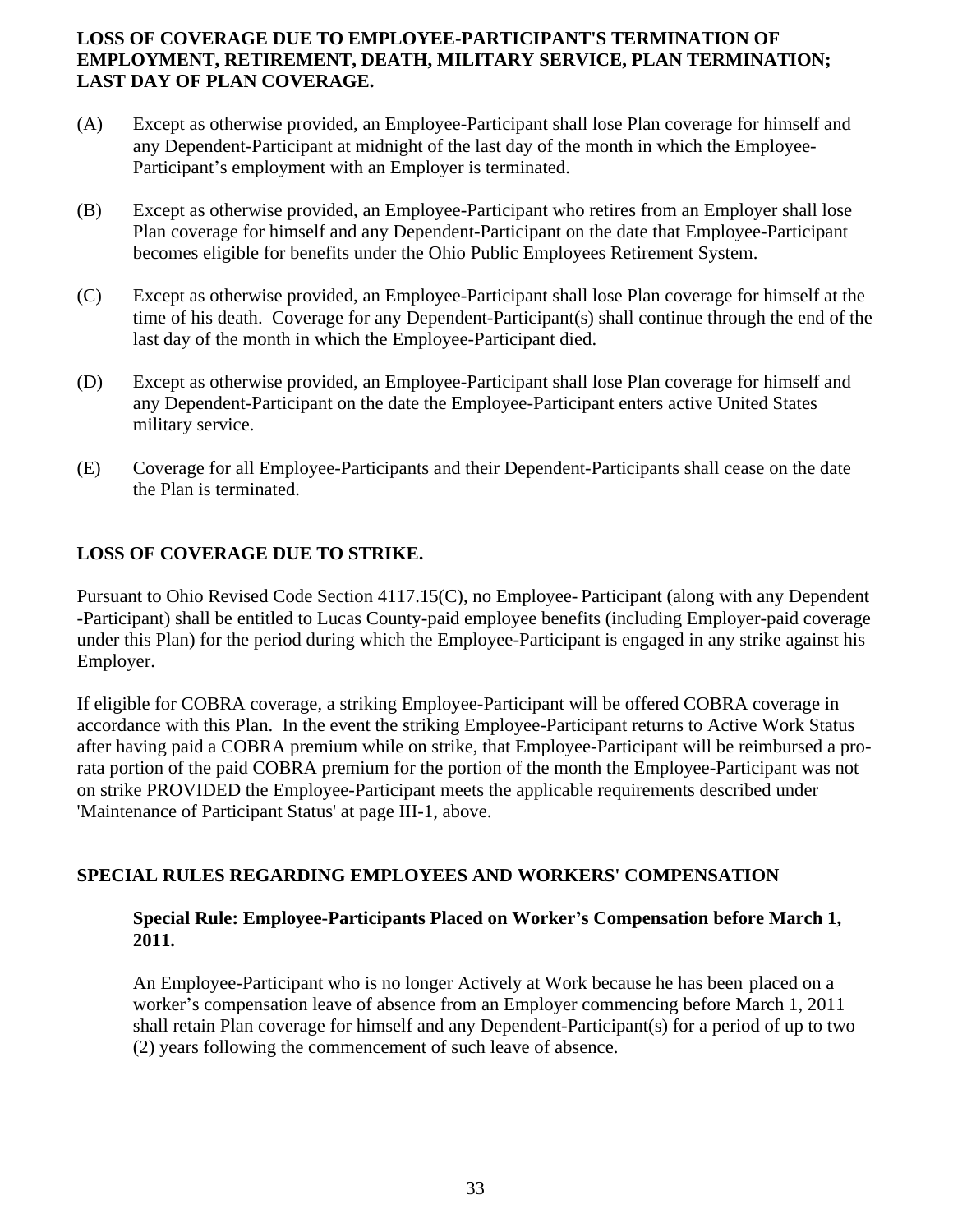#### **Special Rule: Employee-Participants Placed on Worker's Compensation On and After March 1, 2011**

An Employee-Participant who is no longer Actively at Work because he has been placed on a worker's compensation leave of absence from an Employer on or after March 1, 2011 shall retain Plan coverage for himself and any Dependent-Participants for a period of up to twelve (12) months following the commencement of such leave of absence.

#### **Special Rule: Duration of Coverage for Employee-Participant on Worker's Compensation.**

The two (2) year period [twelve (12) month period on and after March 1, 2011] of Employer-paid Plan coverage described in the immediately preceding two Special Rules is a "lifetime" limit that applies per Employee-Participant without regard to:

- (A) the number of Employers he is or may have been employed by; or
- (B) the number of times he may have been on a worker's compensation leave of absence from an Employer (subject to the limitations of the immediately- following paragraph).

That is, prior to March 1, 2011, a Participant is "credited" with two (2) years of Employer-paid Plan coverage that may be received during workers' compensation leaves of absence from an Employer [on and after March 1, 2011, the two (2) year period is reduced to become twelve (12) months of Employer-paid Plan coverage]. The two (2) year or twelve (12) month period (as applicable) is reduced by number of days during which Employer-paid Plan coverage was provided to the Employee-Participant during any and all workers' compensation leaves of absence from an Employer.

#### **Special Rule: Workers' Compensation Leave of Absence and Employer-Paid Coverage Commencing Before March 1, 2011 and Ending After March 1, 2011; Employer-paid Coverage Offset.**

An Employee-Participant whose workers' compensation leave of absence from an Employer and Employer-paid Plan coverage begins prior to March 1, 2011 and continues beyond that date, shall be eligible for Employer-paid Plan coverage during such leave of absence up to the two (2) year limit described under the immediately preceding paragraph (C), notwithstanding the reduction in the duration of the Employer-paid coverage period effective March 1, 2011.

An Employee-Participant:

- (A) whose worker's compensation leave of absence from an Employer and Employer-paid Plan coverage commenced prior to March 1, 2011 and ended after March 1, 2011 ("original leave of absence"); and
- (B) who, subsequent to the end of the "original leave of absence" described in the immediately preceding sub-paragraph (1), is placed on a new worker's compensation leave of absence from an Employer,

shall be eligible for twelve (12) months of Employer-paid Plan coverage; provided, however, that such twelve (12) month period of coverage shall be reduced by the number of days Employer-paid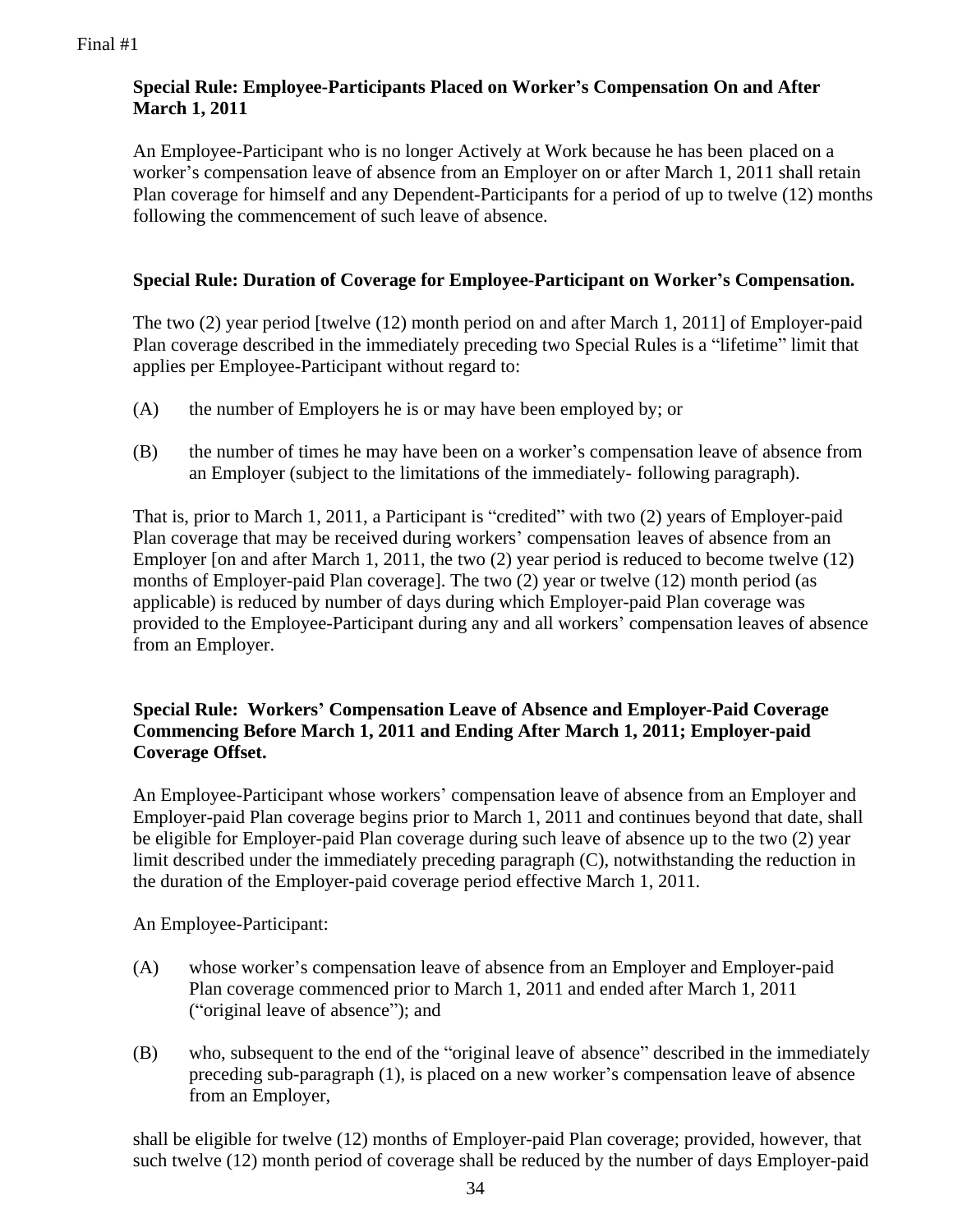Plan coverage was provided to the Employee-Participant under the "original leave of absence" for the period of time on and after March 1, 2011.

### **LOSS OF COVERAGE BY A CHILD**

- (A) Plan coverage for a Dependent-Participant who is a Child will terminate the end of the month in which that Dependent-Participant reaches age 26; however, such termination of coverage may be extended to the end of the month in which that Dependent-Participant reaches age 28 under certain circumstances, provided Timely Application is made to the Plan Administrator by the Employee and any Documentation required by the Plan Administrator is timely submitted.
	- (1) Notwithstanding anything in the immediately foregoing paragraph (A), a Dependent-Participant who is a Child who has been determined to be Totally Disabled may have coverage extended beyond age 26 or age 28 (whichever is applicable) upon Timely Application and timely submission of any Documentation required by the Plan Administrator. Such an extension shall continue until the earlier of the date of the Dependent-Participant's death, the date the Dependent-Participant no longer resides at the Employee-Participant's residence or the last day of the month in which the Plan Administrator has determined that the Dependent-Participant is no longer Totally Disabled.
- (B) Plan coverage for a Dependent-Participant who is a Child for whom an Employee and or his Spouse is/are the court-ordered guardians or custodians will terminate at the end of the month in which such Dependent-Participant reaches the State of Ohio's age of majority, unless otherwise provided elsewhere in this Plan document.

### **LOSS OF PARTICIPANT STATUS AND SUBSEQUENT ELIGIBILITY.**

An Employee-Participant who:

- (A) loses Employee-Participant status;
- (B) has not elected COBRA coverage; and
- (C) has had thirty (30) days or less elapse from the time Employee-Participant status was lost,

shall again become an Employee-Participant immediately upon resuming Active Work Status.

An Employee-Participant who has met the conditions of immediately preceding paragraphs (A) and (B), but who has had MORE THAN thirty (30) days elapse before resuming Active Work Status shall be treated as a new Eligible Employee and shall be required to meet the requirements described under 'Participation Requirements for Eligible Employees', hereof.

#### **Special Rule for Employees Receiving OPERS Disability Retirement Benefits**

In the event an Employee-Participant:

- (A) becomes Disability Separated; and
- (B) loses Employee-Participant status; and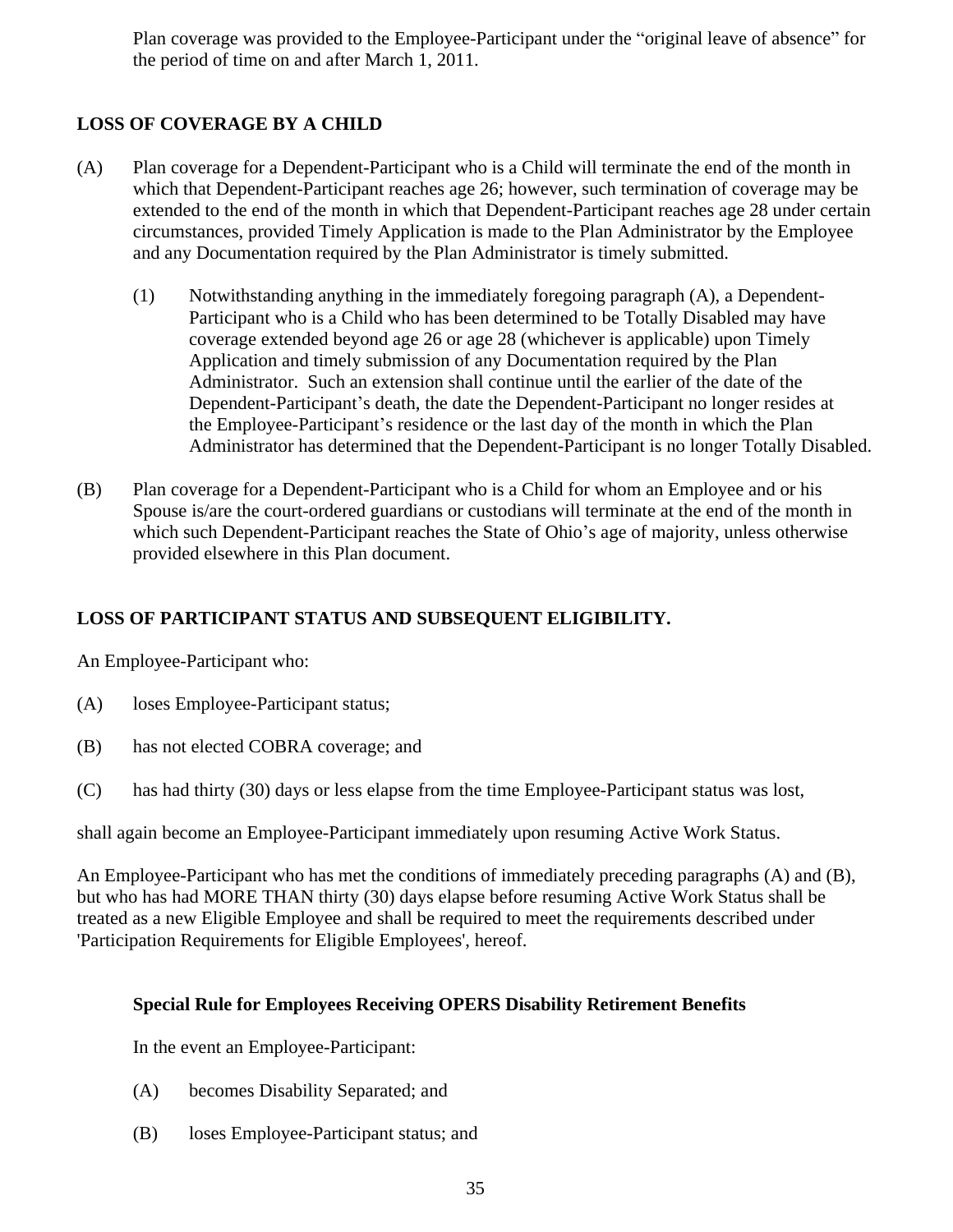- (C) qualifies for disability retirement health benefits from the Ohio Public Employees' Retirement System ("OPERS"); and
- (D) has his OPERS disability retirement health benefits terminated by OPERS on or before the fifth (5th) anniversary of the date his Disability Separation became effective, and
- (E) resumes Actively at Work status,

then, upon resuming Actively at Work Status, that former Employee-Participant shall be treated as an Eligible Employee who shall again become an Employee-Participant on the day after his OPERS disability retirement health benefits ended upon making Timely Application provided:

- (F) (in the case of an Eligible Employee whose initial date of hire was before March 1, 2001) the Eligible Employee was Actively at Work for any portion of calendar month in which he resumed employment; or
- (G) (in the case of an Eligible Employee whose initial date of hire was on or after March 1, 2001) the Eligible Employee was Actively at Work for an average of twenty (20) hours per week or eighty (80) hours total during the thirty-one (31) consecutive day period commencing with the day he resumes Actively at Work status.

### **PLAN CONTRIBUTIONS AND PARTICIPATION.**

Effective March 1, 2014, 'primary' coverage for a Spouse is eliminated from the Plan; monthly contributions to the Plan for a Spouse's 'primary' coverage will no longer be required, charged or accepted. If a Spouse enrolls in 'secondary' coverage under the Plan, no contribution or premium shall be charged for such coverage.

**Deductible for Failure to Complete Annual Health Risk Assessment** . Commencing March 1, 2013, and for each Plan Year thereafter, each Employee- Participant shall be required to complete an **annual** health risk assessment in accordance with rules and procedures established by the Plan Administrator or its designate. Failure of the Employee-Participant to complete the assessment before the first day of the immediately following Plan Year in good faith and to the best of their knowledge shall result in the application of a \$100 deductible for that Employee-Participant in the Plan Year immediately following the Plan Year in which the health risk assessment was required to be completed.

For example, an Employee-Participant who does **NOT** complete the health risk assessment before March 1, 2014 shall be required to pay a \$100 deductible in the Plan Year commencing March 1, 2014. By extension, if that same Employee-Participant subsequently **COMPLETES** the health risk assessment in accordance with the immediately preceding paragraph, during the Plan Year commencing March 1, 201**4**, a \$100 deductible will be charged for the 2014 Plan Year but NO deductible shall be charged in the Plan Year commencing March 1, 201**5**.

#### **COVERAGE OPTIONS FOR EMPLOYEE AND SPOUSE BOTH EMPLOYED BY AN EMPLOYER.**

An Employee and his Spouse, both of whom are Eligible Employees, will be required to choose between the following Plan coverage options: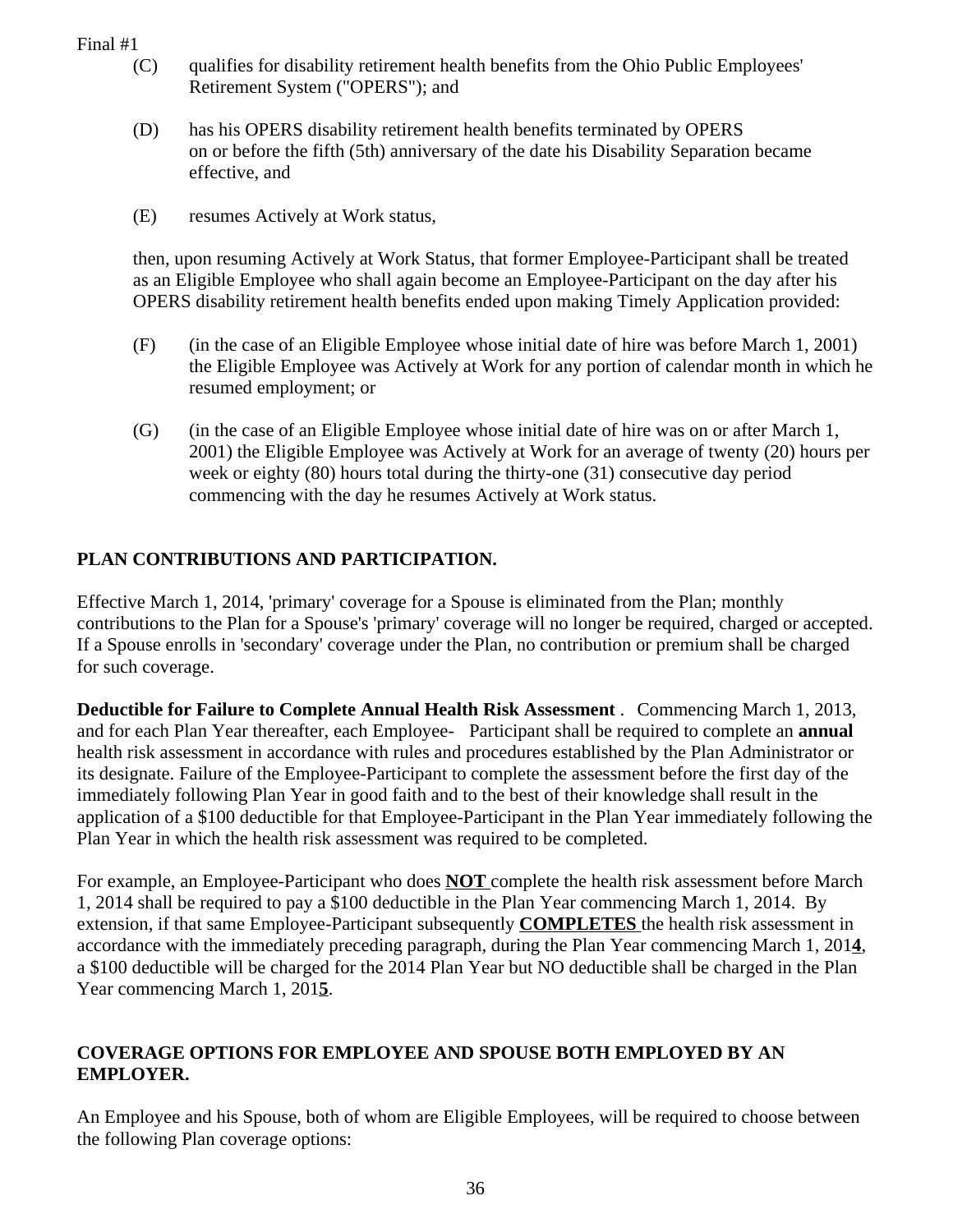- (A) separate 'single' coverage for each of them; or
- (B) sole 'Family' coverage covering both of them.

In the case of

(C) an Employee and Spouse, BOTH of whom are employed by an Employer;

and

(D) EITHER of whom has their employment with their Employer terminated (whether voluntarily or involuntarily),

the following rules regarding coverage shall apply. Solely for purposes of this Section, 'terminated individual' shall mean the Employee or Spouse whose employment with their Employer was terminated and 'employed individual' shall mean the Employee or Spouse who continues employment with their Employer:

| <b>Status prior to</b><br>termination:                                                                 | Action required from 'employed individual' to<br>maintain Plan coverage for the 'terminated individual':                                                                                                                                                                                          |
|--------------------------------------------------------------------------------------------------------|---------------------------------------------------------------------------------------------------------------------------------------------------------------------------------------------------------------------------------------------------------------------------------------------------|
| <b>Employee and Spouse</b><br>each carry their own<br>'single' coverage.                               | 'Employed individual may request a change from 'single'<br>coverage to 'family' coverage.<br>The 'terminated individual' shall become, and shall be<br>treated as, a Spouse seeking 'secondary' coverage under the<br>Plan.                                                                       |
| <b>Employee and Spouse</b><br>covered under 'family'<br>coverage held by<br>'terminated individual'.   | 'Employed individual' may request a change to 'family'<br>coverage, effective as of the date the 'terminated individual'<br>would otherwise have lost coverage.<br>The 'terminated individual' shall become, and shall be<br>treated as, a Spouse seeking 'secondary' coverage under the<br>Plan. |
| <b>Employee and Spouse</b><br>covered under 'family'<br>coverage held by the<br>'employed individual'. | The 'terminated individual' shall become, and shall be<br>treated as, a Spouse seeking 'secondary' coverage under the<br>Plan.                                                                                                                                                                    |

## **EMPLOYER-PAID COVERAGE IN THE EVENT OF UNPAID MEDICAL LEAVE, DISABILITY, LAYOFF.**

- (A) An Employee-Participant who has:
	- (1) exhausted his/her paid sick leave and is awarded an unpaid Authorized Medical Leave of Absence; or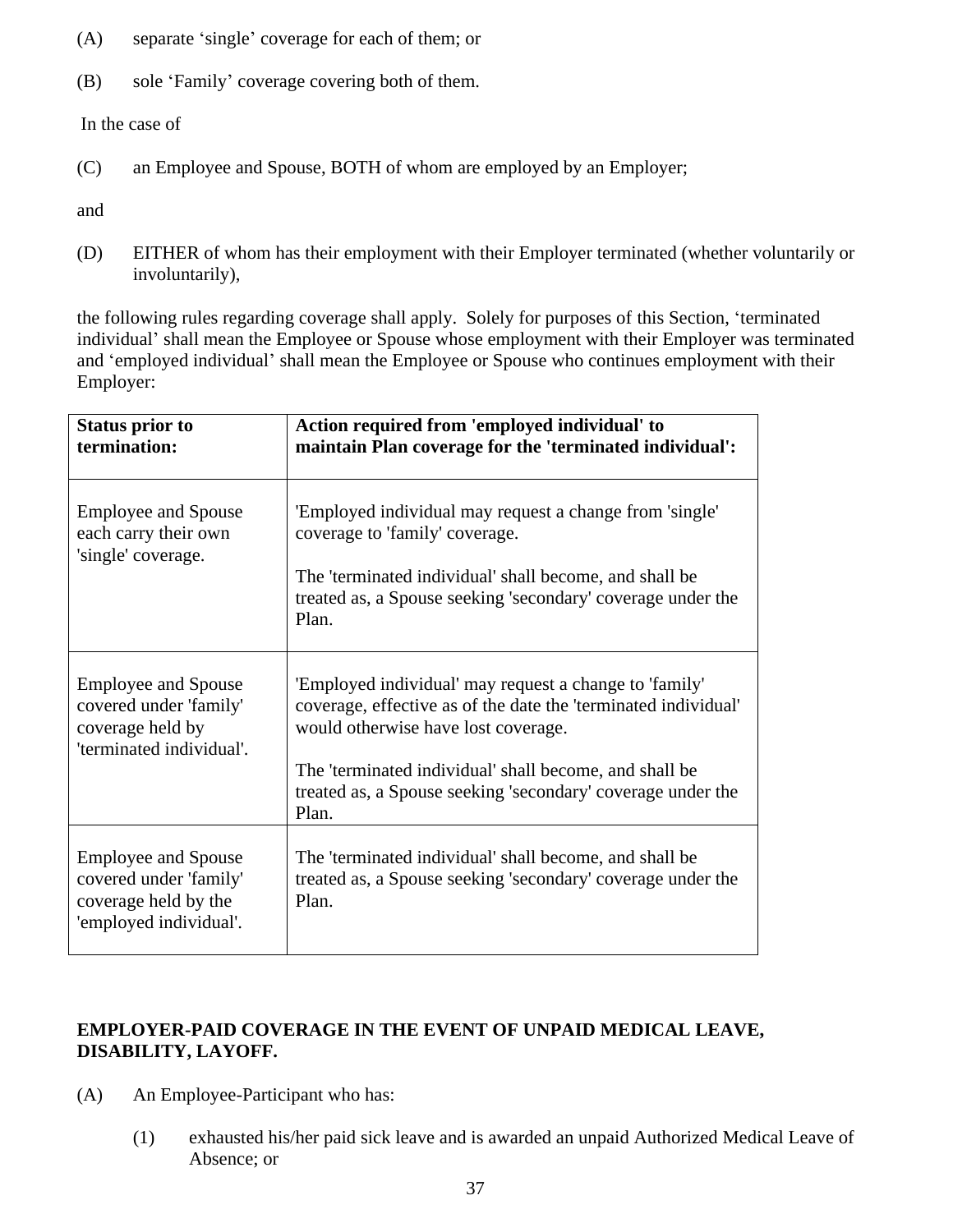- (2) been laid off and is not, or does not become, eligible for
	- (a) Medicare; or
	- (b) any other group health insurance coverage by reason of new employment, retirement, disability retirement or social security retirement;
	- or
- (3) has become Disability Separated

is eligible for continued Employer-paid Plan coverage for himself and any Dependent-Participant for up to twelve (12) months following the otherwise-scheduled expiration of such coverage provided that Employee-Participant has been in Active Pay Status for the twelve (12) consecutive calendar month period immediately preceding the effective date of the unpaid Authorized Medical Leave of Absence, layoff or Disability Separation.

#### **Twelve (12) Month Period of Coverage is Lifetime Limit.**

The twelve (12) month period of Employer-paid Plan coverage described in the immediately foregoing section is a "lifetime" limit that applies per Employee-Participant without regard to:

- A. the number of Employers he is or may have been employed by; or
- B. the number of times he may have been awarded an Authorized Medical Leave of Absence or Disability Separation, or was laid off.

That is, upon becoming a Participant, each Employee-Participant is "credited" with twelve (12) months of Employer-Paid Plan coverage. This twelve (12) month period is reduced by each period of time Plan coverage was provided to the Employee-Participant under this benefit.

Nothing about this twelve (12) month period of Employer-paid coverage shall limit, or be interpreted as limiting, an Employee's right to continued benefits under the Family Medical Leave Act. Additional coverage beyond the twelve (12) month period of Employer-paid Plan coverage shall be provided if and as required under the Family Medical Leave Act.

#### **Maximum Amount of Employer-Paid Plan Coverage.**

- (A) The twelve (12) month period of Employer-paid Plan coverage described hereof shall be reduced by periods of Employer-paid coverage (not to exceed a total of six (6) months) provided under the provision entitled "Extended Disability and Lay-Off" under the Lucas County Employee Health Benefit Plan (Revised March 1, 2007) as it existed prior to the Effective Date of this Plan (the "prior plan").
- (B) In the event an Employee-Participant was receiving Employer-paid Plan coverage under the "Extended Disability and Lay-Off" provision of the "prior plan" and such coverage continued beyond the Effective Date, the Employee-Participant shall be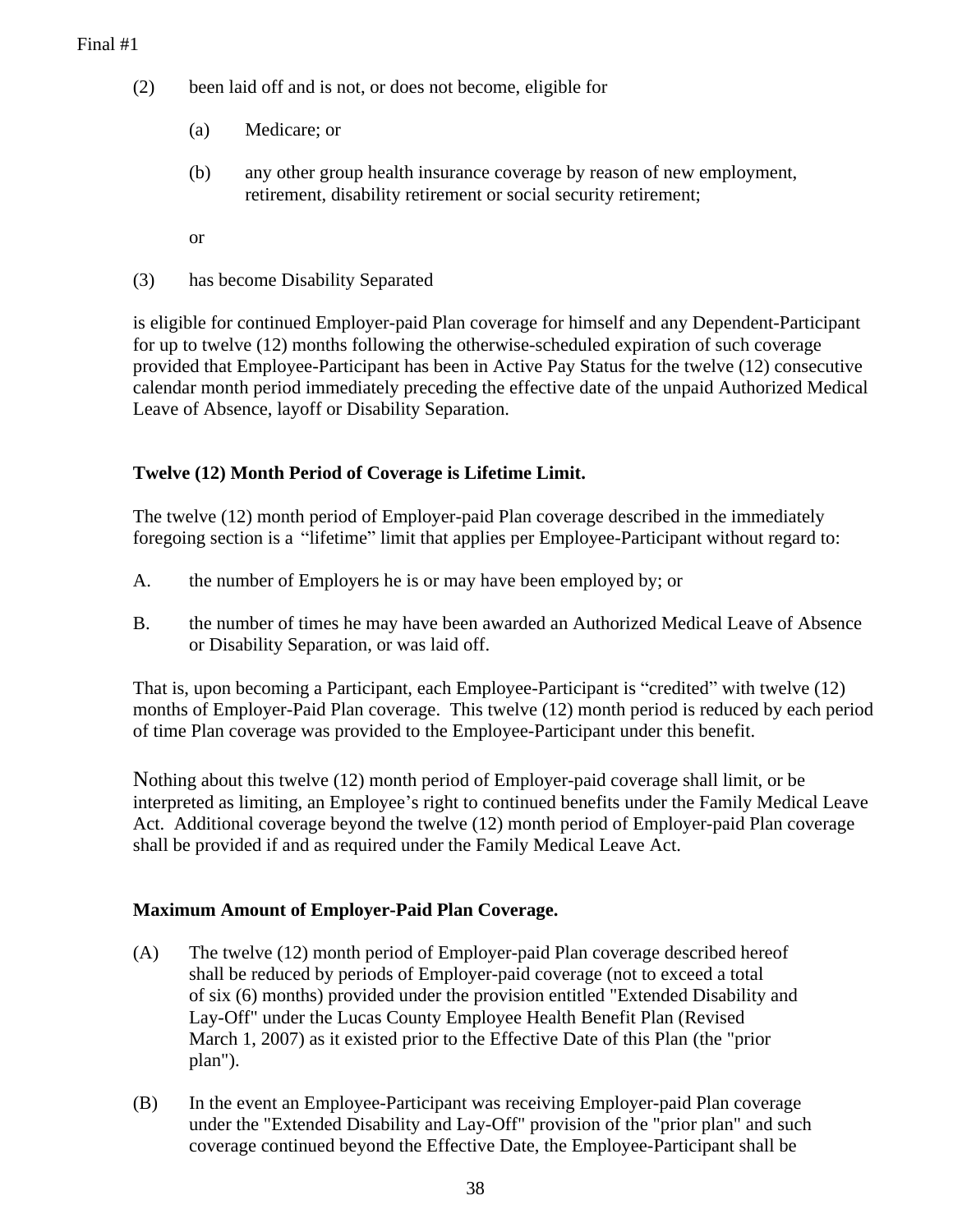entitled to a maximum of six (6) months of Employer-paid Plan coverage from the date such coverage began under the "prior plan" (i.e. the fact that the Employee-Participant's continuous period of disability or layoff began prior to the Effective Date of the Plan and continued after the Effective Date of the Plan would not entitle that Employee-Participant to a maximum additional six (6) months of Employerpaid Plan coverage). However, if:

- (1) the Employee-Participant's Authorized Leave of Absence, Disability Separation or layoff began prior to March 1, 2011; and
- (2) the Employee-Participant's Authorized Leave of Absence, Disability Separation or layoff ended on or after March 1, 2011; and
- (3) the Employee-Participant was Actively at Work after the end of his Authorized Leave of Absence, Disability Separation or layoff; and
- (4) the Employee-Participant subsequently incurred a new Authorized Leave of Absence, Disability Separation, or layoff

that Employee-Participant shall be entitled to twelve (12) months of Employer-paid Plan coverage LESS the amount of time he received Employer-paid Plan coverage for Authorized Leave of Absences, Disability Separations or layoffs that began and ended before March 1, 2011 and/or that began prior to March 1, 2011 and ended after March 1, 2011.

#### **COBRA Coverage after Exhaustion of Employer-Paid Coverage.**

An Employee-Participant who has exhausted the twelve (12) month period of Employer-paid coverage described earlier in this Section shall be eligible for COBRA coverage as described under 'Continuation Coverage' at page 74 herein.

#### **Plan Administrator's Disagreement With Award of Authorized Medical Leave of Absence and/or Disability Separation and Right to Require Independent Examination of Employee-Participant.**

The Plan Administrator shall have the right to challenge the award of an Authorized Medical Leave of Absence or Disability Separation for purposes of an Employee-Participant seeking the Employer-paid coverage described earlier in this Section. In challenging the award of an Authorized Medical Leave of Absence or Disability Separation, the Plan Administrator shall have the right to require that the Employee-Participant be examined by an independent medical examiner of the Plan Administrator's choosing, at the expense of the Plan Administrator, for the purpose of determining whether, for Plan purposes and in the Plan Administrator's sole opinion, the Authorized Medical Leave of Absence or Disability Separation is warranted by the Employee-Participant's medical condition(s). Failure of the Employee-Participant to submit to the independent medical examination required by the Plan Administrator shall result in a denial of the additional Employer-paid coverage to the Employee-Participant and his Dependent-Participant.

Each Employee-Participant is deemed, through his participation in the Plan, to authorize the Plan Administrator to review the results of the independent medical examination. If, in the Plan Administrator's sole opinion, the results of the examination do not support the award of the Authorized Medical Leave of Absence or Disability Separation, the Plan Administrator may, in its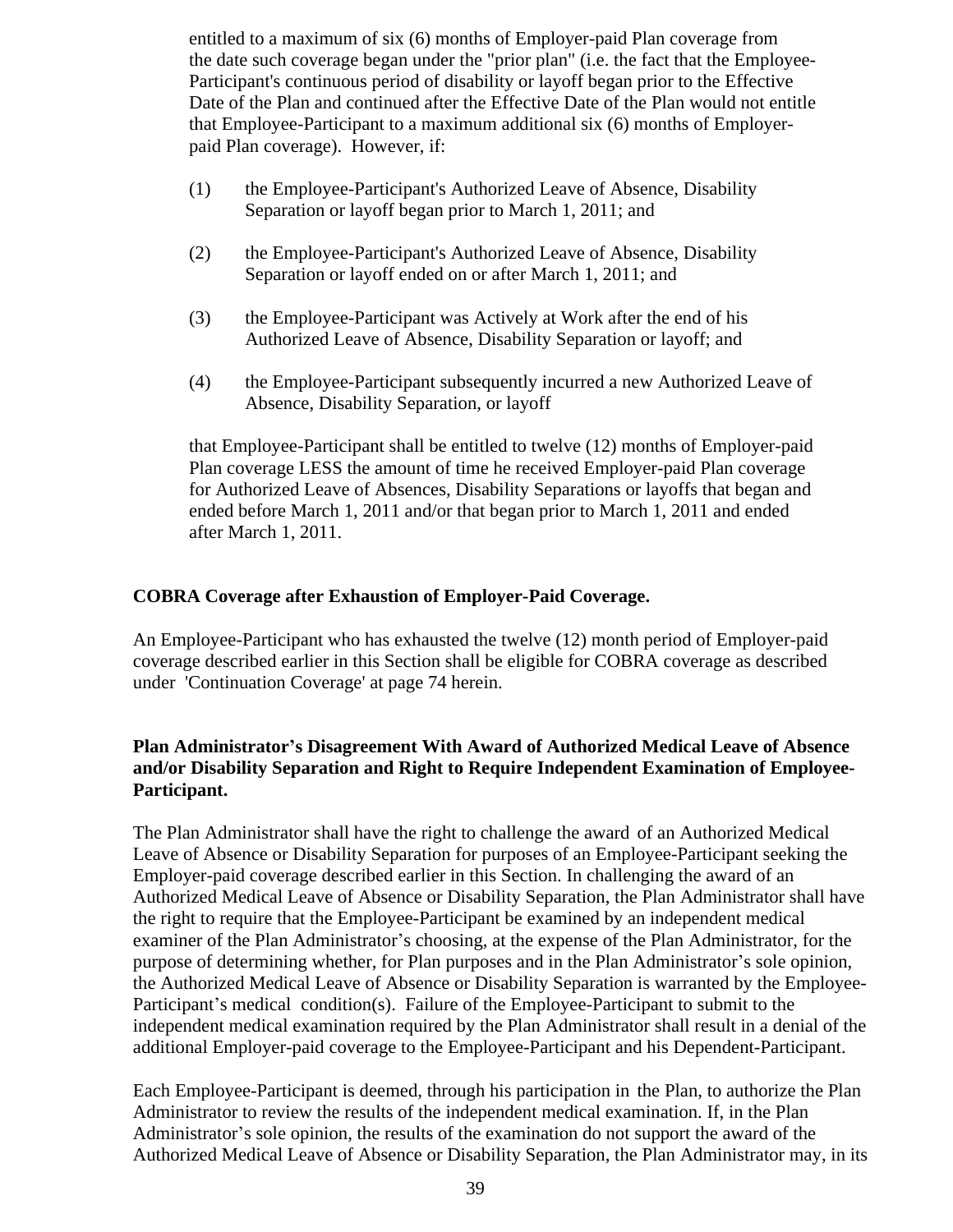sole discretion, deny the twelve (12) month Employer-paid coverage. The Plan Administrator's decision shall be final and binding.

## **'OUT OF AREA' COVERAGE FOR ELIGIBLE DEPENDENT CHILD(REN)**

In the event an Employee-Participant has:

- (A) a Child who does NOT reside within the Paramount Service Area for reasons other than attending school (but who is otherwise eligible for Plan participation); and
- (B) been ordered to provide medical insurance coverage for that Child under a Qualified Medical Child Support Order,

the Plan shall not deny enrollment of that Child as a Dependent-Participant solely on the basis that the Child does not live within the Paramount Service Area; however, the Plan shall in no way be responsible for any denial of service or refusal to pay claims that were incurred by the Employee-Participant and/or his Dependent-Participant at providers outside the Service Area.

## **FAMILY AND MEDICAL LEAVE ACT.**

All provisions relating to Plan coverage and participation are intended to be in compliance, and shall comply, with the Family and Medical Leave Act of 1993 (FMLA). To the extent the FMLA applies to an Employer, group health benefits may be maintained during certain leaves of absence at the level and under the conditions that would have been present as if employment had not been interrupted. Employee eligibility requirements, the obligations of the Employer and Employee concerning conditions of leave, and notification and reporting requirements are specified in the FMLA. Any Plan provision that conflicts with the FMLA is superseded by the FMLA to the extent such provision conflicts with the FMLA. A Participant with questions concerning any FMLA rights and/or obligations should contact his Employer.

## **MILITARY LEAVES OF ABSENCE**.

Employee-Participants and/or Dependent-Participants on approved military leaves will have Plan benefits provided in accordance with the Uniformed Services Employment and Re-employment Rights Act ("USERRA") and any policy or provisions enacted by the Plan Sponsor.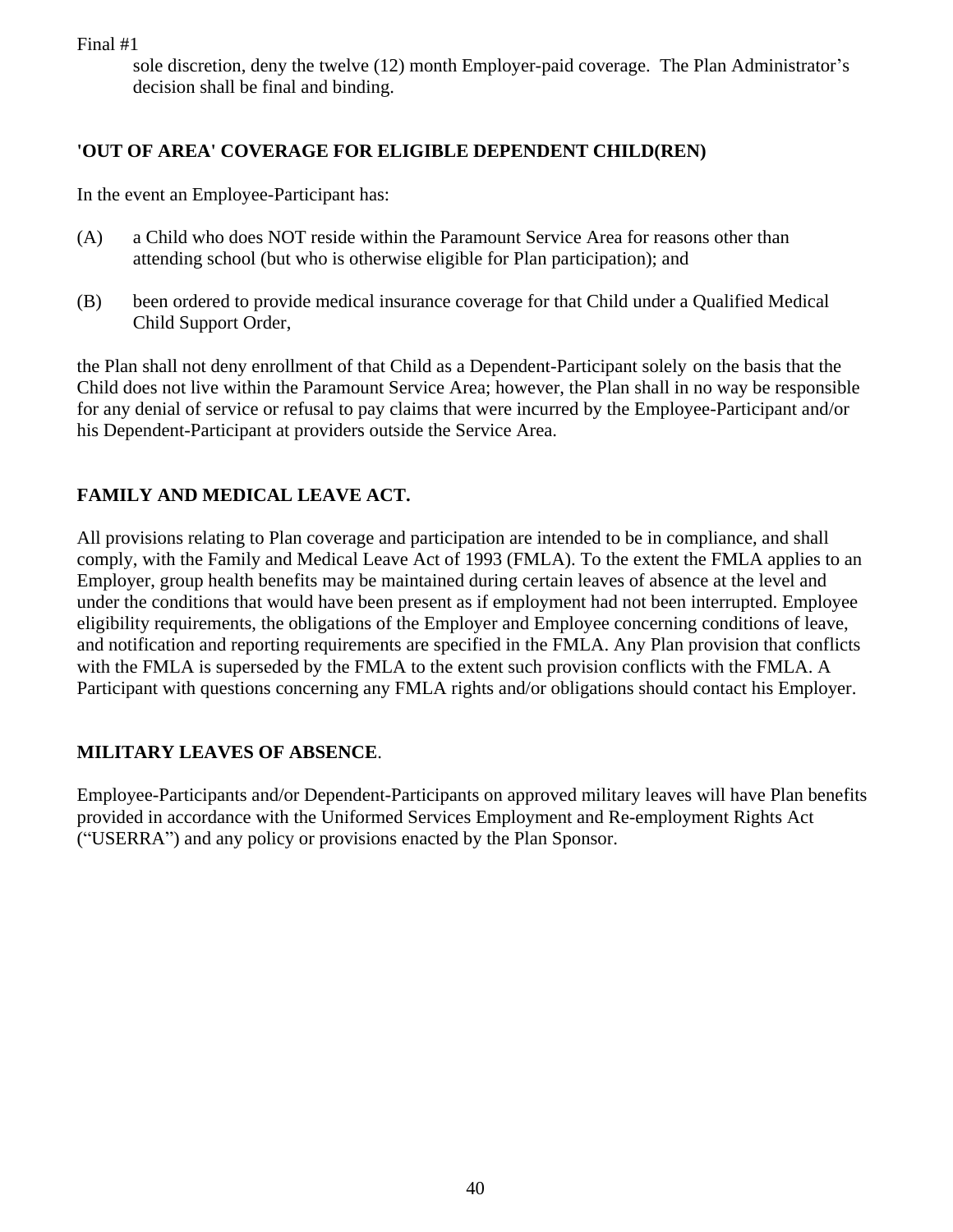# **IV. PCP AND PRIOR AUTHORIZATION; IDENTIFICATION CARD; COPAYMENTS/COINSURANCE; QUESTIONS**

#### **PRIMARY CARE PROVIDER AND PRIOR AUTHORIZATION**

The Primary Care Provider is the Participant's first contact when medical care is needed. The PCP will coordinate the Participant's medical care with other Participating Providers in the Paramount network. Female Participants may receive OB/GYN care from a participating obstetrics/gynecology specialist without Prior Authorization from the Primary Care Provider (PCP). Prior Authorization is required for certain procedures or services. It is the responsibility of the Participating Provider to obtain Prior Authorization from Paramount in advance of these procedures or services:

- (A) Ophthalmologists, Retinologists and other vision-related providers,
- (B) Dermatologists
- (C) Allergists
- (D) Pediatric Pulmonologists
- (E) Hematologists
- (F) Oncologists
- (G) Other Participating Providers as required by Paramount.
- (H) Outpatient surgeries not performed in a Participating Provider's office and Outpatient surgeries not performed in the office in which the Participating Provider routinely sees his patients, and for which a 'facility' or similar fee will be charged.

#### **IDENTIFICATION CARD**

Every Plan Participant receives a Paramount identification card with his name. The name of that Participant's Primary Care Provider is on the card. Each Participant's identification number is a unique number followed by two digits.

#### *A STOLEN/LOST IDENTIFICATION CARD OR AN IDENTIFICATION CARD CONTAINING INCORRECT INFORMATION SHOULD BE REPORTED IMMEDIATELY TO PARAMOUNT MEMBER SERVICES.*

#### **COPAYMENTS AND COINSURANCE**

Participants pay Copayments (Copays) or Coinsurance for Basic Health Services: office visits and services, inpatient services (services received while a patient in a hospital or other medical facility), outpatient medical services, emergency services, laboratory and radiology services, services for the treatment Biologically Based Mental Illness, substance abuse and preventive health services. The Schedule of Benefits defines the Copayments/Coinsurance for specific services. Copayments are payable at the time services are received by the Participant.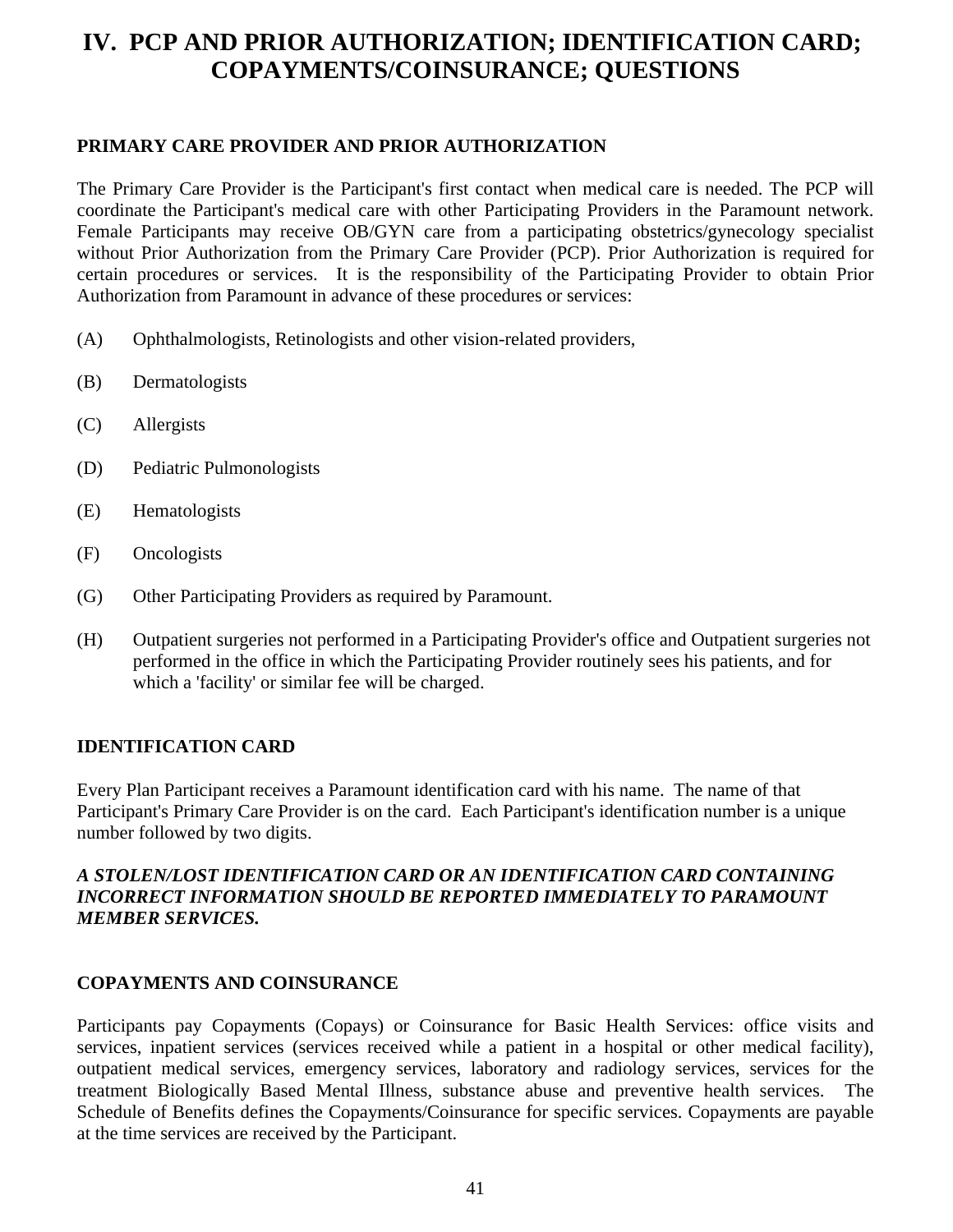The Out-of-Pocket Coinsurance Limit is the maximum amount of Copayments and Coinsurance paid by the Participant every Plan Year. Once the Out-of-Pocket Coinsurance Limit is met, there will be no additional Copayments and Coinsurance on Basic Health Services during the remainder of the Plan Year**.**  The Out-of-Pocket Coinsurance Limit is stated in the Schedule of Benefits. The 'single' Out-of-Pocket Coinsurance Limit is the applicable amount that must be paid by each individual Participant, and the 'family' Out-of-Pocket Coinsurance Limit is the applicable amount that must be paid for two or more Family members covered under the plan. Co-Payments/Coinsurance for Infertility Services & Vision rebate, **do not** apply toward Out-of-Pocket Coinsurance Limit. There is no Out-of-Pocket Coinsurance Limit for services rendered by a non-Participating Provider.

## **QUESTIONS REGARDING THE PLAN; INFORMATION.**

Participants seeking further information or who:

- (A) have questions about coverage;
- (B) have questions about the providers who participate with Paramount;
- (C) have questions about how to obtain health care services;
- (D) need help understanding how to use the Plan's benefits;
- (E) need to change a Primary Care Provider;
- (F) lost their Paramount identification card,

or have any other health care coverage concerns should call Paramount Member Services.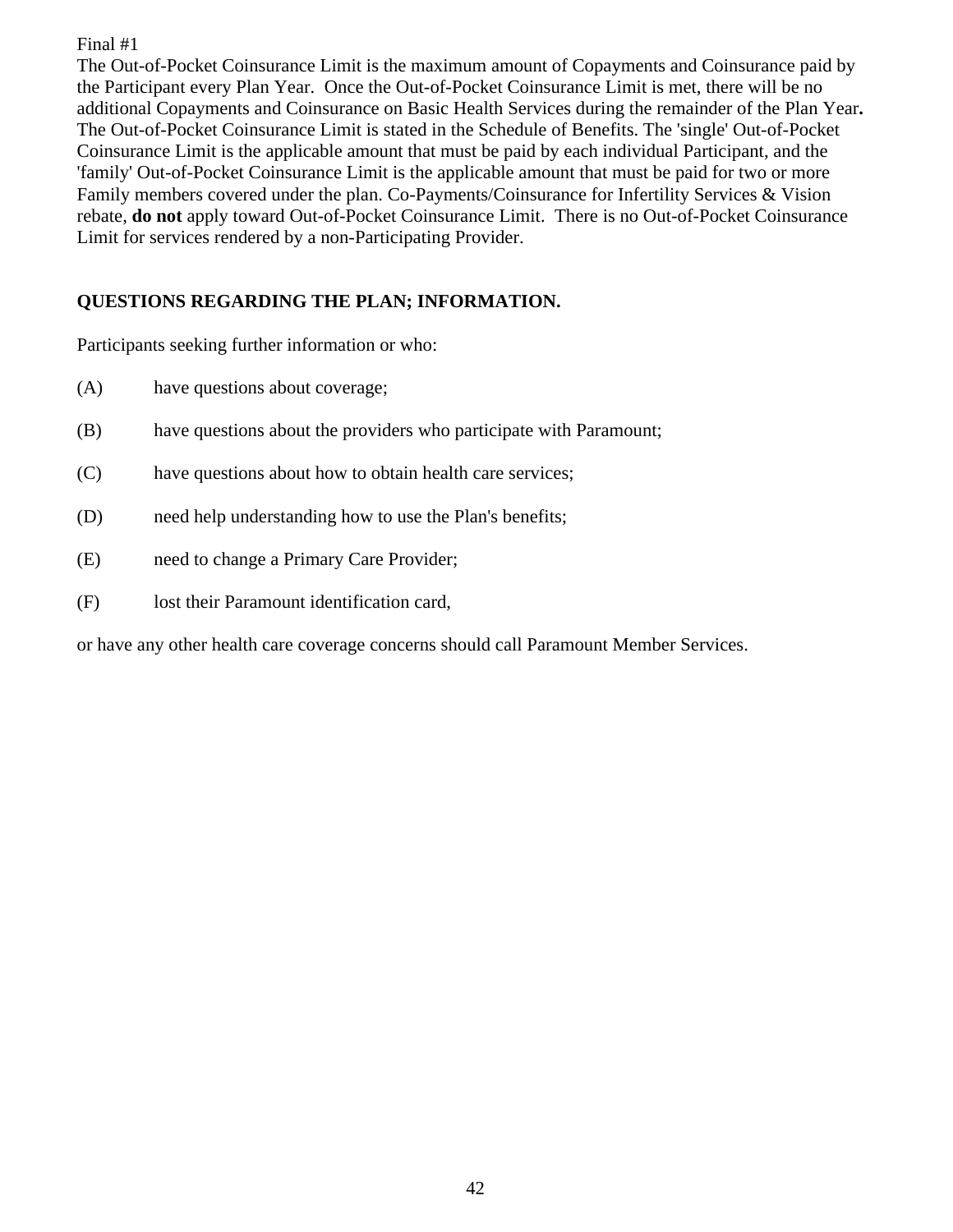# **V. GETTING MEDICAL CARE**

## **THE PRIMARY CARE PHYSICIAN**

Paramount requires each Participant to designate a Primary Care Provider. The Participant has the right to designate any PCP who participates in the Paramount network as a PCP and who is available to accept the Participant or his Family members. For children, a pediatrician may be designated as the PCP. Information on how to select a PCP, and a list of participating PCPs, can be obtained from Paramount Member Services. A directory of Participating Providers is also available at: [www.paramounthealthcare.com.](http://www.paramounthealthcare.com)

The PCP is the doctor chosen by the Participant to handle his medical care through the Plan. PCPs are family practitioners, internists and pediatricians participating in the Paramount network. Each Family member can have a different PCP.

A Participant who has chosen an available doctor whom the Participant has not seen before should make an appointment and get to know the doctor and his staff. The more comfortable the Participant is with the PCP--and the better the PCP gets to know the Participant--the more effective the Participant's health care can be.

Participants are encouraged to call as far in advance as possible for an appointment. The following tables serve as guides for lead times that should be allowed when calling to schedule appointments for certain conditions:

| <b>Access Standards for Medical Health Care Services</b>                                                                                                                                                                                              |                                                                                                                                          |  |  |
|-------------------------------------------------------------------------------------------------------------------------------------------------------------------------------------------------------------------------------------------------------|------------------------------------------------------------------------------------------------------------------------------------------|--|--|
| <b>Type of Care Required</b>                                                                                                                                                                                                                          | <b>Recommended Lead Time</b>                                                                                                             |  |  |
| Routine assessments, physicals or new visits                                                                                                                                                                                                          | Call 30 days in advance.                                                                                                                 |  |  |
| follow-up visits (for recurring<br>Routine<br>problems related to chronic ailments like high<br>blood pressure, asthma, diabetes, etc.)                                                                                                               | Call 14 days in advance.                                                                                                                 |  |  |
| Symptomatic, non-urgent (cold, sore throat,<br>rash, muscle pain, headache)                                                                                                                                                                           | Call 2-4 days in advance.                                                                                                                |  |  |
| Urgent medical problems (unexpected<br>illnesses or injuries requiring medical attention<br>soon after they appear; urgent care problems<br>not permanently disabling or life-<br>are<br>threatening; an example would be a persistent<br>high fever) | Call 1-2 days in advance.                                                                                                                |  |  |
| Emergency Medical Conditions (such as heart)<br>attack, stroke, poisoning,<br>loss<br>of<br>consciousness, inability to breathe,<br>uncontrolled bleeding and convulsions)                                                                            | Immediately call 911 or seek medical treatment.<br>The PCP and/or Paramount should be called<br>within 24 hours, or as soon as possible. |  |  |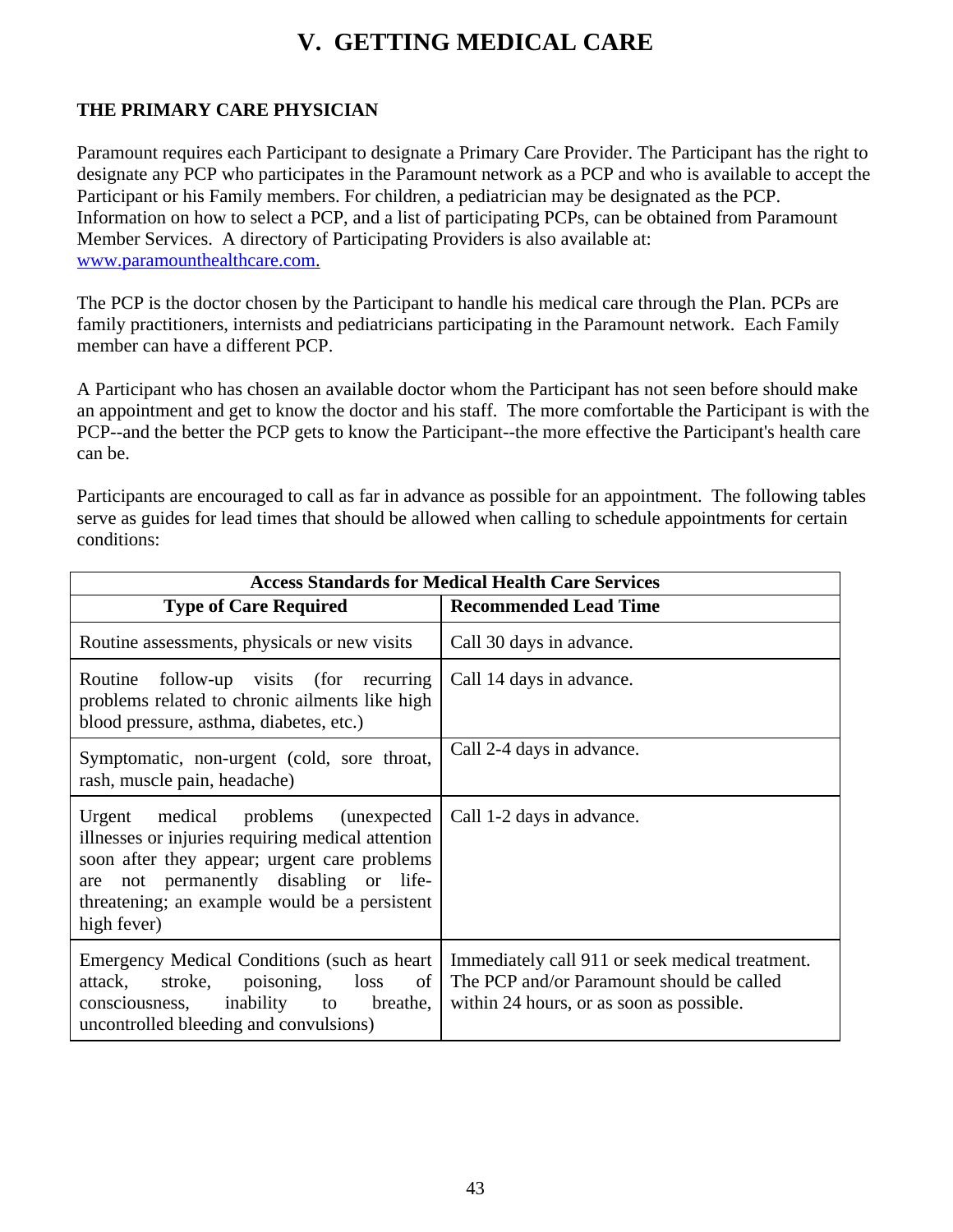| <b>Access Standards for Behavioral Health Care Services</b>                                                  |                                                                                                                                    |  |
|--------------------------------------------------------------------------------------------------------------|------------------------------------------------------------------------------------------------------------------------------------|--|
| <b>Type of Care Required</b>                                                                                 | <b>Recommended Lead Time</b>                                                                                                       |  |
| Routine Care/ Office Visit for new problems<br>upon request of the member or provider                        | Call 14 days in advance.                                                                                                           |  |
| Routine Care/ Office Follow-Up Visits                                                                        | Call 30 days in advance.                                                                                                           |  |
| Urgent Care, may not be life-threatening, but<br>requires immediate attention (complex or dual)<br>problems) | Call 1-2 days in advance.                                                                                                          |  |
| Emergency Care, immediate threat to self or<br>others (acutely suicidal or homicidal)                        | Immediately call 911 or seek medical treatment.<br>Call your provider and/or Paramount within 24<br>hours, or as soon as possible. |  |

In the event a Participant is unable to keep an appointment, the provider should be called as soon as possible so the time can be made available for other patients. The Plan will not cover claims associated with missed appointments.

**A Participant can reach his Primary Care Provider 24 hours a day, seven (7) days a week. If medical advice is needed after hours, on weekends or holidays, the Participant should call his PCP's office number. The answering service will take the call at which time the Participant should leave a message for the PCP to return the call.**

**When the PCP, the doctor who is covering for the Primary Care Provider or a nurse returns the call, the Participant should explain the problem clearly. The Participant will then be advised on what to do.**

A treatment or test recommended by a doctor will, in most cases, be covered; however, some treatments may not be covered or are covered only when authorized in advance by Paramount. The Participant's doctor may be working with several Paramount plans; plans are often different from one company to the next. The service recommended by the doctor for the Participant may be covered under some similar plans, but not under this Plan.

A Participant who is unsure whether a particular test or service is covered by the Plan is encouraged to ask Paramount Member Services.

If another doctor is covering for the Participant's Primary Care Provider during off-hours or during vacation, the Participant does not need Prior Authorization to see that doctor; however, the Participant should tell the doctor he is a Participant in a Paramount plan.

**A Participant may change Primary Care Providers** but must first notify Paramount Member Services before seeing any new Primary Care Provider. The change can be made effective the day Paramount Member Services is called call. A new identification card with the new PCP's name will be issued to the Participant. If the Participant needs to see a doctor before the card arrives, the doctor can call Paramount Member Services to check the Participant's Plan status.

Participants may call the Toledo Academy of Medicine or any of the providers' referral services listed in the *Participating Providers and Facilities* directory if specific information about the qualifications of any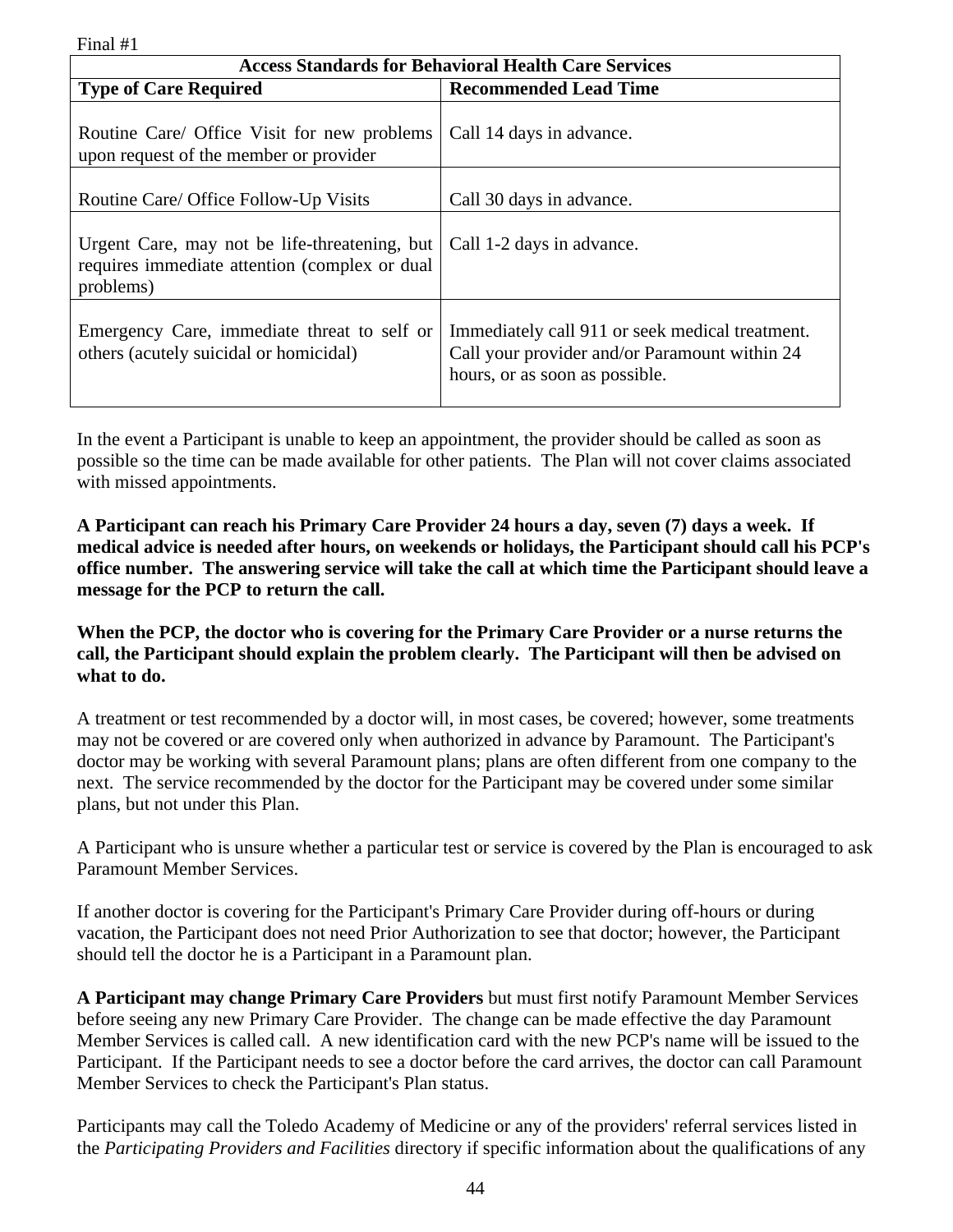Participating Providers or Participating Specialists is needed. Current directories can be received free of charge by calling the Paramount Member Services Department.

#### **PARTICIPANTS HAVING QUESTIONS ABOUT WHETHER A SERVICE IS COVERED CAN FIND OUT BY CALLING PARAMOUNT MEMBER SERVICES. A PARTICIPANT'S FAILURE TO OBTAIN PRIOR AUTHORIZATION BEFORE RECEIVING SERVICES MAY RESULT IN THAT PARTICIPANT BEING HELD RESPONSIBLE FOR TOTAL PAYMENT.**

#### **WHEN OB/GYN CARE IS NEEDED**

Prior Authorization from Paramount or from any other person (including the PCP) in order to obtain access to obstetrical or gynecological care from a health care professional in the Paramount network who specializes in obstetrics or gynecology, is not required. The health care professional, however, may be required to comply with certain procedures, including obtaining Prior Authorization for certain services or following a pre-approved treatment plan. A list of participating health care professionals who specialize in obstetrics or gynecology can be obtained from Paramount Member Services. A directory of Participating Providers is also available at: [www.paramounthealthcare.com](http://www.paramounthealthcare.com).

If more specialized OB/GYN care is needed, the Participant's gynecologist may recommend another Participating Specialist.

#### **REFERRAL TO A SPECIALIST**

Most of health care needs can and should be handled by the Participant's Primary Care Provider. If the Primary Care Provider believes the Participant needs to see a specialist--a cardiologist, orthopedist or others--he will recommend a Participating Specialist, or, the Participant may choose, and make an appointment with, the Participating Specialist he (the Participant) wishes to see from those listed in the *Participating Providers and Facilities* directory (also available on the website).

Newly-enrolled Participants in the Plan who are already seeing a specialist should verify that their specialist is participating with Paramount.

#### **PRIOR AUTHORIZATIONS**

If a Medically Necessary Covered Service is not available from any Participating Providers, Paramount will make arrangements for an "out of plan Prior Authorization". The Primary Care Provider must request an "out of plan Prior Authorization" in advance. Consultations with Participating Specialists will be required before an "out of plan Prior Authorization" can be considered. If Paramount approves the "out of plan Prior Authorization", written confirmation will be sent to the Participant, his PCP and the nonparticipating provider. All eligible authorized services will be covered subject to appropriate Copayments/Coinsurance.

Participants having a life-threatening, degenerative or disabling condition that requires the services of a Participating Specialist over a long period of time should discuss their condition with their Primary Care Provider. If the Primary Care Provider and the Participating Specialist agree that the Participant's condition requires the coordination of a Participating Specialist, the PCP will contact Paramount. Together, the Participant, his Primary Care Provider, the Participating Specialist and Paramount will agree on a treatment plan. Once this is approved, the Participating Specialist will be authorized to act as the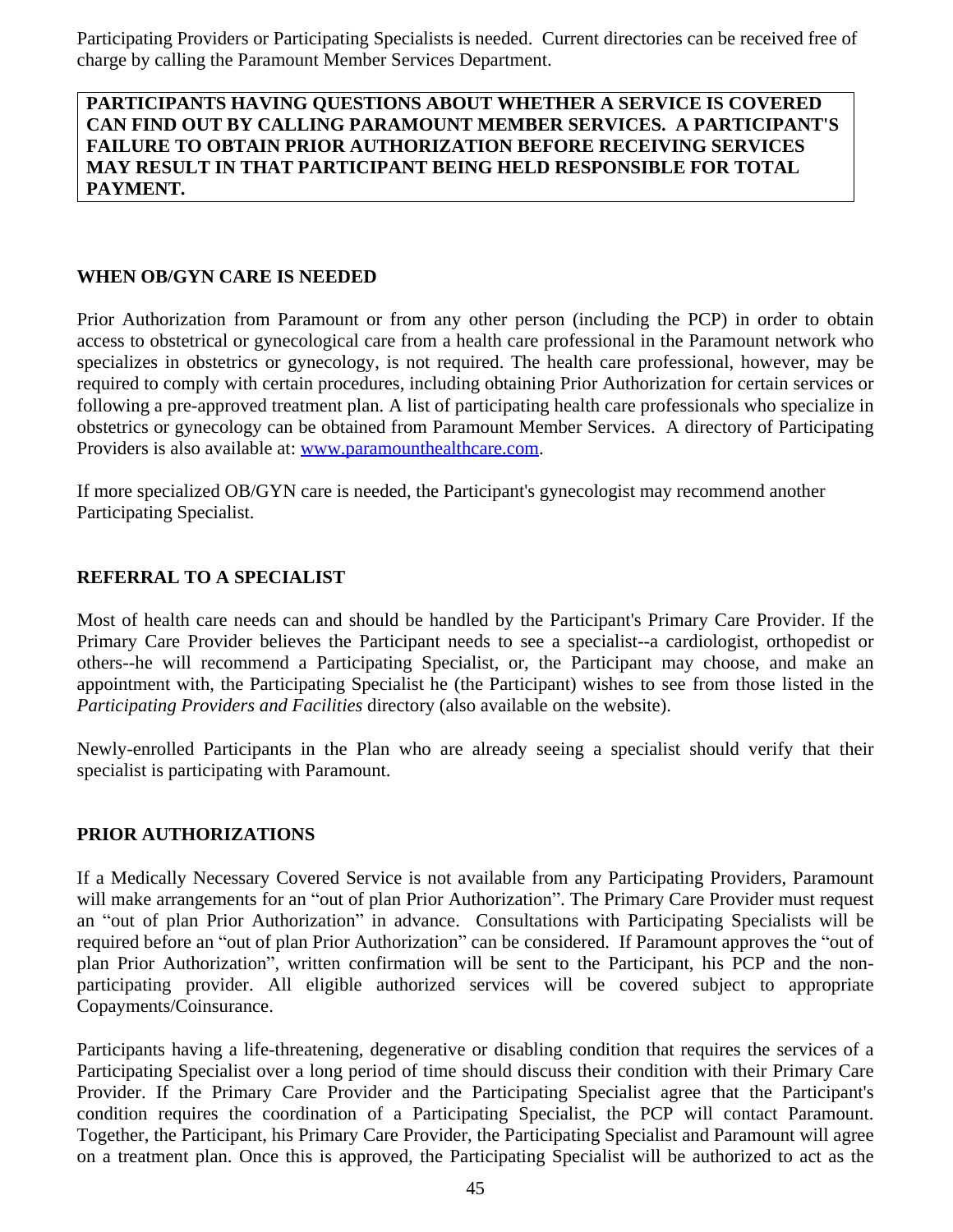## **UTILIZATION MANAGEMENT**

Participating Providers and providers have direct access to Paramount's Utilization Management Department to obtain Prior Authorization for specific procedures and certain other services based on Medical Necessity. It is the responsibility of the Participating Provider or provider to obtain Prior Authorization when required. **A Participant who experiences an Emergency Medical Condition after normal office hours should call 911, an ambulance or rescue squad or go to the nearest medical facility; the Participant does not need to obtain prior approval from his PCP or Paramount.** The Participant should notify his Primary Care Provider as soon as reasonably possible that he was treated for the Emergency Medical Condition.

A Participant needing to discuss the status of a Prior Authorization should contact his Primary Care Provider or Paramount Member Services.

#### **PRE-SERVICE, POST-SERVICE AND URGENT CARE CLAIMS**

Paramount will follow the guidelines below for processing initial requests for pre-service, post-service and urgent care claims:

| <b>Type of Initial Request</b>                    | <b>Paramount Notification/Decision</b>                |
|---------------------------------------------------|-------------------------------------------------------|
| If request for pre-service approval is incomplete | 5 days from receipt of request                        |
|                                                   | (72 hours for urgent care claims)                     |
| Request for pre-service approval                  | 15 days from receipt of request                       |
| Request for urgent care pre-service approval      | 72 hours for urgent care claims                       |
| Request for post-service reimbursement (claim)    | 30 days from receipt of claim                         |
| information<br>Additional<br>is<br>needed         | for   15 day extension $-$ Additional information may |
| determination of post-service claim               | be provided at a minimum within 45 days from          |
|                                                   | receipt that additional information is needed         |

#### **INITIAL DETERMINATIONS**

When Prior Authorization is required, Paramount will make a decision within the time periods described in the immediately preceding table for admissions to hospitals, out-of-plan Prior Authorization or other procedures that require Prior Authorization. Paramount will advise the provider of the decision by telephone and will send written confirmation of the decision to the provider and the Participant.

If Paramount makes an adverse determination (i.e. denies approval or coverage), Paramount will notify the requesting provider by telephone and will send written confirmation of the decision to the provider and the Participant.

#### **ADVERSE DETERMINATIONS**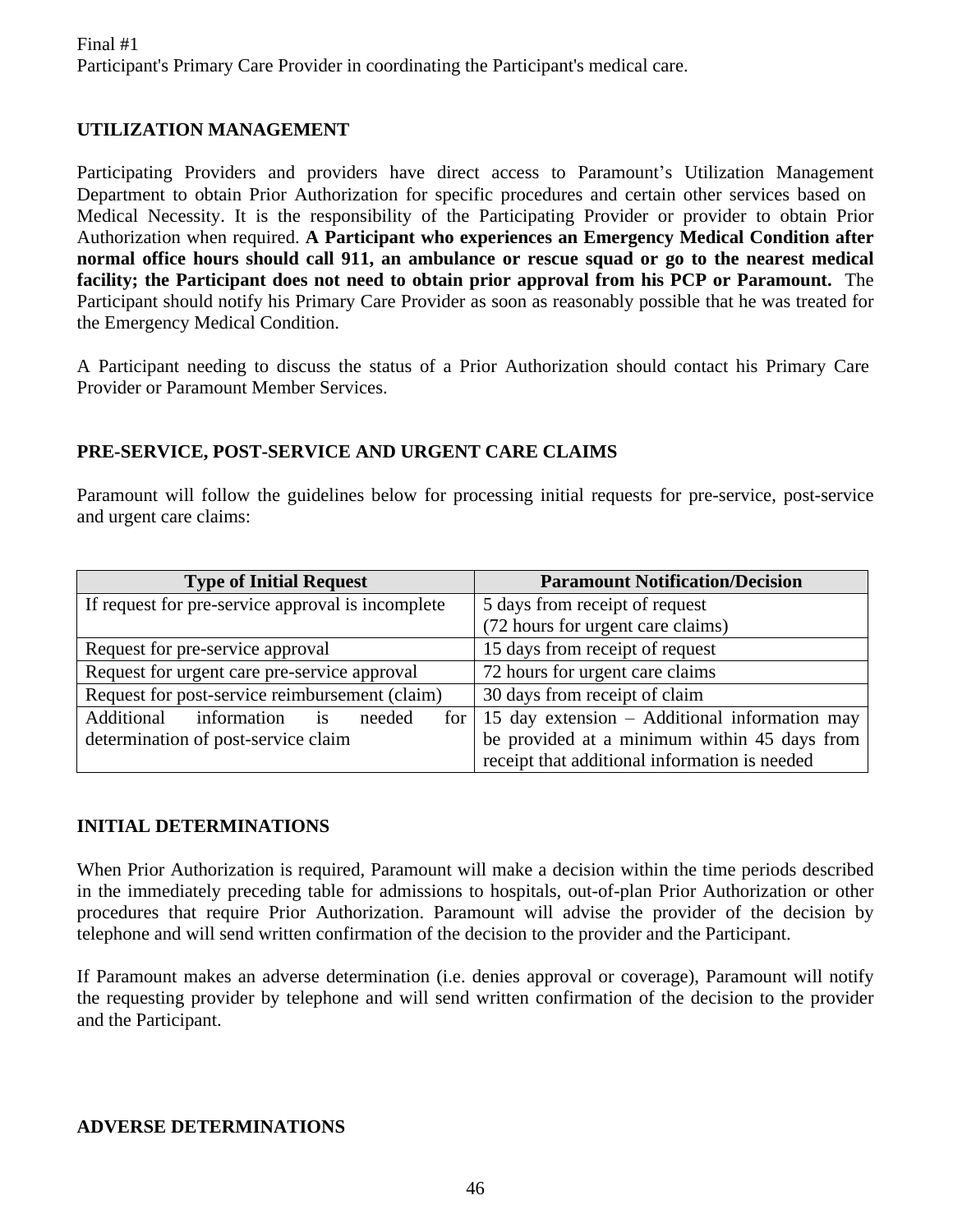If a Participant's claim is denied, Paramount will provide the Participant with written or electronic notification of the determination. The notification will detail:

- (A) the specific reason(s) for the adverse determination,
- (B) the specific Plan provisions on which the determination is based,
- (C) the right of the Participant to receive, upon request and free of charge, reasonable access to, and copies of, all documents, records, and other information relevant to the Participant's claim for benefits; a statement describing any additional appeal procedures offered by the Plan; and the Participant's right to obtain the information about those procedures.

If the Participant's claim involves urgent care, the notice may be provided orally to the Participant within the time frames for urgent care claims described above. A written or electronic notice will be furnished to the Participant within 3 days after the oral notice.

(For additional appeal information see 'Questions, Complaints or Appeals' beginning on page 80.)

#### **HOSPITAL ADMISSION**

The Primary Care Provider or Participating Specialist will make the arrangements when a Participant needs hospital care. Paramount Participating Hospitals are listed in the *Participating Provider and Facilities Directory*. The Participant should show his Paramount identification card when he is admitted.

If a Participant is already in the hospital on his Enrollment Date or when this Plan becomes effective, shall have his coverage begin on his Enrollment Date. (The health plan covering the Participant when he was initially admitted should cover his hospital stay up to his Enrollment Date.)

Paramount must be notified of an emergency admission to a non-Participating Hospital within twenty-four (24) hours (or as soon as reasonably possible) or the hospital care may not be covered. If and when the Participant's medical condition allows, his Primary Care Provider and Paramount may arrange for the Participant's transfer to a Participating Hospital.

#### **Leaving the Hospital "Against Medical Advice"; Disciplinary Discharge**

A Participant who discharges himself from any hospital or facility *"against medical advice"* (AMA), will be assessed a penalty on all charges related to that admission. Also, if a hospital or facility requires the Participant's discharge (a "*disciplinary discharge"*) for any reason, the Participant will be assessed a penalty on all charges related to that admission.

#### **PARTICIPATING HOSPITAL LEAVING THE PLAN**

If the Participant's Primary Care Provider or any Participating Hospital can no longer provide medical services because its agreement with Paramount has terminated, the Claims Administrator will notify the Participant of that fact in writing within thirty (30) calendar days of the contract termination date. The Plan will cover all eligible services provided between the date of termination and five (5) working days from the postmark date on the notification letter.

#### **PARTICIPATING SPECIALIST LEAVING THE PLAN**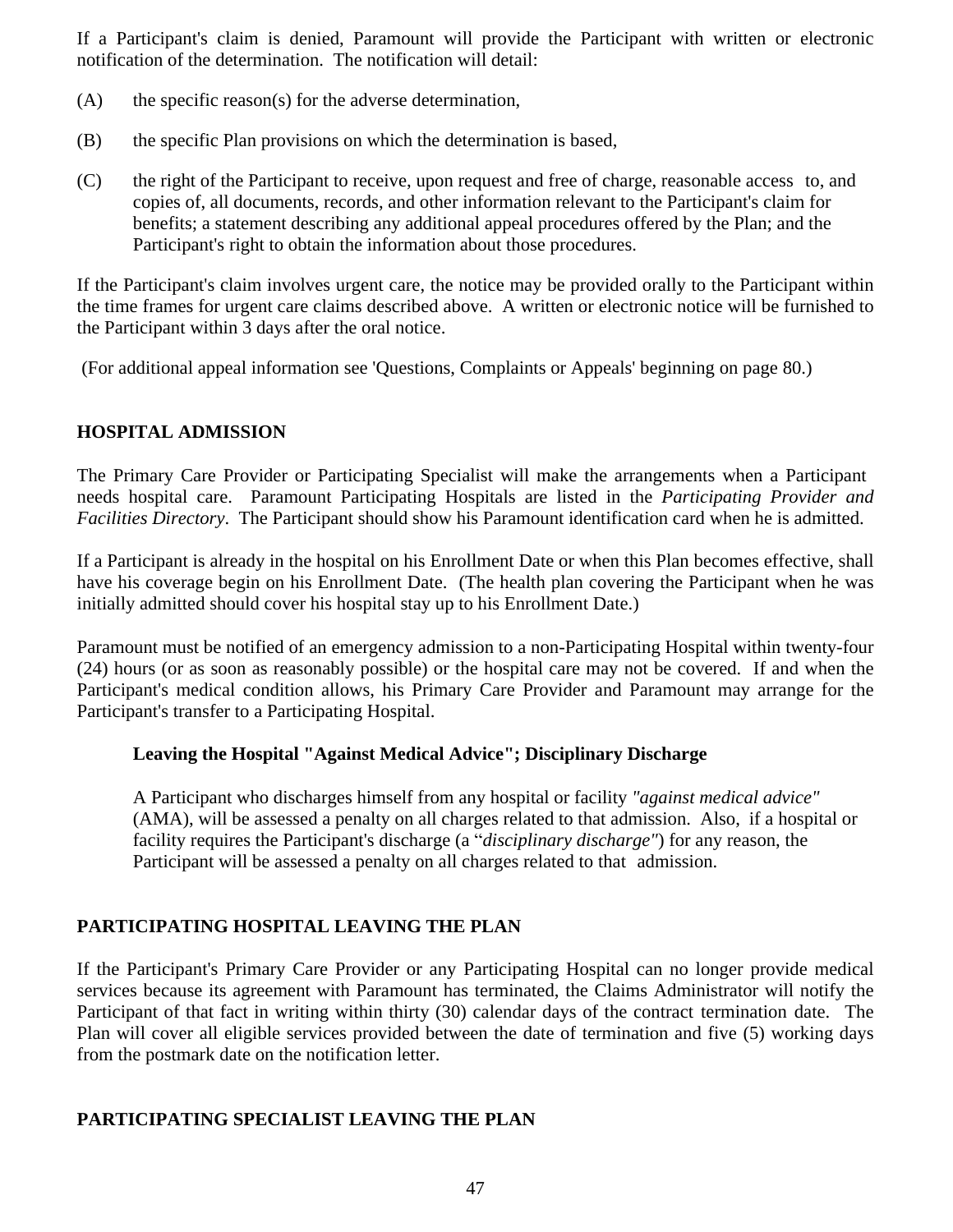If the Participant is regularly visiting a Participating Specialist or a specialty group whose agreement with Paramount has terminated, the Participant and his PCP will be notified. The Participant may then contact a different Participating Specialist for an appointment.

#### **PROVIDER REIMBURSEMENT**

A Participant should always show his Paramount ID card to all providers. The Participant is responsible for paying any office visit Copayments at the time services are received. Participating Providers will notify the Plan of the services rendered. The Plan will send reimbursement directly to Participating Providers for Covered Services. In most cases, reimbursement for Covered Services will be sent directly to a non-participating provider, but instead may be paid directly to the Participant. The Claims Administrator will send the Participant a notice if any service is not covered. If a Participant receives a denial notice and needs further explanation or wishes to appeal, he may call the Paramount Member Services Department for assistance.

Paramount contracts with providers for health care services on an economically competitive basis, while taking steps to ensure that all Participants receive appropriate and timely access to qualified providers. Through contracts with Participating Providers, Paramount obtains discounts and rebates. When copayments are charged as a percentage of Covered Services, the amount paid by the Participant is determined as a percentage of the allowed amount between Paramount and the Participating Provider, rather than a percentage of the provider's billed charge. Paramount's allowed amount is ordinarily lower than the Participating Provider's billed charge.

#### **NON-COVERED SERVICES**

A Participant receiving care for services that are not covered by this Plan is responsible for full payment to the provider of those services.

#### **PARTICIPANTS RECEIVING A BILL**

With the exception of Copayments and non-Covered Services, Participating Providers may not bill Participants for Covered Services. If a Participant receives a bill or statement, it is usually just a summary of the activity on his account. A Participant having any questions about any amount(s) shown on the bill or statement should contact Paramount Member Services.

#### **NEW TECHNOLOGY ASSESSMENT**

Paramount investigates all requests for coverage of new technology using the most current HAYES Medical Technology Directory as a guide. If further information is needed, Paramount utilizes additional sources including Medicare and Medicaid policy, Food and Drug Administration (FDA) releases and current medical literature. This information is evaluated by Paramount's Medical Director and other provider advisors.

#### **PRIVACY AND CONFIDENTIALITY**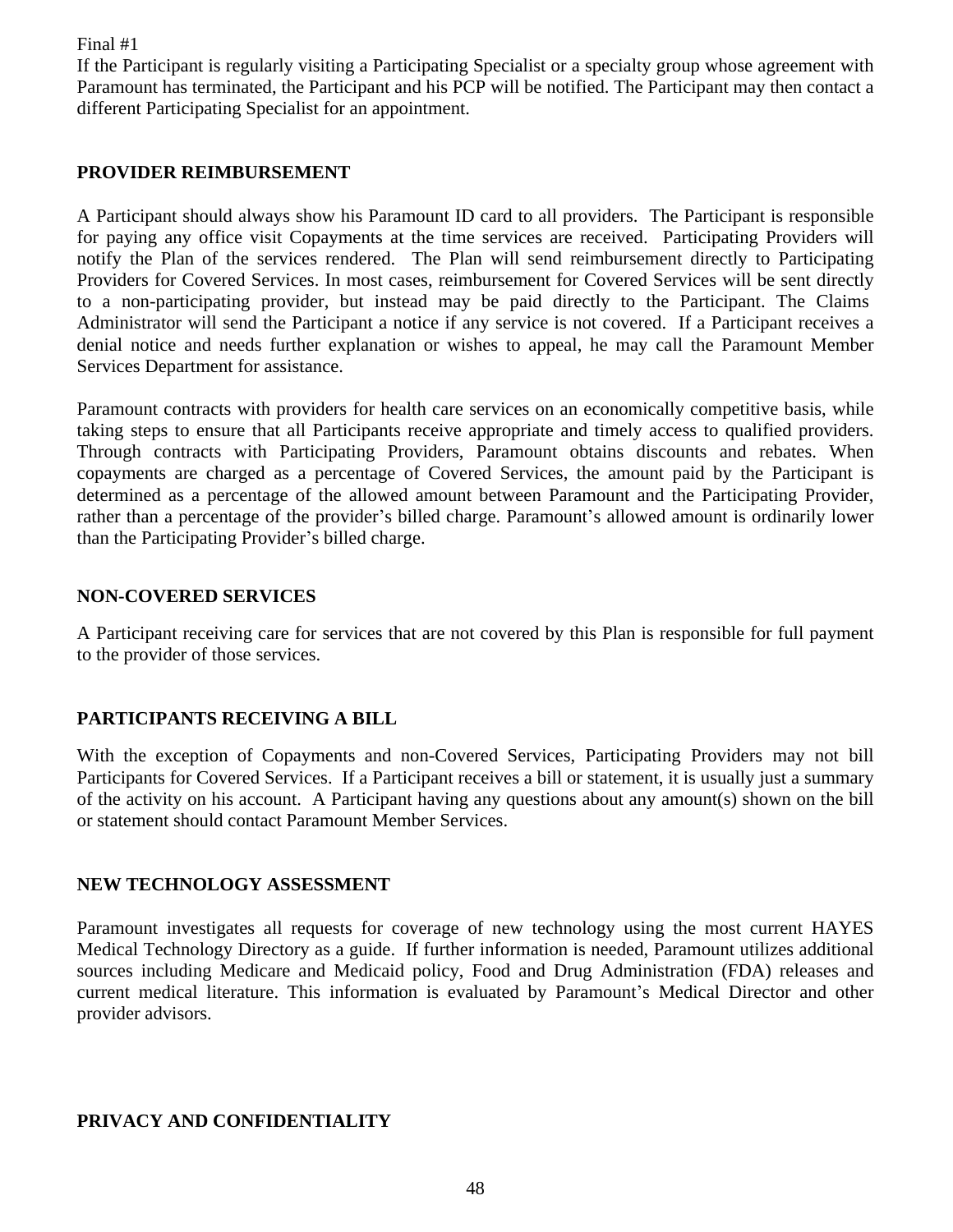Paramount will keep all documented Participant medical and personal information, whether obtained in writing or verbally, in the strictest confidence in accordance with HIPAA Privacy Standards. Paramount will provide Participants with the opportunity to approve or deny the release of identifiable personal information, except when such release is required by law.

#### **INSURANCE FRAUD**

Insurance fraud significantly increases the cost of health care. Paramount encourages Participants to report any questions or concerns about Paramount providers and/or the services received to Member Services for confidential handling. Participants may also contact the ProMedica Health System Compliance Hotline for confidential investigation at (419) 824-1815 or toll-free 1-800-807-2693.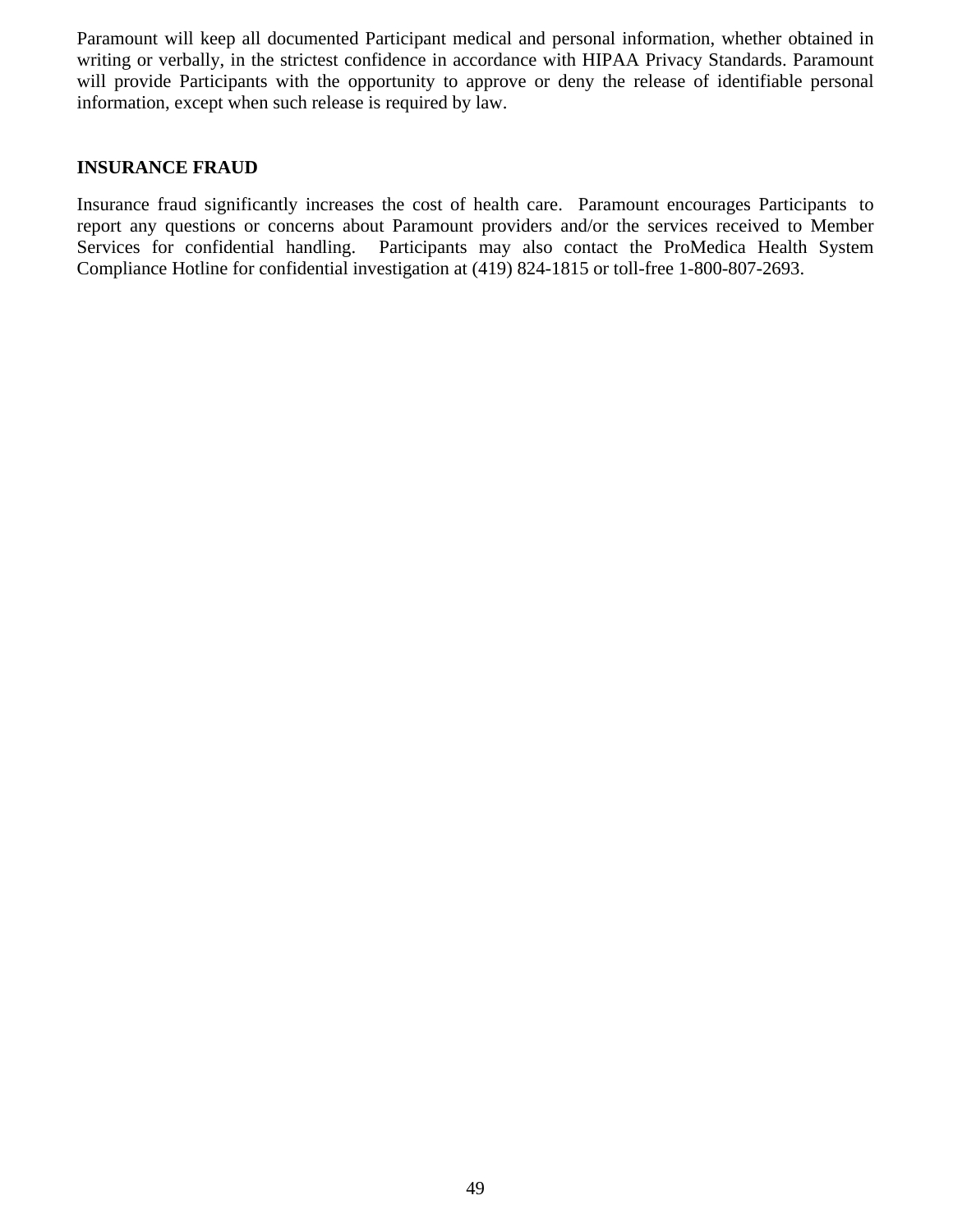## Final #1 **VI. URGENT CARE OR EMERGENCY MEDICAL CONDITIONS**

#### **URGENT CARE SERVICES**

Urgent Medical Conditions should be treated by the Participant's Primary Care Provider (PCP) or, in the event the PCP is not available, in a participating urgent care facility. The Participant should not go to a hospital emergency room for Urgent Medical Conditions. Services received in a hospital emergency room for an Urgent Medical Condition without prior direction from the PCP, a Participating Provider or Paramount are not covered.

**Urgent Care Services needed during normal office/business hours.** The Participant should call his Primary Care Provider's office as soon as symptoms persist or worsen. In most cases, the PCP will be able to treat the Participant the same day or the next day. If the PCP's office cannot schedule the Participant within a reasonable time, the Participant may seek treatment at a participating urgent care facility or provider's office. The service will be subject to an urgent care facility or office visit Copay or Coinsurance, depending on the treatment received. The Copay/ Coinsurance may be found in the Schedule of Benefits.

**Urgent Care Services needed after normal office/business hours.** The Participant should call the number of his Primary Care Provider and ask the answering service to have the doctor call the Participant back. When the doctor or a nurse calls back, the Participant should explain his condition and the doctor or nurse will provide guidance.

**Urgent Care Services needed outside the Service Area:** The Participant should call his Primary Care Physician first and explain his condition. If the Participant cannot call his PCP, he should go to the nearest urgent care facility or walk-in clinic. The service will be subject to a Copay/ Coinsurance, depending on where the Participant receives treatment. The Copay/Coinsurance may be found in the Schedule of Benefits.

**Follow-up care within the Service Area:** The Primary Care Provider will decide what care the Participant needs after the urgent care services are rendered.

**Follow-up care outside the Service Area:** Follow-up services for the Participant outside the Paramount Service Area will not be covered unless authorized by the Primary Care Provider and Paramount in advance.

**Any time an urgent care provider recommends additional care, such as a return visit, seeing a specialist, additional testing or X-rays, etc., the Participant must call Paramount Member Services BEFORE receiving the services. Paramount Member Services can tell the Participant if the service will be covered, or if the Participant needs to contact his Primary Care Provider.**

#### **EMERGENCY SERVICES**

Emergency Services which are required as the result of an Emergency Medical Condition are covered at any medical facility, anytime, anywhere world-wide without Prior Authorization. The service will be subject to an emergency room, urgent care facility or office visit Copay, depending on where treatment is received. The Copay/Coinsurance may be found in the Schedule of Benefits at the beginning of this document.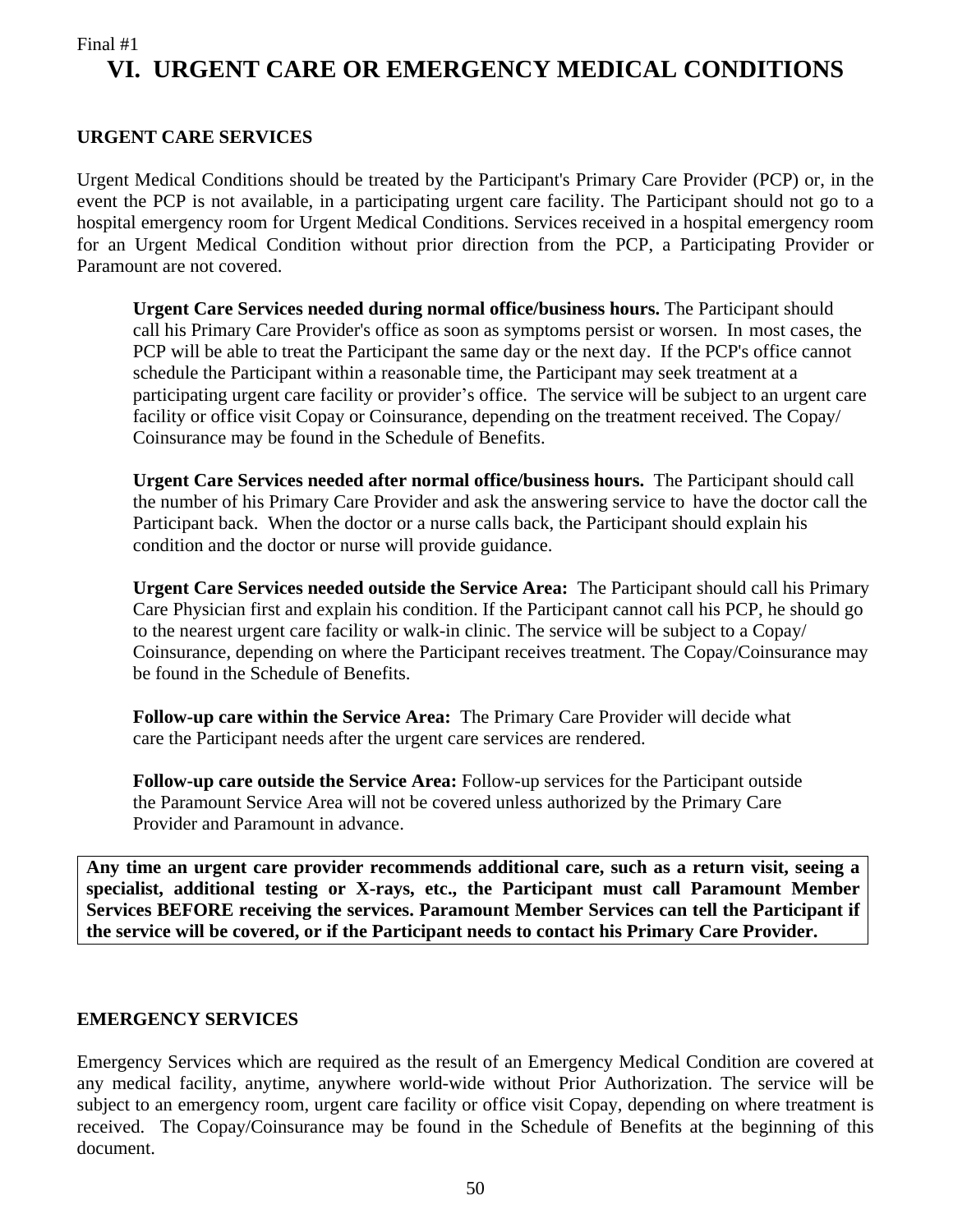The Plan will cover Emergency Services provided at participating facilities. The Plan will cover Emergency Services at nonparticipating facilities when one of the following situations occur:

(A) Due to circumstances beyond the Participant's control, the Participant was unable to utilize a participating facility without serious threat to life or health.

(B) A prudent layperson with an average knowledge of health and medicine would reasonably believe that the time required to travel to a participating facility could result in one or more adverse health consequences constituting an Emergency Medical Condition.

(C) A Paramount representative suggests that the Participant go to an emergency room and does not specify a participating emergency room.

(D) An ambulance takes the Participant to a non-participating facility other than at the direction of the Participant.

(E) The Participant is unconscious.

(F) A natural disaster prevented the use of a participating facility.

(G) The status of a participating emergency facility changed to a nonparticipating emergency facility, and Paramount did not inform the Participant of the change.

The determination as to whether or not an Emergency Medical Condition exists in accordance with the definition stated in this section rests with Paramount or its Designated Representative. Examples of Emergency Medical Conditions include: heart attack, stroke, poisoning, loss of consciousness, inability to breathe, uncontrolled bleeding and convulsions. Paramount may determine that other similarly acute conditions are also Emergency Medical Conditions.

**Emergency Medical Condition Inside the Service Area:** In the event of an Emergency Medical Condition inside the services area, the Participant should call 911, an ambulance or rescue squad or go directly to the nearest medical facility. In the event that the Participant is unsure about whether a condition is an Emergency Medical Condition, he may contact his Primary Care Provider for instructions. Medical care is available through Paramount providers seven (7) days a week, twenty-four (24) hours a day. The Plan will cover Emergency Services from nonparticipating providers inside the Service Area related to Emergency Services. Appropriate Copays will be applicable.

The Participant must contact his Primary Care Provider or Paramount within twenty-four (24) hours after the emergency has occurred (or as soon as possible thereafter).

**Emergency Medical Condition Outside the Service Area:** In the event of an Emergency Medical Condition outside the Service Area, **t**he Participant should call 911, an ambulance or rescue squad or go to the nearest emergency facility for treatment. Upon arriving for treatment the Participant should show his Paramount identification card. In some cases, the Participant may be required to make payment and seek reimbursement from the Plan. The Plan will cover Emergency Services from non-Participating Providers outside the Paramount Service Area related to Emergency Services. Appropriate Copays will be applicable.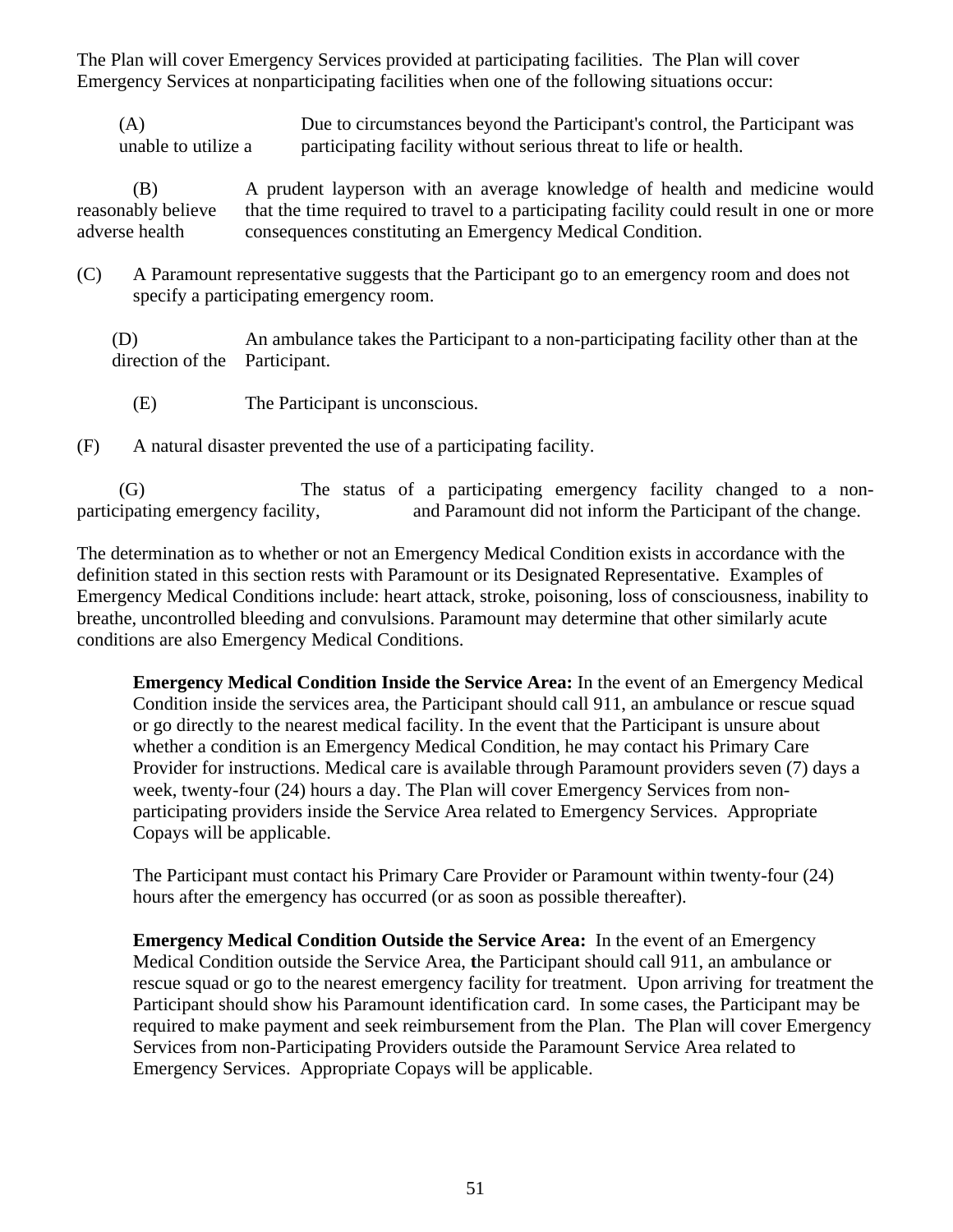**Follow-up care within the Service Area:** Follow-up medical care for an Emergency Medical Condition inside the Service Area must be arranged by the Participant's Primary Care Provider with Participating Providers.

**Follow-up care outside the Service Area:** Only initial care for an Emergency Medical Condition is covered. Any follow-up care outside the Paramount Service Area is not covered unless authorized by the Participant's Primary Care Provider and Paramount BEFORE the follow-up care begins.

## **OUT-OF-AREA STUDENT COVERAGE**

The Plan includes coverage for emergency, urgent, and follow-up care as well as care provided by college or university student health centers while a full-time student who is a Dependent-Participant is away at school outside the Paramount Service Area through Paramount's *Student Coverage 101 Program*. If a student Dependent-Participant needs medical care away from home that is not available from the student health center and it is not an emergency or urgent condition, before seeking services the Employee-Participant or the Dependent-Participant should contact Paramount's Utilization Management Department to obtain Prior Authorization. In the event of an Emergency Medical Condition, the Participant should call 911, an ambulance or rescue squad or go directly to the nearest medical facility.

Paramount's Utilization Management department is also available to assist Participants in locating providers outside of the Paramount Service Area. Paramount's Utilization Management Department may be contacted at (419) 887-2520 or 1-800-891-2520.

A student Dependent-Participant admitted to a hospital outside the Paramount Service Area, must call Paramount within 24 hours or as soon as reasonably possible, or the services may not be covered. Followup care must be coordinated through the Participant's Primary Care Provider.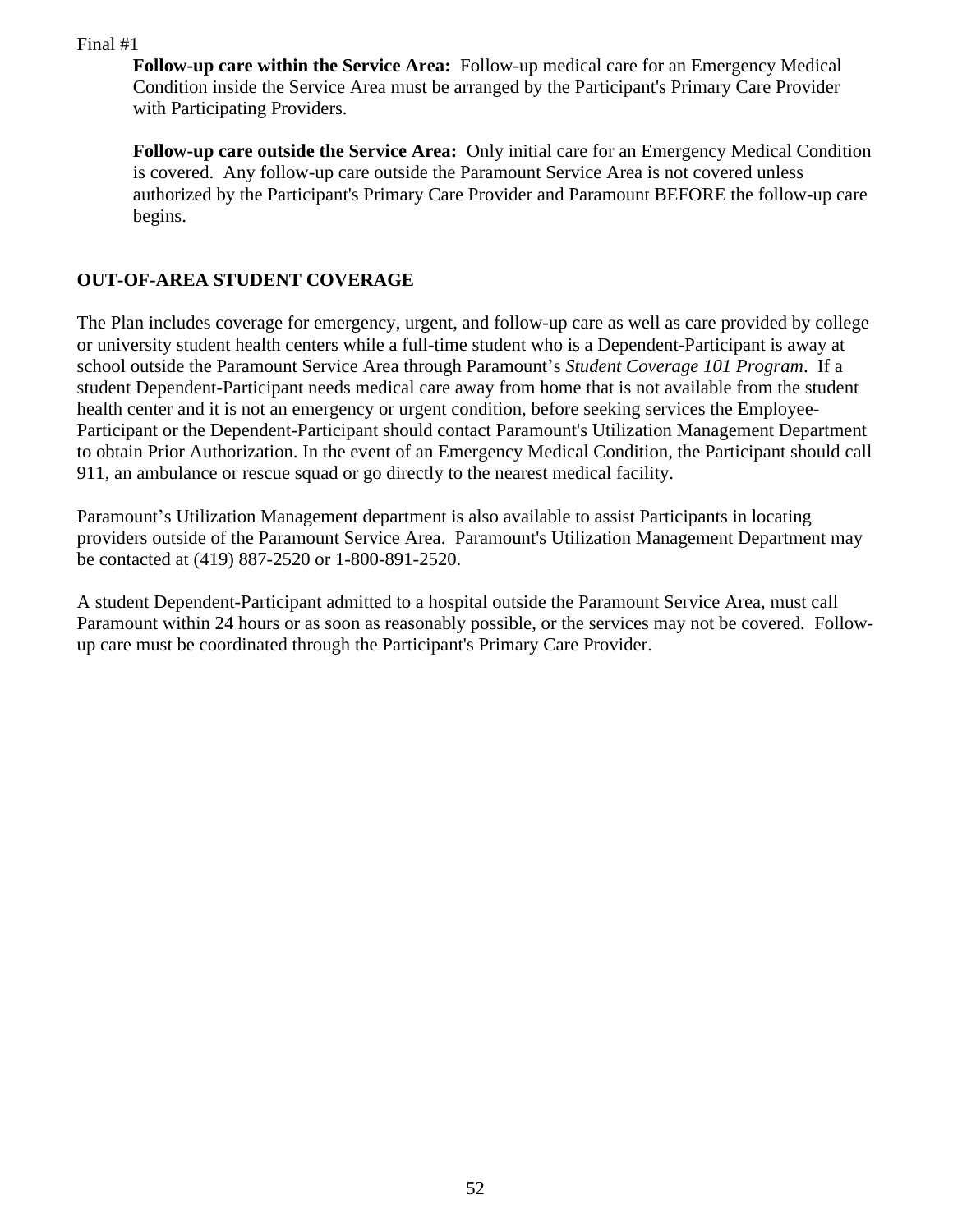# **VII. COVERAGE UNDER THE PLAN**

## **PLAN COVERAGE-GENERAL**

To be covered by the Plan, the health services received by a Participant must meet Medical Necessity criteria and be rendered by Paramount Participating Providers, except in emergencies or with written Prior Authorization from Paramount.

**Deductible for Center of Excellence.** Notwithstanding anything in this Plan document herein to the contrary, a \$500 per Participant annual Plan Year deductible shall apply for use of any Inpatient or Outpatient services at a Center of Excellence. This \$500 per Participant deductible shall apply towards the Participant's Out-of-Pocket Maximum. The \$500 per Participant deductible shall **NOT** apply to:

- (A) a Participant whose treatment at a Center of Excellence began before March 1, 2013 and whose treatment was continuous on and after that date until that treatment is concluded (as determined by the Medical Management Company); and
- (B) a Participant seeking only a Physician's opinion at an initial visit at a Center of Excellence.

This \$500 per Participant deductible shall apply towards the Participant's Out-of-Pocket Coinsurance Limit.

### **WHAT IS NOT COVERED-IN GENERAL**

The following services and supplies are not covered:

- (A) Services by providers chosen only for convenience (for example, a Participant uses a nonparticipating X-ray or lab provider because their offices are nearby).
- (B) Any service received from any other non-Participating Provider, non-Participating Hospital, person, institution or organization unless:
	- (1) Prior special arrangements are made by Paramount or
	- (2) Such services are for Emergency Medical Conditions.
- (C) Services received before coverage began or after coverage ended. However, if coverage ends while the Participant is a patient in a hospital for a service covered by the Plan, charges related to that hospital stay will be covered according to the Plan until the Participant is discharged if the Participant has no other coverage. If the Participant has new coverage, this Plan will provide coverage up to the effective date of the new plan.
- (D) Non-Emergency Services from non-Participating Providers without Prior Authorization from Paramount.
- (E) Non-Emergency Services from a non-Participating Provider without Prior Authorization from a Primary Care Provider and authorization from Paramount.
- (F) Any court-ordered testing, treatment or hospitalization, unless determined to be Medically Necessary by Paramount and rendered by a Participating Provider.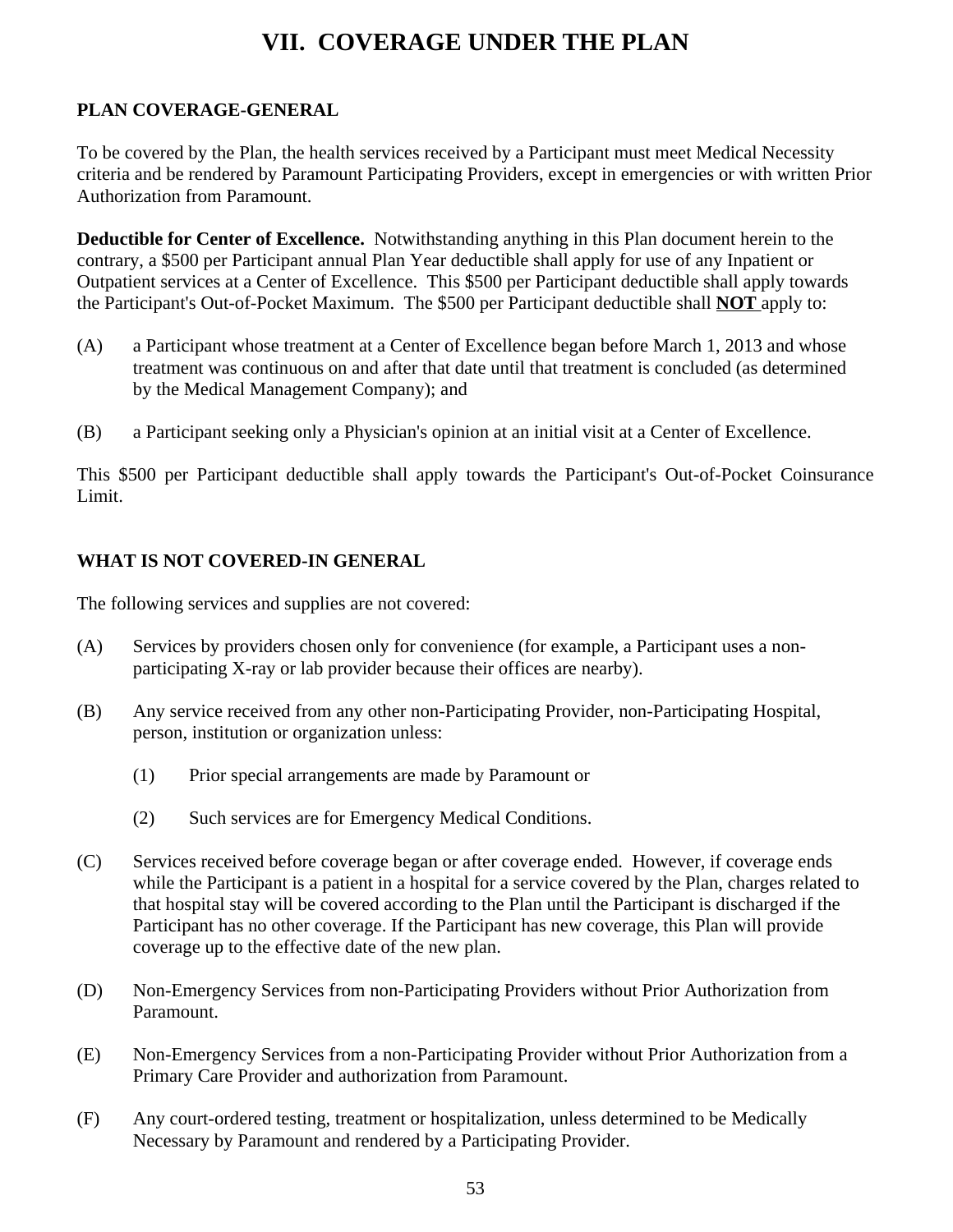- (G) Care for conditions which state or local laws require to be treated in a public facility or for which a Participant is not legally required to pay.
- (H) Care for disabilities related to military service to which the Participant is legally entitled, and for any services received at a military, veteran or other federal health care facility.
- (J) Care provided to Participants by relatives.
- (K) All charges incurred as a result of a non-covered procedure.
- (L) All charges for completion of reports, transfer of medical records, or missed appointments. Selfhelp audio cassettes, videos and books.
- (M) Assisted reproductive technology such as, artificial insemination, in vitro fertilization, embryo transplant services, GIFT, ZIFT infertility drugs and related services and any other assisted reproductive technology.
- (N) Surrogate parenting/pregnancy and related services.
- (O) Non-Emergency Services from hospital emergency facilities and providers unless prior direction is received from the Primary Care Provider or Paramount.
- (P) Services received in a hospital emergency room for an Urgent Medical Condition without prior direction from the PCP, a Participating Provider or Paramount.
- (Q) All claims for benefits submitted by or on behalf of the Participant after one (1) year from the date of service.
- (R) Screenings or treatments associated with learning disabilities, mental retardation and autism.

## **COVERED SERVICES; SPECIFIC NON-COVERED SERVICES**

The notation (C/L) means that a Copayment may be required for Covered Services or that there may be additional limitations to these services according to the Plan's benefits. Benefit limits for certain services may be day or visit limits or a maximum benefit limit each Plan Year. At the start of a new Plan Year, benefits with limitations will renew. **Consult the Schedule of Benefits for Copay requirements and specific limitations on services.**

A list of services follows, in alphabetical order:

**Abortion.** Not covered, unless medically necessary (i.e., to save the life or protect the health of the mother).

**Acupuncture.** Not covered.

**Alcoholism and drug addiction treatment.** (See Substance Abuse Services.)

**Allergy testing and therapy (injections)**(C/L). Covered.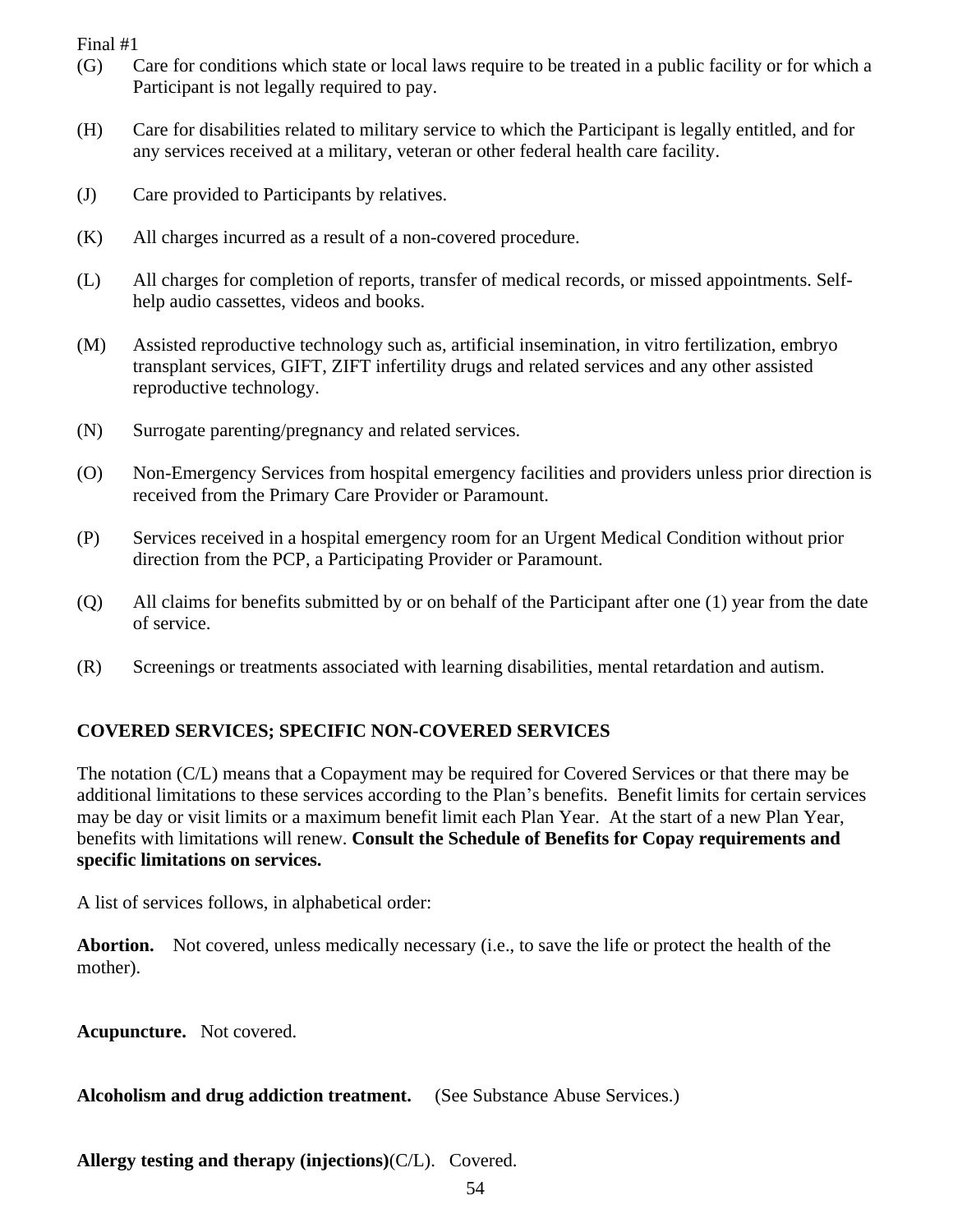**Alternative medicine/therapy (including but not limited to: non-prescription drugs or medicines, vitamins, nutrients, food supplements, biofeedback training, neurofeedback training, hypnosis, acupuncture, acupressure, massage therapy, aromatherapy, Chelation therapy, rolfing and related diagnostic tests)**. Not covered.

**Ambulance** (C/L). Covered for Emergency Medical Conditions when medically necessary and transport is to the nearest medically appropriate facility.

**Not covered**: Transportation services in non-emergency situations and to hospitals beyond the nearest medically appropriate facility.

**Asthma supplies** (C/L). The asthma supplies below are covered subject to the durable medical equipment Coinsurance and limits:

Peak expiratory flow rate meter (hand-held), and

Spacers for metered dose inhalers.

**Biofeedback.** Not covered.

**Blood.** Covered for the cost of administration and storage of blood and blood products, when a volunteer replacement program is not available.

**Breast augmentation or reduction.** Not covered.

**Chiropractic services** (C/L). Covered, from participating chiropractors. Consult the Schedule of Benefits Copay and Limits. **Copayment/Coinsurance for chiropractic services will not be applied to the annual Out-of-Pocket Coinsurance Limit.**

**Clinical trials** (i.e. research studies using consenting human subjects that test the effectiveness and safety of a treatment, diagnostic tool, or a prophylactic intervention). Not covered.

**Contraceptive services** (C/L). Covered for injections, devices and implants.

**Corrective/remedial procedures.** Not covered, including, but not limited to: revisions to, correction of and/or treatment of complications arising directly or indirectly from any procedure or treatment not specifically covered under this Plan regardless of whether such procedure or treatment was covered during a time when the Participant was not covered under this Plan.

**Cosmetic surgery.** Not covered. Cosmetic therapy or surgery is a procedure primarily for the purpose of altering or improving appearance. 'Cosmetic surgery' includes, but is not limited to: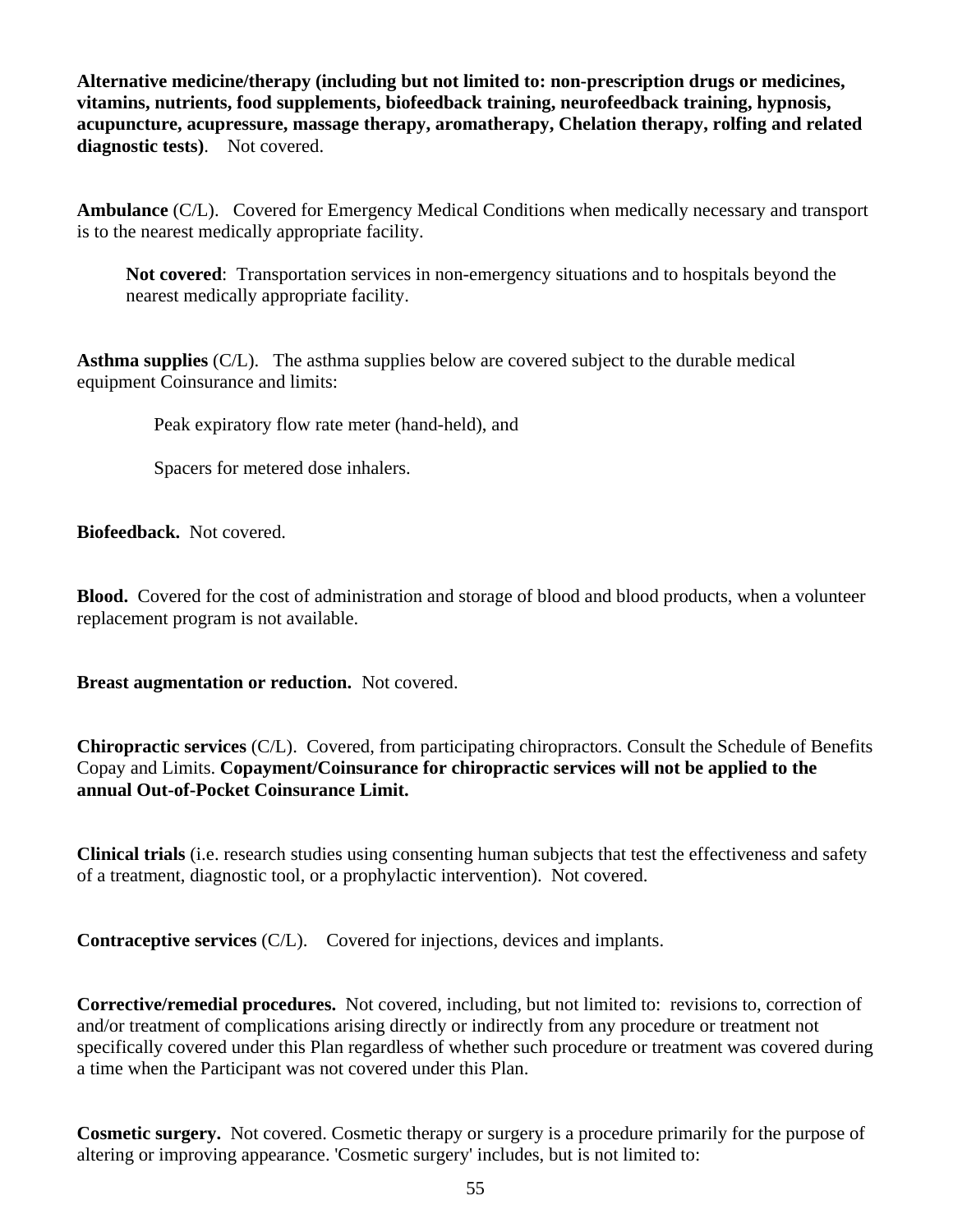Skin tag removal.

Sclerotherapy for spider angiomas (veins).

Breast reduction/augmentation.

Face lifts, tummy tucks, panniculectomy and liposuction.

Blepharoplasty (eyelid lift) unless medically necessary.

Scar revision and correction.

Torn pierced ear lobes.

Chemical face peels and dermabrasion.

**Custodial care.** Not covered.

**Dental emergency treatment and oral surgery** (C/L). A dental plan will be primary when available. The following services are covered ONLY for the following limited oral surgical procedures when there is Prior Authorization:

First aid received within forty-eight (48) hours of an accidental injury to sound natural teeth, the jaw bones or surrounding tissues. This includes only extraction of teeth, emergency treatment of teeth and repair of soft tissue. **Not covered**: Replacement or restoration of teeth.

Medically necessary orthognathic (jaw) surgery, as determined by Paramount.

Treatment for tumors and cysts (including pathological examination) of the jaws, cheeks, lips, tongue, roof and floor of the mouth.

Medically necessary oral surgery to repair fractures and dislocations only. Medical treatment for temporomandibular joint syndrome or dysfunction (TMJ).

**Not covered:** General dental care services, including but not limited to:

Treatment on or to the teeth, bridges or crowns.

Extraction of teeth, including impacted wisdom teeth.

Treatment of granuloma.

Dental treatment including splints and oral appliances for temporomandibular joint syndrome or dysfunction ("TMJ").

Placement, removal or replacement or implants of the teeth and alveolar ridge including preparatory oral and maxillofacial surgery (bone grafts).

Treatment of periodontal (gum) disease and abscesses.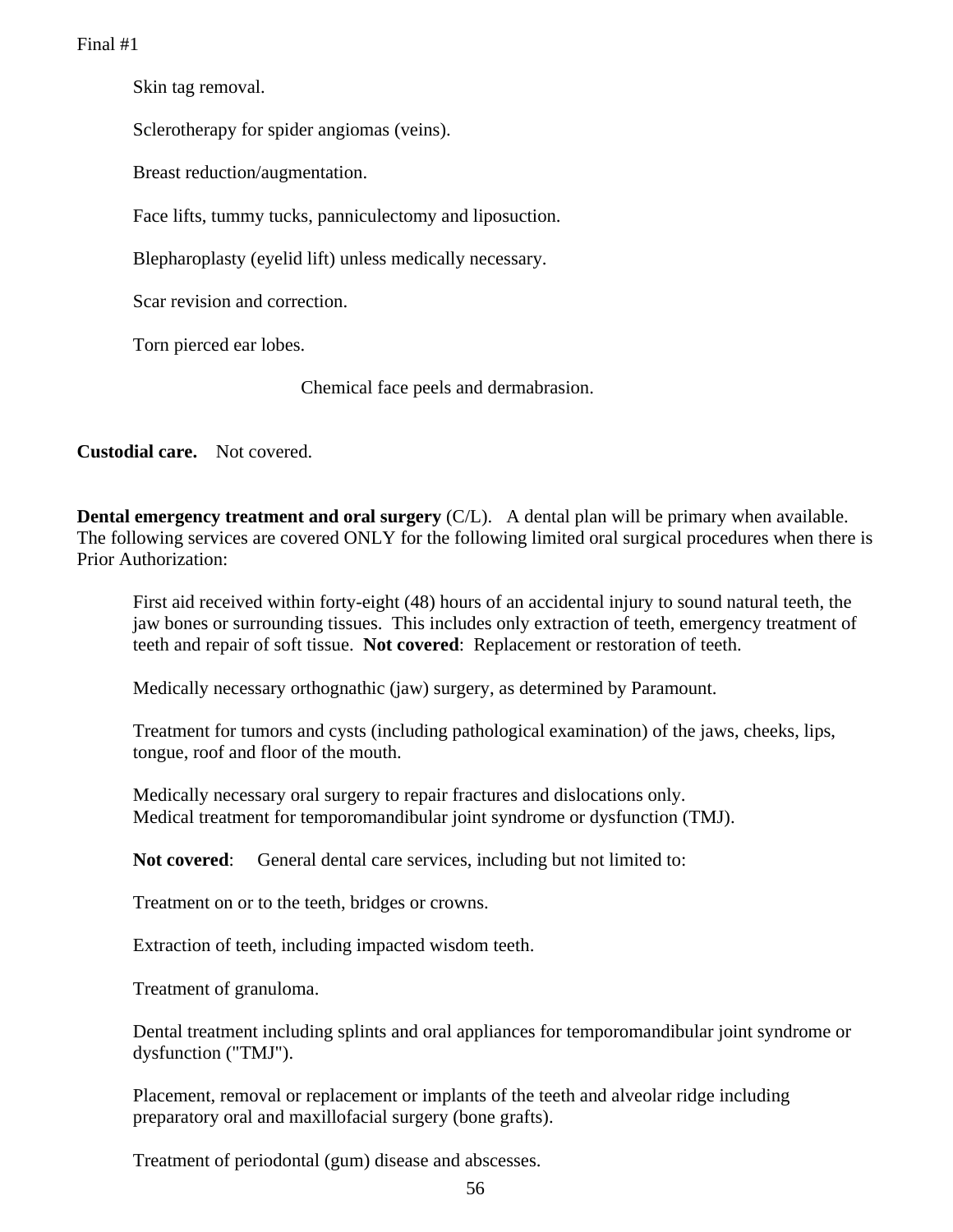Root canals.

Bite plates, retainers, snore guards, splints or any appliance or device that is fitted to the mouth.

Any other dental products or services.

Treatment required for an injury as a result of chewing or biting.

Upper and lower jawbone surgery except as required for direct treatment of acute traumatic injury or cancer, or as necessary to safeguard a Member's health due to a non-dental physiological impairment.

**Diabetic supplies** (C/L). The diabetic supplies below are covered subject to the Coinsurance and limits of the durable medical equipment rider:

Needles with syringes (1cc or less).

Tubing for insulin pumps. Blood glucose monitor, test strips and control solutions, and lancing devices, lancets.

**Diagnostic services** (C/L). Covered for medically necessary outpatient diagnostic testing by a Participating Provider. Covered Services include:

X-rays.

Laboratory tests.

EKGs, EEGs.

Hearing tests.

Pre-admissions tests.

Mammograms and pap smears. Screening mammograms and pap smears are covered when ordered by the PCP or Participating Specialist.

Imaging/Nuclear cardiology studies when preauthorized by PCP or Participating Specialist.

**Not covered**: Court-ordered testing unless determined to be Medically Necessary by Paramount and rendered by a Participating Provider.

**Drugs and other medicines** (C/L). Covered when given during a hospital stay or as an Outpatient.

**Not covered**:

Growth hormones or steroids used for growth and development.

Retail prescription drugs.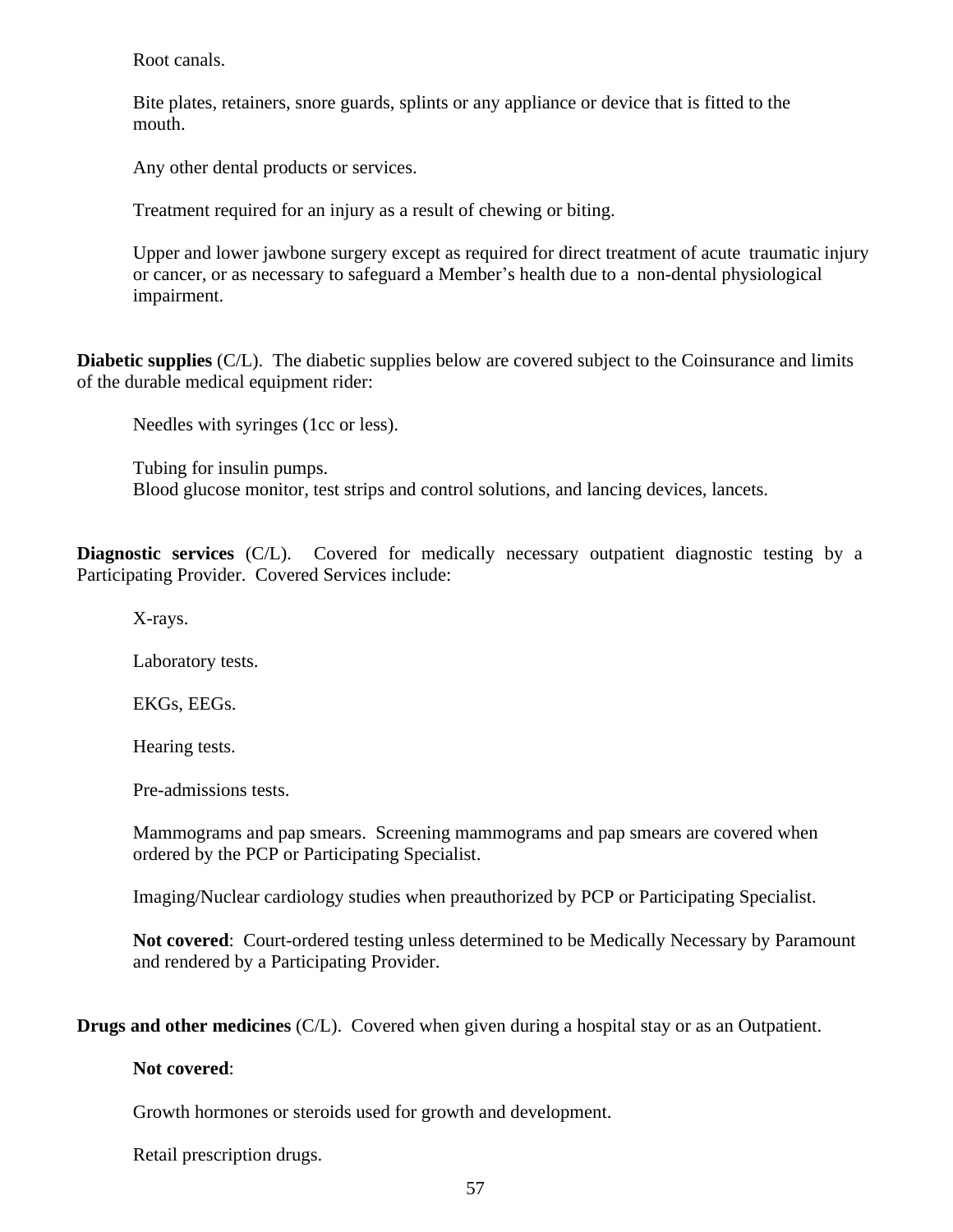Specialty Drugs.

**Drug addiction treatment.** (See Substance Abuse services)

**Durable medical equipment** (C/L). Covered from Participating Providers if the item serves a medical purpose only and can withstand repeated use. The Plan covers medical equipment and supplies that are covered by Medicare Part B and meet Medicare Part B criteria. This includes but is not limited to: oxygen, crutches, wheelchairs, hospital beds, ostomy supplies, etc. **Coinsurance for durable medical equipment will not be applied to the annual Out-of-Pocket Coinsurance Limit.**

#### **Not covered**:

Medical equipment and supplies not covered by Medicare Part B.

Disposable supplies (except for ostomy supplies), test kits etc.).

Exercise equipment, air conditioners.

Hearing aids.

Penile implants, erectile devices.

Wigs.

Bite plates, retainers, snore guards, splints or any appliance or device which is fitted to the mouth.

**Emergency services** (C/L). Covered for facility and provider services for Emergency Medical Conditions meeting the definition in this document. The facility (hospital) charge will be subject to the emergency room Copayment noted on the Participant's Paramount identification card. The emergency room Copay will be waived if the Participant is admitted as a hospital Inpatient.

**Employer-requested exams and treatment.** Not covered, unless determined to be Medically Necessary by Paramount and rendered by a Participating Provider.

**Experimental organ transplants, drugs, devices, tests, medical or surgical procedures.** Not covered.

**Foot care** (C/L). Covered when Prior Authorized to a Participating Specialist.

#### **Not covered**:

Trimming and/or scraping of calluses, corns and nails except for services with a diagnosis of diabetes or other conditions causing loss of sensation.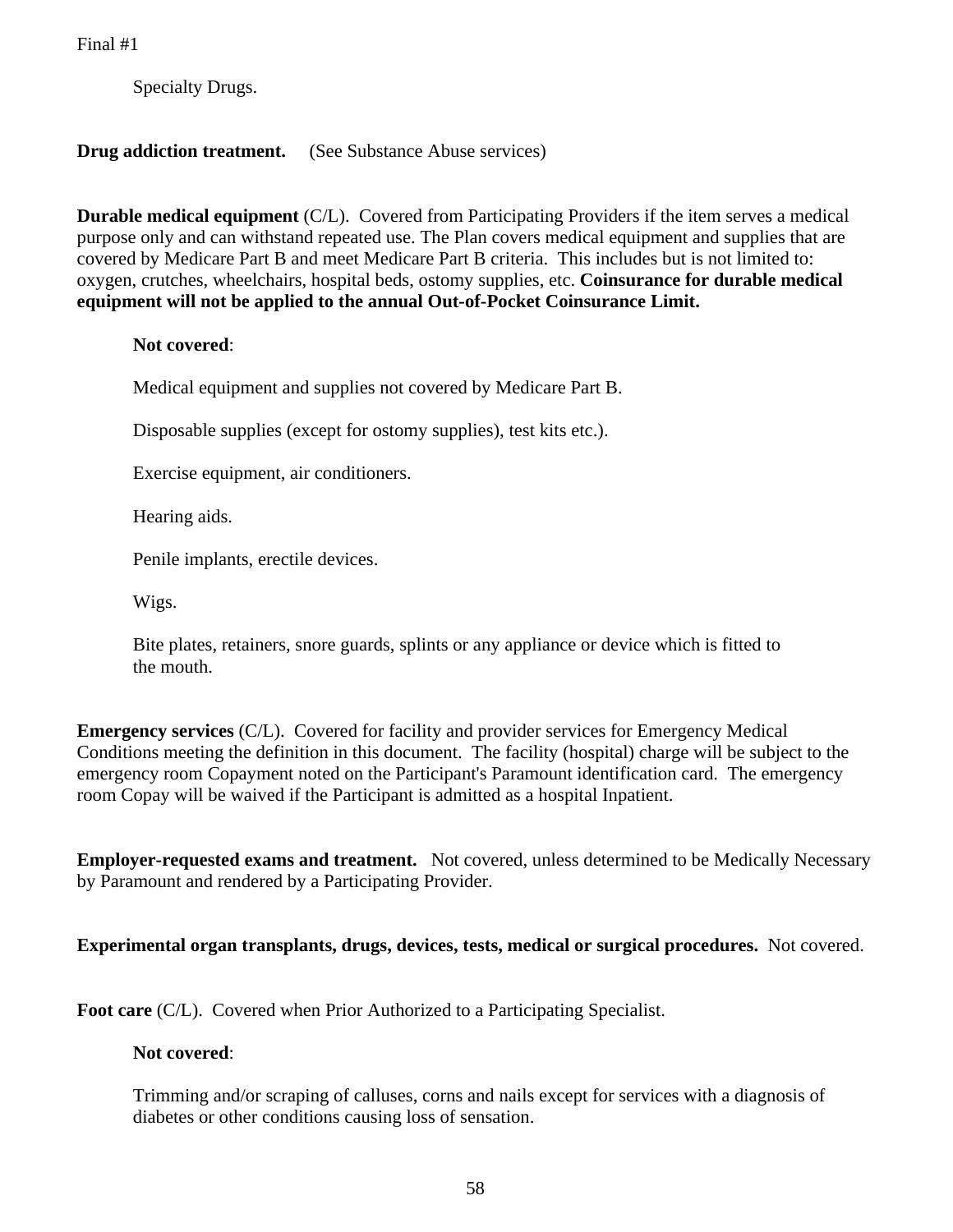Foot orthotics including shoes, shoe molds and inserts, unless the Participant's condition meets Medicare Part B criteria.

Extra Corporeal Shock Wave Therapy (ESWT)

#### Growth hormones/growth steroids Not covered.

**Home health care** (C/L). Covered when properly authorized to a Participating Provider. **Coinsurance will not be applied to the annual Out-of-Pocket Coinsurance Limit.** Services include:

Provider services;

Intermittent skilled nursing care;

Physical, occupational and speech therapy;

Other medically necessary services.

#### **Not covered**:

Personal comfort and convenience items and services such as meals, housekeeping, bathing and grooming;

Any services or supplies furnished by a non-eligible institution, which is any institution other than a hospital or skilled nursing facility (for example, custodial, convalescent, domiciliary and intermediate or day care);

Care provided by family members;

Trimming of calluses, corns and nails;

Custodial or respite care.

**Hospice services** (C/L). Covered when Medically Necessary for terminally ill patients and when Prior Authorized to Participating Providers.

#### **Hospital and other facility services.**

*Inpatient services* (C/L): Covered for Inpatient room, board and general nursing care in non-private rooms. (See 'Hospital Admission' at page 47.)

*"Observation stay"* (C/L): Charges for an "observation stay". "Observation stay" means active, shortterm medical and/or nursing services rendered at a facility other than a clinic, physician's office, urgent care center or mental health/substance abuse treatment facility for the purpose of monitoring a patient's condition for a period of time not exceeding seventy-two (72) hours in order to determine whether Inpatient care is appropriate. An "observation stay" cannot be used for a planned or elective admission and is reimbursed as an Outpatient service. An "observation stay" of less than twenty-four (24) hours shall not require Prior Authorization. An "observation stay" of twenty-four (24) hours or more shall require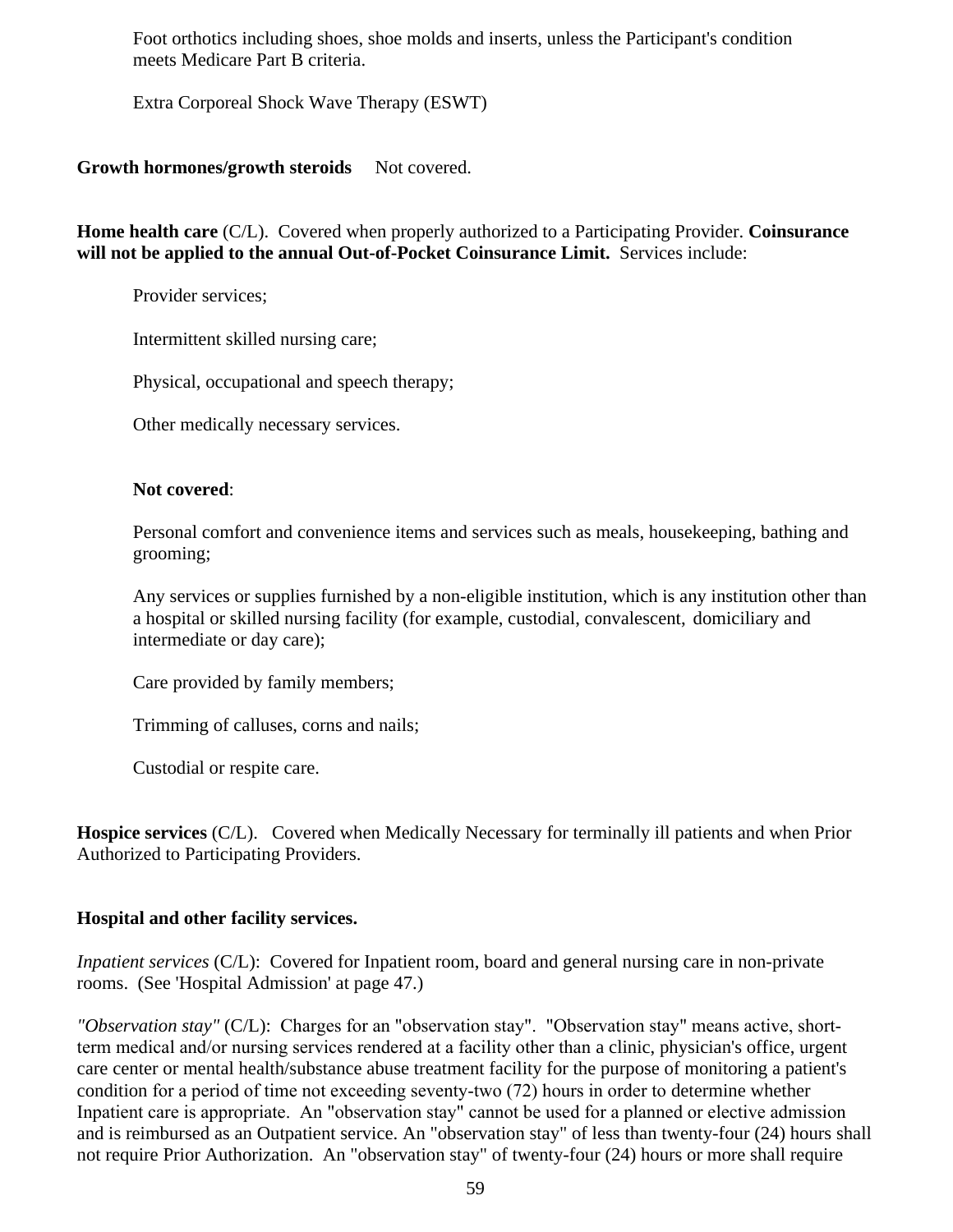Final #1 Prior Authorization.

*Outpatient services* (C/L): Covered; including surgery, observation care and diagnostic testing. Outpatient emergency room care is covered under certain conditions. (See Urgent Care or Emergency Medical Conditions at page 50.)

*Outpatient Surgery* (C/L): Certain benefit plans have a Copay if an outpatient surgical facility or hospital surgical treatment room is used. Outpatient surgical facilities or hospital surgical treatment rooms are used for surgical procedures and other procedures including but not limited to endoscopic procedures such as colonoscopy and laparoscopy. Consult the Schedule of Benefits.

*Professional services* (C/L): The services of providers and other professionals are covered when related to eligible Inpatient and Outpatient hospital services. Covered Services include:

Surgery; Medical Care; Newborn Care; Obstetrical Care; Anesthesiology; Radiology and pathology.

Except in an emergency, admissions must be to Participating Hospitals and must have Prior Authorization from Paramount.

*Services and supplies:* Covered when Medically Necessary if the Participant is an Inpatient or Outpatient.

#### **Not covered**:

Personal convenience items and services (telephone or television rental, guest meals, etc.);

Private rooms, unless determined to be Medically Necessary by Paramount;

Private-duty nursing while an Inpatient;

Any services or supplies furnished by a non-eligible institution, which is any institution other than a hospital or skilled nursing facility (for example, custodial, convalescent, domiciliary and intermediate or day care).

### **PLEASE CONSULT THE SCHEDULE OF BENEFITS FOR INPATIENT AND OUTPATIENT LIMITATIONS.**

**Infertility services** (C/L). Covered for the Medically Necessary diagnosis and treatment of infertility conditions. **Copay/Coinsurance will not be applied to the annual Out-of-Pocket Coinsurance Limit.**

#### **Not Covered:**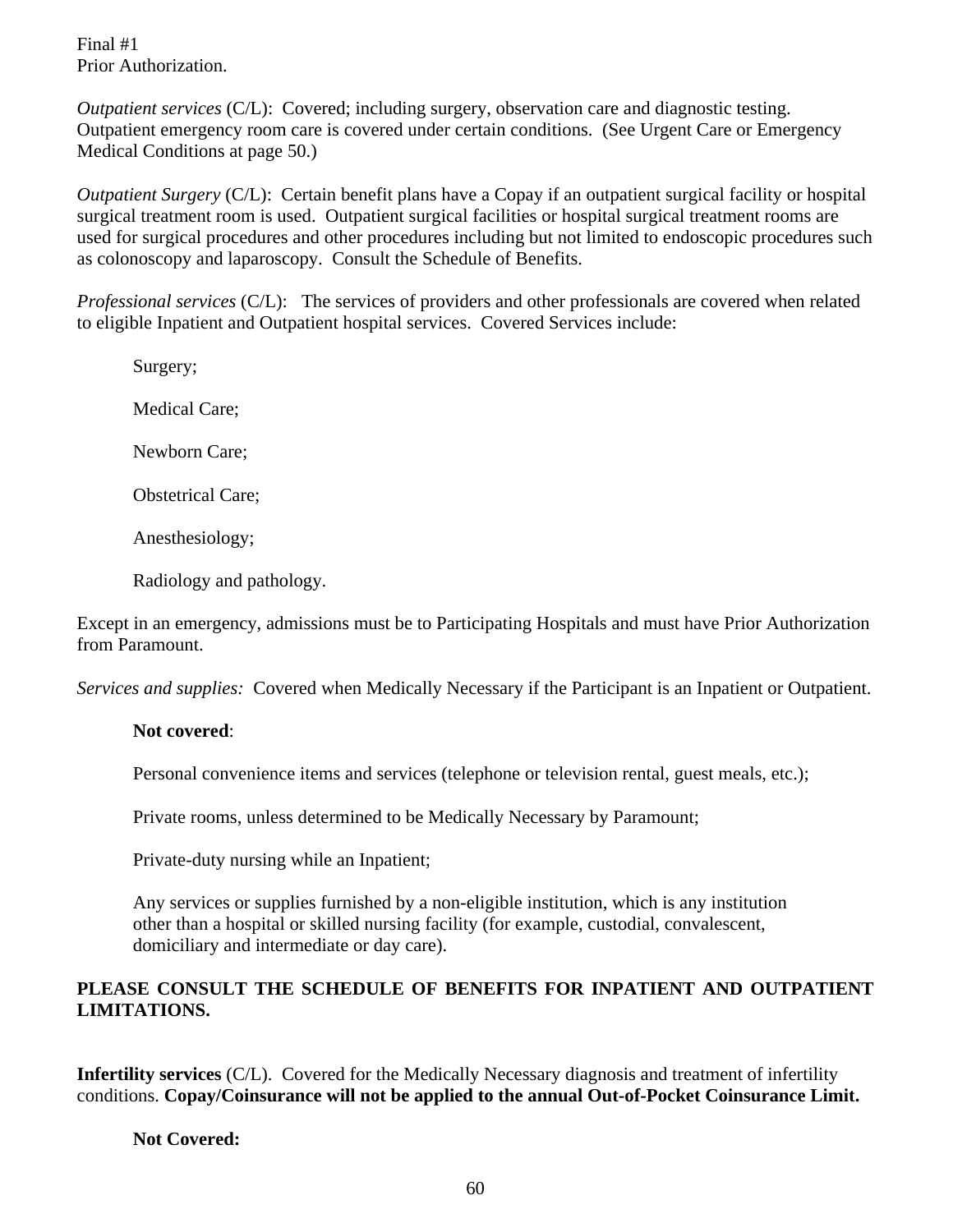Infertility drugs.

Any assisted reproduction technology ("ART") such as:

Artificial insemination;

In vitro fertilization and related services;

Embryo transplant services, GIFT, ZIFT, zygote transfer;

Reversal of voluntary sterilization;

Cost of donor sperm or donor egg; and

Services and supplies related to ART procedures.

#### **Kidney disease treatments** (C/L). Covered for:

Hemodialysis.

Peritoneal dialysis.

Kidney transplant services.

If the patient qualifies for End-Stage Renal Disease (ESRD) benefits under Medicare, the Plan will coordinate benefits as the secondary payor. All Paramount procedures must be followed.

**Laser treatment** (including Candela, V-beam and photodynamic therapy for rosacea, port wine stains and other skin disorders). Not Covered.

#### **Maternity care and family planning** (C/L). Covered for:

Prenatal and postnatal care (office visit Copay does not apply to prenatal and postnatal visits).

Delivery including complications of pregnancy, hospitalization and anesthesia. A minimum hospitalization of forty-eight (48) hours will be allowed for normal vaginal delivery and ninety-six (96) hours for cesarean delivery unless the Participant and his provider determine otherwise. If the Participant is discharged earlier, follow-up home health care by a Participating Provider will be covered for at least seventy-two (72) hours after discharge.

Contraceptive injections, devices and implants.

Voluntary sterilization.

#### **Not covered:**

Surrogate parenting/ pregnancy and related services.

Abortions, unless medically necessary (i.e., to save the life or protect the health of the mother).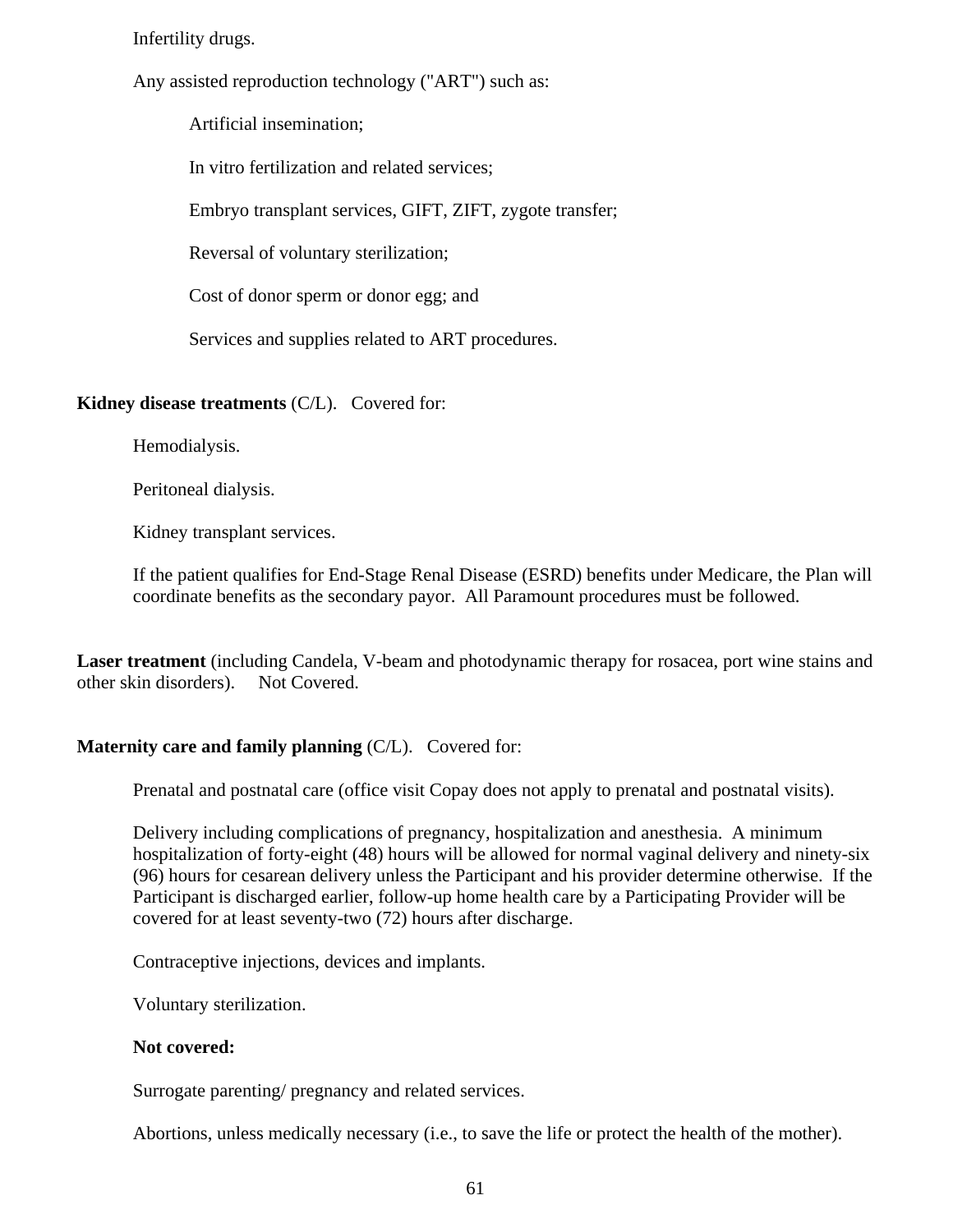Oral contraceptives.

Outpatient self-administered prescription drugs.

**Mental health services** (Services for a Biologically and Non-Biologically Based Mental Illness) (C/L). Covered for Inpatient and Outpatient care subject to the same Copayments and/or Coinsurance as any other physical disease or condition. Consult the Schedule of Benefits for further details.

Partial hospitalization (comprehensive outpatient treatment) and intensive outpatient programs (comprehensive and primarily educational programs for chemical dependency and some mental health conditions) are available. Services must be approved in advance by Paramount. Partial hospitalization and intensive outpatient care is included in the Inpatient benefit.

#### **Not covered:**

Court-ordered testing or treatment unless determined to be Medically Necessary by Paramount and rendered by a Participating Provider.

Testing and treatment for learning disabilities, and mental retardation.

Residential Treatment.

Marriage or relationship counseling.

Hypnosis and biofeedback.

Social skills classes, behavioral modification and other training programs including but not limited to, Applied Behavioral Analysis (ABA) programs.

**Morbid obesity surgery/weight-loss procedures.** Not covered, including but not limited to: All charges for treatment of obesity and/or weight loss procedures including, but not limited to: gastric reservoir reduction, gastric stapling or diversion for weight loss, corrective or remedial surgery for previously-performed gastric bypasses (or other gastric procedures) performed for the purposes of treatment of obesity or weight-loss.

**Office visits** (C/L). Covered for:

The Participant's Primary Care Provider.

Participating OB/GYNs and other Participating Specialists.

Eligible services provided during each visit, may include:

Periodic physical exams;

Well-baby/child exams;

Gynecological exams;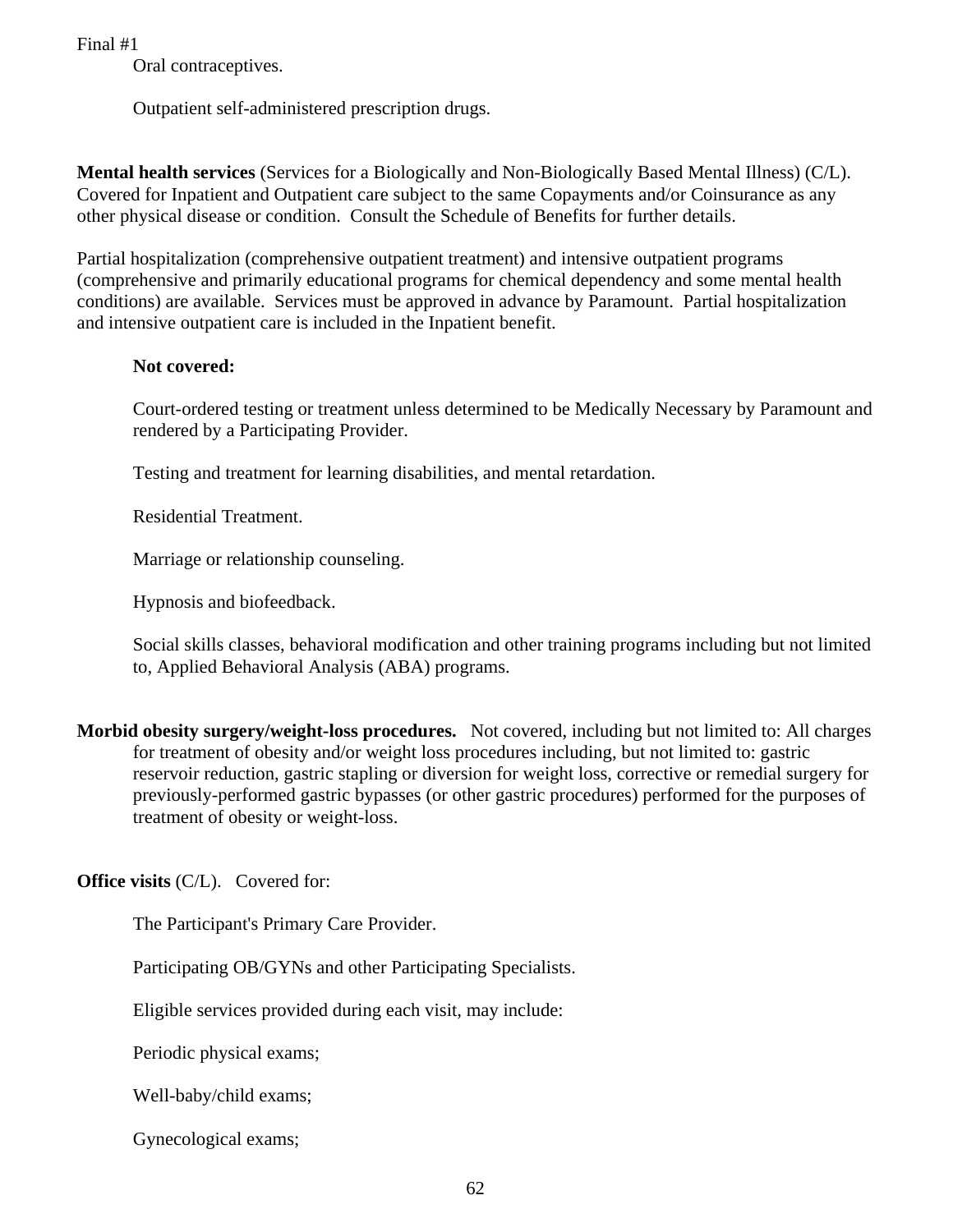Immunizations;

Diagnostic procedures;

Medical/surgical procedures.

#### **Not covered:**

Charges for completion of reports, transfer of records, or missed appointments.

**Oral surgery.** (See Dental emergency treatment and Oral Surgery.)

Plastic surgery. (See Reconstructive surgery)

**Penile implants.** Not covered.

**Physical exams** (C/L). Covered if exams are periodic physical exams as considered Medically Necessary by the provider.

**Not covered** when requested for:

Obtaining or maintaining employment or governmental licensure.

Employer-requested physical exams.

Court-ordered or forensic evaluations unless determined to be Medically Necessary by Paramount and rendered by a Participating Provider; and

Physicals and immunizations required for travel.

#### **Preventive health services** (C/L).

Initial mammography starting at age 35,

Annual screening for cervical cancer, and

Child health supervisions.

Additional covered preventative health services include but are not limited to the following:

Well baby care from birth and newborn screenings.

Periodic health evaluations, health screenings (obesity, type 2 diabetes, osteoporosis) and physical examinations for children and adults.

Routine adult and pediatric immunizations.

Breast and pelvic exams and Pap smears for women.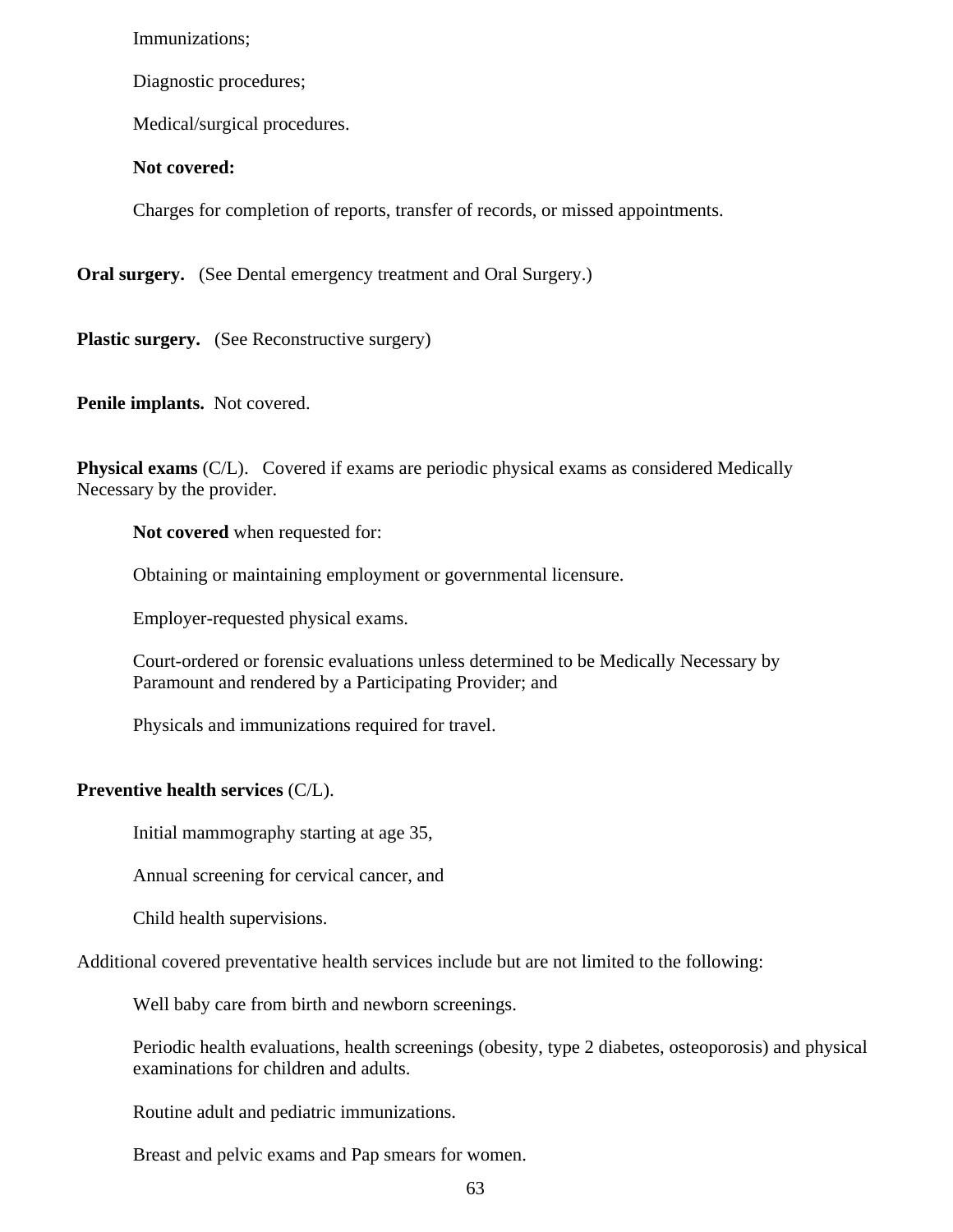Routine eye examinations for children.

Routine hearing examinations.

Genetic risk assessment and BRCA mutation testing for breast and ovarian cancer susceptibility.

Colorectal cancer screening (fecal occult blood testing, sigmoidoscopy, or colonoscopy).

Abdominal aortic aneurysm (AAA) testing.

Aspirin therapy counseling for the prevention of cardiovascular disease.

Blood pressure screening.

Routine screenings during pregnancy (screening for asymptomatic bacteriuria, hepatitis B virus, RH (D) incompatibility.

Screening for sexual transmitted infections (Chlamydia, gonorrhea, syphilis).

Human immunodeficiency virus (HIV) screening.

Depression screening, substance abuse/chemical dependency screening.

Nutritional counseling including diabetes self-management and diet behavioral counseling.

Tobacco cessation classes.

**Private duty nursing** Not covered.

**Prosthetic Devices** (C/L). Covered from a Participating Provider subject to coverage by Medicare Part B. Consult the Schedule of Benefits for Copayment details. Repair and replacement of a Prosthetic Device is covered subject to meeting Medicare Part B criteria. **Coinsurance for Prosthetic Devices will not apply to annual Out-of-Pocket Coinsurance Limit.**

**Not covered**: Prosthetic devices not covered by or eligible under Medicare Part B.

**Radial keratotomy or refractive surgery (Lasik or other surgery on the eyes to correct nearsightedness or far-sightedness**): Not covered.

**Reconstructive surgery** Covered when required for:

Repair of anatomical impairment to improve or correct functional disability within 2 years of accident or injury.

Breast reconstruction following a mastectomy; surgery and reconstruction of the other breast to produce a symmetrical appearance; and prostheses and treatment of physical complications at all stages of the mastectomy, including lymphedemas in accordance with the Women's Health and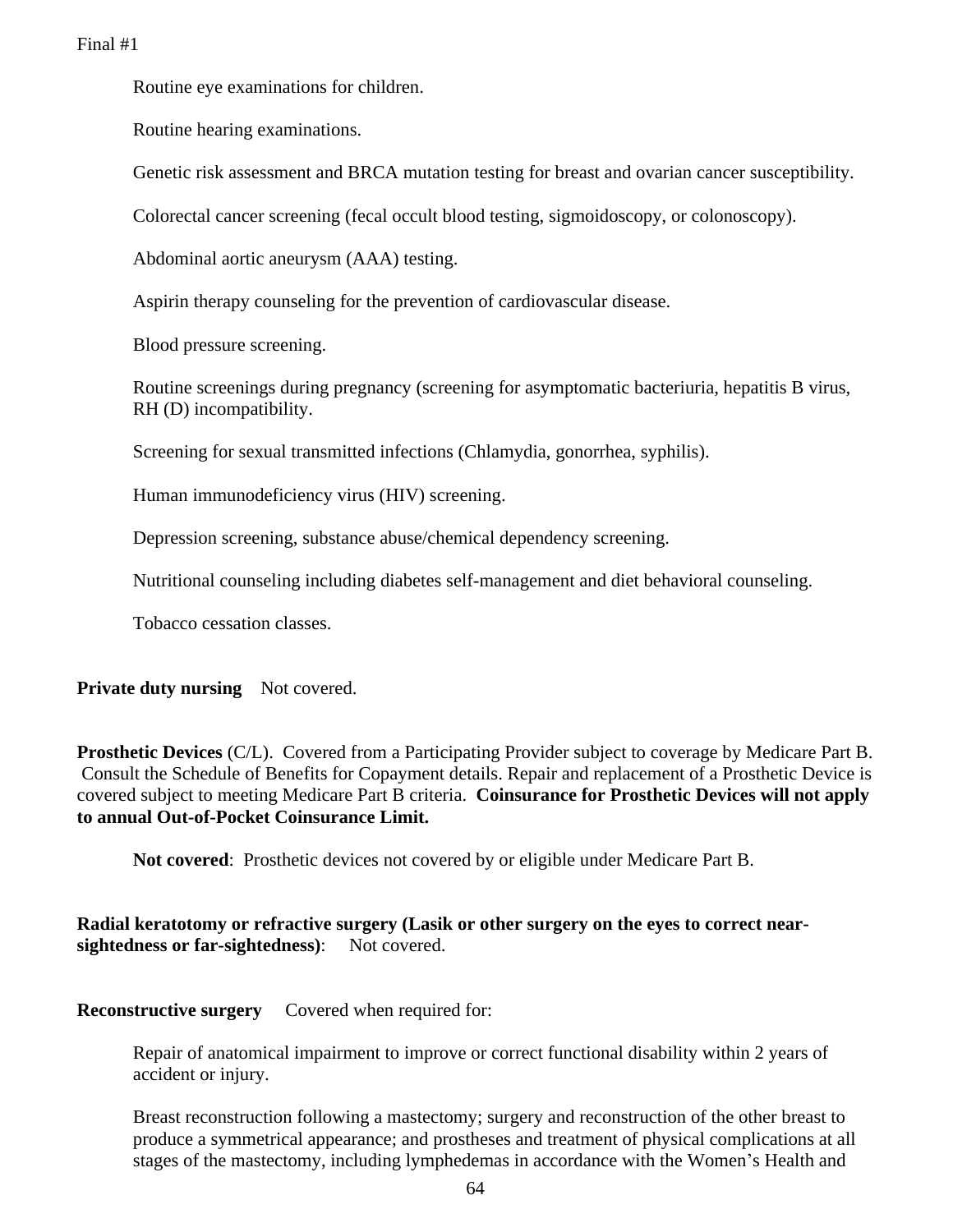Cancer Rights Act of 1998.

Plastic surgery following an accidental injury within 2 years of the accident or injury or up to age 18 if a congenital anatomical functional impairment.

A malignant or non-malignant neoplasm within 2 years following initial surgery for neoplasm.

The above services are covered when required for the repair of a significant defect or deformity, as determined by Paramount.

**Not covered:** Cosmetic surgery; Breast reduction/augmentation.

**Sclerotherapy for spider angiomas (veins).** Not covered.

**Skilled nursing facility** (C/L). Covered when Medically Necessary up to a maximum of 100 days with Prior Authorization from Paramount. Services must be rendered at a participating facility approved by Paramount.

**Not covered:** Custodial care.

**Skin tag removal.** Not covered.

**Sleep studies** (C/L). Coverage is available in participating facilities for certain clinical indications of obstructive sleep apnea, narcolepsy and seizure disorder when approved in advance by Paramount.

Not covered: Sleep studies for sexual dysfunction.

**Smoking cessation classes.** Covered at Participating Hospitals.

**Specialty Drugs.** Not covered.

**Substance abuse services (alcohol and drug abuse/addiction)** (C/L). Covered for Inpatient and Outpatient care, for diagnosis, crisis intervention and short-term treatment of substance abuse services. Covered Services are subject to the same Copayments and/or Coinsurance as any other physical disease or condition. Partial hospitalization (comprehensive Outpatient treatment) and intensive Outpatient programs comprehensive and primarily educational programs for substance abuse and some mental health conditions) are available when approved in advance by Paramount.

#### **Not covered**:

Court-ordered testing or treatment unless determined to be Medically Necessary by Paramount and rendered by a Participating Provider.

Residential treatment.

Long-term rehabilitation.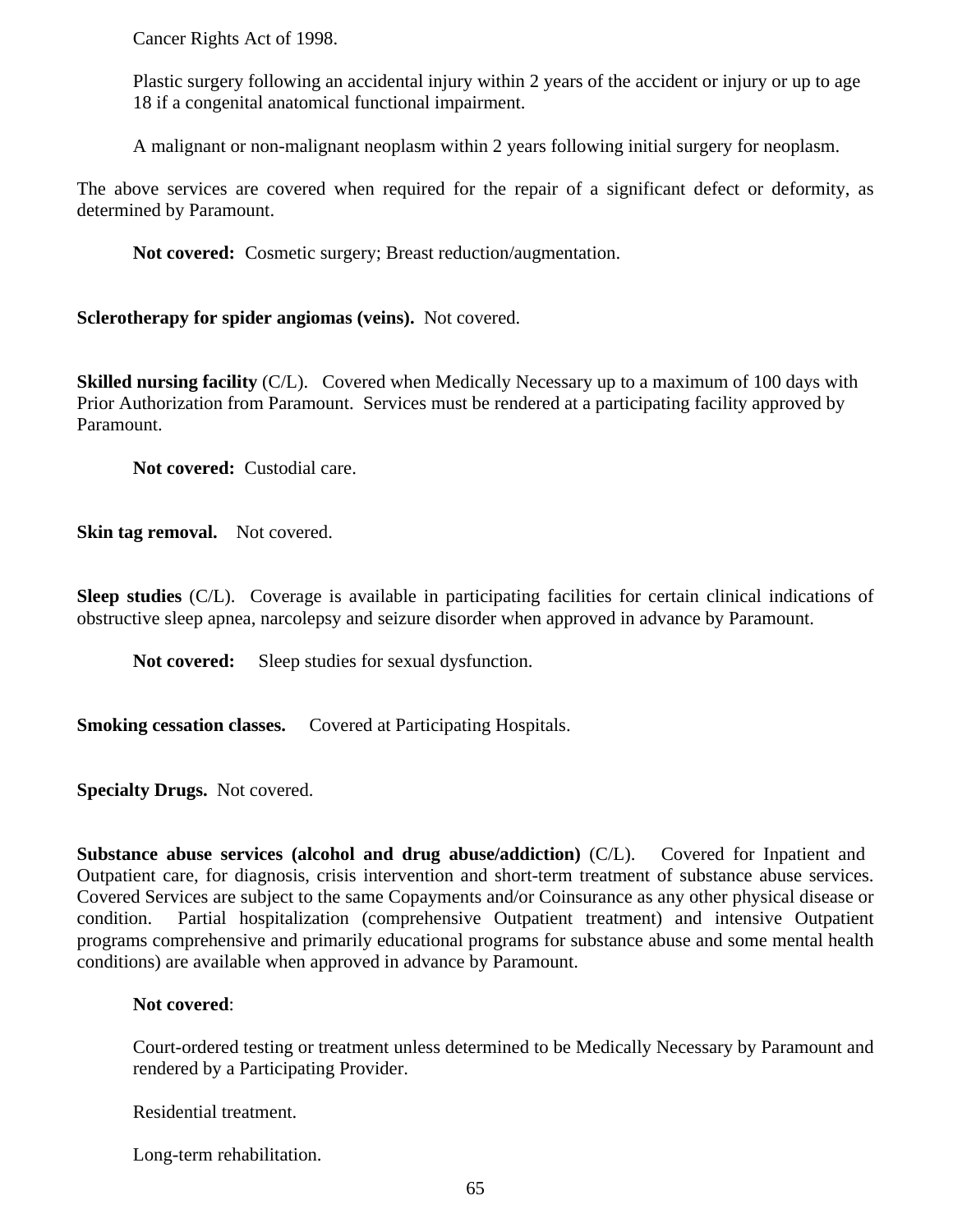#### **Surrogate Parenting and Pregnancy and related services.** Not covered.

**Therapy services** (C/L). Covered for:

Chemotherapy, radiotherapy and radiation therapy.

Outpatient physical/occupational therapy. Consult the Schedule of Benefits for limitations. **Copay/Coinsurance for Outpatient/physical therapy will not be applied to the annual Out-of-Pocket Coinsurance Limit.**

Speech therapy. Consult the Schedule of Benefits for limitations. **Copay/Coinsurance for speech therapy will not be applied to the annual Out-of-Pocket Coinsurance Limit. Not covered:**

Non-medical services such as vocational rehabilitation and employment counseling.

Testing, training and educational therapy for learning disabilities including developmental delays in children.

Physical/occupational therapy beyond benefit limits.

Speech therapy beyond benefit limits.

Speech therapy for development or language disorders in children (aphasia, stuttering, hyperkinesia and extreme mental retardation). Equestrian therapy.

Extra Corporeal Shock Wave Therapy (ESWT) for conditions of the feet, elbows and shoulders.

**Transplants** (C/L). Covered for certain clinical indications with written Prior Authorization at a Paramount approved Center of Excellence for heart, lung, liver, pancreas, heart-lung, kidney-pancreas, bowel and bone marrow transplants. Participants must notify Member Services as soon as possible after being recommended for a transplant. This will enable a Paramount Nurse Case Manager to work with the Participant, the Participant's PCP and Specialist to coordinate the Participant's care.

When Paramount selects a Center of Excellence for transplant services outside the Service Area, Paramount will reimburse up to the IRS allowance on mileage for car travel or coach commercial air travel. Reasonable lodging and meals (not to exceed \$30.00 per day excluding alcohol) for the transplant candidate only during Medically Necessary, approved visits to the institution will be reimbursed. Any eligible reimbursement will be made following receipt of itemized statements. Paramount does not cover travel, lodging or meal expenses for donors or Family members.

#### **Not covered**:

Services related to a Paramount organ/bone marrow donor for a non- Plan recipient.

Any transplant not approved by the Ohio Solid Organ Transplant Consortium or the Ohio Bone Marrow Transplant Consortium.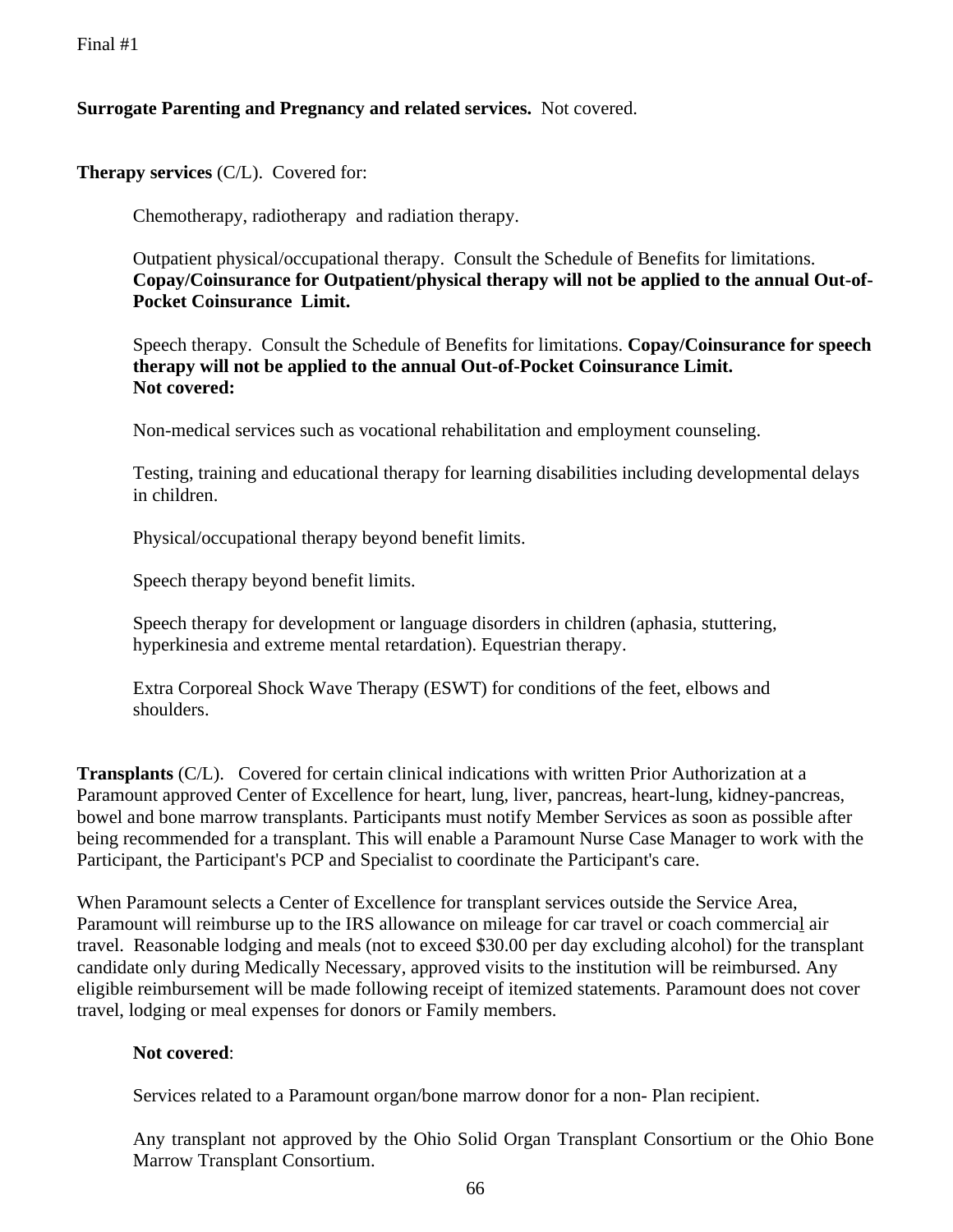Coverage of non-Benefit Plan donor unless no other coverage exists.

Any services rendered at a non-Paramount Center of Excellence transplant site.

**Transsexual surgery and related services.** Not covered.

**Trimming of nails, calluses and corns.** Not covered except for services with a diagnosis of diabetes or other conditions causing loss of sensation.

**Urgent care services** (C/L). Covered ONLY for initial treatment of an Urgent Medical Condition in a participating urgent care facility or provider office. Follow-up treatment in or outside the Paramount Service Area must be authorized in advance by the Primary Care Provider in order to be covered.

#### **Not covered:**

Services received in a hospital emergency room for an Urgent Medical Condition without prior direction from the Participant's PCP, a Participating Provider or Paramount.

**Vision care** (C/L). Covered as needed for treatment related to a medical condition or disease of the eyes. One routine vision exam every twelve (12) months from the date of the last routine vision exam to monitor refractory disorders of the eyes will be covered. Service must be rendered by a Participating Specialist.

There is an additional benefit allowance every twenty-four (24) months toward the purchase of vision hardware with an itemized receipt from any vision or optical provider. Consult the Schedule of Benefits for details. **Charges above the vision care benefit allowance will not apply to annual Out-of-Pocket Coinsurance Limit.**

#### **Not covered:**

Routine vision exams more often than every twelve (12) months.

Orthoptic/vision training.

Contact lenses, eyeglasses and other corrective lenses in excess of the additional benefit allowance, except following cataract surgery.

**Weight-loss/maintenance programs and treatments.** Not covered. This includes, but is not limited to, weight-loss programs and prescription drugs for weight loss.

Dietary or nutritional supplements for gaining or maintaining weight are not covered, except for charges for non-milk or non-soy formula required to treat diagnosed diseases and disorders of amino acid or organic acid metabolism, protein sensitivity resulting severe chronic diarrhea, and severe malabsorption syndrome resulting in malnutrition, provided the formula is prescribed by a Participating Provider, and the Participating Provider furnishes supporting documentation to Paramount. The benefits will be limited to those conditions where the formula is the primary source of nutrition as certified by the treating provider by diagnosis.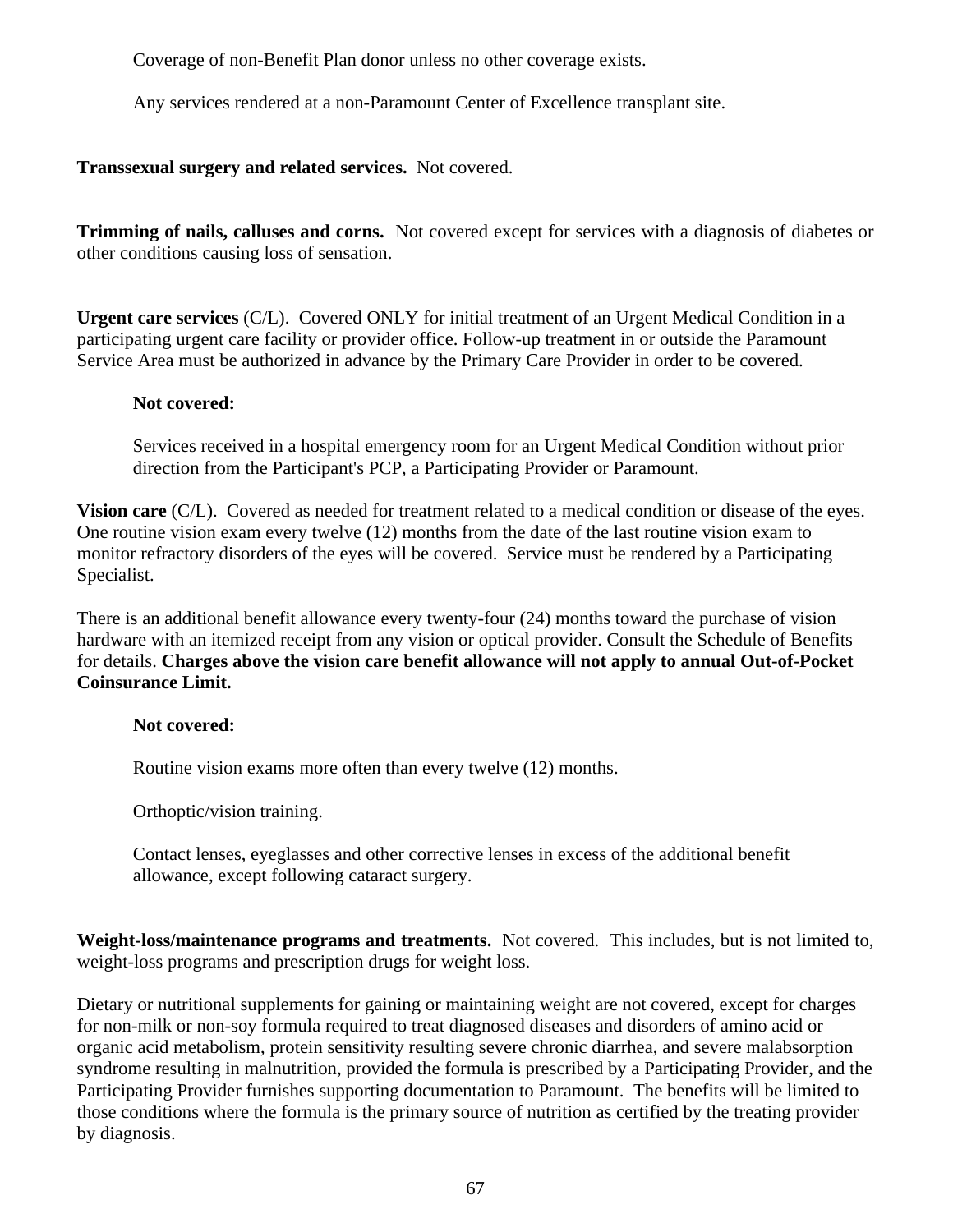**Any non-covered procedures including (but not limited to), surgeries, services, tests and/or treatments.** Not covered.

**Inpatient and Outpatient services provided by or at a facility not approved by Medicare, Medicaid, NCQA or CARF International.** Not covered.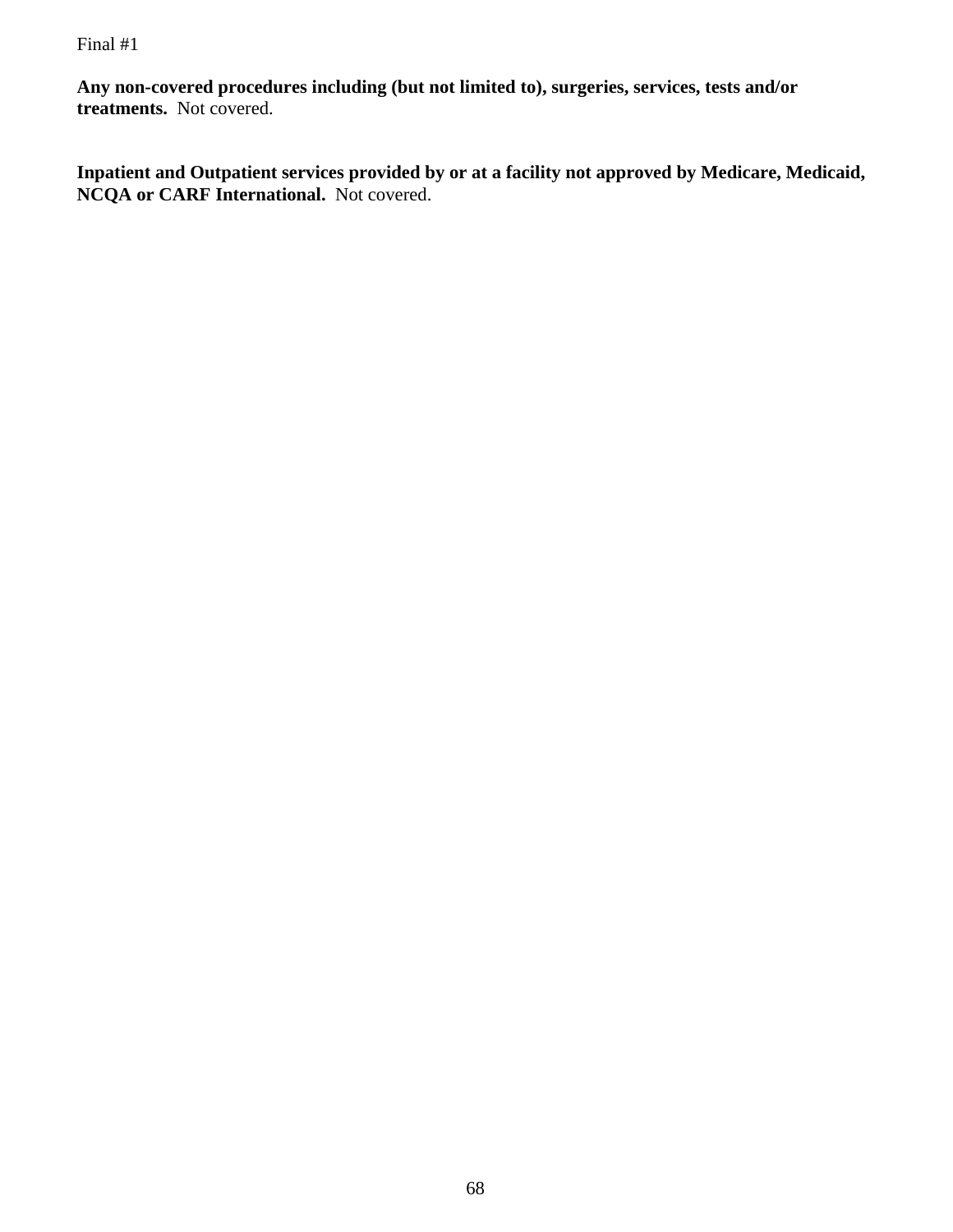# **VIII. COORDINATION OF BENEFITS**

The Coordination of Benefits (COB) provision applies when a person has health care coverage under more than one "plan". "Plan", for purposes of COB, is defined below.

The order of benefit determination rules govern the order in which each "plan" will pay a claim for benefits. The "plan" that pays first is called the "primary plan". The "primary plan" must pay benefits in accordance with its policy terms without regard to the possibility that another "plan" may cover some expenses. The "plan" that pays after the "primary plan" is the "secondary plan". The "secondary plan" may reduce the benefits it pays so that payment from all "plans" does not exceed 100% of the total "allowable expense".

### **DEFINITIONS**

For purposes of this Coordination of Benefits Section:

- (A) A "plan" is any of the following that provides benefits or services for medical or dental care or treatment. If separate contracts are used to provide coordinated coverage for members of a group, the separate contracts are considered parts of the same "plan" and there is no COB among those separate contracts.
	- (1) "Plan" includes: group and non-group insurance contracts, health insuring corporation (HIC) contracts, "closed panel plans" or other forms of group or group-type coverage (whether insured or uninsured); medical care components of long term care contracts, such as skilled nursing care; medical benefits under group or individual automobile contracts; and Medicare or any other federal governmental plan, as permitted by law.
	- (2) "Plan" does not include: hospital indemnity coverage or other fixed indemnity coverage; accident only coverage; specified disease or specified accident coverage; supplemental coverage as described in Ohio Revised Code §§ 3923.37 and 1751.56; school accident type coverage; benefits for non-medical components of long-term care policies; Medicare supplement policies; Medicaid policies; or coverage under other federal governmental plans, unless permitted by law.

Each contract for coverage under immediately preceding subparagraphs (1) or (2) is a separate "plan". If a "plan" has two parts and COB rules apply to only one of the two, each of the parts are treated as a separate "plan".

- (B) "This plan" means, in a COB provision, the part of the contract providing the health care benefits to which the COB provision applies and which may be reduced because of the benefits of the other plans. Any other part of the contract providing health care benefits is separate from "this plan". A contract may apply one COB provision to certain benefits, such as dental benefits, coordinating only similar benefits, and may apply another COB provision to coordinate other benefits.
- (C) The order of benefit determination rules determine whether "this plan" is a "primary plan" or "secondary plan" when the person has health care coverage under more than one "plan".

When "this plan" is the "primary plan", it determines payment for its benefits first before those of any other "plan" without considering any other "plan's" benefits. When "this plan" is the "secondary plan", it determines its benefits after those of another "plan" and may reduce the benefits it pays so that all "plan" benefits do not exceed 100% of the total "allowable expenses".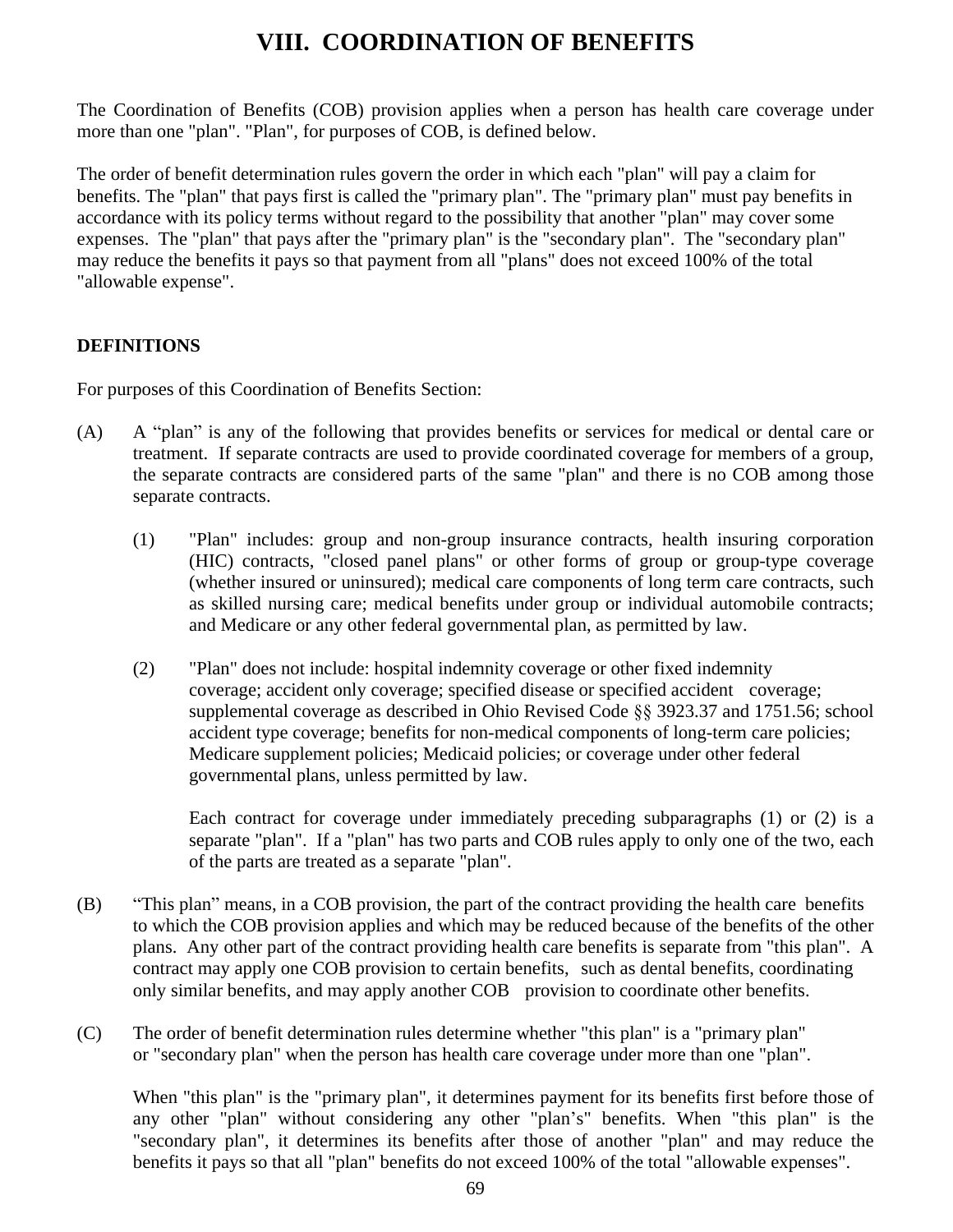(D) "Allowable expense" is a health care expense, including deductibles, coinsurance and copayments, that is covered at least in part by any "plan" covering the Participant. When a "plan" provides benefits in the form of services, the reasonable cash value of each service will be considered an "allowable expense" and benefit paid. An expense that is not covered by any "plan" covering the Participant is not an "allowable expense". In addition, any expense that a provider by law or in accordance with a contractual agreement is prohibited from charging a Participant is not an "allowable expense".

The following are examples of expenses that are not "allowable expenses":

- (1) The difference between the cost of a semi-private hospital room and a private hospital room is not an "allowable expense", unless one of the "plans" provides coverage for private hospital room expenses.
- (2) If a Participant is covered by two or more "plans" that compute their benefit payments on the basis of usual and customary fees or relative value schedule reimbursement methodology or similar reimbursement methodology, any amount in excess of the highest reimbursement amount for a specific benefit is not an "allowable expense".
- (3) If a Participant is covered by two or more "plans" that provide benefits or services on the basis of negotiated fees, an amount in excess of the highest of the negotiated fees is not an "allowable expense".
- (4) If a Participant is covered by one "plan" that calculates its benefits or services on the basis of usual or customary fees or relative value schedule reimbursement methodology or similar reimbursement methodology and another "plan" that provides its benefits or services on the basis of negotiated fee or payment amount is different than the "primary plan's" payment arrangement and if the provider's contract permits, the negotiated fee or payment shall be the "allowable expense" used by the "secondary plan" to determine its benefits.
- (5) The amount of any benefit reduction by the "primary plan" because a Participant has failed to comply with the "plan" provisions is not an "allowable expense". Examples of these types of provisions include second surgical opinions, precertification of admissions, and preferred provider arrangements.
- (E) "Closed panel plan" is a "plan" that provides health care benefits to covered persons primarily in the form of services through a panel of providers that have contracted with or are employed by the "plan", and that excludes coverage for services provided by other providers, except in cases of emergency or prior authorization by a panel member.
- (F) "Custodial parent" is the parent awarded custody by a court decree or, in the absence of a court decree, is the parent with whom the child resides more than one half of the calendar year excluding temporary visitation.

## **ORDER OF BENEFIT DETERMINATION RULES**

When a Participant is covered by two or more "plans", the rules for determining the order of benefits payments are as follows: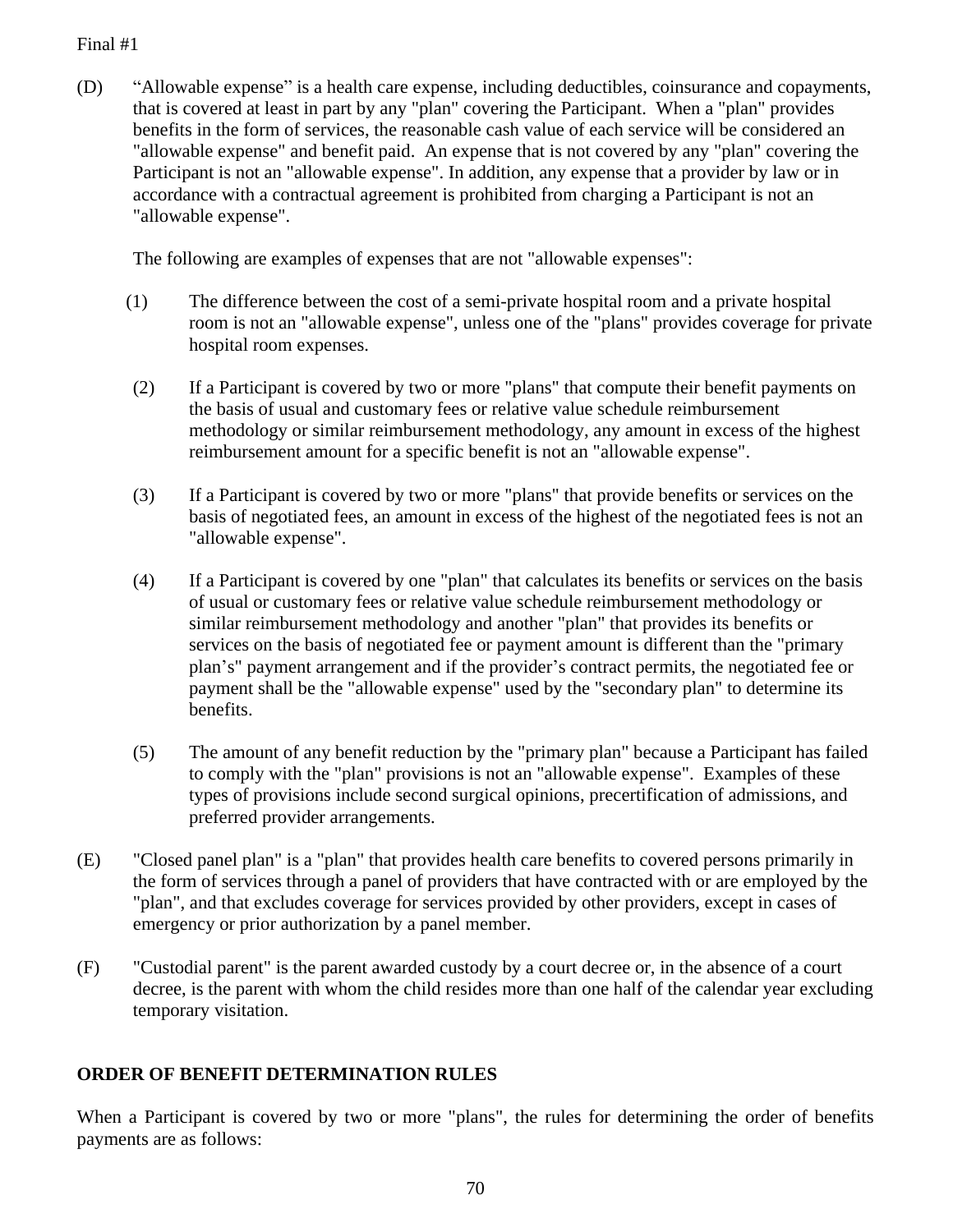- (A) The "primary plan" pays or provides its benefits according to its terms of coverage and without regard to the benefits under any other "plan".
- (B) (1) Except as provided in immediately following subparagraph (2), a "plan" that does not contain a coordination of benefits provision that is consistent with this regulation is always the "primary plan" unless the provisions of both "plans" state that the complying "plan" is the "primary plan".
	- (2) Coverage that is obtained by virtue of membership in a group that is designed to supplement a part of a basic package of benefits and provides that this supplementary coverage shall be excess to any other parts of the "plan" provided by the contract holder. Examples of these types of situations are major medical coverages that are superimposed over base plan hospital and surgical benefits, and insurance type coverages that are written in connection with a "closed panel plan" to provide out-of-network benefits.
- (C) A "plan" may consider the benefits paid or provided by another "plan" in calculating payment of its benefits only when it is the "secondary plan" to that other "plan".
- (D) Each "plan" determines its order of benefits using the first of the following rules that apply:
	- (1) Non-Dependent or Dependent. The "plan" that covers the Participant other than as a dependent, for example as an employee, member, policyholder, subscriber or retiree is the "primary plan" and "plan" that covers the Participant as a dependent is the "secondary plan". However, if the Participant is a Medicare beneficiary and, as a result of federal law, Medicare is secondary to the "plan" covering the Participant as a dependent; and primary to the "plan" covering the Participant other than as a dependent (e.g. a retired employee); then the order of benefits between the two "plans" is reversed so that the "plan" covering the Participant as an employee, member, policyholder, subscriber or retiree is the "secondary plan" and the other "plan" is the "primary plan".
	- (2) Dependent Child Covered Under More Than One Plan. Unless there is a court decree stating otherwise, when a dependent Child is covered by more than one "plan" the order of benefits is determined as follows:
		- (a) For a dependent Child whose parents are married or are living together, whether or not they have ever been married:
			- (i) The "plan" of the parent whose birthday falls earlier in the calendar year is the "primary plan"; or
			- (ii) If both parents have the same birthday, the "plan" that has covered the parent the longest is the "primary plan".
			- (iii) However, if one spouse's "plan" has some other coordination rule (for example, a "gender rule" which says the father's plan is always primary), "this plan" will follow the rules of that "plan".
		- (b) For a dependent Child whose parents are divorced or separated or not living together, whether or not they have ever been married:
			- i. If a court decree states that one of the parents is responsible for the dependent Child's health care expenses or health care coverage and the "plan" of that parent has actual knowledge of those terms, that "plan" is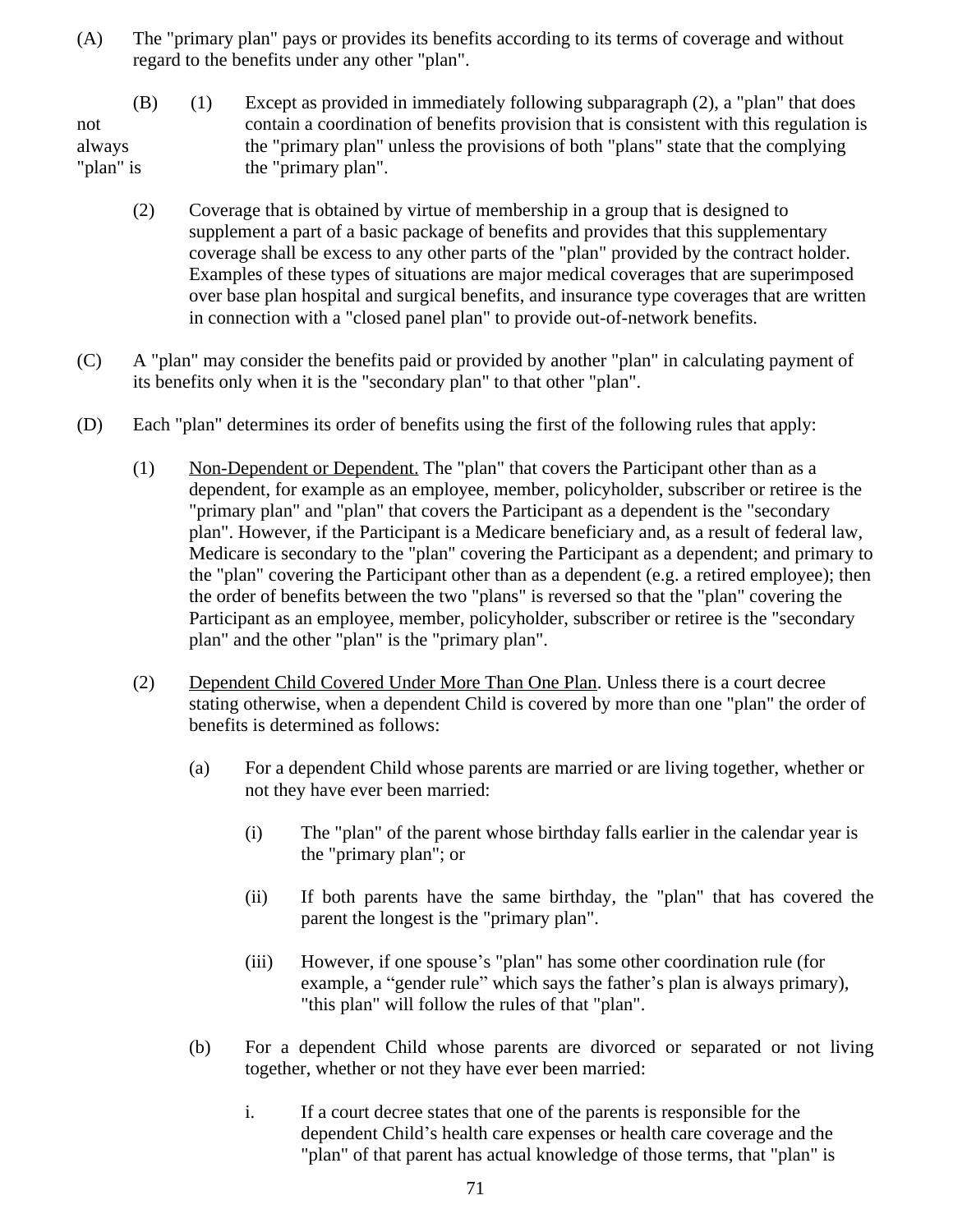primary. This rule applies to Plan Years commencing after the "plan" is given notice of the decree;

- ii. If a court decree states that both parents are responsible for the dependent Child's health care expenses or health care coverage, the provisions of immediately preceding subparagraph (2)(a) shall determine the order of benefits;
- iii. If a court decree states that the parents have joint custody without specifying that one parent has responsibility for the health care expenses or health care coverage of the dependent Child, the provisions of immediately preceding subparagraph  $(2)(a)$  shall determine the order of benefits;
- iv. If there is no court decree allocating the responsibility for the dependent Child's health care expenses or health care coverage, the order of benefits for the Child are as follows:
	- The "plan" covering the "custodial parent";
	- The "plan" covering the spouse of the "custodial parent";
	- The "plan" covering the non-"custodial parent"; and then
	- The "plan" covering the spouse of the non-"custodial parent".
- (c) For a dependent Child covered under more than one "plan" of individuals who are not the parents of the Child, the provisions of immediately preceding subparagraph (2)(a) or (2)(b) shall determine the order of benefits as if those individuals were the parents of the Child.
- (3) Active Employee or Retired or Laid-off Employee. The "plan" that covers a Participant as an active employee, that is, an employee who is neither laid off nor retired, is the "primary plan". The "plan" covering the same Participant as a retired or laid off employee is the "secondary plan". The same would hold true if a Participant is a dependent of an active employee and that same Participant is a dependent of a retired or laid off employee. If the other "plan" does not have this rule, and as a result, the "plans" do not agree on the order of benefits, this rule is ignored. This rule does not apply if the rule in immediately preceding subparagraph  $(D)(1)$  can determine the order of benefits.
- (4) COBRA or State Continuation Coverage. If a person whose coverage is provided pursuant to COBRA or under a right of continuation provided by state or other federal law is covered under another "plan", the "plan" covering the person as an employee, member, subscriber or retiree or covering the person as a dependent of an employee, member, subscriber, or retiree is the "primary plan" and the COBRA or state or other federal continuation coverage is the "secondary plan". If the other "plan" does not have this rule, and as a result, the "plans" do not agree on the order of benefits, this rule is ignored. This rule does not apply if the immediately preceding subparagraph (D)(1) can determine the order of benefits.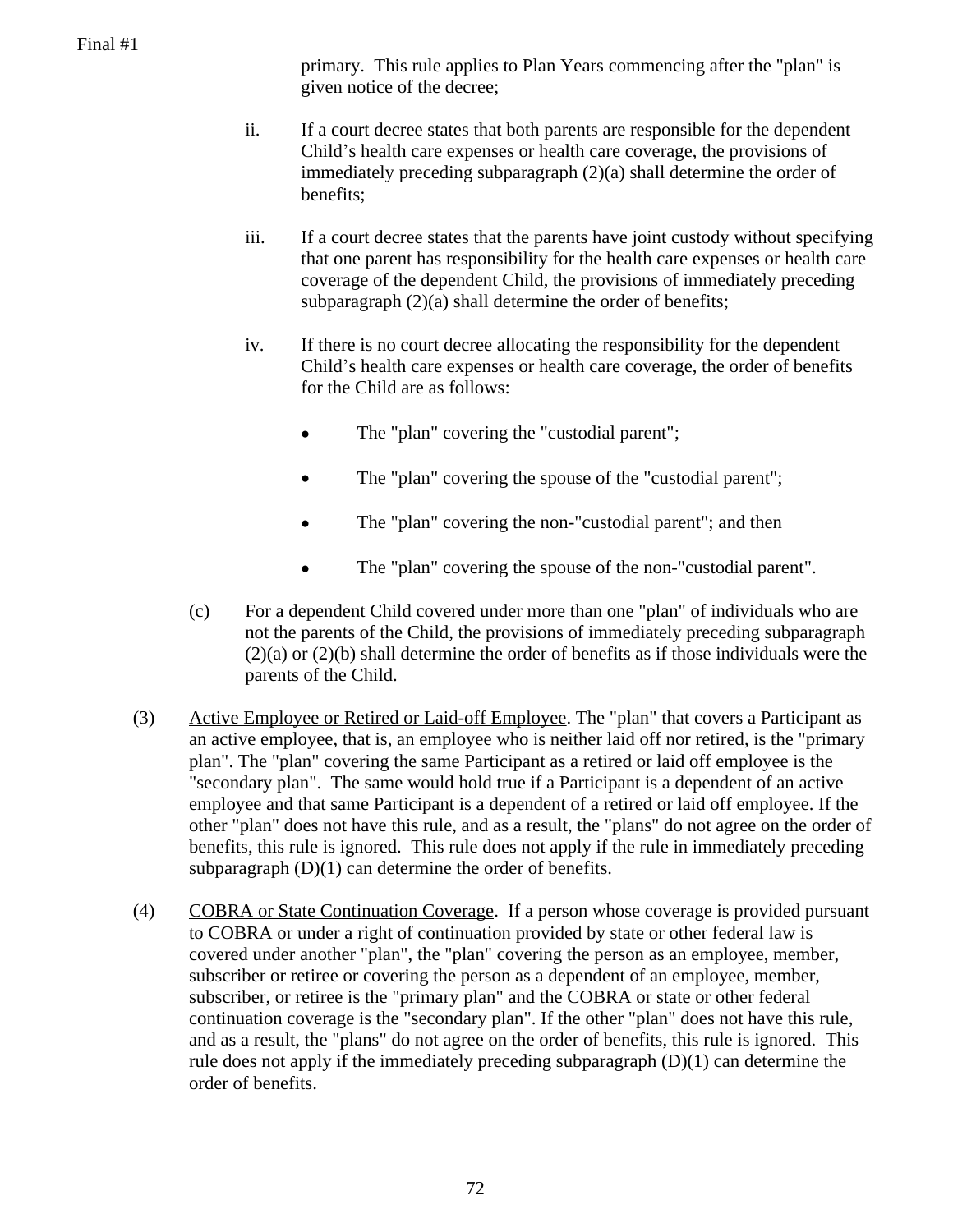- (5) Longer or Shorter Length of Coverage. The "plan" that covered the Participant as an employee, member, policyholder, subscriber or retiree longer is the "primary plan" and the "plan" that covered the Participant the shorter period of time is the "secondary plan".
- (6) If the immediately preceding subparagraphs  $(D)(1)$  through  $(D)(5)$  do not determine the order of benefits, the "allowable expenses" shall be shared equally between the "plans" meeting the definition of "plan". In addition, "this plan" will not pay more than it would have paid had it been the "primary plan".

#### **EFFECT ON PLAN BENEFITS**

- (A) When "this plan" is secondary, it may reduce its benefits so that the total benefits paid or provided by all "plans" during a Plan Year are not more than the total "allowable expenses". In determining the amount to be paid for any claim, the "secondary plan" will calculate the benefits it would have paid in the absence of other health care coverage and apply that calculated amount to any "allowable expense" under its "plan" that is unpaid by the "primary plan". The "secondary plan" may then reduce its payment by the amount so that, when combined with the amount paid by the "primary plan", the total benefits paid or provided by all "plans" for the claim do not exceed the total "allowable expense" for that claim. In addition, the "secondary plan" shall credit to its plan deductible any amounts it would have credited to its deductible in the absence of other health care coverage.
- (B) If a Participant is enrolled in two or more "closed panel plans", and if, for any reason, including the provision of service by a non-panel provider, benefits are not payable by one "closed panel plan", COB shall not apply between that "plan" and the other "closed panel plans".

#### **RIGHT TO RECEIVE AND RELEASE INFORMATION**

Certain facts about health care coverage and services are needed to apply these COB rules and to determine benefits payable under "This plan" and other "plans". Paramount may get the facts it needs from, or give them to, other organizations or persons for the purpose of applying these rules and determining benefits payable under "this plan" and other "plans" covering the Participant claiming benefits. Paramount need not inform, or get consent from, any Participant to do this. Each Participant claiming benefits under "this plan" must give Paramount any facts it needs to apply those rules and determine benefits payable.

#### **FACILITY OF PAYMENT**

A "payment made" under another "plan" may include an amount that should have been paid under "this plan". If it does, the Claims Administrator may pay that amount to the organization that made the payment. That amount will then be treated as though it were a benefit paid under "this plan". The Claims Administrator will not have to pay that amount again. The term "payment made" includes providing benefits in the form of services, in which case "payments made" means the reasonable cash value of the benefits provided in the form of services.

#### **RIGHT OF RECOVERY**

If the "amount of the payments made" by the Claims Administrator is more than it should have paid under this COB provision, it may recover the excess from one or more of the Participants it has paid or for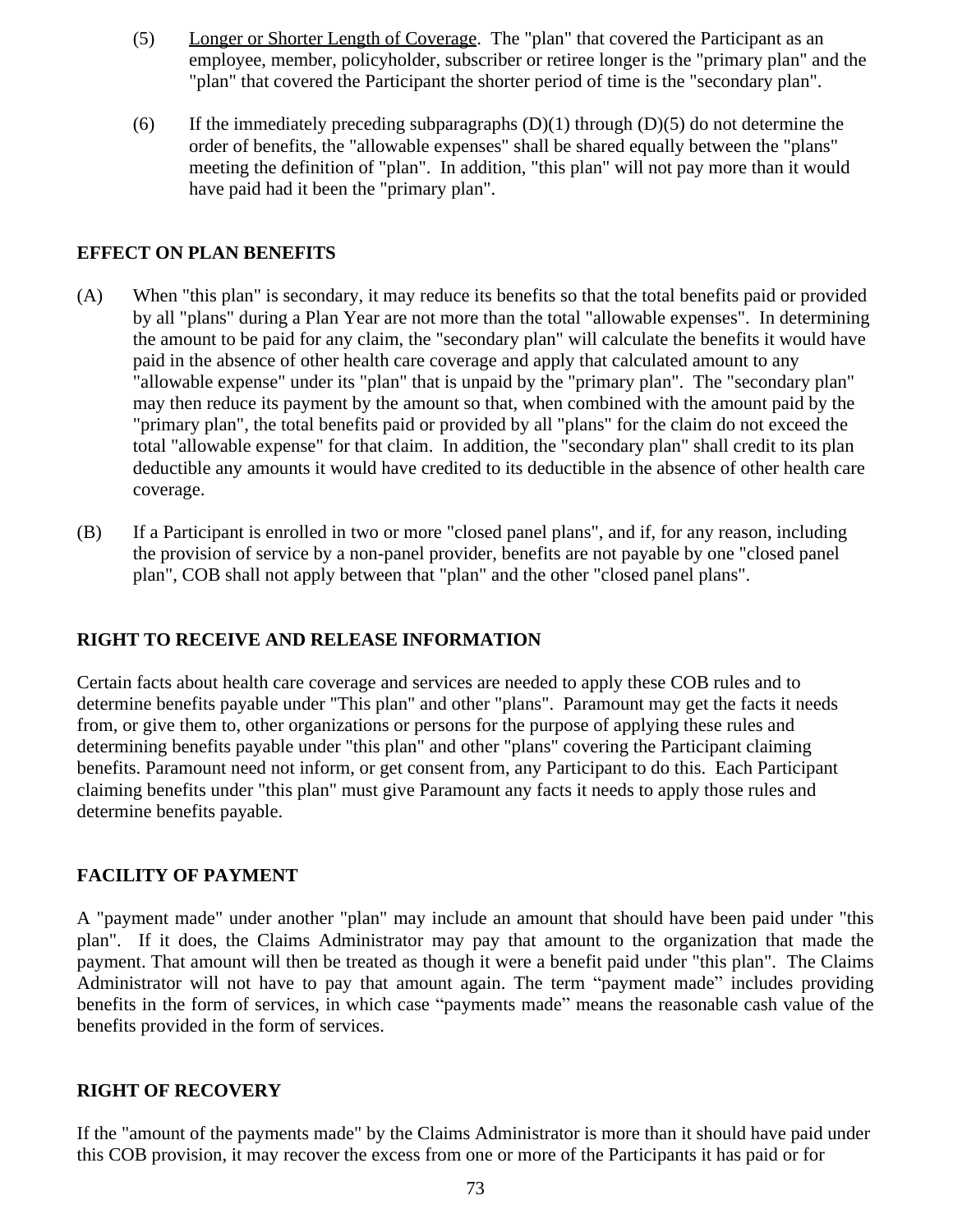whom it has paid; any other person or organization that may be responsible for the benefits or services provided for the Participant. The "amount of the payments made" includes the reasonable cash value of any benefits provided in the form of services.

## **COORDINATION DISPUTES**

If a Participant believes that the Claims Administrator has not paid a claim properly, he should first attempt to resolve the problem by contacting the Claims Administrator at (419) 887-2525 or refer to 'Questions, Complaints and Appeals' at page X-1. If still not satisfied, the Participant may call the Ohio Department of Insurance (1-800-686-1526) or visit the Department's website at http://insurance.ohio.gov for instructions on filing a consumer complaint.

### **WORKERS' COMPENSATION CLAIMS AND SETTLEMENTS**

If an Employee-Participant or a Dependent-Participant receives health care services due to an injury which may be covered by Workers' Compensation, the Participant must notify Paramount Member Services as soon as possible.

If a Participant has filed a claim for Workers' Compensation, the Plan will withhold payment to providers until the case is settled. If the Plan has made any payment to a provider and services are covered by Workers' Compensation, the Participant is expected to reimburse the Plan for the amounts paid.

## **SUBROGATION AND REIMBURSEMENT**

Where a Participant has benefits paid by the Plan for the treatment of sickness or injury caused by a third party or the Participant, these are conditional payments that must be reimbursed by the Participant if the Participant receives compensation, damages or other payment as a result of the sickness or injury from any person, organization or insurer, including the Participant's own insurer, medical payments coverage, excess umbrella, and any uninsured and/or underinsured motorist insurance, or any other source (including the party causing sickness or injury). As an alternative to reimbursement by the Participant, the Plan may subrogate to the Participant's rights of recovery and remedies by joining in the Participant's lawsuit, assigning its rights to the Participant to pursue on the Plan's behalf, or bringing suit in the Participant's name as subrogee.

The Plan's reimbursement and subrogation rights are equal to the value of medical benefits paid for Covered Services provided to the Participant. The Plan's subrogation rights are a first priority claim against any recovery and must be paid before any other claims, including claims by the Participant for damages. This means the Participant must reimburse the Plan in full, in an amount not to exceed the total recovery, even when the Participant's settlement or judgment is for less than the Participant's total damages and must be paid without any reductions for attorney's fees, costs or other expenses incurred by the Participant. The Plan is always a 'secondary' payor when there are no fault and/or personal injury protection benefits available to the Participant.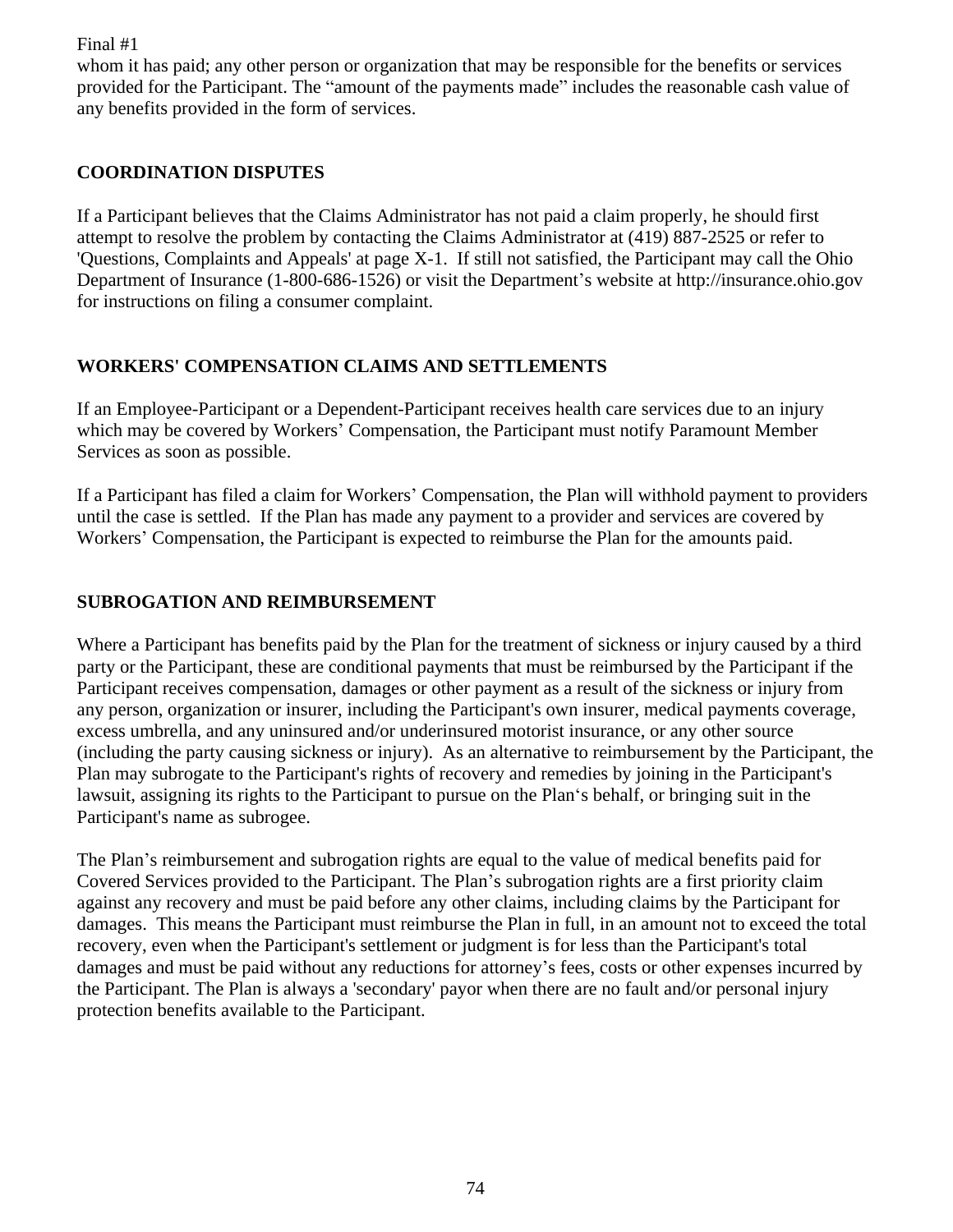# **IX. CREDITABLE COVERAGE; CONTINUATION COVERAGE**

# **CERTIFICATE OF CREDITABLE COVERAGE**

A Participant whose coverage with the Plan ends for any reason will receive a Certificate of Creditable Coverage indicating the length of time he was covered by the Plan without a sixty-three (63) day lapse in coverage. This certificate may help the Participant obtain health insurance through another insurance carrier without having to worry about a pre-existing condition exclusion.

## **CONTINUATION COVERAGE-COBRA DEFINITIONS**

For purposes of the provisions of 'Continuation Coverage' and with respect to any reference to COBRA benefits throughout the Plan document, the following definitions shall apply in addition to those described under the DEFINITIONS section at the beginning of this document.

**"Code".** The Internal Revenue Code of 1986, as amended.

**"Continuation Coverage".** The Plan coverage elected by a Qualified Beneficiary following a Qualifying Event.

**"Covered Employee"**. An individual defined under 42 USC §300bb-8(2).

**"Group Health Plan".** Has the same meaning as that term is defined in COBRA and the regulations thereunder.

#### **"Qualified Beneficiary".**

- (A) An Employee-Participant whose employment terminates (other than for gross misconduct) or whose hours are reduced, rendering him/her ineligible for coverage under the Plan;
- (B) A Dependent-Participant who becomes eligible for coverage under the Plan due to a Qualifying Event; and/or
- (C) A Newborn or newly adopted Child of a Participant who is continuing coverage under COBRA.

**"Qualifying Event".** Any of the following events that may permit a Qualified Beneficiary to elect Continuation Coverage:

- (A) termination of the Qualified Beneficiary's employment with his Employer (other than for gross misconduct) or reduction in the Qualified Beneficiary's hours of employment;
- (B) the death of a Qualified Beneficiary who was employed by an Employer;
- (C) the divorce or Legal Separation of the Qualified Beneficiary;
- (4) the Qualified Beneficiary who is an Employee-Participant becoming entitled to Medicare coverage; or
- (D) a Child ceasing to be Dependent-Participant.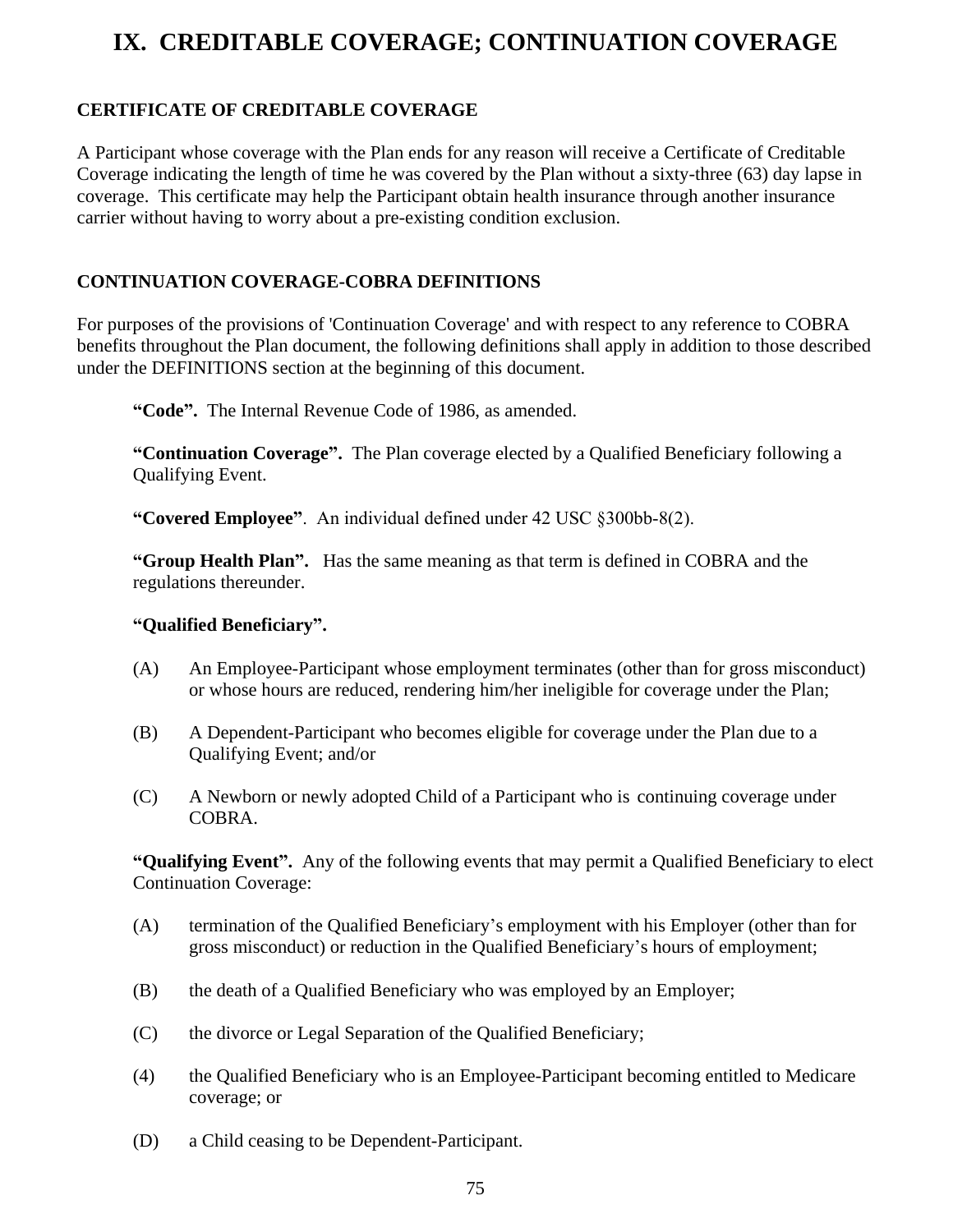**"Totally Disabled for Social Security Purposes" or "Total Disability for Social Security Purposes".** A determination made by the Social Security Administration that the Participant is totally and permanently disabled under Title II or Title XVI of the Social Security Act.

# **RIGHT TO ELECT CONTINUATION COVERAGE.**

If a Qualified Beneficiary loses coverage under the Plan due to a Qualifying Event, he may elect to continue coverage under the Plan in accordance with COBRA upon payment of the monthly premium specified from time to time by the Plan Administrator. A Qualified Beneficiary must elect the coverage by no later than the sixtieth  $(60<sub>th</sub>)$  day following the later of:

- (A) the date of the Qualifying Event triggering the right to elect Continuation Coverage; or
- (B) the date the Qualified Beneficiary was notified of his right to elect Continuation Coverage.

# **NOTIFICATION OF QUALIFYING EVENT.**

In the event of a Qualifying Event resulting from divorce, Legal Separation or a dependent Child's ineligibility under the Plan, the Qualified Beneficiary must notify the Employer of the Qualifying Event within sixty (60) days of the Qualifying Event in order for coverage to continue. In addition, a Qualified Beneficiary who is Totally Disabled for Social Security Purposes must notify the Employer in accordance with the provisions under "Total Disability for Social Security Purposes", below, in order for Plan coverage to continue.

# **DURATION OF CONTINUATION COVERAGE.**

- (A) The maximum period of time a Qualified Beneficiary may maintain Continuation Coverage for himself (and, if applicable, any Dependent-Participants) as a result of the Qualified Beneficiary's loss of Plan coverage due to a reduction in hours of employment or termination of employment (other than for gross misconduct) is:
	- (1) eighteen (18) months from the date of the Qualifying Event; or
	- (2) (regardless of the date of the Qualifying Event), twenty-nine (29) months from the date of the Qualifying Event if the Qualified Beneficiary is determined to be Totally Disabled for Social Security Purposes within sixty (60) days of the Qualifying Event, PROVIDED the Qualified Beneficiary notifies the Plan Administrator of the Social Security Administration's determination of his Total Disability for Social Security Purposes before the end of the original eighteen (18) month period of Continuation Coverage and no later than sixty (60) days following the date of such determination.
- (B) A Qualified Beneficiary (other than an Employee-Participant) who loses coverage due to the Employee-Participant's death, divorce or entitlement to Medicare, and a Dependent-Participant who is a Child who has become ineligible for Plan coverage, is eligible for Continuation Coverage for up to thirty-six (36) months from the date of the Qualifying Event or for such period as prescribed by the Internal Revenue Code, ERISA, and the regulations and administrative pronouncements promulgated thereunder.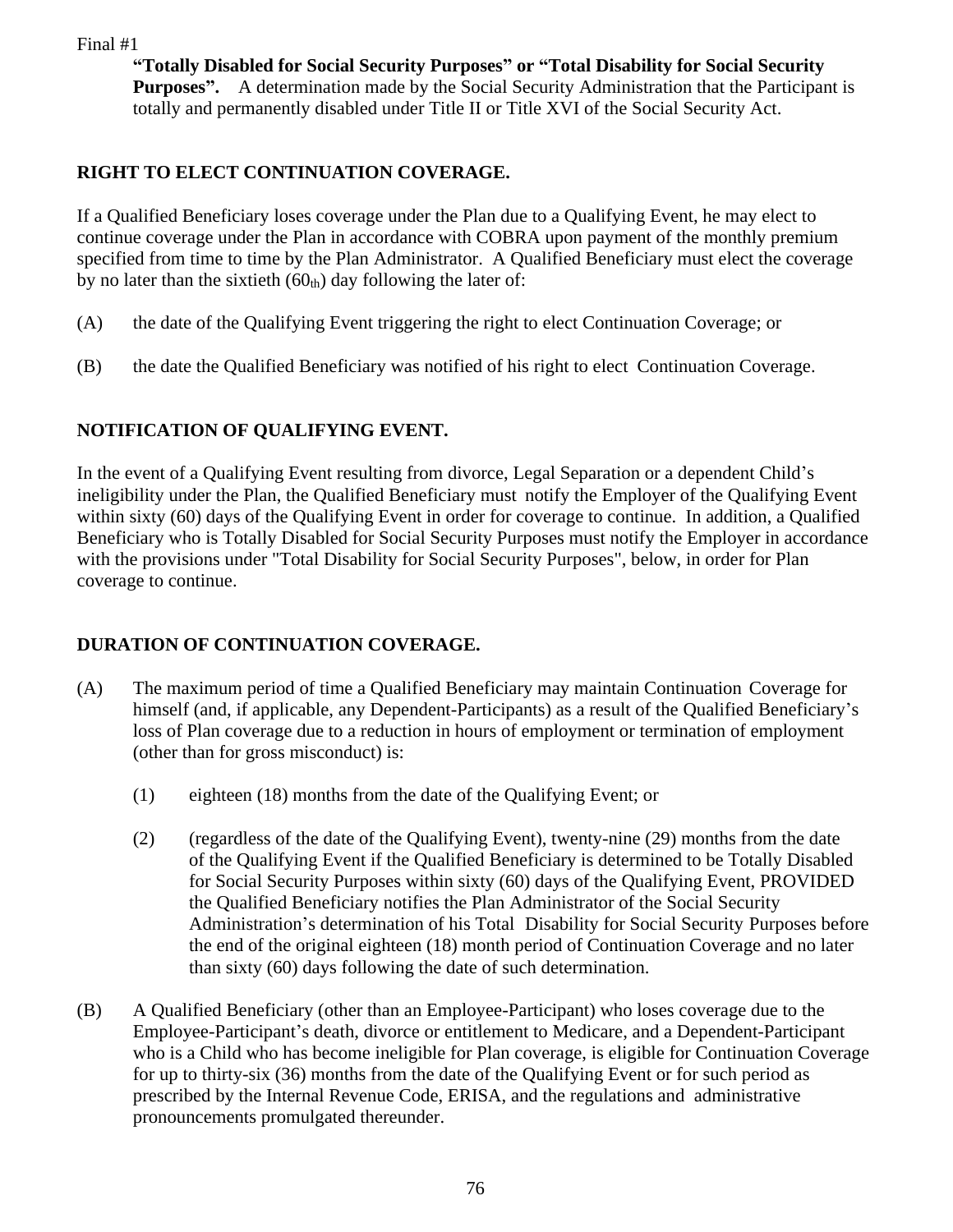## **TERMINATION OF CONTINUATION COVERAGE.**

Continuation Coverage will automatically end earlier than the applicable eighteen (18) twenty-nine (29) or thirty-six (36) month period for a Qualified Beneficiary provided:

(A) the required monthly premium is not received by the Plan Administrator within thirty (30) days following the date it is due;

- (B) the Qualified Beneficiary becomes covered under any other group medical insurance plan as an employee or otherwise. If the other group medical insurance plan contains an exclusion or limitation relating to a pre-existing condition, and such exclusion or limitation applies to the Qualified Beneficiary, then the Qualified Beneficiary shall be eligible for the remaining balance of the Continuation Coverage period specified above under this Plan as long as the exclusion or limitation relating to the pre-existing condition limitation or exclusion applies to the Qualified Beneficiary;
- (C) (for a Qualified Beneficiary who is Totally Disabled for Social Security Purposes and continuing coverage for up to twenty nine (29) months) the last day of the month coinciding with or immediately following the thirtieth  $(30<sub>th</sub>)$  day following the date of a final determination by the Social Security Administration that such Qualified Beneficiary is no longer Totally Disabled for Social Security Purposes;
- (D) the Qualified Beneficiary becomes entitled to Medicare benefits; or
- (E) the Employer ceases to offer any group medical insurance plan.

# **MULTIPLE QUALIFYING EVENTS**

If a Qualified Beneficiary maintains Continuation Coverage due to a Qualifying Event for which the maximum Continuation Coverage is eighteen (18) or twenty-nine (29) months, and a second Qualifying Event occurs during the eighteen (18) or twenty-nine (29) month period, that Qualified Beneficiary may elect, in accordance with the foregoing provisions, to maintain Continuation Coverage for up to thirty-six (36) months from the date of the first Qualifying Event. In addition, if a Qualified Beneficiary who was an Employee-Participant becomes entitled to benefits under Medicare (whether or not this triggers a Qualifying Event), a Qualified Beneficiary (other than the Employee-Participant) may elect Continuation Coverage for a maximum of thirty-six (36) months from the date of the initial Qualifying Event, to the extent another period of Continuation Coverage is not required by law under COBRA.

# **TOTAL DISABILITY FOR SOCIAL SECURITY PURPOSES.**

- (A) In a case of a Qualified Beneficiary who is determined to be Totally Disabled for Social Security Purposes within sixty (60) days of a Qualifying Event (if the Qualifying Event is termination of employment or reduction in hours), that Qualified Beneficiary may continue coverage (including coverage for Dependent-Participants who were covered under the Continuation Coverage) for a total of twenty-nine (29) months PROVIDED the Qualified Beneficiary notifies the Plan Administrator:
	- (1) prior to the end of eighteen (18) months of Continuation Coverage that he was disabled as of the date of the Qualifying Event; and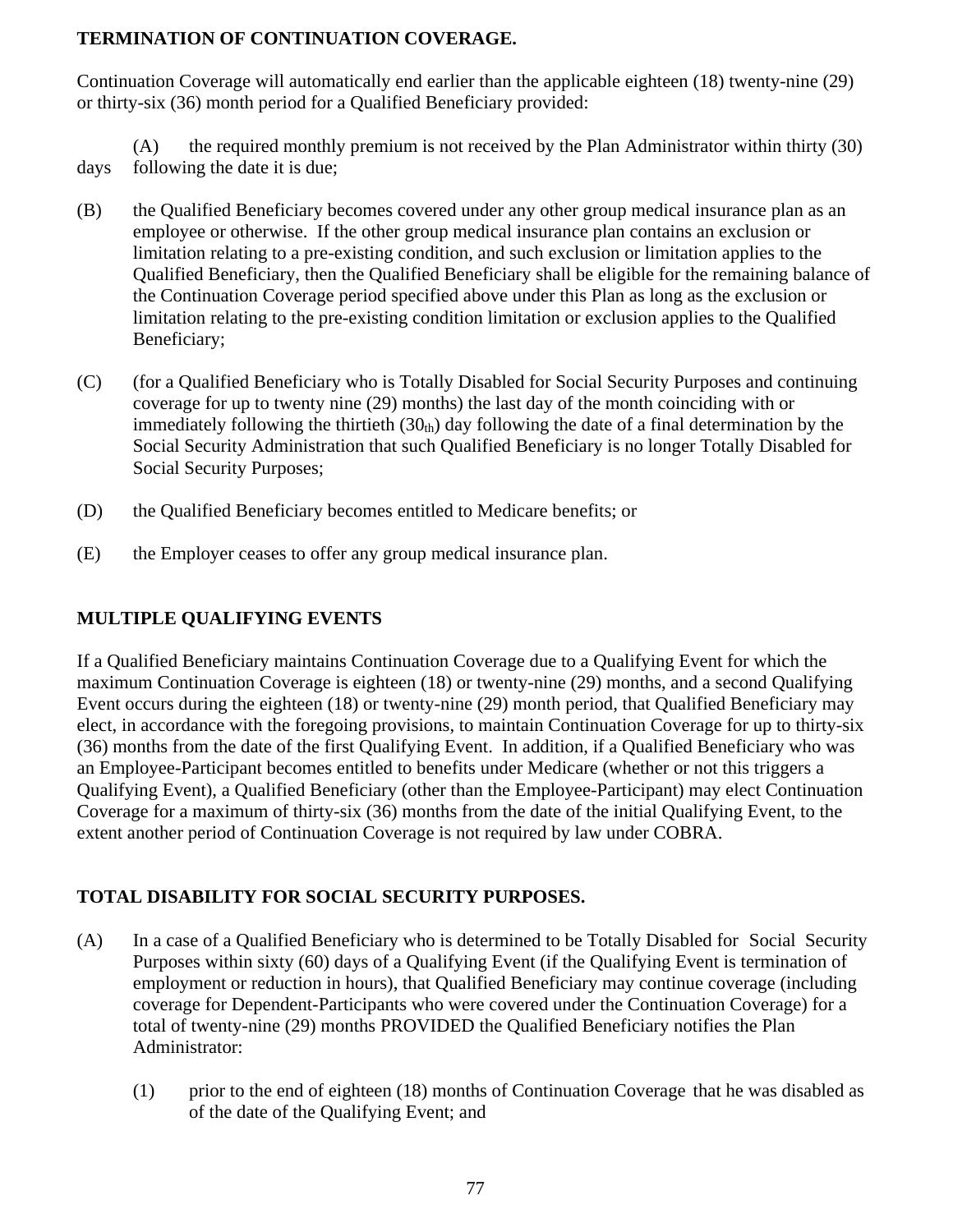- (2) within sixty (60) days of the determination of Total Disability for Social Security Purposes.
- (B) The Plan Administrator will charge the Qualified Beneficiary an increased premium for Continuation Coverage extended beyond eighteen (18) months.
- (C) If during the period of extended coverage for Total Disability for Social Security Purposes (i.e. Continuation Coverage in excess of eighteen (18) months and less than or equal to twenty-nine (29) months) a Qualified Beneficiary is determined to be no longer Totally Disabled for Social Security Purposes:
	- (1) The Qualified Beneficiary shall notify the Plan Administrator of this determination within thirty (30) days of the Qualified Beneficiary receiving notice of the determination; and
	- (2) Continuation Coverage shall terminate the last day of the calendar month that is at least thirty (30) days after the date of the final determination under the Act that the Qualified Beneficiary is no longer Totally Disabled for Social Security Purposes.

# **CONTINUATION COVERAGE SUBJECT TO PLAN TERMS**

The Continuation Coverage elected by a Qualified Beneficiary is subject to all of the terms, conditions, limitations and exclusions which are applicable to the Group Health Plan offered to similarly situated Employee-Participants and Dependent-Participants. The Continuation Coverage is also subject to the rules and regulations under COBRA. If COBRA permits Qualified Beneficiaries to add dependents for Continuation Coverage, such dependents must meet the definition of Eligible Dependent under the Plan.

# **CARRYOVER OF PLAN MAXIMUMS**

If Continuation Coverage elected by a Qualified Beneficiary, expenses already credited to the Plan's applicable Co-payment features for the Plan Year will be carried forward into the Continuation Coverage.

Similarly, amounts applied toward any maximum payments under the Plan will also be carried forward into the Continuation Coverage. Coverage will not be continued for any benefits for which Plan maximums have been reached.

# **PAYMENT OF PREMIUM**

- (A) The Plan Administrator will determine the amount of premium to be charged for Continuation Coverage for any period. Such premium will be a reasonable estimate of the cost for providing coverage for such period for similarly situated individuals, determined on an actuarial basis and considering such factors as the Secretary of Labor may prescribe.
	- (1) The Plan may require a Qualified Beneficiary to pay a premium for coverage that does not exceed one hundred two (102) percent of the applicable contribution for that period.
	- (2) For Qualified Beneficiaries whose coverage is continued pursuant to the foregoing provisions of this section, the Plan may require the Qualified Beneficiary to pay a premium for coverage that does not exceed one hundred fifty (150) percent of the applicable premium for Continuation Coverage in excess of eighteen (18) months but less that or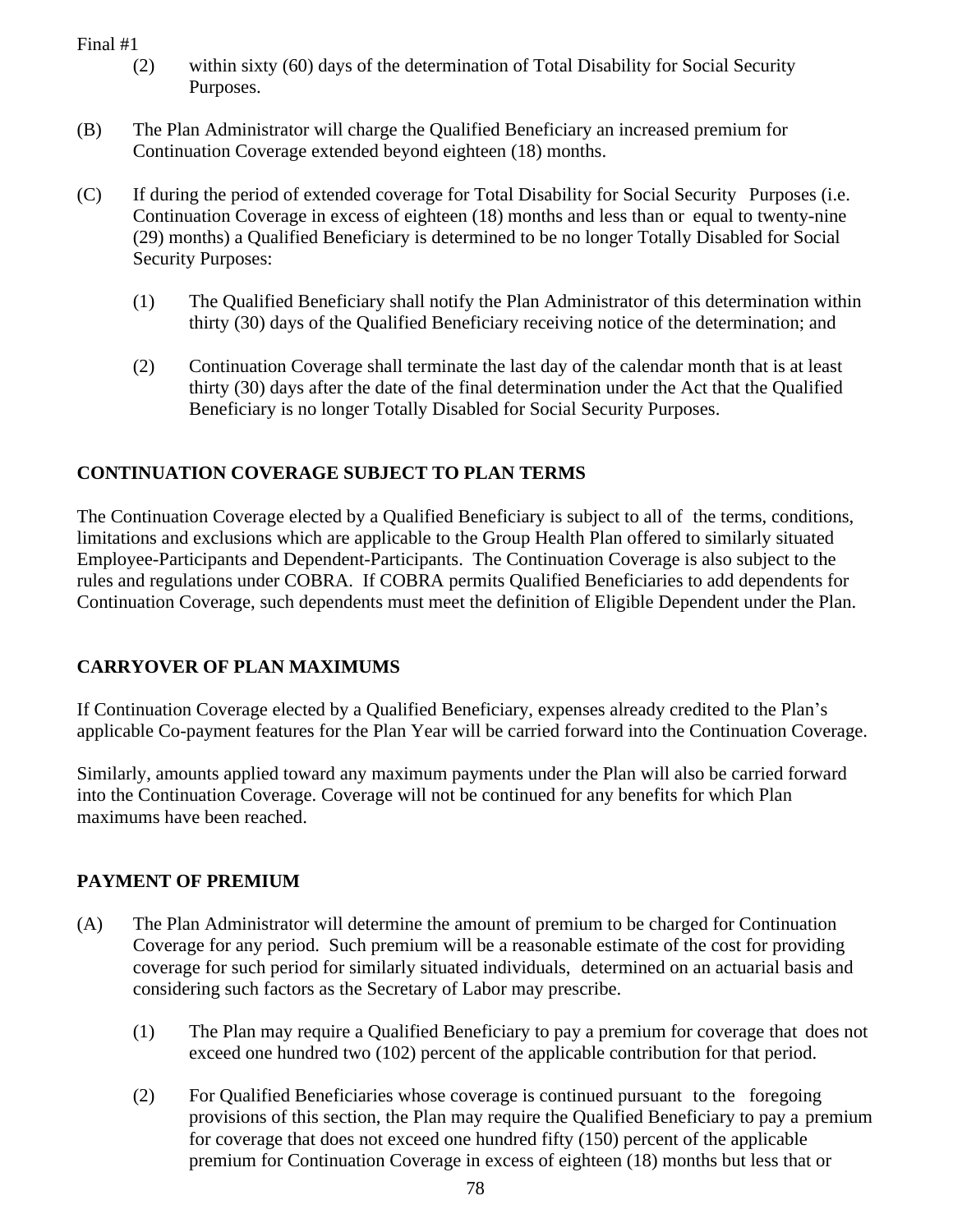equal to twenty-nine (29) months.

- (3) Premiums for coverage may, at the election of the payor, be paid in monthly installments.
- (4) Premiums for Continuation Coverage shall not be paid through the Lucas County Flexible Benefits Plan, as amended and restated effective March 1, 2008.
- (B) If Continuation Coverage is elected, the first monthly premium for coverage must be made within forty-five (45) days of the date of election.
- (C) Without further notice from the Plan Administrator, the Qualified Beneficiary must pay the monthly premium for coverage by the first day of the month for which coverage is to be effective. If payment is not received by the Employer within thirty (30) days of the payment's due date, Continuation Coverage will terminate as of the last day of paid Continuation Coverage.
- (D) No claim will be payable under this provision for any period for which the premium for coverage is not timely received from or on behalf of the Qualified Beneficiary.

## **BANKRUPTCY UNDER TITLE XI**

- (A) For purposes of this Section only:
	- (1) "Qualified Beneficiary" means:
		- (a) An Employee-Participant who retired on or before the date of the Qualifying Event and who was covered as a retiree under the Plan;
		- (b) An individual who was covered under the Plan as a surviving Spouse of a deceased retiree on the day before the date of the Qualifying Event; and
		- (c) A dependent of  $(1)(a)$  or  $(1)(b)$  above who was covered under the Plan on the day before the date of the Qualifying Event.
	- (2) "Qualifying Event" means the substantial elimination of coverage under the Plan within one year before or after the Employer files a petition in bankruptcy under Title XI of the United States Code.
- (B) If a Qualified Beneficiary experiences a Qualifying Event, he may elect to continue coverage under the Plan if he pays the monthly premium specified from time to time by the Plan Administrator, and makes his election in accordance with the foregoing provisions.
- (C) Continuation Coverage elected under this section will automatically end earlier than the periods specified above if the required contribution for coverage is not paid on a timely basis or if the Employer ceases to offer any group health plans.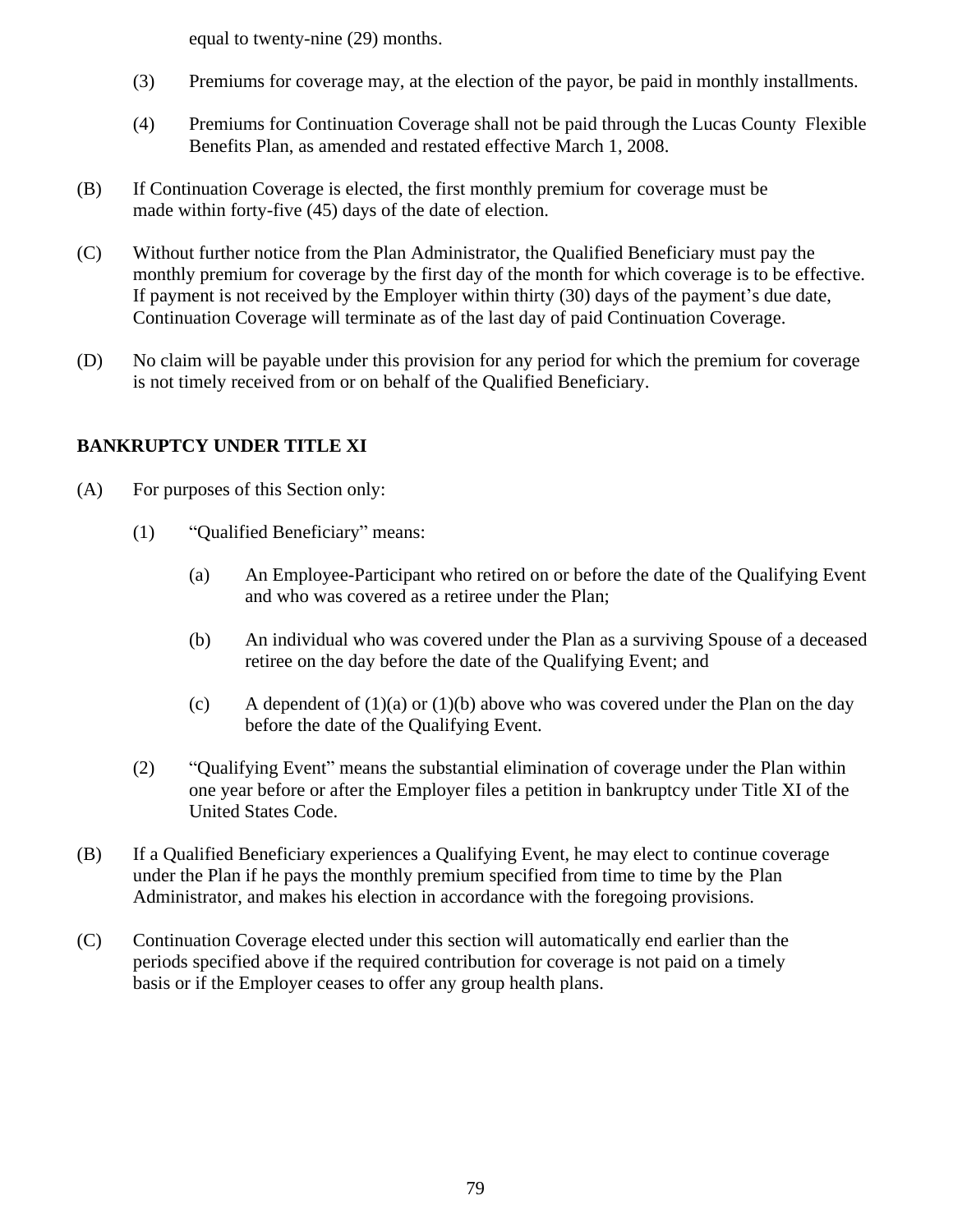# **X. QUESTIONS, COMPLAINTS OR APPEALS**

Participants with questions, complaints or comments may contact Paramount's Member Services Department from 8:00 A.M. to 5:00 P.M., Monday through Friday.

Participants calling Member Services after hours, may leave a message and their call will be returned the next working day. Participants may also E-mail Paramount through the Paramount web site at: [www.paramounthealthcare.com.](http://www.paramounthealthcare.com)

Member Services' goal is to help Participants with any questions about procedures, benefits, Participating Providers, payment for services, enrollment, etc. Participants are encouraged to call Paramount with any questions. Paramount provides a TTY number for Participants who are hearing impaired. Paramount will also provide translation services for Participants who don't speak English. If a Participant needs foreign language translation services, they should call Member Services. Participants with suggestions for improving service or Participants wishing to recommend changes in procedures or benefits are encouraged to write or call Member Services. Participants are also encouraged to develop a good relationship with their provider so that they fully understand the diagnosis and treatment prescribed.

# **RECONSIDERATION OF A UTILIZATION REVIEW DECISION**

Under Ohio Revised Code Section1751.82 a provider has the right to request reconsideration on behalf of a Participant when Paramount has made an adverse determination (denial) on a prospective or concurrent utilization review of an admission, availability of care, continued stay or other health care service. The provider or health care facility may not request reconsideration without the Participant's prior written consent. Paramount will reconsider a non-urgent care precertification request within two (2) working days from receipt of the provider's written request for reconsideration. Reconsideration of a denial for care currently in process (previously authorized by Paramount) is conducted within 24 hours from receipt of the request for reconsideration. Reconsideration of a denial for services that have already been received is conducted within 25 calendar days from receipt of the request for reconsideration. The reconsideration will be conducted between the provider and the Paramount reviewer who made the adverse determination. If the reconsideration process does not resolve the difference of opinion, the Participant his legal representative, an authorized person, the provider or health care facility acting on the Participant's behalf may request an internal review under Ohio Revised Code Section 1751.83.

# **MAKING A COMPLAINT**

Participants who are dissatisfied with any aspect of Paramount service may file a complaint with the Paramount Member Services Department. A Member Service representative will try to resolve the complaint within two (2) working days for urgent clinical issues and thirty (30) working days for other complaints. The Participant making the complaint will be advised of the disposition of his complaint by telephone call or in writing. If a complaint is not resolved to the Participant's satisfaction, he will be advised of his right to appeal.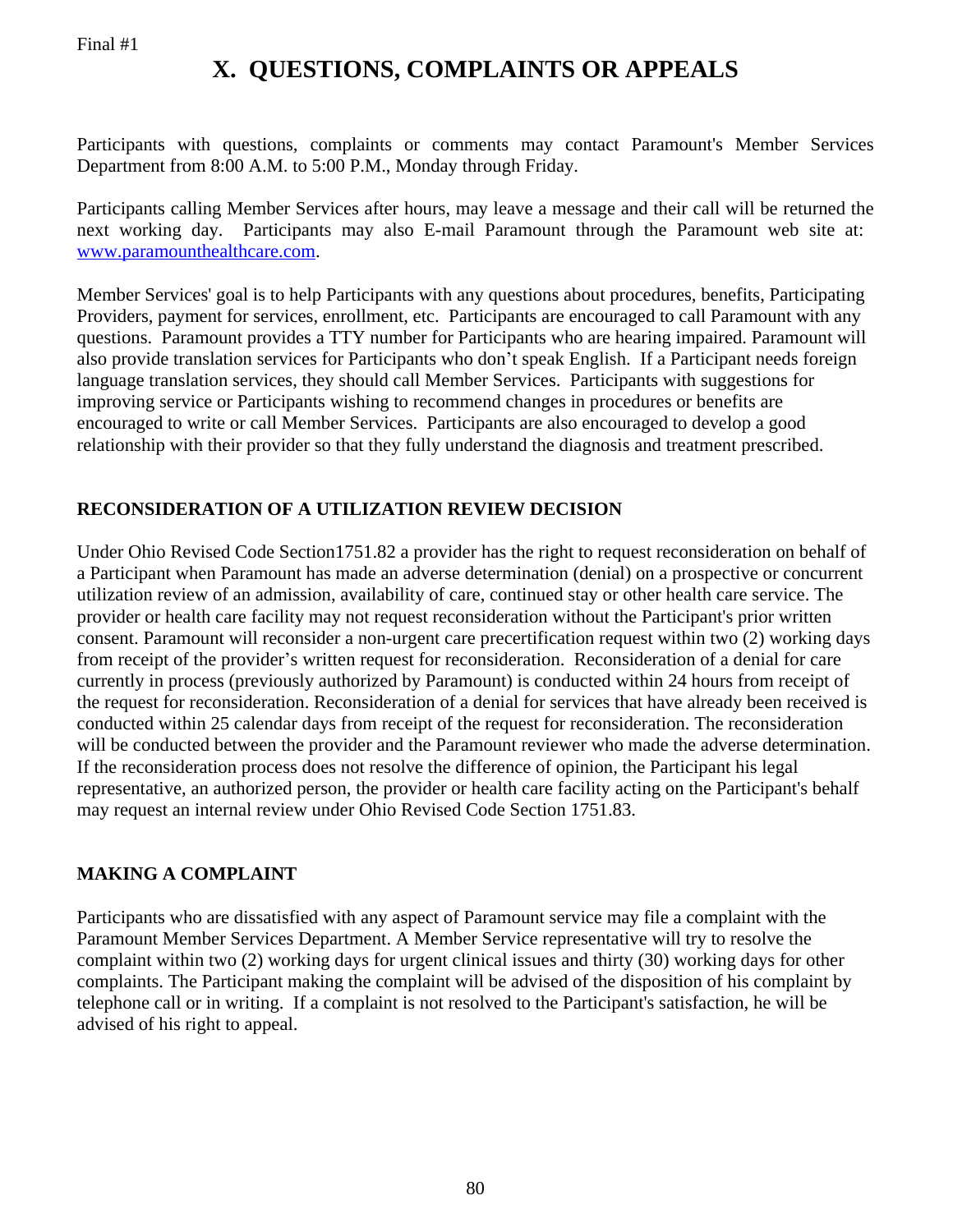#### **APPEALS OF ADVERSE BENEFIT DETERMINATIONS**

A Participant has the right to appeal decisions made by the Claims Administrator that deny or limit his health care benefits. Participants' rights are explained below. Solely for the purposes of any appeal to Paramount of an Adverse Benefit Determination, the following definitions shall apply:

**"Adverse Benefit Determination".** A decision made by the Claims Administrator:

- (A) declining to provide or pay for any item or service (in whole or in part);
- (B) not to issue Plan coverage to the Participant; or
- (C) to rescind a Participant's Plan coverage.

**"Appeal Request Form".** The form provided by the Claims Administrator that must be completed by the Participant or his Authorized Representative in order to commence any appeal of an Adverse Benefit Determination under the Plan's appeal process.

**"Appeals Committee".** The entity formed by the Claims Administrator to review appeals of Adverse Benefit Determinations whose contact information is:

Paramount Care, Inc. Member Service Dept - Appeals Committee P.O. Box 928 Toledo, Ohio 43697-0928 (419) 887-2525 1.800.462.3589 [PHCMbrSvcAppeals@ProMedica.org](mailto:PHCMbrSvcAppeals@ProMedica.org)

"**Authorized Representative".** An individual authorized by law or designated by the Participant (including, but not limited to, the Participant's treating physician) to act on, or appeal, an Adverse Benefit Determination on the Participant's behalf. To be valid, the Participant's Authorized Representative must be identified in writing on the Appeal Request Form.

**"External Review".** The process that allows the Participant or his Authorized Representative to request a review of an Adverse Benefit Determination (circumstances permitting) by the Ohio Department of Insurance or an IRO.

**"Independent Review Organization" or "IRO".** An accredited and qualified entity selected at random, to conduct an External Review (based on the type of health care service involved with an Adverse Benefit Determination) by the Ohio Department of Insurance from its secure web-based system.

**"Urgent".** A situation or condition in which the:

(A) Participant's health or life may be in serious jeopardy; or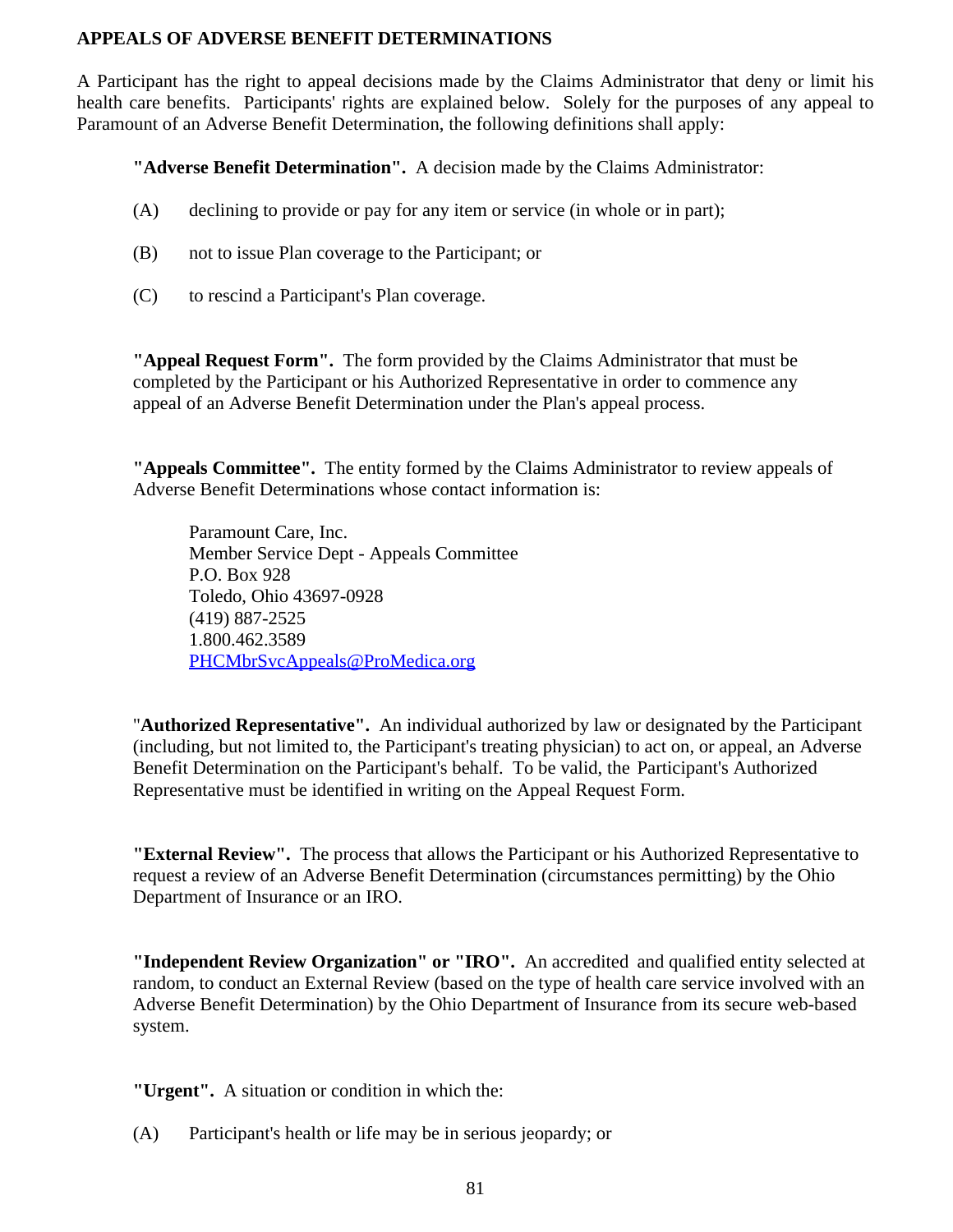- (B) Participant may not be able to regain maximum function if treatment is delayed; or,
- (C) Participant may experience pain that cannot be adequately controlled while he waits for a decision on his appeal.

## **Adverse Benefit Determination Appeal-Procedure**

The Participant or his Authorized Representative shall have the right to appeal any Adverse Benefit Determination through an Internal Appeal Review, an External Review, or both, depending upon the circumstances.

**Requesting an Internal Appeal Review.** The request for an Internal Appeal Review must be made in writing on an Appeal Request Form requested from and provided by the Claims Administrator. The Appeal Request Form must be submitted by the Participant or his Authorized Representative to the Claims Administrator in writing, within 180 days after receiving notice of an Adverse Benefit Determination. The Participant or Authorized Representative may request and obtain an Appeal Request Form by contacting the Claims Administrator by phone, facsimile, regular U.S. Mail or e-mail at [PHCMbrSvcAppeals@ProMedica.org](mailto:PHCMbrSvcAppeals@ProMedica.org) .

**Internal Appeal Review decision process.** Once an Internal Appeal Review is timely requested and a complete Appeal Request Form is received by the Claims Administrator, the Claims Administrator shall forward the Appeal Request Form to the Appeals Committee. The Appeals Committee shall then review the documentation and evidence relating to the appeal. A written decision containing the Appeals Committee's findings will be provided to the Participant or his Authorized Representative initiating the appeal within:

- (A) thirty (30) days of the Appeals Committee's receipt of a complete request for an Internal Appeal Review of an Adverse Benefit Determination involving a non-Urgent medical condition for which services have not yet been rendered; or
- (B) sixty (60) days of the Appeals Committee's receipt of a complete request for an Internal Appeal Review of an Adverse Benefit Determination involving services already received by the Participant.

If the appeal is denied or a decision is not rendered in the thirty (30) or sixty (60) period described hereof, the Participant or his Authorized Representative may request an External Review.

**"Expedited" Internal Appeal Review.** The Participant or his Authorized Representative may request an "expedited" Internal Appeal Review upon the Participant's treating Physician certifying to the Appeals Committee in writing on the Appeal Request Form that the Participant has an Urgent medical condition.

The Participant or his Authorized Representative may also submit a request for an "expedited" Internal Appeal Review by facsimile or e-mail at [PHCMbrSvcAppeals@ProMedica.org](mailto:PHCMbrSvcAppeals@ProMedica.org) by completing an Appeal Request Form, checking the appropriate box(es) on the Form and providing any necessary certifications.

Requests for "expedited" Internal Appeal Reviews may also be made orally by a Participant or his Authorized Representative by calling the Appeals Committee's 'Appeals Team' at (419) 887.2525 and asking for a member of the 'Appeals Team' because of a Participant's Urgent condition. Written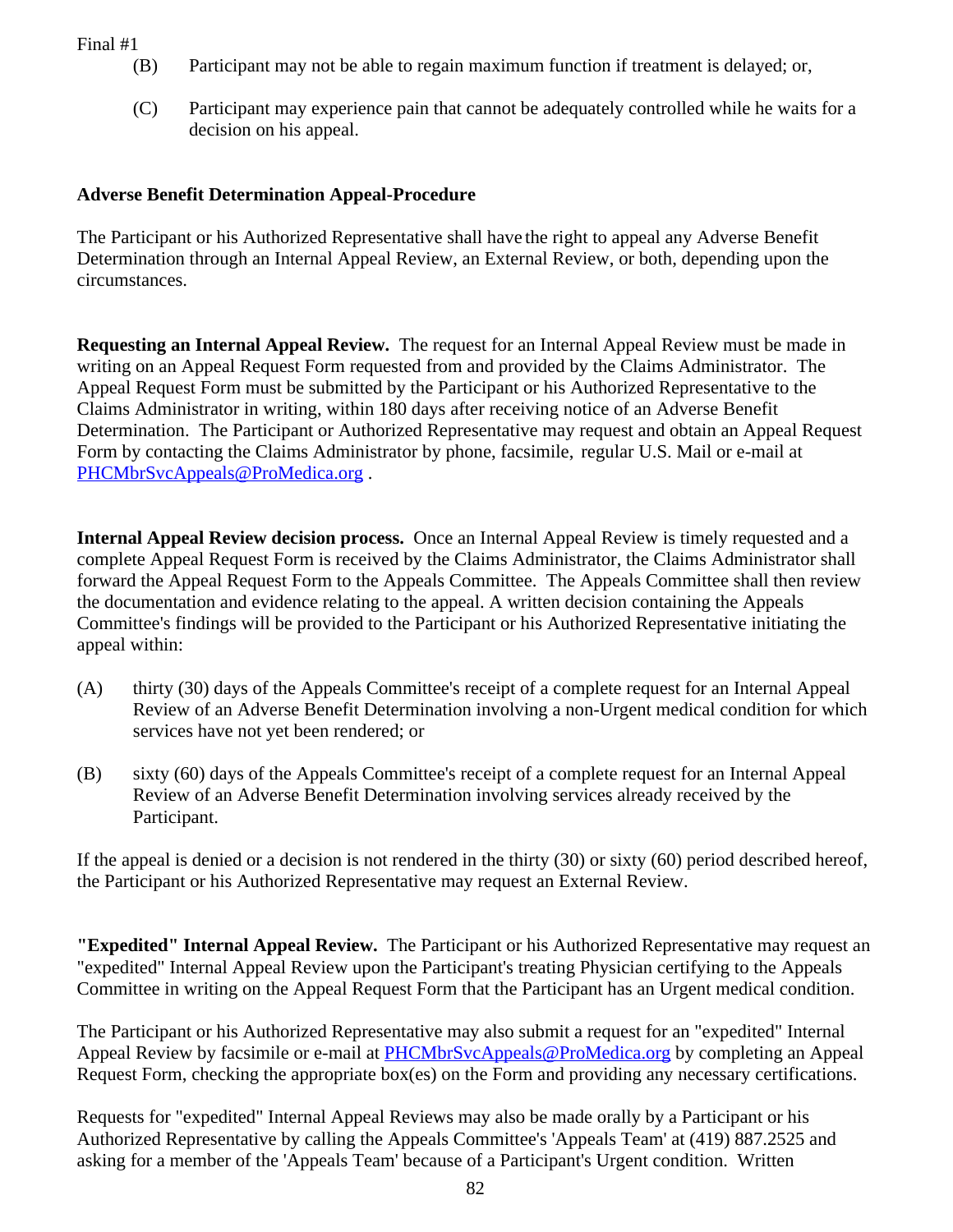confirmation of the oral request, Urgent condition and any required certifications must be submitted by the individual making the request to the Appeals Committee no later than five (5) days after the request for an "expedited" Internal Appeal Review is made.

Upon receiving a complete request for an "expedited" Internal Appeal Review, the Appeals Committee shall review the evidence and documentation relating to the Adverse Benefit Determination being appealed and shall issue its decision, in writing, to the Participant or his Authorized Representative requesting the appeal within seventy-two (72) hours of receiving the complete "expedited" Internal Appeal request.

If the appeal is denied or a decision is not rendered in the seventy-two (72) hour period described hereof, the Participant or Authorized Representative may request an External Review.

**Requesting an External Appeal Review.** A Participant is entitled to an External Appeal Review conducted by either the Ohio Department of Insurance or an Independent Review Organization.

The Ohio Department of Insurance will conduct the External Appeal Review in cases where the Adverse Benefit Determination:

- (A) is based on a contractual issue that does not involve a medical judgment or any medical information; or
- (B) indicates that emergency medical services did not meet the definition of an Emergency Medical Condition AND the Adverse Benefit Determination has already been upheld through an External Review by an IRO.

An Independent Review Organization will conduct the External Appeal Review only in cases where the Adverse Benefit Determination:

- (A) involves a medical judgment or is based on any medical information; or
- (B) indicates the requested service is Experimental or investigational and the treating physician certifies that:
	- (1) standard health care services have not been effective in improving the condition of the Participant; or
	- (2) standard health care services are not medically appropriate for the Participant; or
	- (3) no available standard health care service covered by the Plan is more beneficial than the requested health care service.

An External Appeal Review may be of the **"standard"** or **"expedited"** type. A **"standard" External Appeal Review** must be requested by the Participant or his Authorized Representative, in writing on an Appeal Request Form requested from, and provided by, the Claims Administrator and filed with the Appeals Committee within 180 days of the date an Adverse Benefit Determination is issued.

**If a "standard" External Appeal Review request is complete.** If an External Appeal Review request is complete and eligible for review, the Appeals Committee will initiate the External Appeal Review and shall so notify the Participant or his Authorized Representative making the request, in writing. The notification shall also: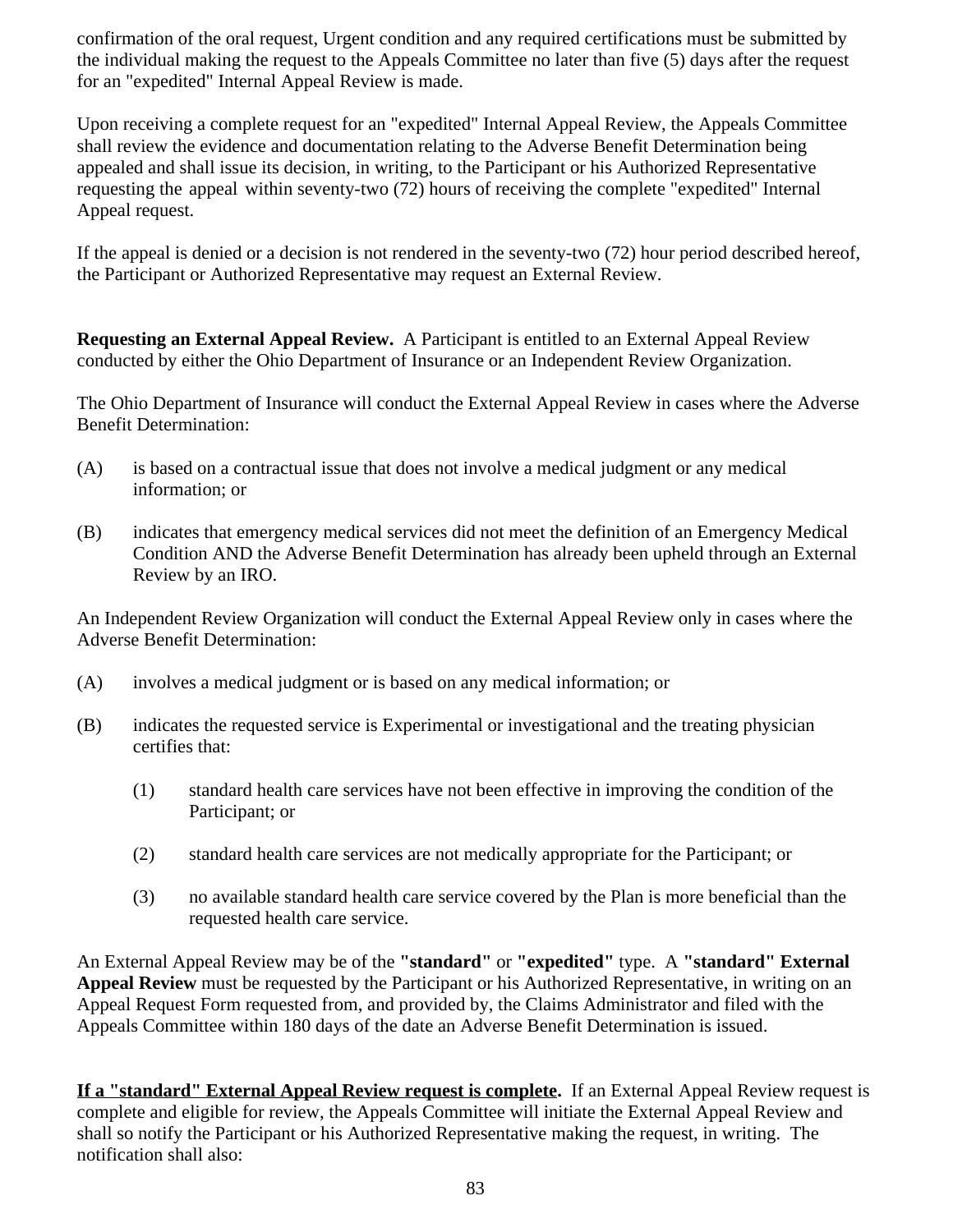- (A) include the name and contact information for the assigned IRO or the Ohio Department of Insurance (whichever is applicable) for the purpose of submitting additional information; and
- (B) inform the Participant or Authorized Representative making the request that, within ten (10) business days after receipt of the notice, additional information in writing may be submitted to the IRO or the Ohio Department of Insurance (as applicable) for consideration in the Review.

The Appeals Committee will forward all documents and information used to make its Adverse Benefit Determination to the IRO or the Ohio Department of Insurance (as applicable).

If the External Appeal Review is being conducted by an IRO, upon receipt, the IRO must forward any additional information it receives from the Participant or his Authorized Representative to the Appeals Committee. The Appeals Committee may, at any time, reconsider and reverse the Adverse Benefit Determination; however, reconsideration will NOT delay or terminate the External Appeal Review. If the Adverse Benefit Determination is reversed, the Appeals Committee shall notify the Participant or his Authorized Representative, the assigned IRO and the Ohio Department of Insurance within one business (1) day of making the decision. Upon receiving notice of the reversal from the Appeals Committee, the IRO will terminate the Review.

In addition to all documents and information considered and/or used in making the Adverse Benefit Determination, the IRO shall take into consideration factors such as: the Participant's medical records, the treating physician's recommendation, consulting reports from appropriate health care professionals, the Plan's terms and conditions and the most appropriate practice guidelines.

Written decisions in "standard" External Appeal Reviews are normally provided to the Participant or his Authorized Representative within thirty (30) days of the Appeal Committee's receipt of a complete request for a "standard" External Appeal Review; however, a "standard" External Appeal Review decision made by an IRO shall be sent to the Appeals Committee and the Ohio Department of Insurance and shall include the following information:

- (1) a general description of the reason for the request of the "standard" External Appeal Review;
- (2) the date the IRO was assigned to conduct the "standard" External Appeal Review;
- (3) the dates over which the "standard" External Appeal Review was conducted;
- (4) the date on which the IRO's decision was made;
- (5) the rationale for the IRO's decision; and
- (6) references to the evidence or documentation (including any evidence-based standards) that the IRO used or considered in reaching its decision.

**If a "standard" External Appeal Review request is NOT complete.** The Appeals Committee will inform the Participant or his Authorized Representative that a "standard" External Appeal Review request is not complete, in writing, and shall specify what information is needed to complete the request.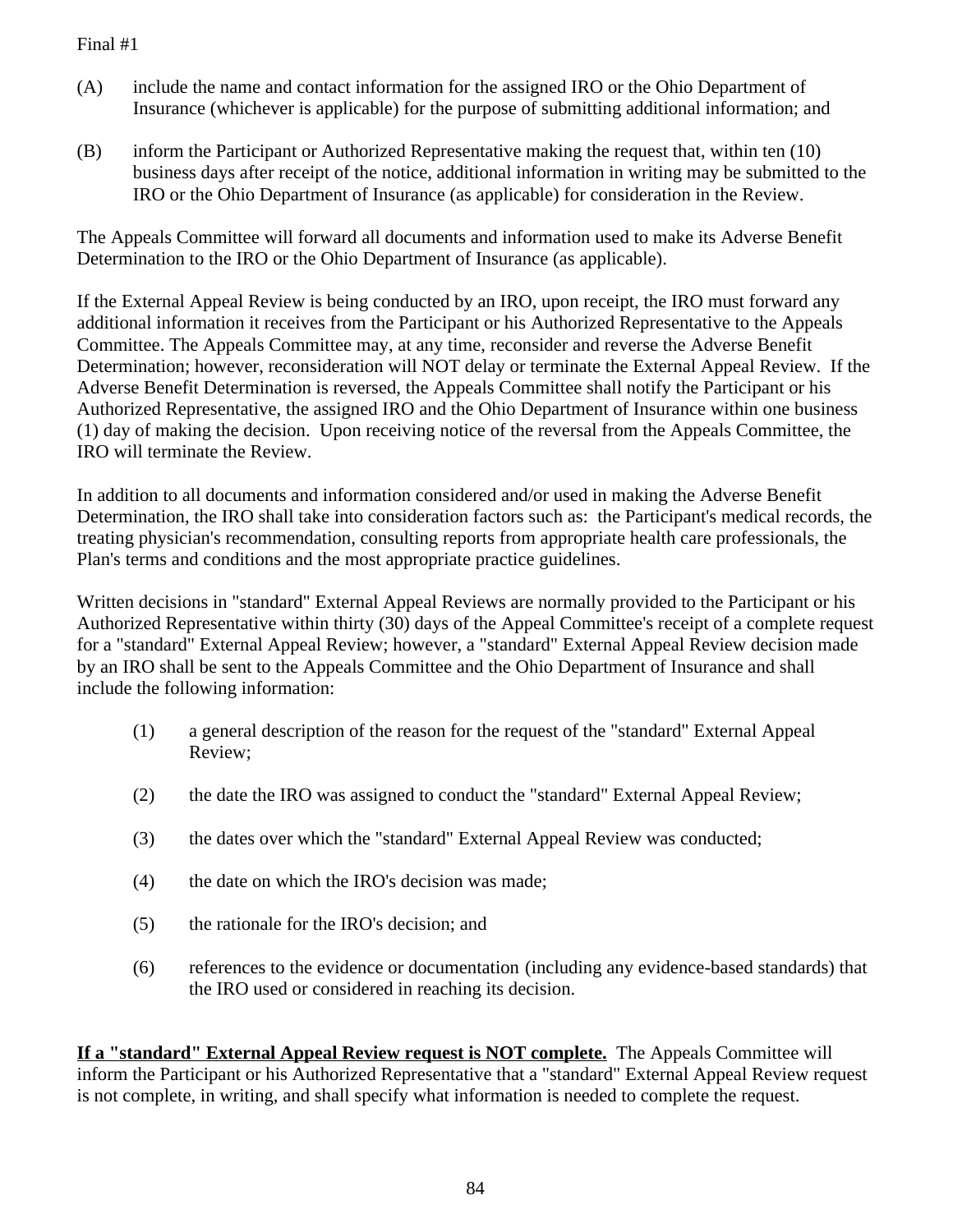**"Expedited" External Appeal Review.** An "expedited" External Appeal Review due to an Urgent medical condition may be requested on an Appeal Request Form requested from the Claims Administrator and submitted to the Appeals Committee within 180 days of an Adverse Benefit Determination being issued, if any of the following apply**:**

- (A) the Participant's treating physician certifies to the Appeals Committee on the Appeal Request Form that the Adverse Benefit Determination involves the Participant's Urgent medical condition;
- (B) the Adverse Benefit Determination involves an admission, availability of care, continued stay or health care service for which the Participant received treatment for an Emergency Medical Condition, but has not yet been discharged from a facility;
- (C) an "expedited" Internal Appeal Review is in process for an Adverse Benefit Determination of an Experimental or investigational treatment and the Participant's treating physician certifies to the Appeals Committee in writing that the recommended health care service or treatment would be significantly less effective if not promptly initiated.

The Participant or his Authorized Representative may also submit a request for an "expedited" External Appeal Review by facsimile or e-mail at [PHCMbrSvcAppeals@ProMedica.org](mailto:PHCMbrSvcAppeals@ProMedica.org), by completing an Appeal Request Form, ensuring the appropriate box(es) relating to the "expedited" External Appeal Review request are checked and providing the Appeals Committee with any necessary certifications relating to the Participant's Urgent condition.

Requests for "expedited" External Appeal Reviews may also be made orally by a Participant or his Authorized Representative by calling the Appeals Committee and asking to speak to a member of the 'Appeals Team' due to an Urgent situation. Written confirmation of the oral request, the Participant's Urgent condition and any other certifications relating to the "expedited" External Appeal Review request must be submitted to the Appeals Committee no later than five (5) days after the oral request is made.

The Appeals Committee will initiate the External Appeal Review and notify the Participant, Authorized Representative or treating physician making the request, in writing, if the 'expedited' External Appeal Review request is complete and eligible for review. The notification shall also:

- (A) include the name and contact information for the assigned IRO or the Ohio Department of Insurance (whichever is applicable) for the purpose of submitting additional information; and
- (B) inform the Participant or his Authorized Representative that, within ten (10) business days after receipt of the notice, additional information in writing may be submitted to the IRO or the Ohio Department of Insurance (as applicable) for consideration in the review.

The Appeals Committee will forward all documents and information used in making the Adverse Benefit Determination to the IRO or the Ohio Department of Insurance (as applicable).

### **If the 'expedited' External Appeal Review is being conducted by an IRO**:

(A) Upon receipt, the IRO must forward any additional information it receives from the Participant or his Authorized Representative to the Appeals Committee. The Appeals Committee may, at any time, reconsider and reverse the Adverse Benefit Determination; however, reconsideration will NOT delay or terminate the "expedited" External Appeal Review. If the Adverse Benefit Determination is reversed, the Appeals Committee shall notify the Participant or his Authorized Representative, the assigned IRO and the Ohio Department of Insurance within one (1) business day of making the decision. Upon receiving notice of the reversal from the Appeals Committee,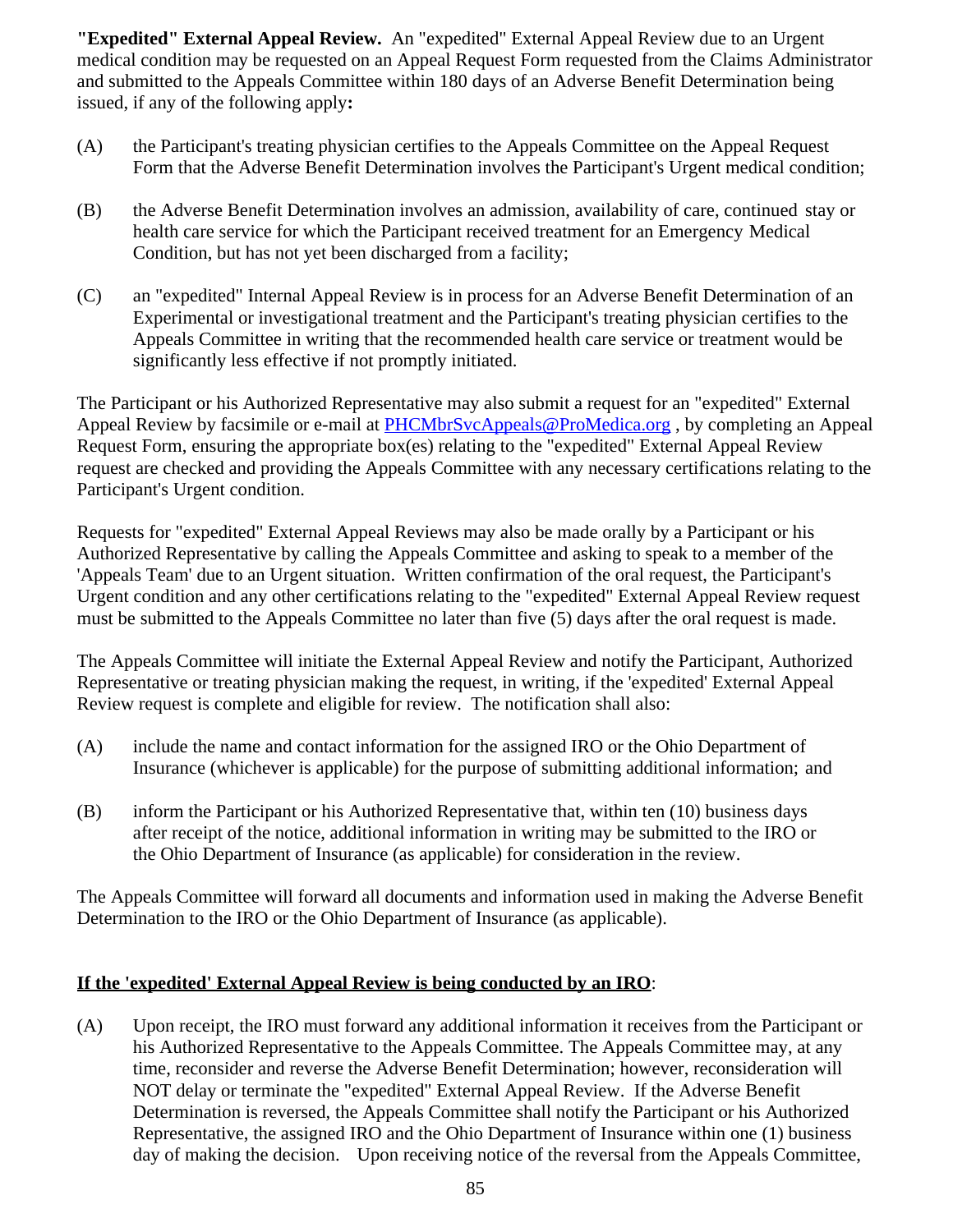the IRO will terminate the Review.

(B) In addition to all documents and information considered and/or used in making the Adverse Benefit Determination, the IRO shall take into consideration factors such as: the Participant's medical records, the treating physician's recommendation, consulting reports from appropriate health care professionals, the Plan's terms and conditions and the most appropriate practice guidelines.

Written decisions in "expedited" External Appeal Reviews are normally provided to the Participant, Authorized Representative or treating physician making the request within seventy-two (72) hours of the Appeals Committee's receipt of a complete request for the "expedited" External Appeal Review. The decision made by an IRO shall be sent to the Appeals Committee and the Ohio Department of Insurance and shall include the following information:

- (A) a general description of the reason for the request of the "expedited" External Appeal Review;
- (B) the date the IRO was assigned to conduct the "expedited" External Appeal Review;
- (C) the dates over which the "expedited" External Appeal Review was conducted;
- (D) the date on which the IRO's decision was made;
- (E) the rationale for the IRO's decision; and
- (F) references to the evidence or documentation (including any evidence-based standards) that the IRO used or considered in reaching its decision.

**Adverse Benefit Determination not eligible for External Appeal Review by IRO.** If the Appeals Committee determines that the Adverse Benefit Determination is not eligible for External Appeal Review by an IRO, it shall so notify the Participant or his Authorized Representative, in writing. The notification shall provide the reason for the denial along with a statement that the denial may be appealed to the Ohio Department of Insurance.

The Ohio Department of Insurance may, in accordance with the terms of the Plan document and all applicable provisions of the law, determine that the Adverse Benefit Determination is eligible for External Appeal Review regardless of the Appeals Committee's decision and can require that the External Appeal Review take place.

**Concurrent "expedited" Internal Appeal Review and "expedited" External Appeal Review.** A Participant or his Authorized Representative may request an "expedited" Internal Appeal Review and an "expedited" External Appeal Review be conducted concurrently in cases where:

- (A) the Participant has an Urgent medical condition; or
- (B) in the judgment and expertise of the Participant's treating physician a proposed Experimental or investigational treatment must begin promptly.

The Participant or his Authorized Representative may submit the request for the concurrent "expedited" Reviews by requesting and completing a Appeal Request Form, **making sure the section relating to a concurrent "expedited" Internal Appeal Review and "expedited" External Appeal Review are**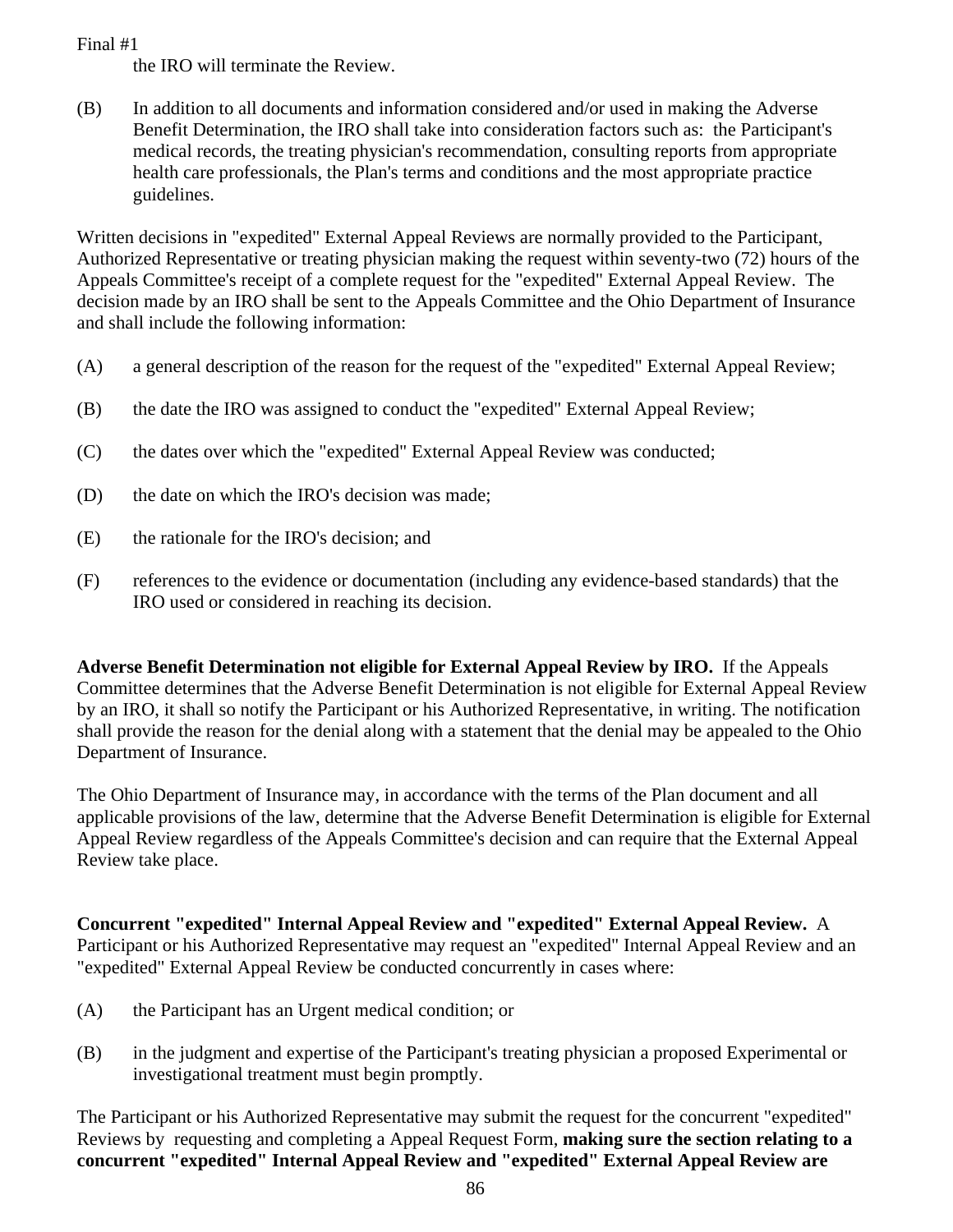## **properly completed and the Participant's treating physician has completed the "Treating Physician Certification Form for Internal Appeal and/or External Review".**

The request for the concurrent "expedited" Reviews may be made in person, by mail or by facsimile or email at [PHCMbrSvcAppeals@ProMedica.org.](mailto:PHCMbrSvcAppeals@ProMedica.org) The request may also be made orally by calling the Appeals Committee and asking to be transferred to a member of the 'Appeals Team' due to an Urgent situation. Written confirmation of the oral request and Urgent condition and any certifications must be submitted to the Appeals Committee no later than five (5) days after such a request is made.

Upon receiving a complete request for a concurrent "expedited" Reviews the Appeals Committee and the IRO will issue their decisions in accordance with the procedures described hereof in the sections captioned "**Expedited Internal Appeal Review"** and "**Expedited External Appeal Review"** within seventy-two (72) hours of the Appeals Committee receiving the complete request for the concurrent "expedited" Reviews.

**Submitting additional information about a Participant's claim.** A Participant may supply additional information regarding his claim for consideration during the appeal review. Any such information along with a copy of the 'explanation of benefits' must be sent to the Appeals Committee by regular mail, courier service (e.g. FedEx) or by facsimile.

**Requesting copies of information relevant to the Participant's claim.** The Participant or his Authorized Representative may request copies of information relevant to the Participant's claim free of charge. If a coding error is suspected of having caused the claim to be denied, the Participant or his Authorized Representative has the right to have billing and diagnosis codes provided to them. Copies of such information can be requested and obtained by contacting the Appeals Committee by mail, phone, facsimile or e-mail.

**Binding nature of External Appeal Review decision.** Any External Appeal Review decision, whether "standard", "expedited" or "concurrent", is binding on the Plan except to the extent the Plan has other remedies available under Ohio law. The decision is also binding on the Participant except to the extent the Participant has other remedies available under applicable Ohio or federal law.

A Participant may not file a subsequent request for any kind of External Appeal Review involving the same Adverse Benefit Determination that was previously reviewed unless new medical or scientific evidence is submitted to the Appeals Committee.

**Further information about appeal rights.** Further information regarding appeal rights and/or additional assistance regarding Plan appeals may be obtained from:

> Ohio Department of Insurance ATTN: Consumer Affairs 50 West Town Street, Suite 300, Columbus, OH 43215 800-686-1526 / 614-644-2673 614-644-3744 (fax) 614-644-3745 (TDD) <https://secured.insurance.ohio.gov/ConsumServ/ConServComments.asp>

Consumer complaints may be filed at: <http://insurance.ohio.gov/Consumer/OCS/Pages/ConsCompl.aspx>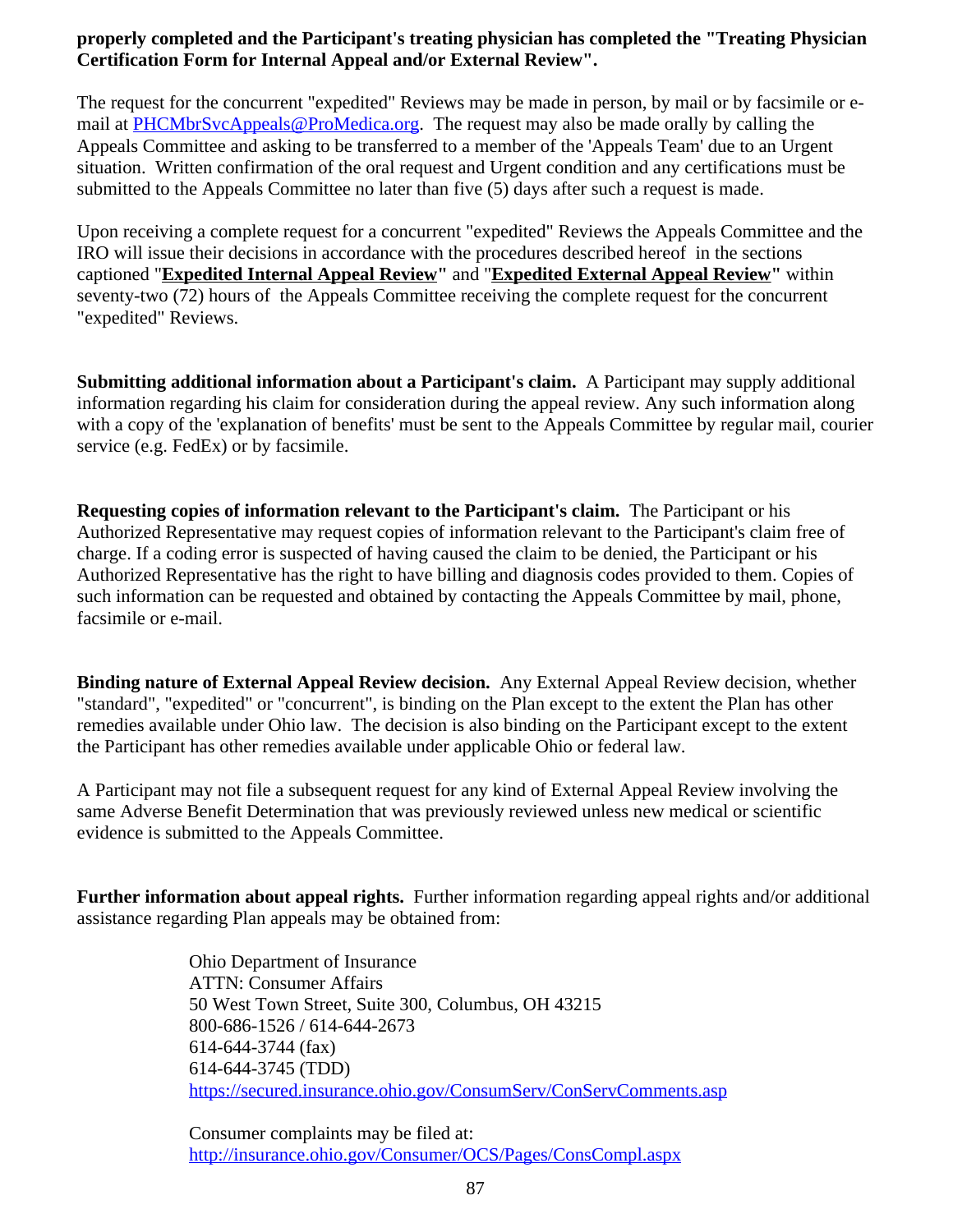## **APPEAL OF ELIGIBILITY OR PARTICIPATION ISSUES**

An Eligible Employee who has been denied participation in the Plan or whose Eligible Dependents have been denied participation in the Plan may appeal the denial to the Plan Administrator (or the person or entity designated by the Plan Administrator to review and rule on appeals of denial of participation) by written application submitted to the Plan Administrator within sixty (60) days following the date of the denial of participation. Written appeals should be sent to: Board of Lucas County Commissioners, ATTN: Employee Benefits Manager, One Government Center, Suite 440, Toledo, OH 43604. The Eligible Employee may review pertinent documents related to the determination and submit issues and comments in writing to the Plan Administrator.

The Plan Administrator shall make a decision on the appeal within sixty (60) days of the date the written appeal is received by the Plan Administrator unless special circumstances require a sixty (60) day extension of the original sixty (60) day limit, in which case the Participant shall be notified of the extension. Within this period, the Plan Administrator or its designee shall notify the Participant of its decision, the reasons for it, and the provisions of the Plan which form the basis of the decision. In conducting its review, Plan Administrator may request Documentation from the Participant and/or provider. If the Plan Administrator fails to make a decision within the time provided, the appeal shall be deemed to be denied.

## **LIMITATION ON LEGAL ACTIONS**

A Participant may not bring action in court against the Plan until all the applicable appeals procedures described above have been exhausted. In no event may a Participant bring an action in court against the Plan more than two (2) years after the occurrence upon which the legal action is based. If the occurrence that is the basis for the legal action concerns a denial of a claim, the occurrence will be the date of service if the service was in fact received.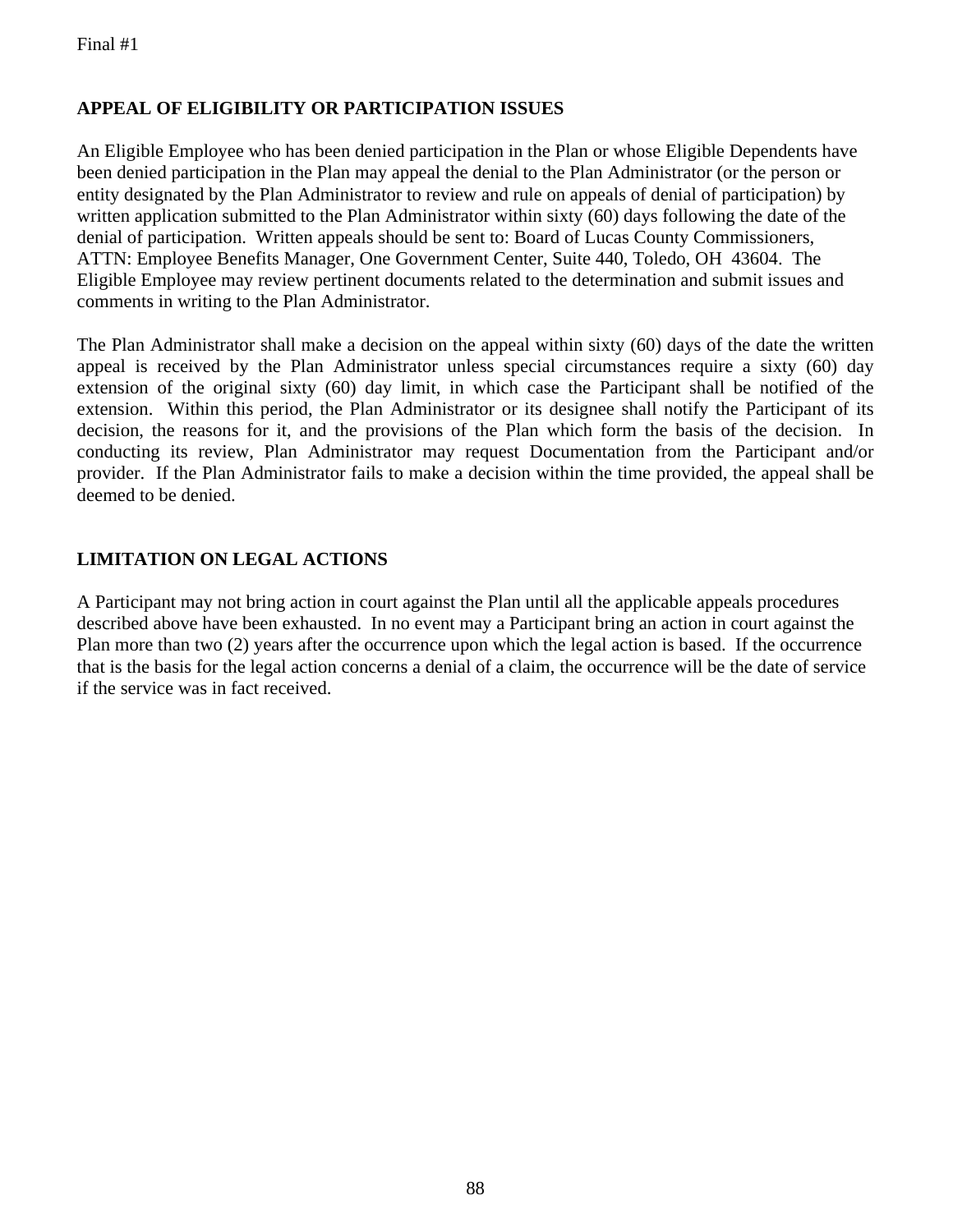# **XI. MISCELLANEOUS PROVISIONS**

### **PLAN ADMINISTRATOR RESPONSIBILITIES**

The Plan Administrator may delegate responsibilities for the operation and administration of the Plan as it, in its sole discretion, may deem necessary and/or proper. The Plan Administrator's responsibilities include those delegated to the Claims Administrator as set forth in an administration agreement and any addenda thereto.

## **CLAIMS ADMINISTRATOR, PLAN ADMINISTRATOR DISCRETION**

The Claims Administrator alone shall be the sole judge of the standards of proof required in any matter hereunder other than matters regarding eligibility and/or participation. The Plan Administrator alone shall be the sole judge of the standards of proof regarding matters of eligibility and/or participation. The decisions of the Plan Administrator and/or the Claims Administrator shall be final and binding on the Participants, and all other persons and/or entities. The Plan Administrator shall have the full and exclusive power and authority, in its sole discretion, to determine all questions of Plan participation and eligibility and may demand such Documentation from the Employee as it deems reasonable and/or necessary to make its determination. The Claims Administrator shall have the full and exclusive power and authority to determine all questions regarding eligibility for benefits, methods of providing or arranging for benefits, payment of benefits and all other related benefit matters and may demand such Documentation from the Participant as it deems reasonable and/or necessary to make its determination. The Plan Administrator shall have the full power and authority, in its sole discretion, to construe and interpret the provisions and terms of this Plan document and all other written documents. Any such determination and any such construction adopted by the Plan Administrator in good faith shall be binding upon all the parties hereto and the beneficiaries thereof.

### **FAILURE TO ENFORCE**

Failure of the Plan Sponsor, Claims Administrator or Plan Administrator or their designate(s) to enforce any provisions of this Plan does not constitute a waiver or otherwise affect the Plan Administrator's right to enforce such a provision at another time, nor will such failure affect the right to enforce any other provision.

### **RIGHT TO RECEIVE AND RELEASE NECESSARY INFORMATION**

For the purposes of determining the applicability of and implementing the terms and provisions of this Plan, the Plan may, without the consent of, and without notice to, any person, release to or obtain from any insurance company or other organization or any person, any information with respect to any Participant which it deems to be necessary for such purposes, as permitted by law. Any Participant claiming benefits under this Plan shall furnish to the Plan such information as may be necessary to implement this provision, subject to confidentiality provisions.

### **FACILITY OF PAYMENT**

Whenever payments which should have been made under the Plan in accordance with its terms and conditions have been made under any other plan, the Plan shall have the right, exercisable alone and at its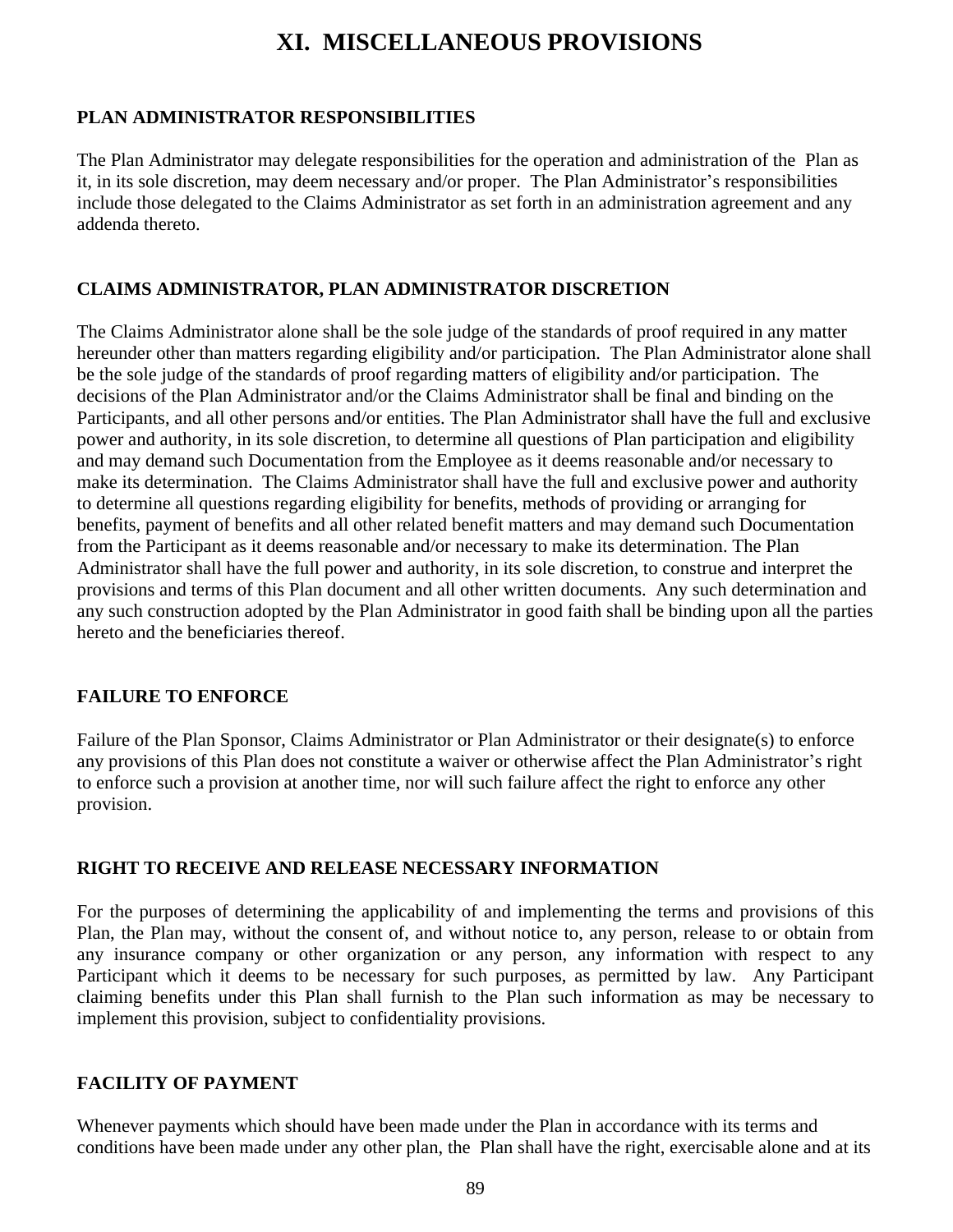sole discretion, to pay over to any organization making such other payments any amounts it shall determine to be warranted in order to satisfy the intent of this provision, and amounts so paid shall be deemed to be benefits paid under this Plan and, to the extent as such, payments for Covered Services, for which the Plan shall be fully discharged from liability.

## **RIGHTS OF RECOVERY**

Whenever payments have been made by the Plan with respect to Covered Services in a total amount in excess of the maximum amount of payment necessary at that time to satisfy the intent of this provision, irrespective of to whom paid, the Plan shall have the right to recover such payments to the extent of such excess from among one or more of the following, as the Plan shall determine: any Participants to whom or with respect to whom such payments were made; any insurance companies; or any other organizations or persons.

### **CHANGE IN BENEFITS**

Any change in the amount of benefits payable under the Plan due to an increase or a decrease in the benefits will apply only to expenses incurred after the effective date of the change. The benefits in force before the effective date of the change will continue in force.

### **ASSIGNMENT OF MEDICAL BENEFITS**

Participants may not assign benefits under this Plan, except by consent of the Plan Administrator, to other than suppliers of medical services.

### **EXAMINATION**

The Plan Sponsor shall have the right and opportunity to have the Participant examined whose injury or sickness is the basis of a claim hereunder when and so often as it may reasonably require during the pendency of claim hereunder, and also the right and opportunity to have an autopsy performed in case of death where it is not forbidden by law.

### **WORKER'S COMPENSATION NOT AFFECTED**

This Plan is not in lieu of, and does not affect any requirement for, coverage by Workers' Compensation Insurance.

### **PLAN MODIFICATION AND AMENDMENT**

The Plan Sponsor reserves the right, subject to Federal Law, to terminate, change or amend the Plan by a written instrument.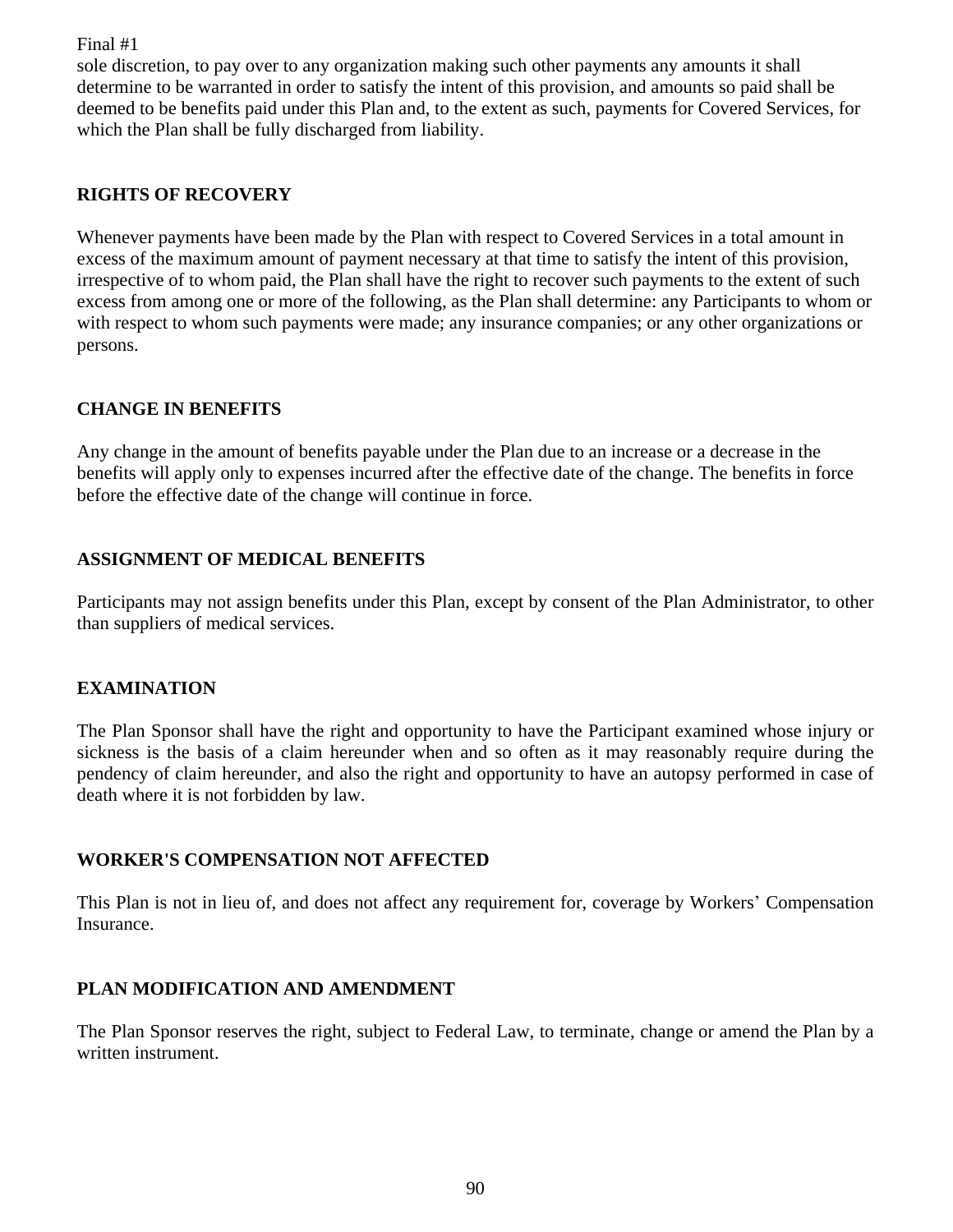#### **PLAN IS NOT A CONTRACT**

The Plan shall not be deemed to constitute a contract between an Employer and any Employee or be a consideration for, or an inducement or condition of, the employment of an Employee. Nothing in the Plan shall be deemed to give an Employee the right to be retained in the service an Employer or to interfere with the right of an Employer to discharge any Employee or at any time; provided, however, that the foregoing shall not be deemed to modify the provisions of any collective bargaining agreements which may be made by Plan Sponsor with the bargaining representatives of any Employee.

#### **HEADINGS**

The heading of articles and sections herein are included solely for convenience of reference and shall not affect the meaning of any of the provisions of the Plan.

#### **NOTICE**

Any notice required to be given under this Plan must be in writing and sent by certified mail, return receipt requested, to the addresses provided herein.

#### **PROOF OF CLAIMS**

Written proof of claims must be furnished to the Plan by Participating Providers *within 90 days* after the date such claims are incurred (a claim shall be considered incurred on the date the service is rendered or the supply is received). If the Participant has received Covered Services from a non-Participating Provider, the proof of the claim must be submitted to the Plan *within one year* after the date such claim is incurred. Proof of claims includes the following:

- (A) An itemized bill for the service or supply must be furnished to the Plan. An itemized bill for all professional services must include a diagnosis (ICD 9 CM) and a CPT code (Current Procedural Terminology) for each service provided.
- (B) If the Claims Administrator requests information from the Participant, the Participant must furnish such information as requested.
- (C) If the Claims Administrator requests information from a provider and the provider does not furnish the requested information, the Participant will be required to obtain the requested information and furnish it to the Claims Administrator.

All of the above requirements must be met within the required time period in order for the claim to be considered.

The Claims Administrator, on behalf of the Plan, will make decisions on initial claims no later than:

- (D) 72 hours for urgent care pre-service claims. If the claim is incomplete, the provider will be notified within 24 hours of the claim's receipt, and given at least 48 hours to provide the needed material. Once that information is received, the claim generally must be processed within 48 hours.
- (E) 15 days for pre-service claims.
- (F) 30 days for post-service claims.